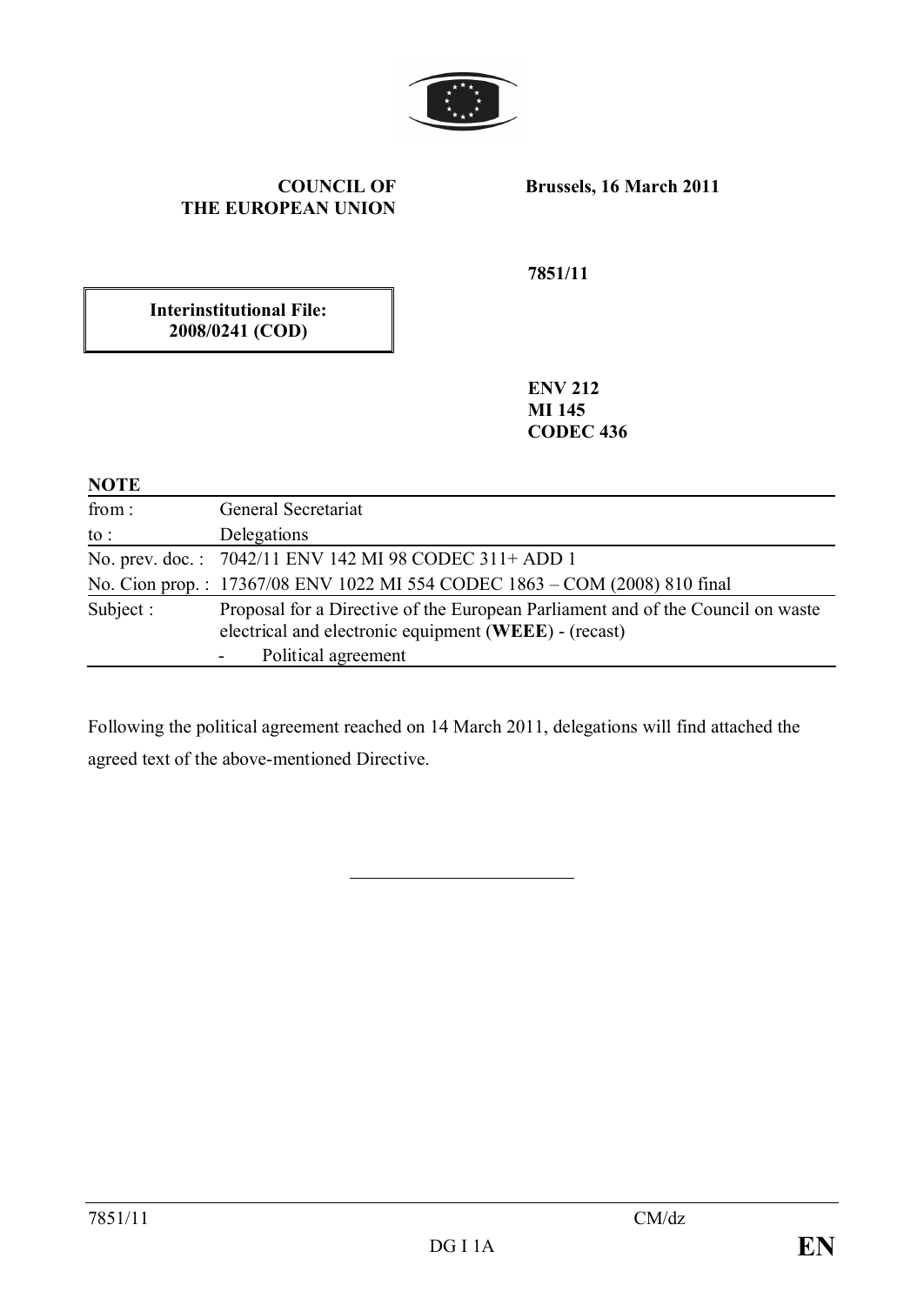2008/0241 (COD)

Proposal for a

### **DIRECTIVE OF THE EUROPEAN PARLIAMENT AND OF THE COUNCIL**

### **on waste electrical and electronic equipment (WEEE)**

(Recast)

**(Text with EEA relevance)**

 $\bigvee$  2002/96/EC (adapted)  $\bullet$  Council

THE EUROPEAN PARLIAMENT AND THE COUNCIL OF THE EUROPEAN UNION,

Having regard to the Treaty  $\supset [...] \subset \supset$  on the functioning of the European Union  $\supset [$ , and in particular Article  $\supset$  [...]  $\supset \supset$  192  $\supset$  (1) thereof,

Having regard to the proposal from the  $\supseteq$  European  $\supseteq$  Commission<sup>1</sup>,

Having regard to the opinion of the European Economic and Social Committee **<sup>2</sup>** ,

Having regard to the opinion of the Committee of the Regions **<sup>3</sup>** ,

Acting in accordance with the  $\supseteq$  ordinary legislative  $\supseteq$  procedure  $\supseteq$  [...]  $\supseteq$ ,

Whereas:

**<sup>1</sup>** OJ C 365 E, 19.12.2000, p. 184 and OJ C 240 E, 28.8.2001, p. 298.  $\boxtimes$  OJ C , , p. .  $\boxtimes$ <br><sup>2</sup> OJ C 116 20 4 2001, p. 38  $\boxtimes$  OJ C , p.  $\boxtimes$ 

<sup>&</sup>lt;sup>2</sup> OJ C 116, 20.4.2001, p. 38.  $\boxtimes$  OJ C , , p. .  $\boxtimes$ <br><sup>3</sup> OJ C 148, 18.5.2001, p. 1,  $\boxtimes$  OJ C , p.  $\boxtimes$ 

 $\Theta$ **J C 148, 18.5.2001, p. 1.**  $\Phi$  OJ C, , p. . **⊘**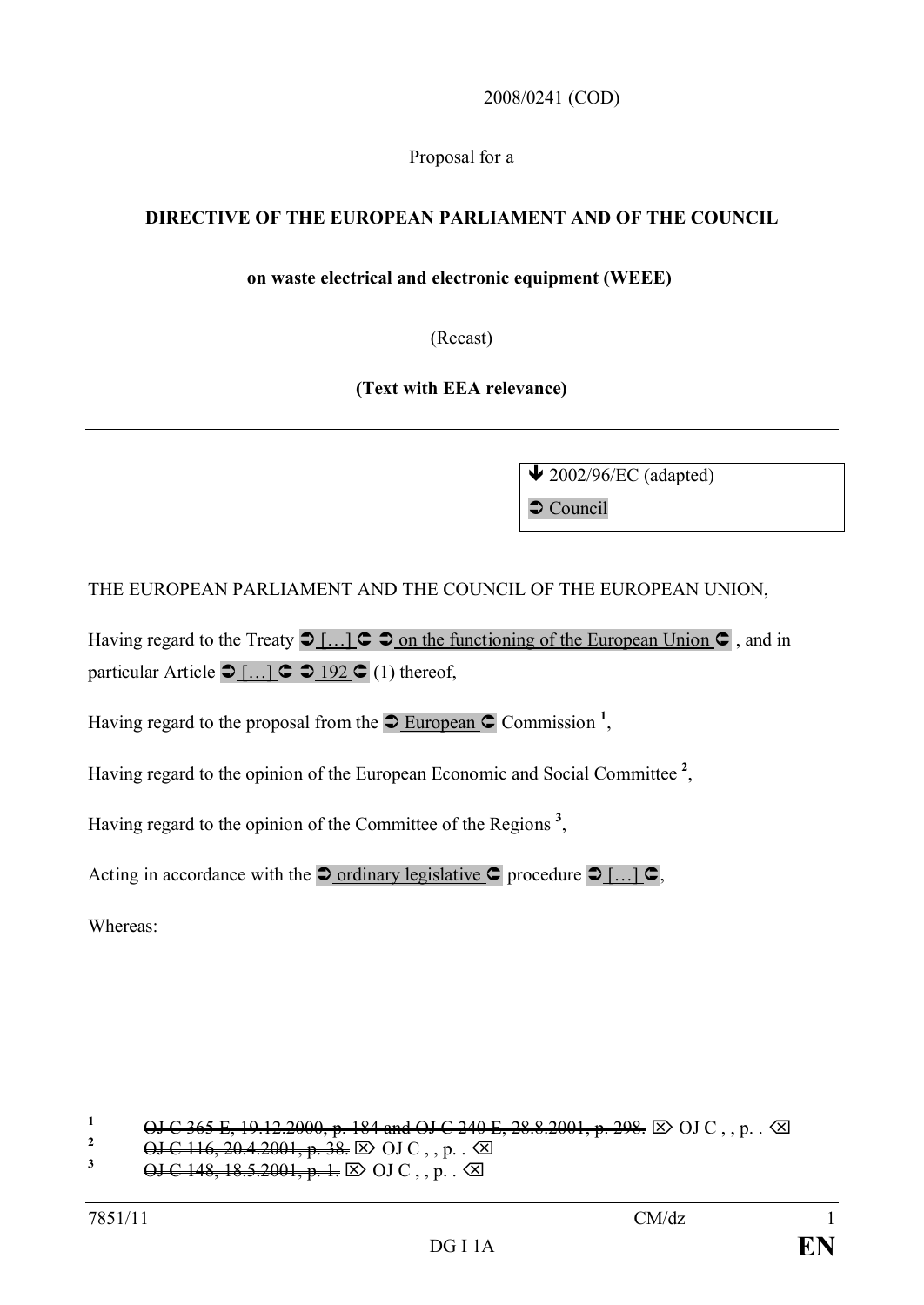ò new

# (1) A number of substantial changes are to be made to Directive 2002/96/EC of the European Parliament and of the Council of 27 January 2003 on waste electrical and electronic equipment (WEEE)<sup>4</sup>. In the interests of clarity, that Directive should be recast.

## $\bigvee$  2002/96/EC

- $(2) \leftrightarrow$  The objectives of the Community's environment policy are, in particular, to preserve, protect and improve the quality of the environment, protect human health and utilise natural resources prudently and rationally. That policy is based on the precautionary principle and principles that preventive action should be taken, that environmental damage should as a priority be rectified at source and that the polluter should pay.
- $(3)$ ( $\overrightarrow{2}$ ) The Community programme of policy and action in relation to the environment and sustainable development (Fifth Environmental Action Programme) **<sup>5</sup>** states that the achievement of sustainable development calls for significant changes in current patterns of development, production, consumption and behaviour and advocates, *inter alia*, the reduction of wasteful consumption of natural resources and the prevention of pollution. It mentions waste electrical and electronic equipment (WEEE) as one of the target areas to be regulated, in view of the application of the principles of prevention, recovery and safe disposal of waste.

**<sup>4</sup>** OJ L 37, 13.2.2003, p. 24.

**<sup>5</sup>** OJ C 138, 17.5.1993, p. 5.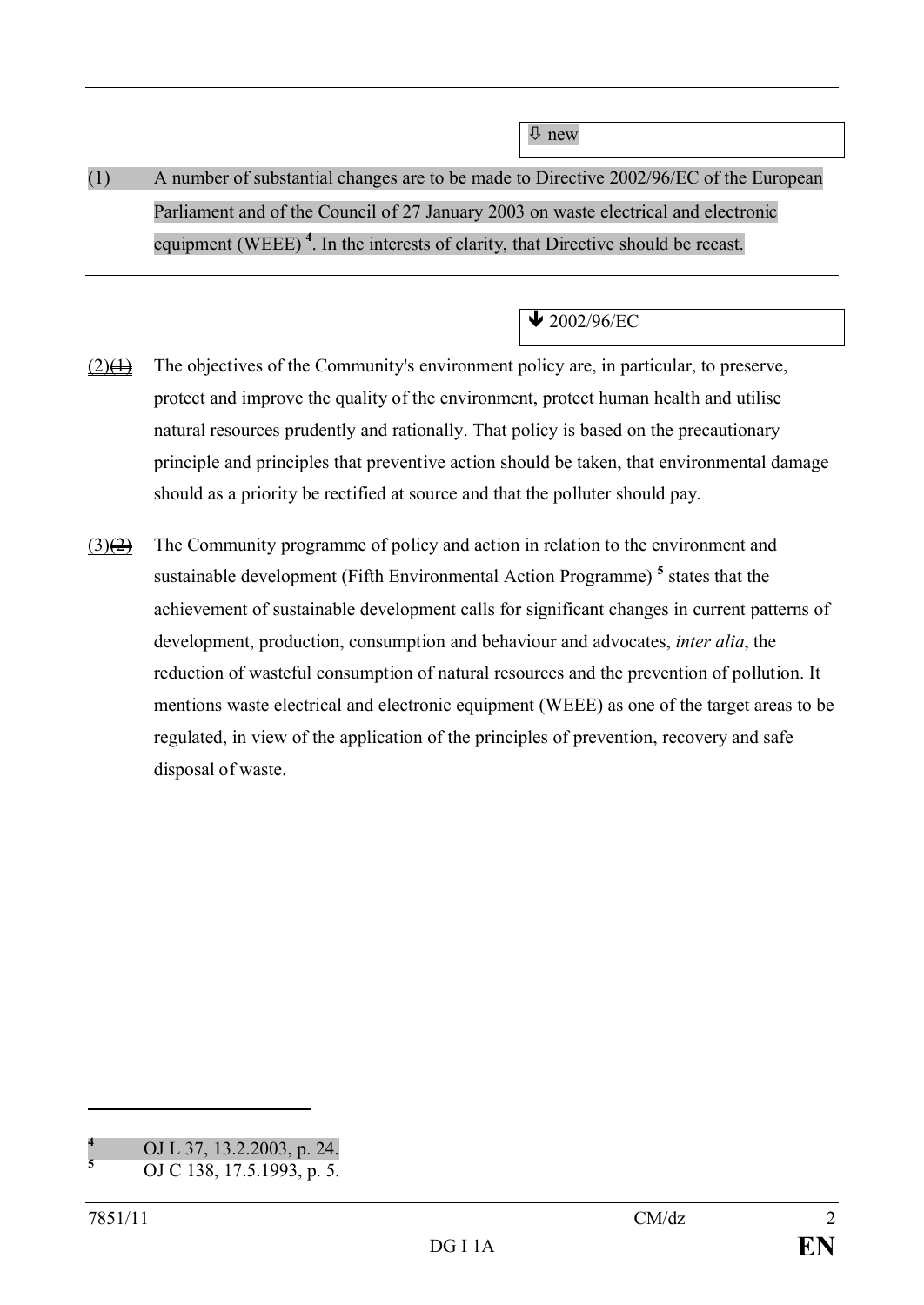- (3) The Commission Communication of 30 July 1996 on review of the Community strategy for waste management states that, where the generation of waste cannot be avoided, it should be re-used or recovered for its material or energy.
- (4) The Council in its Resolution of 24 February 1997 on a Community strategy for waste management<sup>6</sup>-insisted on the need for promoting waste recovery with a view to reducing the quantity of waste for disposal and saving natural resources, in particular by re-use, recycling, composting and recovering energy from waste and recognised that the choice of options in any particular case must have regard to environmental and economic effects but that until scientific and technological progress is made and life-cycle analyses are further developed, re-use and material recovery should be considered preferable where and in so far as they are the best environmental options. The Council also invited the Commission to develop, as soon as possible, an appropriate follow-up to the projects of the priority waste streams programme, including WEEE.
- (5) The European Parliament, in its Resolution of 14 November 1996<sup>7</sup>, asked the Commission to present proposals for Directives on a number of priority waste streams, including electrical and electronic waste, and to base such proposals on the principle of producer responsibility. The European Parliament, in the same Resolution, requests the Council and the Commission to put forward proposals for cutting the volume of waste.

**<sup>6</sup>** OJ C 76, 11.3.1997, p. 1.

**<sup>7</sup>** OJ C 362, 2.12.1996, p. 241.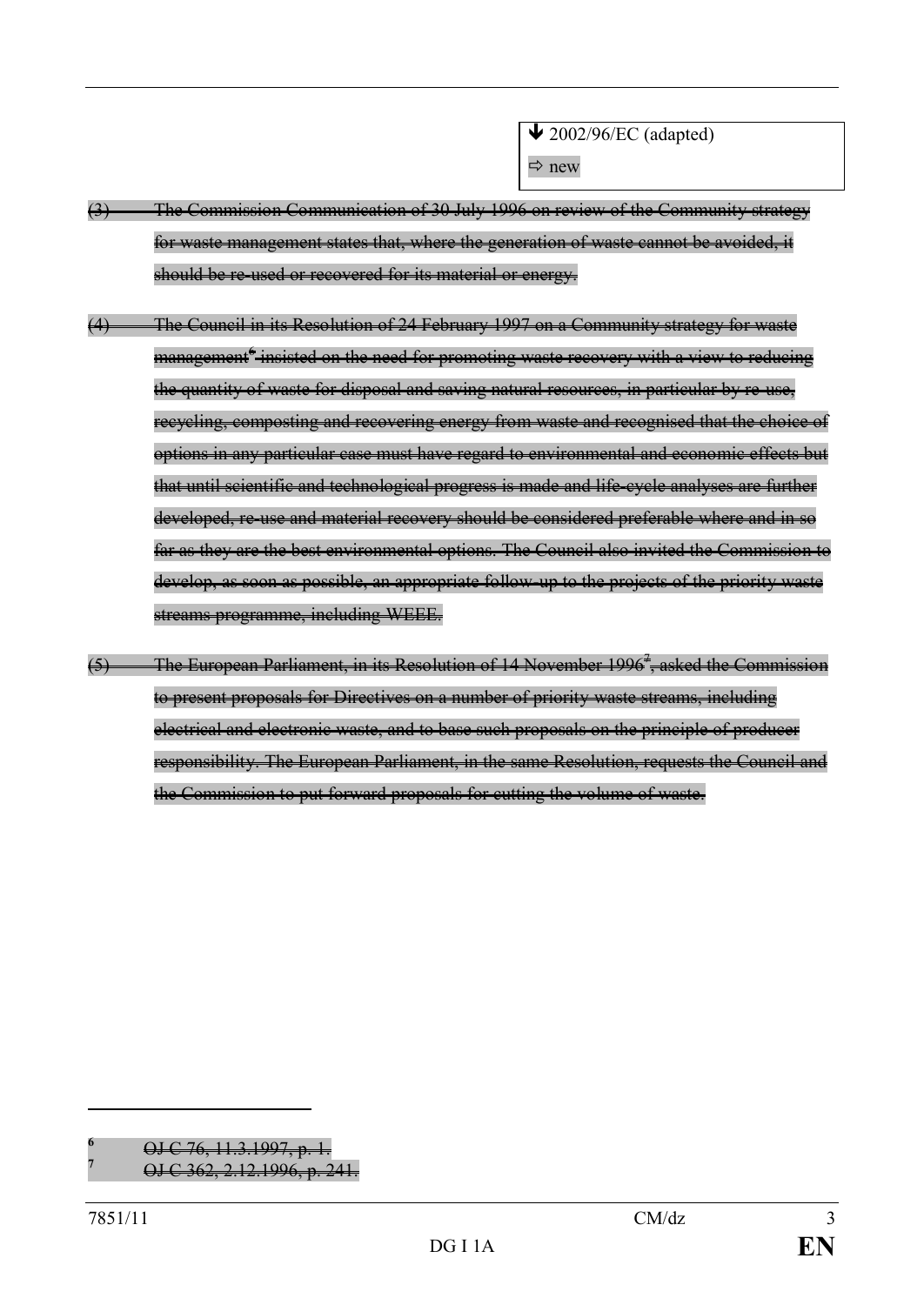(4) This Directive supplements the general EU waste management legislation, such as Directive 2008/xx/EC of the European Parliament and of the Council on waste **<sup>8</sup>** . It refers to the definitions of the Directive including the definitions of waste and general waste management operations. The definition of collection according to Directive 2008/xx/EC on waste includes the preliminary sorting and preliminary storage of waste for the purposes of transport to a waste treatment facility. Directive 2005/32/EC of the European Parliament and of the Council of 6 July 2005 **<sup>9</sup>** establishes a framework for setting ecodesign requirements for energy using products and enables the adoption of specific eco-design requirements for energy using products which may also be covered by this Directive. Directive 2005/32/EC and the implementing measures adopted pursuant to it are without prejudice to Community waste management legislation. Directive 2002/95/EC of the European Parliament and of the Council on the restriction of the use of certain hazardous substances in electrical and electronic equipment **<sup>10</sup>** requires the substitution of banned substances for all electrical and electronic equipments within its scope.

 $\overline{\psi}$  new

**<sup>8</sup>** OJ C , , p. .

<sup>&</sup>lt;sup>9</sup> OJ L 191, 22.07.2005, p.29-58.<br><sup>10</sup> OJ L 27, 12, 02, 2002, p.10, 22.

**<sup>10</sup>** OJ L 37, 13.02.2003, p.19-23.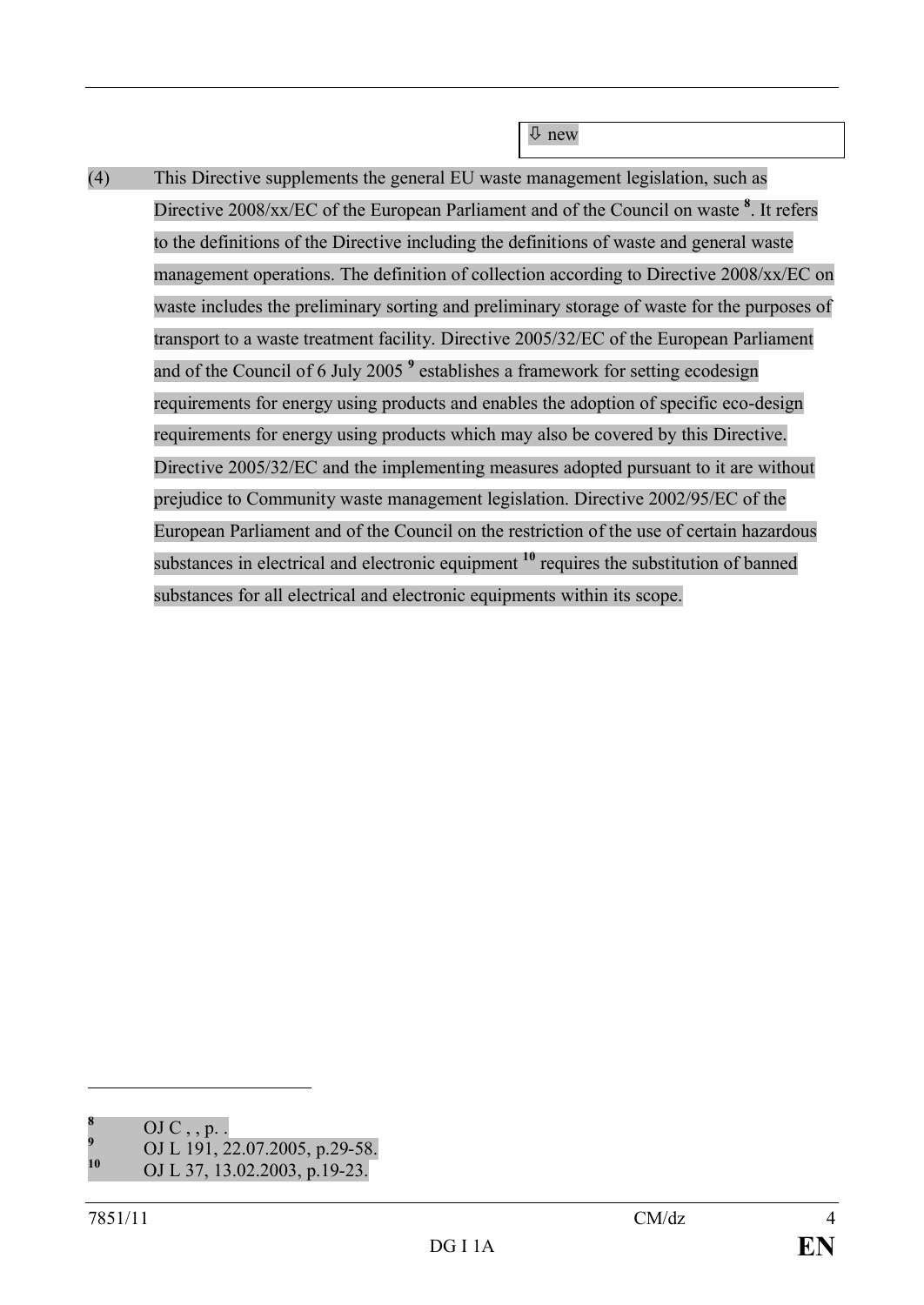$\bigvee$  2002/96/EC (adapted)  $\Rightarrow$  new

 $\supset$  Council

### $(56)$   $\bigcirc$   $\left[ \dots \right]$   $\subset$

- (67) The amount of WEEE generated in the Community is growing rapidly.  $\Rightarrow$  As the market continues to expand and innovation cycles become even shorter, the replacement of equipment accelerates, making waste electrical and electronic equipment (WEEE) a fast growing waste stream. While Directive 2002/95/EC on the restriction of the use of certain hazardous substances in electrical and electronic equipment (RoHS) contributes effectively to reducing hazardous substances in new EEE, hazardous substances such as mercury, cadmium, lead, hexavalent chromium and polychlorinated biphenyls (PCBs) and ozone depleting substances <sup>11</sup> will still be present in WEEE for many years.  $\Leftarrow$  The content of hazardous components in electrical and electronic equipment (EEE) is a major concern during the waste management phase and recycling of WEEE is not undertaken to a sufficient extent.  $\Rightarrow$  A lack  $\supset \text{[}... \text{]}$   $\supset \text{ } \circ$  of  $\supset \text{ }$  recycling would result in the loss of valuable resources  $\Leftarrow$ .
- $(8)$  The objective of improving the management of WEEE cannot be achieved effectively by Member States acting individually. In particular, different national applications of the producer responsibility principle may lead to substantial disparities in the financial burden on economic operators. Having different national policies on the management of WEEE hampers the effectiveness of recycling policies. For that reason the essential criteria should be laid down at Community level.

**<sup>11</sup>** COM(2008)505 and SEC(2008)2367.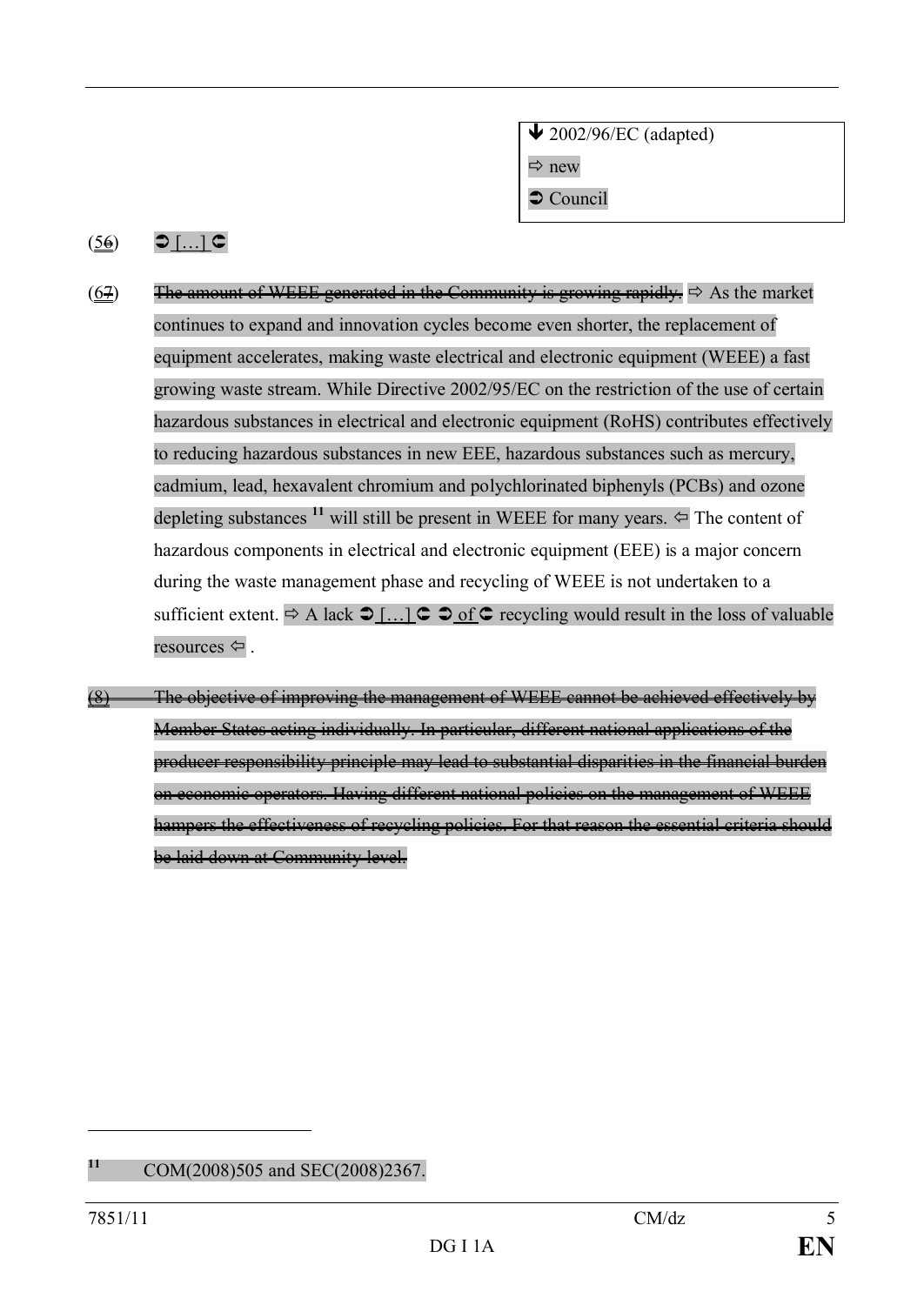ò new

- (7) The purpose of this Directive is, to contribute to sustainable production and consumption by as a first priority, the prevention of waste electrical and electronic equipment (WEEE), and in addition, the reuse, recycling and other forms of recovery of such wastes so as to reduce the disposal of waste and contribute to the efficient use of resources . It also seeks to improve the environmental performance of all operators involved in the life cycle of electrical and electronic equipment, e.g. producers, distributors and consumers and in particular those operators directly involved in the collection and treatment of waste electrical and electronic equipment .In particular, different national applications of the producer responsibility principle may lead to substantial disparities in the financial burden on economic operators. Having different national policies on the management of WEEE hampers the effectiveness of recycling policies. For that reason the essential criteria should be laid down at Community level.
- (8) Since the objectives of the action to be taken cannot be sufficiently achieved by the Member States and can therefore be better achieved at Community level by reason of the scale of the problem, the Community may therefore adopt measures, in accordance with the principle of subsidiarity as set out in Article 5 of the Treaty. In accordance with the principle of proportionality, as set out in that Article, this Directive does not go beyond what is necessary in order to achieve that objective.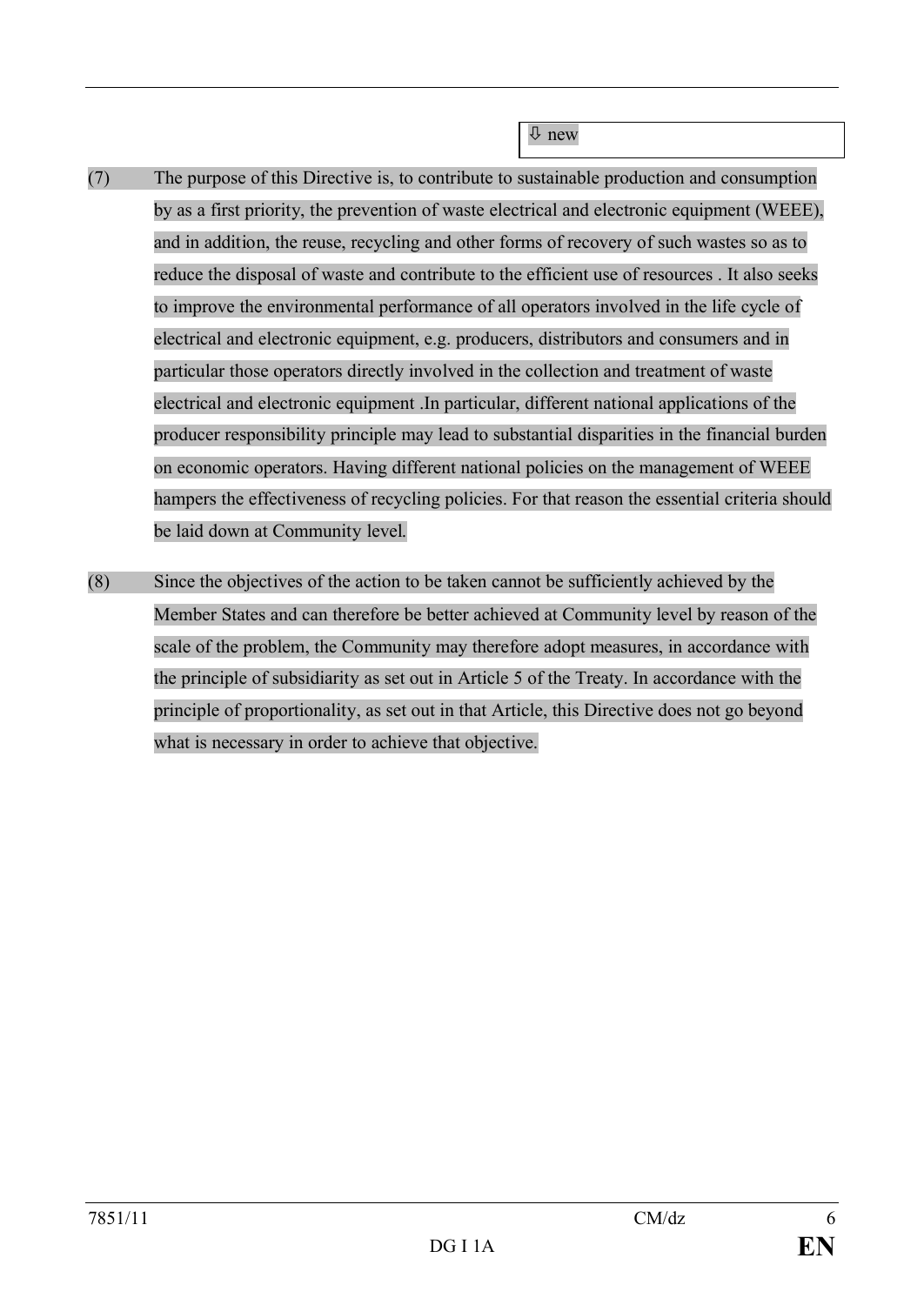| $\bigvee$ 2002/96/EC (adapted) |  |
|--------------------------------|--|
| $\Rightarrow$ new              |  |
| $\bullet$ Council              |  |

(9) The provisions of this Directive should apply to products and producers irrespective of the selling technique, including distance and electronic selling. In this connection the obligations of producers and distributors using distance and electronic selling channels should, as far as is practicable, take the same form and should be enforced in the same way in order to avoid other distribution channels having to bear the costs of the provisions of this Directive concerning WEEE for which the equipment was sold by distant or electronic selling.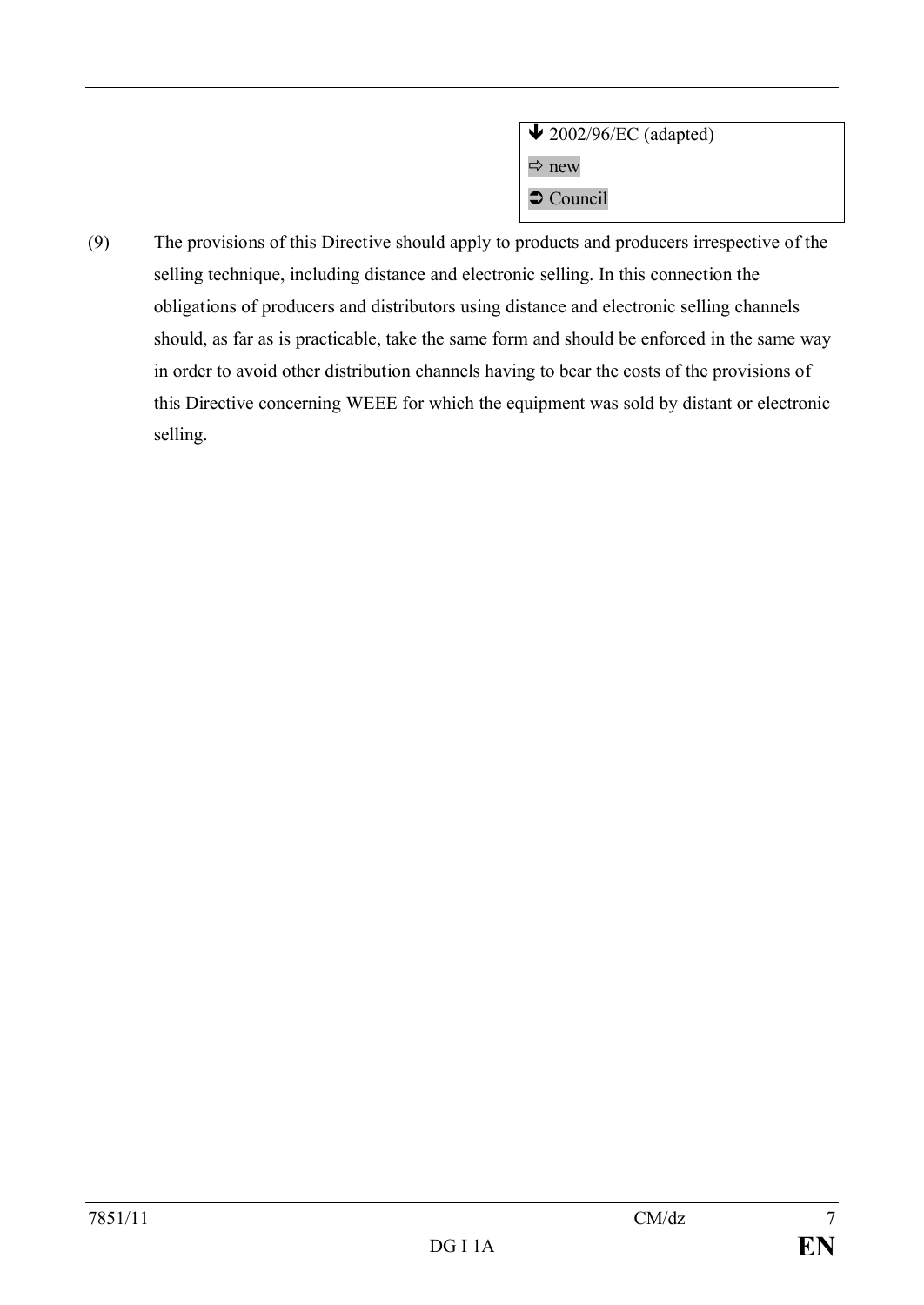- (10) This Directive should cover all electrical and electronic equipment used by consumers and electrical and electronic equipment intended for professional use. This Directive should apply without prejudice to Community legislation on safety and health requirements protecting all actors in contact with WEEE as well as specific Community waste management legislation, in particular  $\boxtimes$  Directive 2006/66/EC of the European Parliament and of the Council of 6 September 2006 on batteries and accumulators and waste batteries and accumulators <sup>12</sup>  $\oslash$  Council Directive 91/157/EEC of 18 March 1991 on batteries and accumulators containing certain dangerous substances<sup>13</sup>  $\Rightarrow$  and Community product design legislation, in particular Directive  $\bigcirc$  [...]  $\bigcirc$   $\bigcirc$  2009/125/EC $\bigcirc$ of the European Parliament and of the Council establishing a framework for the setting of ecodesign requirements for energy-  $\bigcirc$  [...]  $\subset \bigcirc$  related  $\subset \bigcirc$  products  $\bigcirc$  [...]  $\subset \bigcirc$  $\supset$  Preparing for re-use, recovery and recycling of waste cooling equipment and substances, mixtures or components thereof, should be in accordance with relevant EU-legislation, in particular, Regulation 1005/2009/EC on substances that deplete the ozone layer and Regulation 842/2006/EC on certain fluorinated greenhouse gases. The objectives of the present Directive can be achieved without including large scale fixed installations such as oil platforms, airport luggage transport systems or elevators within the scope.
- (10a) A number of definitions should be included in this Directive in order to specify its scope. However, the definition of electric and electronic equipment should be improved in the framework of a revision of the scope with a view to clarifying this definition. Until this will be set in EU legislation, Member States may continue to apply relevant national measures and current established practices, in compliance with EU law.  $\subset$

<sup>&</sup>lt;sup>12</sup> OJ L 266, 26.9.2006, p.1-14. Directive as amended by Directive 2008/12/EC (OJ L 76, 19.3.2008, p. 39).

**<sup>13</sup>** OJ L 78, 26.3.1991, p. 38. Directive as amended by Commission Directive 98/101/EC (OJ L  $1, 5.1.1999, p. 1$ .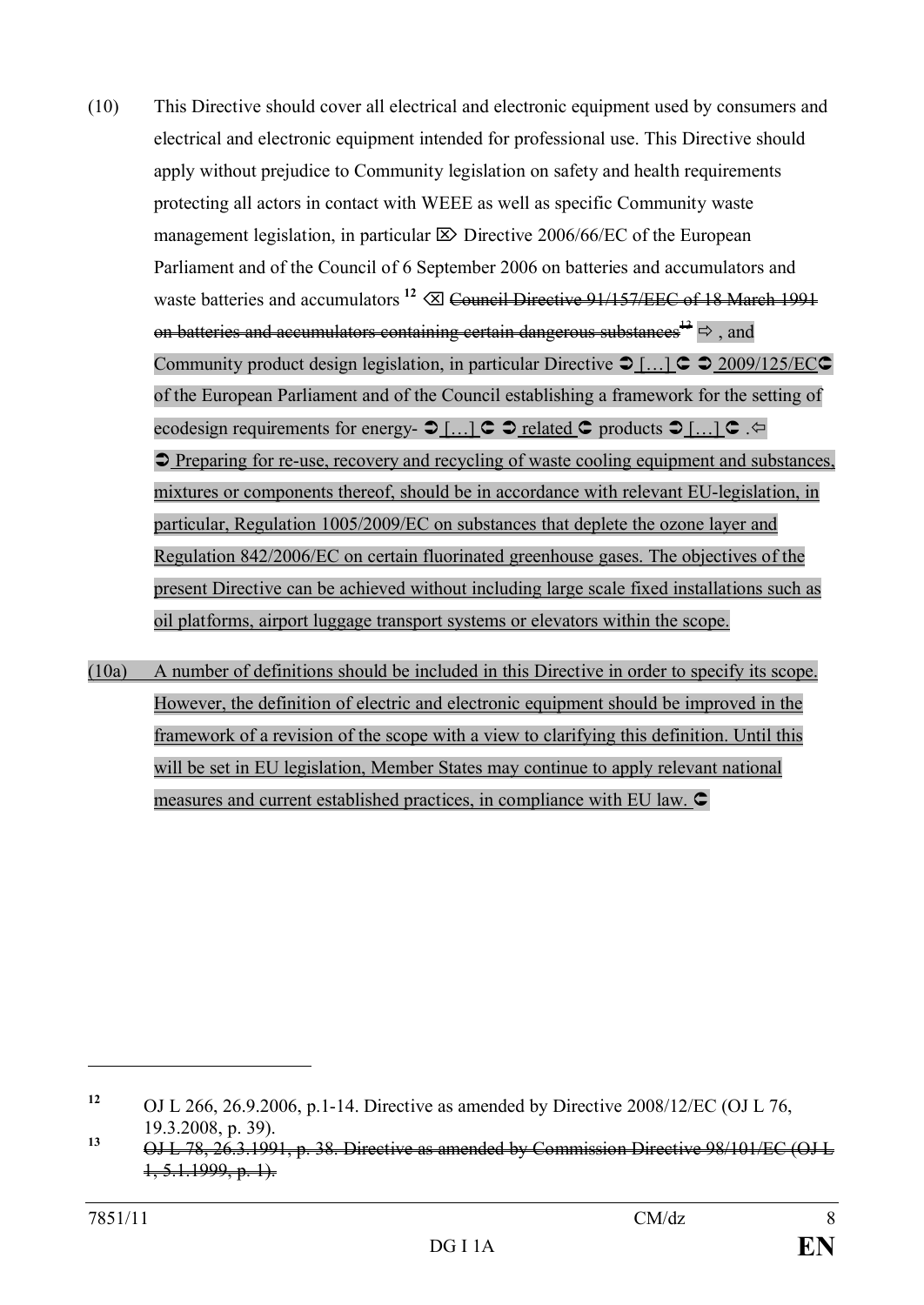$\bigcirc$  (10b) Eco-design requirements facilitating re-use, dismantling and recovery of WEEE should, where relevant, be established in the framework of the implementing measures of Directive 2009/125/EC on eco-design. In order to optimize re-use and recovery through product design, the whole life-cycle of the product should be taken into account.  $\mathsf{\subset}$ 

(11) Directive 91/157/EEC needs to be revised as soon as possible, particularly in the light of this Directive.

- $(11)$ (12) The establishment, by this Directive, of producer responsibility is one of the means of encouraging the design and production of electrical and electronic equipment which take into full account and facilitate their repair, possible upgrading, re-use, disassembly and recycling.
- $(12)(43)$  In order to guarantee the safety and health of distributors' personnel involved in the takeback and handling of WEEE, Member States should, in accordance with national and Community legislation on safety and health requirements, determine the conditions under which take-back may be refused by distributors.
- (14) Member States should encourage the design and production of electrical and electronic equipment which take into account and facilitate dismantling and recovery, in particular the re-use and recycling of WEEE, their components and materials. Producers should not prevent, through specific design features or manufacturing processes, WEEE from being re-used, unless such specific design features or manufacturing processes present overriding advantages, for example with regard to the protection of the environment and/or safety requirements.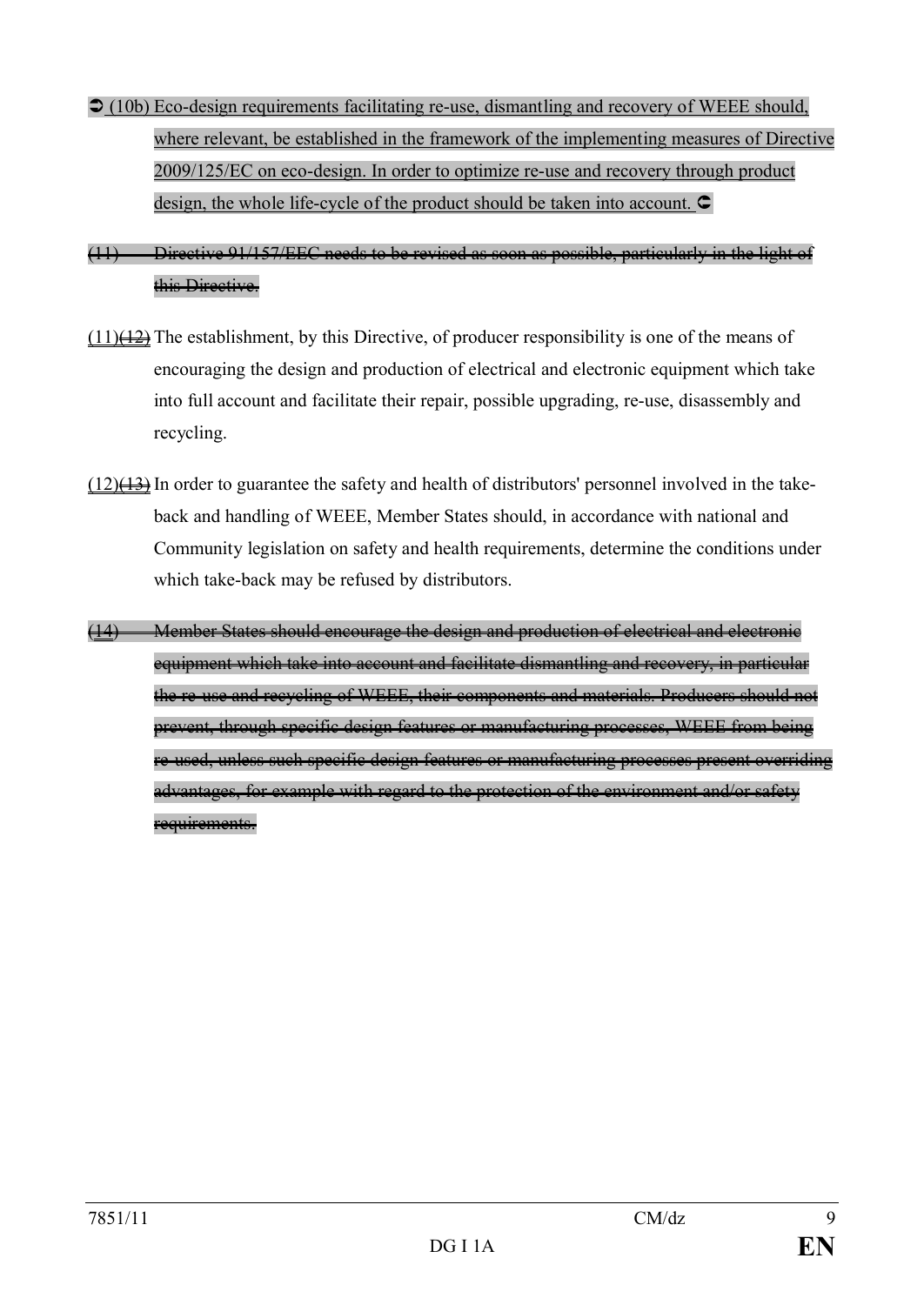- $(13.15)$  Separate collection is at the precondition to ensure specific treatment and recycling of WEEE and is necessary to achieve the chosen level of protection of human health and the environment in the Community. Consumers have to actively contribute to the success of such collection and should be encouraged to return WEEE. For this purpose, convenient facilities should be set up for the return of WEEE, including public collection points, where private households should be able to return their waste at least free of charge.  $\Rightarrow$  Distributors have an important role in contributing to the success of WEEE collection.  $\Leftrightarrow$
- $(1446)$  In order to attain the chosen level of protection and harmonised environmental objectives of the Community, Member States should adopt appropriate measures to minimise the disposal of WEEE as unsorted municipal waste and to achieve a high level of separate collection of WEEE. In order to ensure that Member States strive to set up efficient collection schemes, they should be required to achieve a high level of collection of WEEE  $\Rightarrow$ , particularly for cooling and freezing equipment containing ozone depleting substances and fluorinated greenhouse gases, given their high environmental impact and in view of obligations contained in Regulation (EC) 2037/2000 and Regulation (EC) 842/2006<sup>14</sup> from private households.  $\Rightarrow$  Data included in the impact assessment shows that 65% of electrical and electronic equipment placed on the market is already separately collected today, but more than half of this potentially leaks to improper treatment and illegal exports. This leads to losses of valuable secondary raw materials and environmental degradation. To avoid this, it is necessary to set an ambitious collection target.  $\Leftrightarrow \bigcirc$  It is appropriate to lay down minimum requirements for shipments of used EEE suspected to be WEEE, in the application of which Member States may have regard to any relevant Correspondents' Guidelines elaborated in the context of the implementation of Regulation 1013/2006 on shipment of waste.  $\subset$

**<sup>14</sup>** COM(2008)505 and SEC(2008)2367.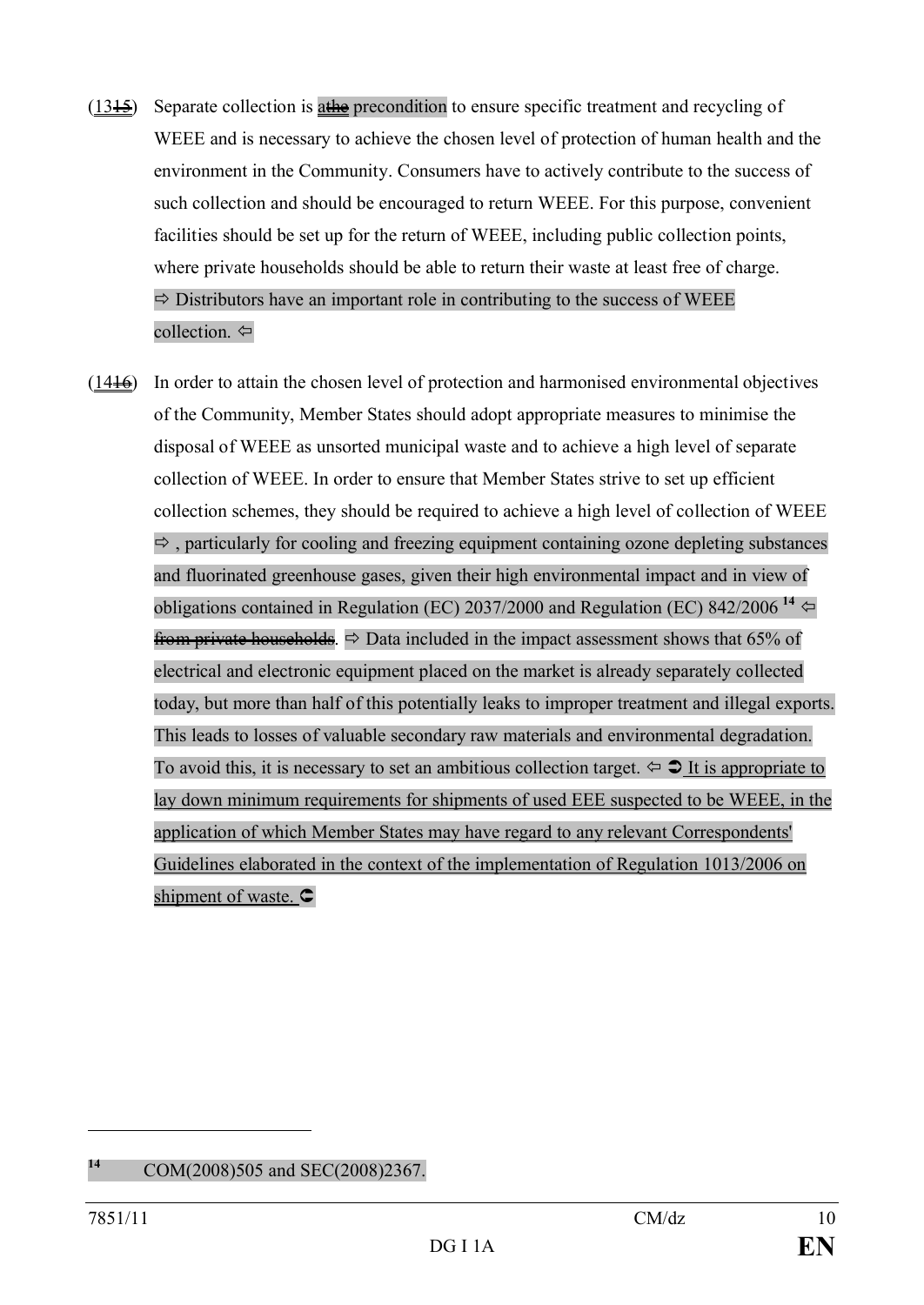- $(1517)$  Specific treatment for WEEE is indispensable in order to avoid the dispersion of pollutants into the recycled material or the waste stream. Such treatment is the most effective means of ensuring compliance with the chosen level of protection of the environment of the Community. Any establishment or undertakings carrying out  $\Rightarrow$  collection  $\Leftrightarrow$  recycling and treatment operations should comply with minimum standards to prevent negative environmental impacts associated with the treatment of WEEE. Best available treatment, recovery and recycling techniques should be used provided that they ensure human health and high environmental protection. Best available treatment, recovery and recycling techniques may be further defined in accordance with the procedures of Directive Ö 2008/1/EC Õ 96/61/EC **<sup>15</sup>** .
- (16<del>18</del>) Where appropriate, priority should be given to  $\supset$  preparing for  $\supset \supset$  [...]  $\supset$  re-use of WEEE and its components, subassemblies and consumables. Where  $\supset [...] \subset \supset$  this  $\supset$  is not preferable, all WEEE collected separately should be sent for recovery, in the course of which a high level of recycling and recovery should be achieved. In addition, producers should be encouraged to integrate recycled material in new equipment.

<sup>&</sup>lt;sup>15</sup> OJ L 24, 29.1.2008, p. 8<del>OJ L 257, 10.10.1996, p.26-40</del>.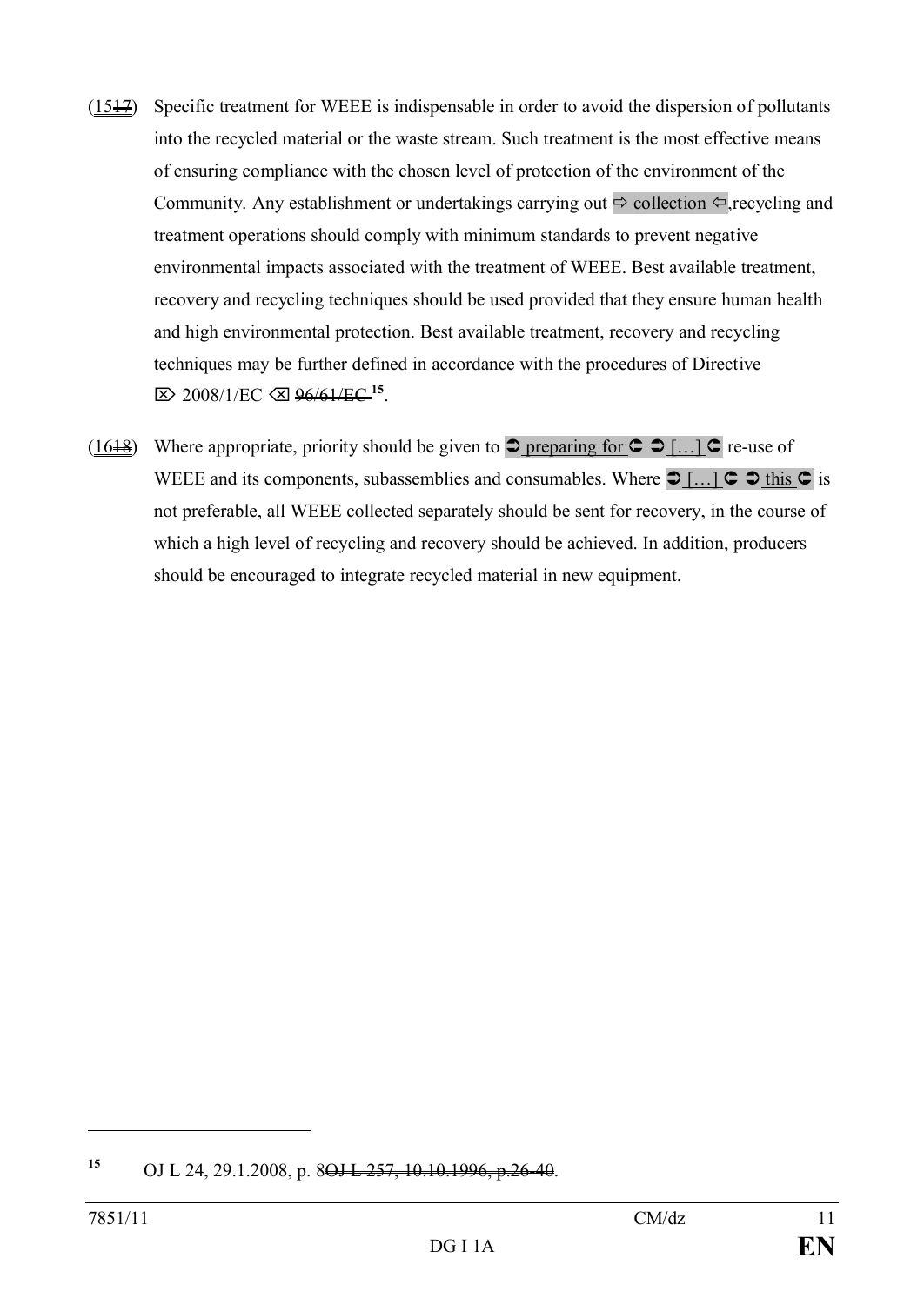ò new

(17) The recovery, preparation for re-use and recycling of equipment can be counted into the targets defined in Article 7 of this Directive only if that recovery or preparation for re-use or recycling is not in contradiction to other European and Member States legislation applicable to the equipment.

> $\frac{1}{2002}{\frac{96}{EC}}$  $\Rightarrow$  new  $\bullet$  Council

- (1819) Basic principles with regard to the financing of WEEE management have to be set at Community level and financing schemes have to contribute to high collection rates as well as to the implementation of the principle of producer responsibility.
- $(1920)$  Users of electrical and electronic equipment from private households should have the possibility of returning WEEE at least free of charge. Producers should therefore finance  $\Rightarrow$  at least the  $\Leftarrow$  collection from collection facilities, and the treatment, recovery and disposal of WEEE.  $\Rightarrow$  Member States should encourage producers to take full ownership of the WEEE collection in particular by financing the collection of WEEE throughout the whole waste chain, including from private households, in order to avoid leakage of separately collected WEEE to sub-optimal treatment and illegal exports, to create a level playing field by harmonising producer financing across the EU, to shift payment for the collection of this waste from general tax payers to the consumers of EEEs in line with the polluter pays principle.  $\Leftrightarrow$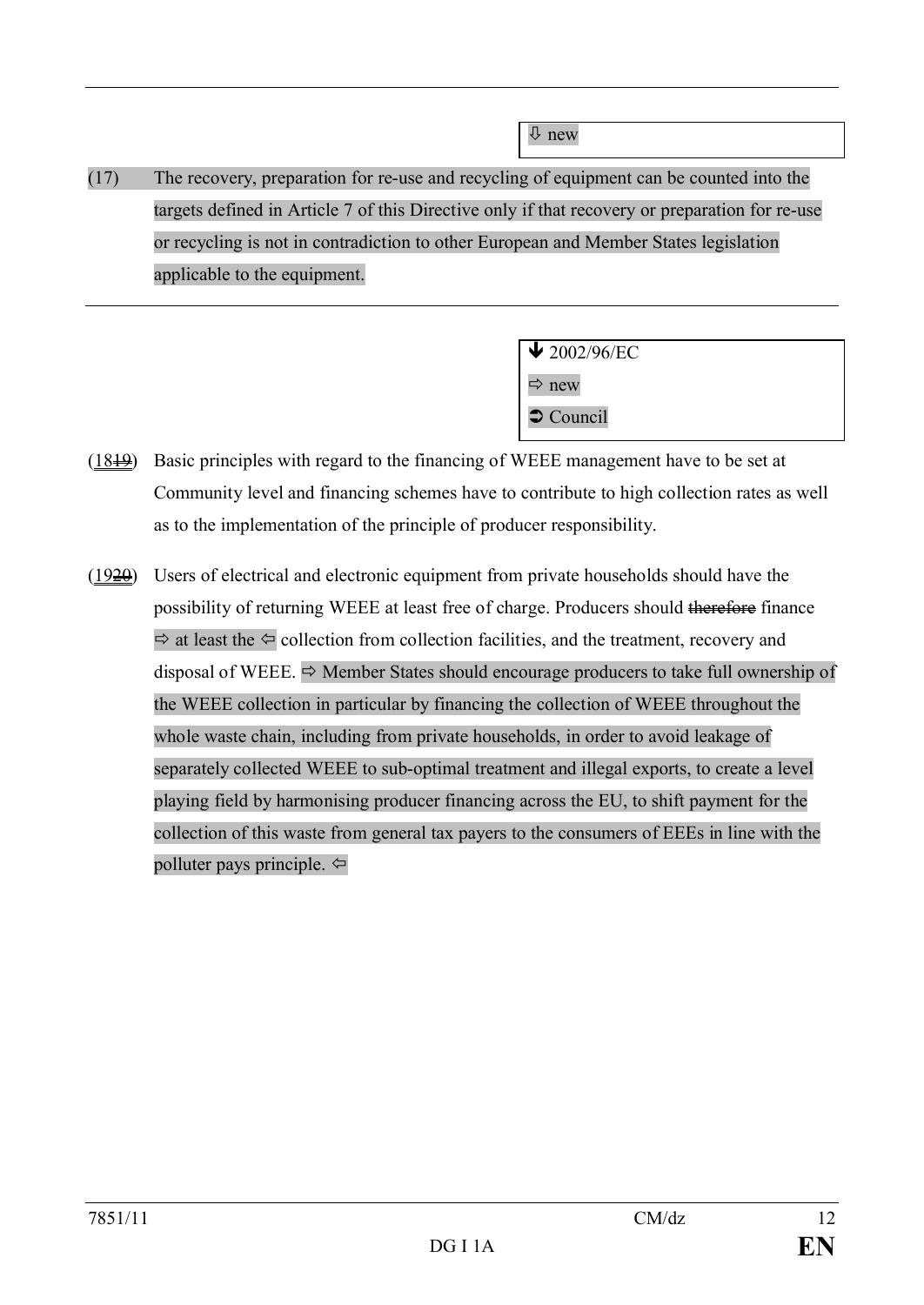In order to give maximum effect to the concept of producer responsibility, each producer should be responsible for financing the management of the waste from his own products. The producer should be able to choose to fulfil this obligation either individually or by joining a collective scheme. Each producer should, when placing a product on the market, provide a financial guarantee to prevent costs for the management of WEEE from orphan products from falling on society or the remaining producers. The responsibility for the financing of the management of historical waste should be shared by all existing producers in collective financing schemes to which all producers, existing on the market when the costs occur, contribute proportionately. Collective financing schemes should not have the effect of excluding niche and low-volume producers, importers and new entrants. For a transitional period producers should be allowed to show purchasers, on a voluntary basis at the time of sale of new products, the costs of collecting, treating and disposing in an environmentally sound way of historical waste. Producers making use of this provision should ensure that the costs mentioned do not exceed the actual costs incurred.

- (20)  $\Rightarrow$  Producers should be allowed to show purchasers, on a voluntary basis at the time of sale of new products, the costs of collecting, treating and disposing in an environmentally sound way of WEEE. This is in line with the Commission Communication on Sustainable Consumption and Production and Sustainable Industrial Policy Action Plan in particular with regard to smarter consumption and green public procurement.  $\Leftrightarrow$
- (21) Information to users about the requirement not to dispose of WEEE as unsorted municipal waste and to collect WEEE separately, and about the collection systems and their role in the management of WEEE, is indispensable for the success of WEEE collection. Such information implies the proper marking of electrical and electronic equipment which could end up in rubbish bins or similar means of municipal waste collection.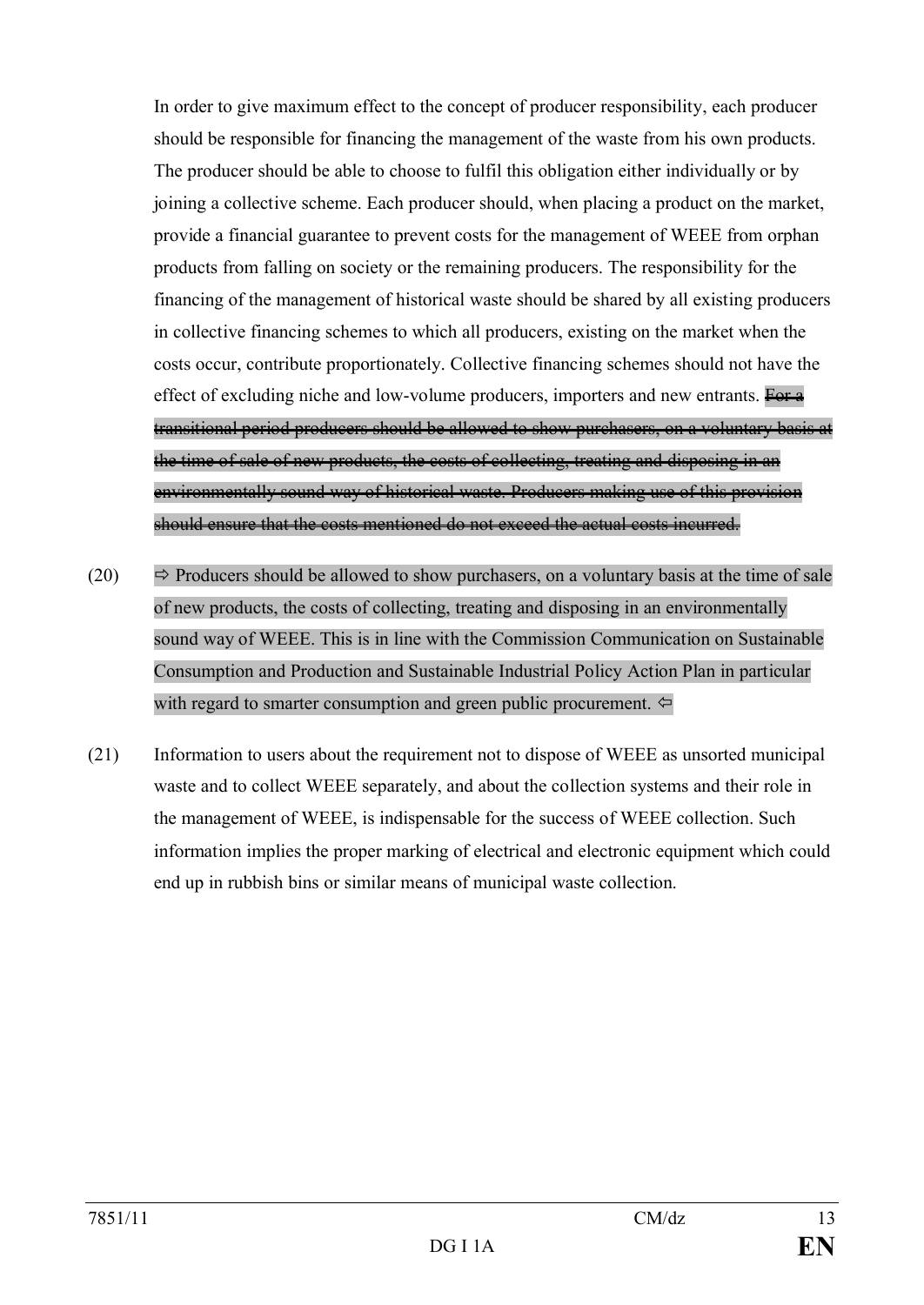- (22) Information on component and material identification to be provided by producers is important to facilitate the management, and in particular the treatment and recovery or  $\angle$ recycling, of WEEE.
- (23) Member States should ensure that inspection and monitoring infrastructure enable the proper implementation of this Directive to be verified, having regard, *inter alia*, to Recommendation 2001/331/EC of the European Parliament and the Council of 4 April 2001 providing for minimum criteria for environmental inspections in the Member States **<sup>16</sup>** .
- Ü (23a) Member States should provide for effective, proportionate and dissuasive penalties to be imposed on natural and legal persons responsible for waste management, where they infringe the provisions of this Directive. Member States may also take action to recover the costs of non-compliance and remedial measures, without prejudice to Directive 2004/35/EC of the European Parliament and of the Council of 21 April 2004 on environmental liability with regard to the prevention and remedying of environmental damage.  $\subset$

**<sup>16</sup>** OJ L 118, 27.4.2001, p. 41.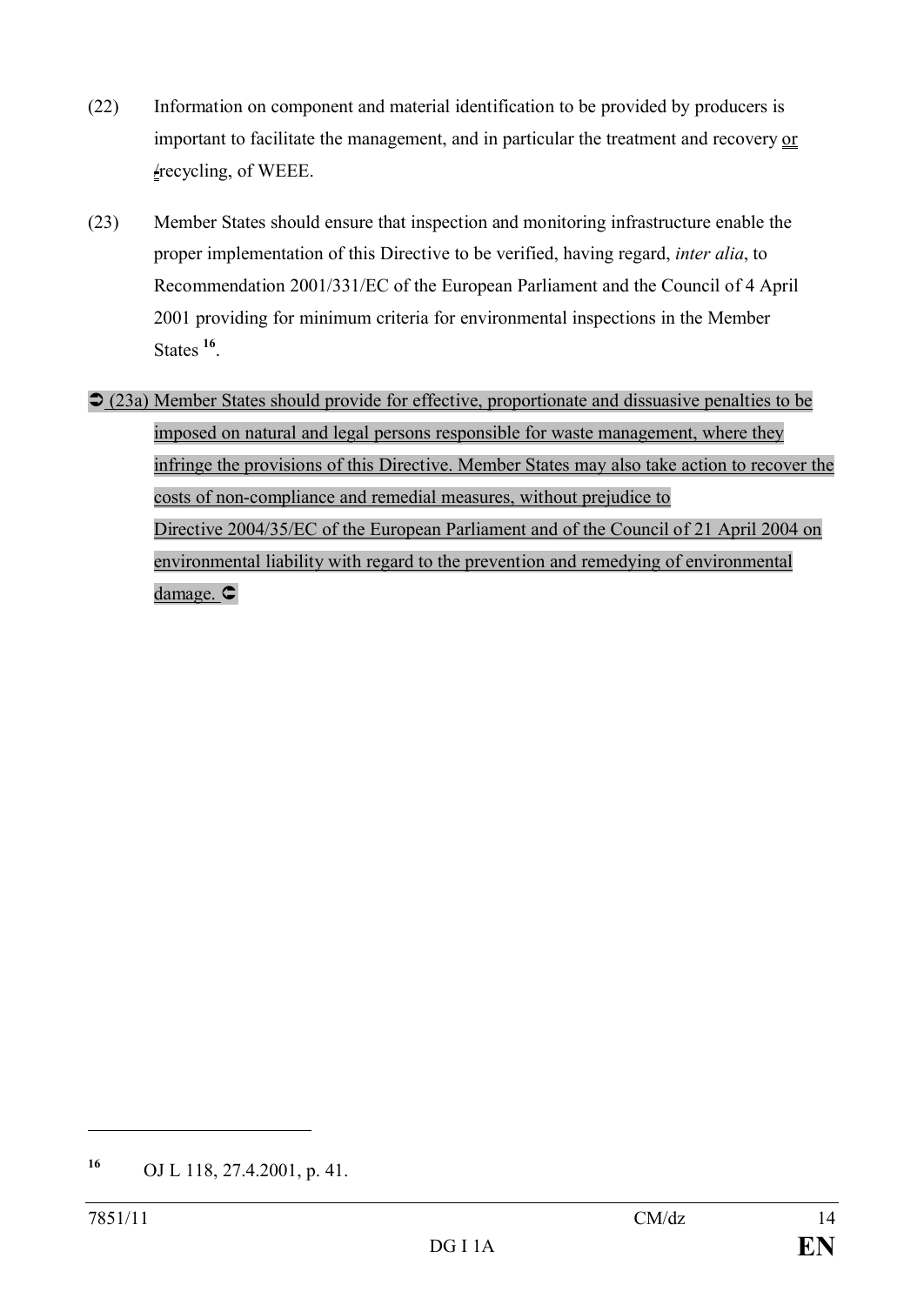- $(24)$  Information about the weight  $\overline{or}$ , if this is not possible, the numbers of items of electrical and electronic equipment placed **put** on the market in the Community and the rates of collection,  $\supset$  preparation for  $\bigcirc$  re-use, including  $\supset$  [...]  $\bigcirc$  of whole appliances  $\supset$  as far as possible  $\subset$ , recovery <u>or</u>  $\neq$  recycling and export of WEEE collected in accordance with this Directive is necessary to monitor the achievement of the objectives of this Directive.  $\supset$  For the purposes of calculating collection rates, a common methodology for the calculation of weight of electric and electronic equipment should be developed to clarify, among others, that this term includes the actual weight of the entire equipment in the form in which it is marketed, including all components, subassemblies, accessories and consumables but excluding packaging, batteries, instructions for use and manuals;  $\subset$
- (25) Member States may choose to implement certain provisions of this Directive by means of agreements between the competent authorities and the economic sectors concerned provided that particular requirements are met.
- $\supset$  (25a) Member States should ensure an adequate flow of information in order to make possible an implementation of this Directive in full respect of internal market requirements, namely with regard to avoiding any repetition of requirements to producers.  $\bullet$
- $(26)$   $\bigcirc$   $\left[\ldots\right]$   $\bigcirc$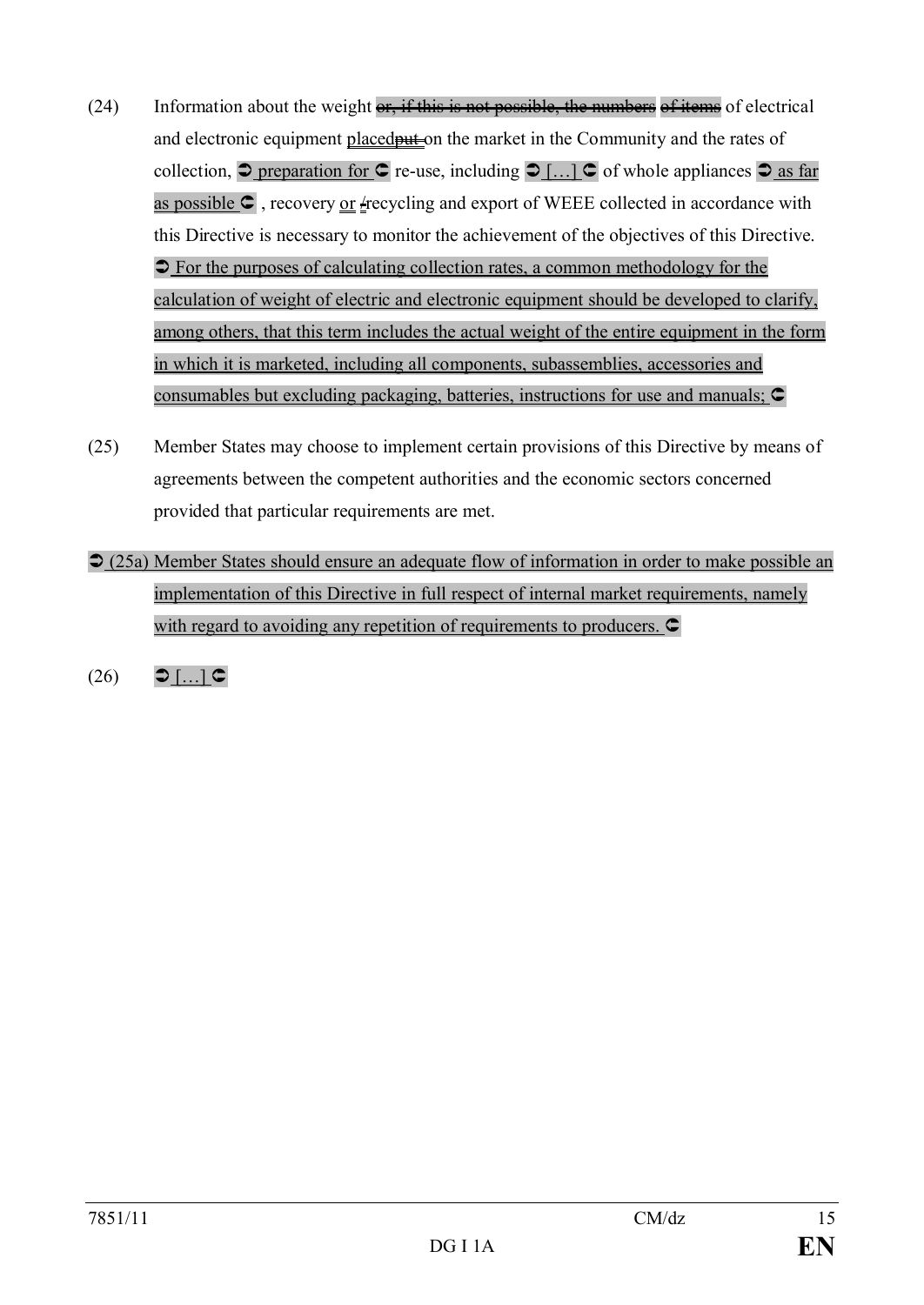(27) The measures necessary for  $\supset$  ensuring uniform conditions for  $\supset$  the implementation of this Directive should be adopted in accordance with  $\supseteq$  Regulation .../ .../ ... of the European Parliament and of the  $\text{C}$  Council  $\text{D}$  [...]  $\text{C}$  laying down  $\text{D}$  [...]  $\text{C}$   $\text{D}$  the rules and general principles concerning mechanisms for control by Member States of the Commission's exercise of implementing powers.  $\mathbf{C} \Rightarrow$  The Commission should  $\mathbf{D}$  also  $\mathbf{C}$ be empowered to  $\triangle$  adopt delegated acts in accordance with Article 290 TFEU for the purposes of  $C \supset \emptyset$   $[...]$   $C$  adapting  $D$   $[...]$   $C$  annexes  $D$   $[...]$   $C \supseteq [B, D]$   $[...]$   $C$  III and IV to scientific and technical progress, and of adopting rules supplementing the rules laid down in this Directive as regards the technical requirements for collection and the equivalence of waste treatment when waste is shipped out of the Union. It is of particular importance that the Commission carry out appropriate consultations during its preparatory work, including at expert level.  $\subset$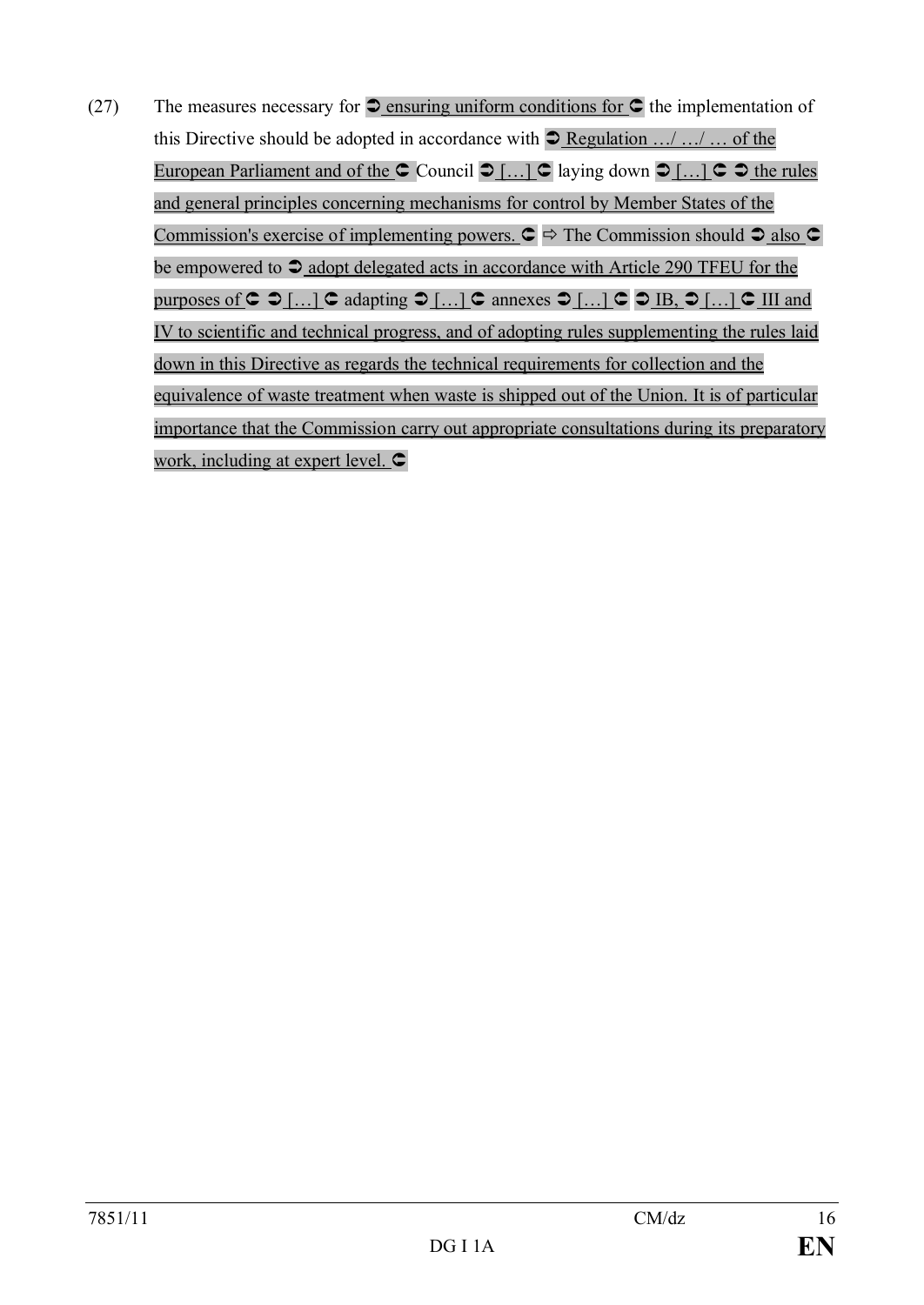$\overline{\psi}$  new

- (28) The obligation to transpose this Directive into national law should be confined to those provisions which represent a substantive change as compared with the earlier Directives. The obligation to transpose the provisions which are unchanged arises under the earlier Directives.
- (29) This Directive should be without prejudice to the obligations of the Member States relating to the time-limits for transposition into national law and application of the Directives set out in Annex V, Part B.

 $\bigvee$  2002/96/EC

## HAVE ADOPTED THIS DIRECTIVE:

 $\bigvee$  2002/96/EC

*Article 1*

 $\overline{\psi}$  new

### **Subject matter**

This Directive lays down measures to protect the environment and human health by preventing or reducing the adverse impacts of the generation and management of waste from electrical and electronic equipments and by reducing overall impacts of resource use and improving the efficiency of such use.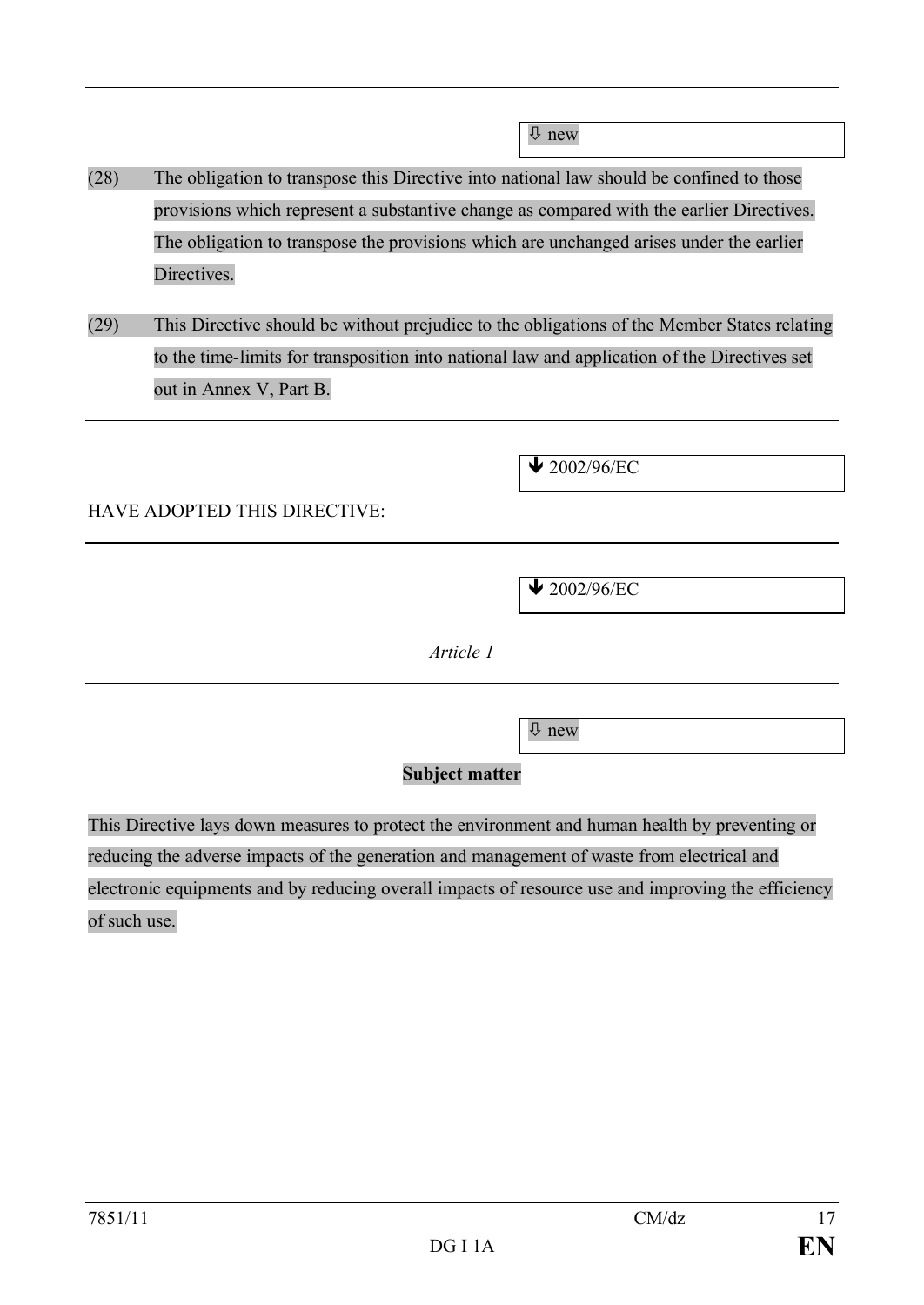$\sqrt{2002/96/EC}$  $\Rightarrow$  new

 $\bullet$  Council

### **Objectives**

The purpose of this Directive is, as a first priority, the prevention of waste electrical and electronic equipment (WEEE), and in addition, the re-use, recycling and other forms of recovery of such wastes so as to reduce the disposal of waste . It also seeks to improve the environmental performance of all operators involved in the life cycle of electrical and electronic equipment, e.g. producers, distributors and consumers and in particular those operators directly involved in the treatment of waste electrical and electronic equipment.

### *Article 2*

### **Scope**

1. This Directive shall apply to electrical and electronic equipment  $\supset$  as follows:

- (a) from [*date of entry into force*] to [*6 years after the date of entry into force*] (transitional period) to electrical and electronic equipment falling under the categories set out in Annex A. Annex B contains an indicative list of products which fall under the categories set out in Annex A.
- (b) from [*6 years after the date of entry into force*] to electrical and electronic equipment  $\mathbb{C}$ falling under the categories set out in  $\Rightarrow$  Annex I  $\Leftrightarrow$   $\triangle$  A. Annex IB contains an indicative list of products which fall under the categories set out in Annex IA.  $\mathsf{C}$  Annex IA.  $\Rightarrow$  [...]  $\subset \Leftrightarrow$  provided that the equipment concerned is not part of another type of equipment that does not fall within the scope of this Directive.Annex IB contains a list of products which fall under the categories set out in Annex IA.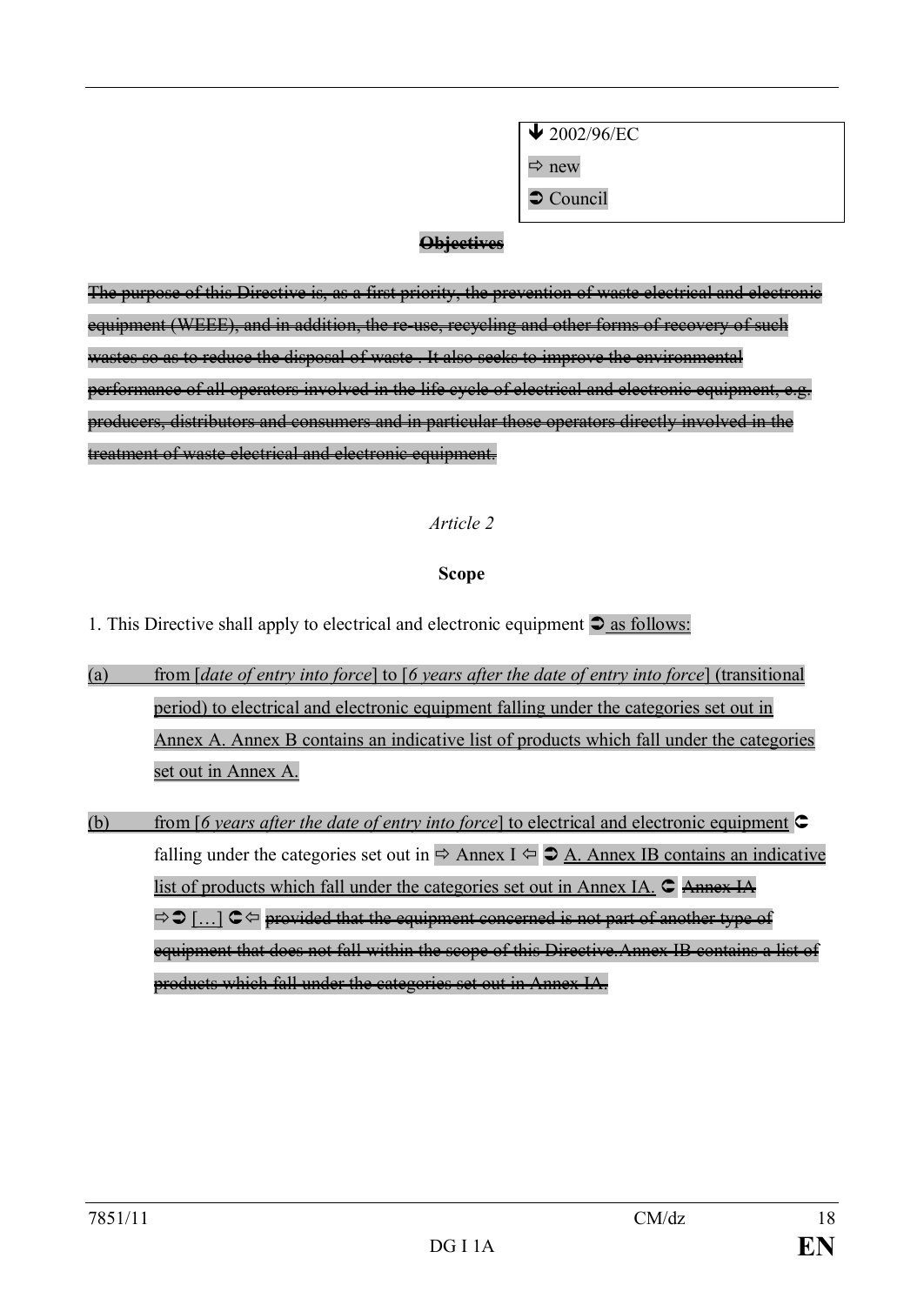2. This Directive shall apply without prejudice to  $\Rightarrow$  requirements of  $\Leftrightarrow$  Community legislation on safety and health requirements and  $\Rightarrow$ , on chemicals, in particular Regulation (EC)1907/2006 as well as of  $\Leftarrow$  specific Community waste management  $\Rightarrow$  or product design  $\Leftarrow$  legislation.

> $\bigvee$  2002/96/EC (adapted)  $\Rightarrow$  new  $\supset$  Council

3.  $\bigcirc$  During the transitional period specified in paragraph 1(a), this Directive shall  $\bigcirc$  $\triangleright$   $\triangleright$   $\triangleright$   $\triangleright$   $\triangleright$   $\triangleright$  not apply to any of the following equipments:  $\triangle$ 

- (a) Equipment which is  $\Rightarrow$  necessary for  $\Leftarrow$  connected with the protection of the essential interests of the security of Member States, including arms, munitions and war material Shall be excluded from this Directive. This does not, however, apply to products which are not intended for specifically military purposes.
- $\boxtimes$  (b) Equipment which is specifically designed  $\supset$  and installed  $\supset$  as part of another type of equipment that  $\supseteq$  is excluded or  $\supseteq$  does not fall within the scope of this Directive  $\supseteq$ which  $\mathbf{C} \otimes \mathbf{C} \Rightarrow$  [...]  $\mathbf{C}$  can fulfill its function only if it is part of that equipment.  $\Leftarrow$

 $\overline{\psi}$  new  $\bullet$  Council

 $(c)$   $\bigcirc$   $\lceil ... \rceil$   $\bigcirc$ 

 $\bigcirc$  [ $\bigcirc$ ]  $\bigcirc$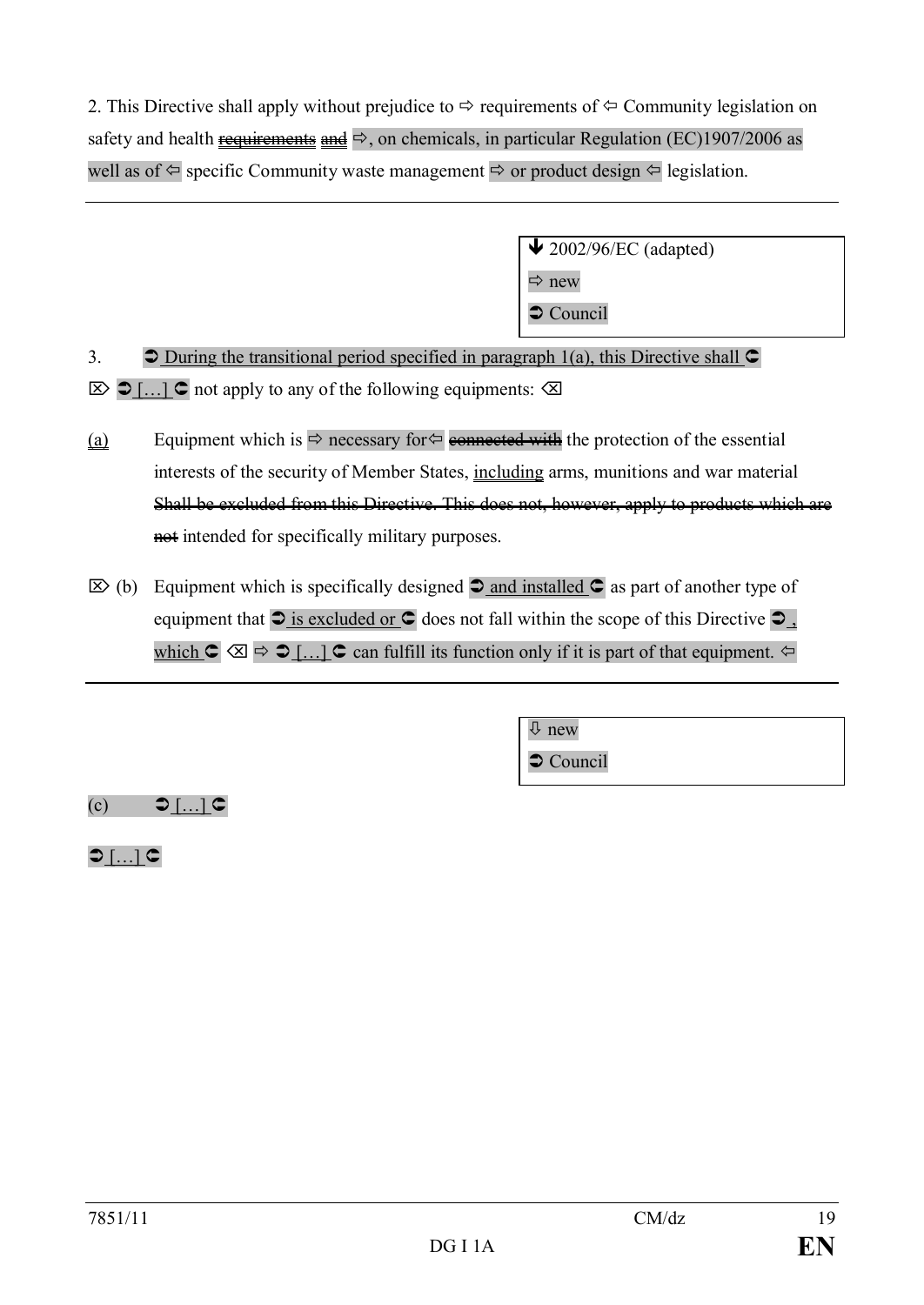$\bigvee$  2002/96/EC (adapted)  $\bullet$  Council

- $\boxtimes$  (d) Filament bulbs.  $\boxtimes$
- $\boxtimes$  (e)  $\bigcirc$  [...]  $\subset$   $\boxtimes$
- Ü 3a. In addition to the equipment specified in paragraph 3, from *[6 years after the date of entry into force]* this Directive shall not apply to the following equipment:
- (a) Equipment designed to be sent into space;
- (aa) large scale stationary industrial tools;
- (b) large scale fixed installations;
- (c) means of transport for persons or goods, excluding electric two wheel vehicles which are not type-approved;
- (d) non road mobile machinery made available exclusively for professional use;
- (da) equipment specifically designed solely for the purposes of research and development only made available on a business to business basis;
- (db) medical devices and in vitro diagnostic medical devices, where such devices are expected to be infective prior to end of life, and active implantable medical devices.  $\bullet$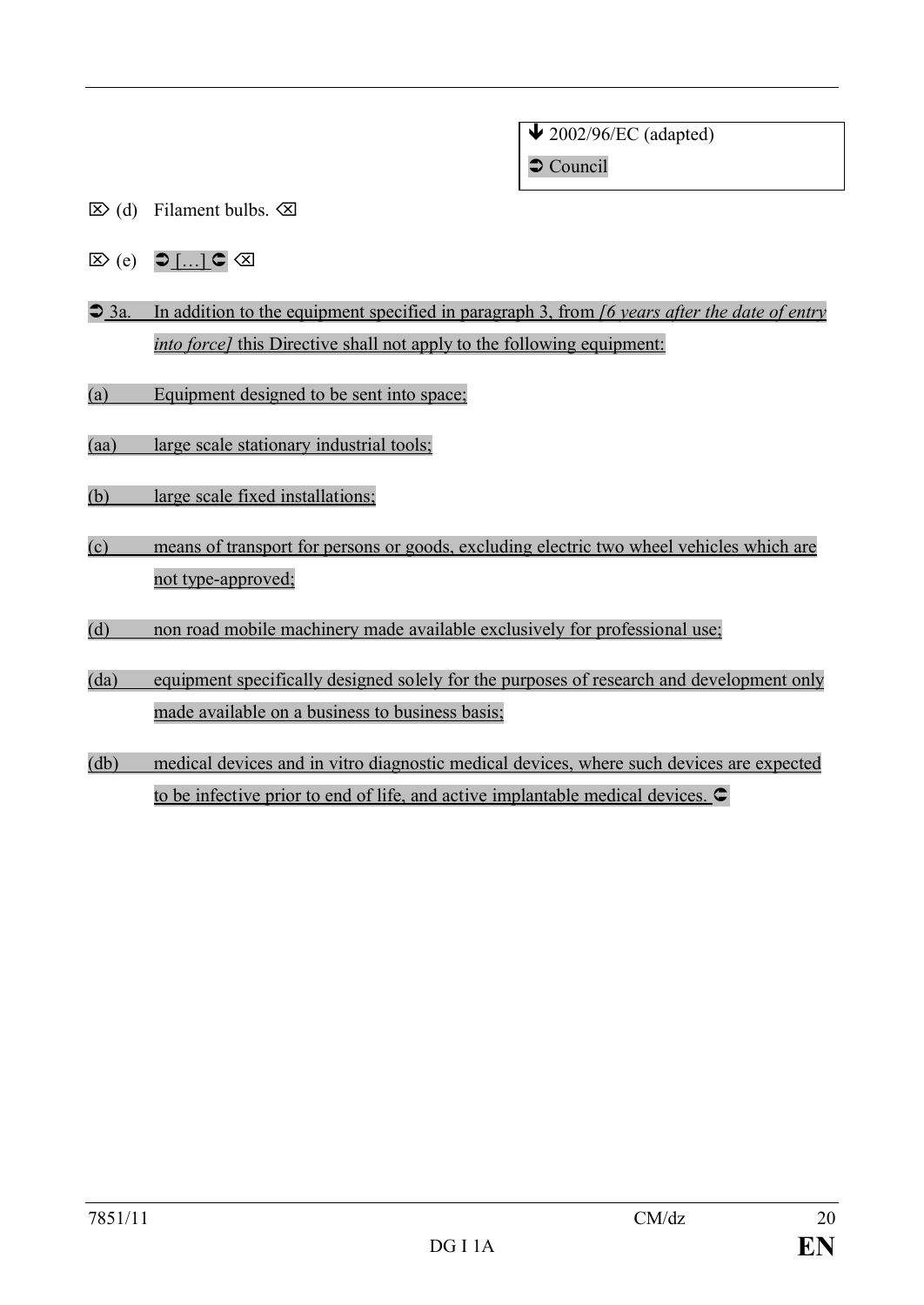$\overline{\psi}$  new

 $\supset$  Council

## 4.  $\bigcirc$   $\left[ \dots \right]$   $\subset$

 $\supset$  4a. No later than [3 years after the date of entry into force] the Commission shall review the scope of this Directive entering into force from [*6 years after the date of entry into force*], including the parameters to distinguish between large and small equipment in Annex IA, and shall present a report thereon to the Council and to the European Parliament accompanied by a legislative proposal, if appropriate.  $\subset$ 

> $\triangle$  2002/96/EC (adapted)  $\supset$  Council

## *Article 3*

## **Definitions**

 $\bigcirc$  1.  $\bigcirc$  For the purposes of this Directive, the following definitions shall apply:

(a) 'electrical and electronic equipment' or 'EEE' means equipment which is dependent on electric currents or electromagnetic fields in order to work properly and equipment for the generation, transfer and measurement of such currents and fields  $\supset \left[ \ldots \right]$  and designed for use with a voltage rating not exceeding 1000 Volt for alternating current and 1500 Volt for direct current;

 $\bigcirc$  (aa)  $\subset \bigcirc$  [...]  $\subset$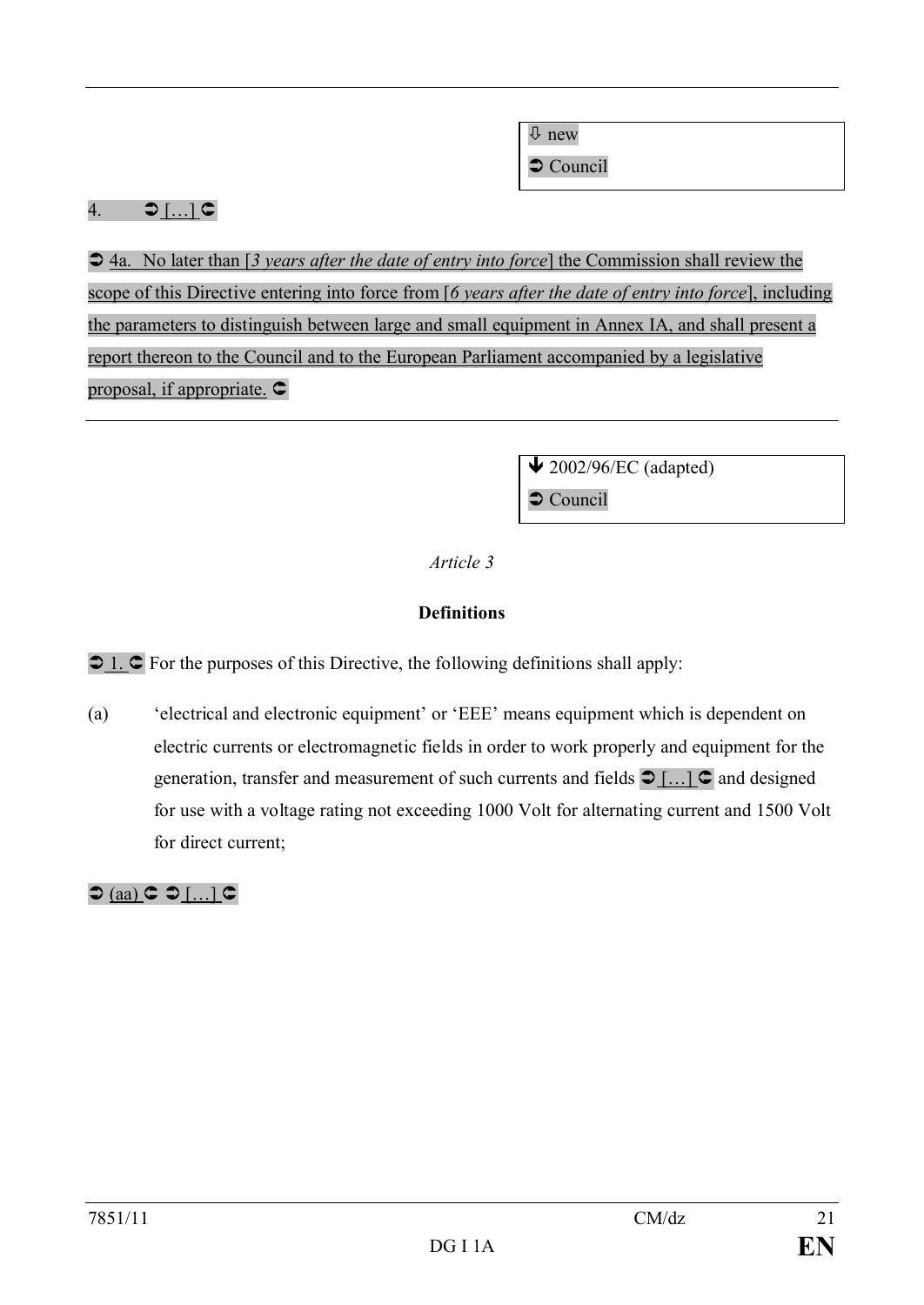- $\triangle$  (ab) "large scale stationary industrial tools" means a large size assembly of machines, equipment, and/or components, functioning together for a specific application, permanently installed and de-installed by professionals at a given place, and used and maintained by professionals in an industrial manufacturing facility or research and development facility;
- (ac) "large scale fixed installation" means a large size combination of several types of apparatus and where applicable, other devices, which:
	- (i) are assembled, installed and de-installed by professionals,
	- (ii) are intended to be used permanently as part of a building or a structure at a predefined and dedicated location, and
	- (iii) can only be replaced by the same specifically designed equipment;
- (ad) "non-road mobile machinery made available exclusively for professional use" means machinery, with on-board power source, the operation of which requires either mobility or continuous or semi-continuous movement between a succession of fixed working locations while working, and is only made available for professional use.  $\subset$
- (b) 'waste electrical and electronic equipment' or 'WEEE' means electrical or electronic equipment which is waste within the meaning of Article  $\boxtimes$  3(1) of Directive 2008/ $\supset$  98  $\supset$  [...]  $\supset$  /EC on waste  $\bigotimes$  4(a) of Directive 75/442/EEC, including all components, subassemblies and consumables which are part of the product at the time of discarding;

 $\bigcirc$  [ $\dots$ ]  $\subset$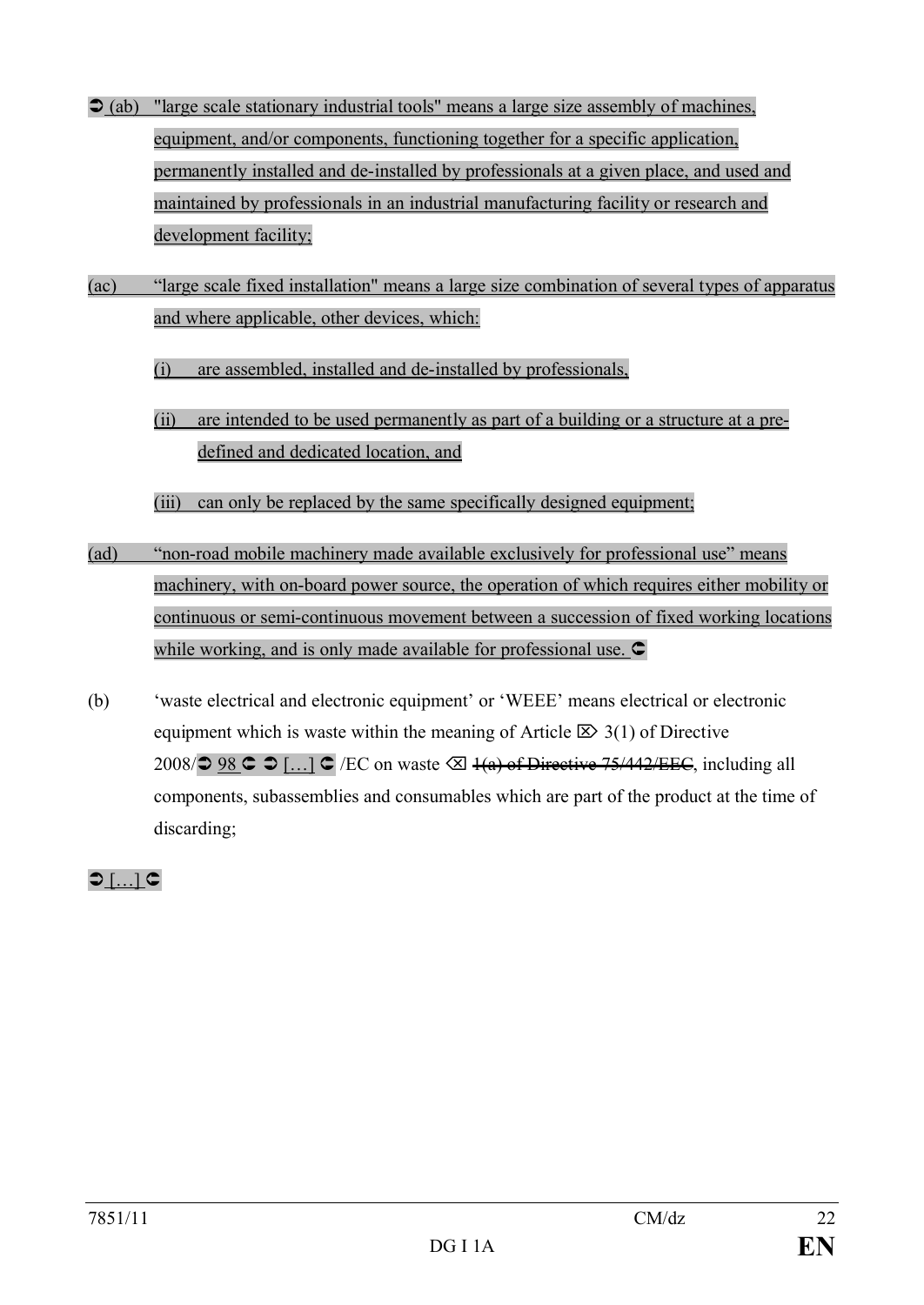$\overline{\psi}$  new

 $\supset$  Council

## $\bigcirc$  [ $\dots$ ]  $\subset$

 $\triangle$  2002/96/EC (adapted)

 $\Rightarrow$  new

 $\supset$  Council

## $\bigcirc$  [...]  $\subset$

- $(i<sub>i</sub>)$  'producer' means any <u>natural or legal</u> person who, irrespective of the selling technique used, including by means of distance communication in accordance with Directive 97/7/EC of the European Parliament and of the Council of 20 May 1997 on the protection of consumers in respect of distance contracts **<sup>17</sup>**:
	- (i)  $\bullet$  is established in a Member State and  $\bullet$  manufactures and sells electrical and electronic equipment under his own  $\Rightarrow$  name or trademark, or has electrical and electronic equipment designed or manufactured and markets that  $\supset [...]$ equipment under his name or trade mark  $\supset$  within the territory of that Member State, or  $C \Leftrightarrow$  brand,
	- (ii)  $\triangleright$  is established in a Member State and  $\triangleright$  resells  $\triangleright$  within the territory of that Member State  $\bigcirc$  under his own brand  $\bigotimes$   $\bigcirc$  own  $\bigcirc$  name or trademark  $\otimes$  equipment produced by other suppliers, a reseller not being regarded as the 'producer' if the brand of the producer appears on the equipment, as provided for in subpoint (i), or

**<sup>17</sup>** OJ L 144, 4.6.1997, p. 19.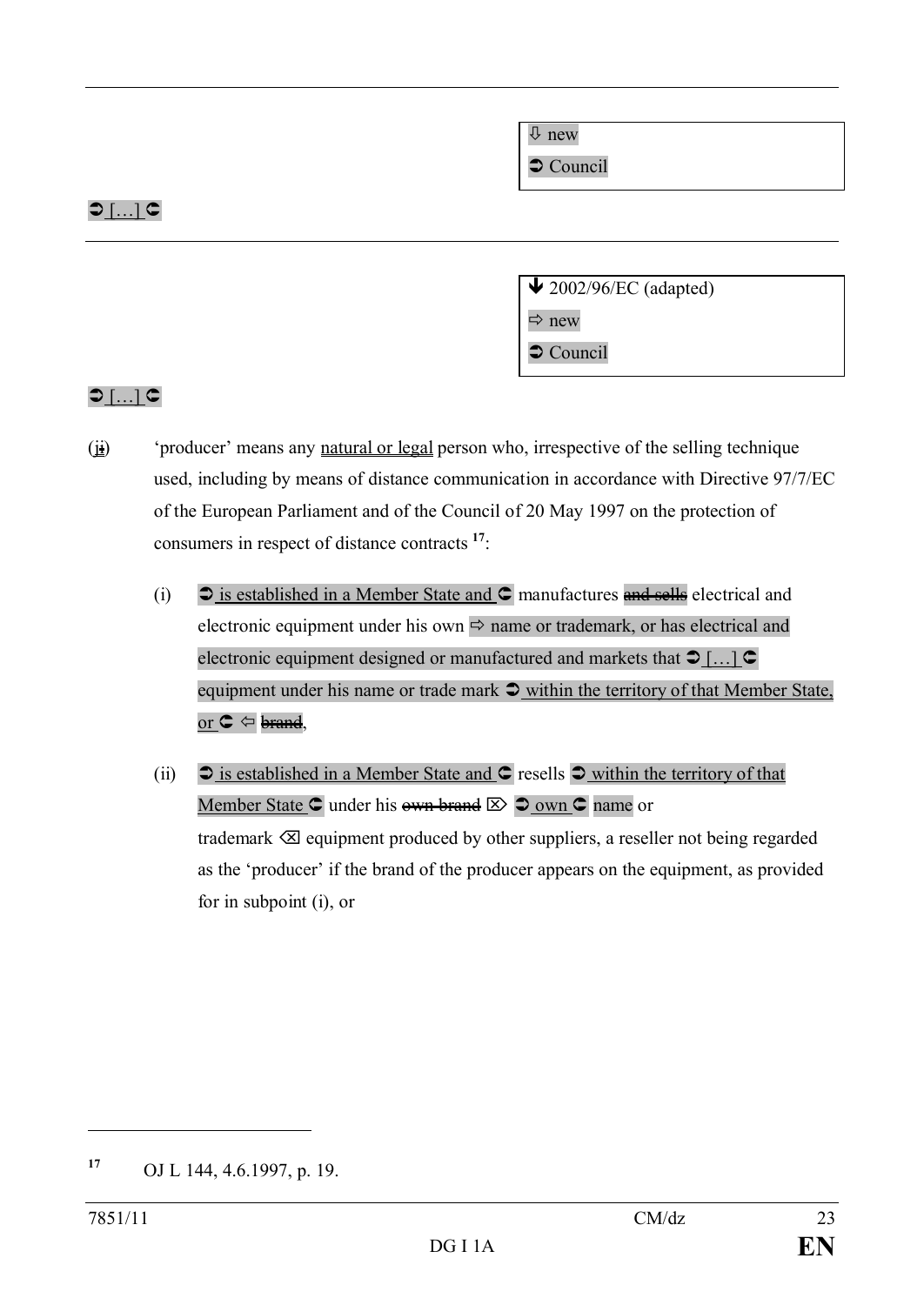- (iii)  $\Rightarrow$  is established  $\Rightarrow$  [...]  $\subseteq$   $\Rightarrow$  in a Member State  $\subseteq$  and places  $\Rightarrow$  on the market of that Member State, on a professional basis,  $\mathbf{C} \Leftrightarrow$  imports or exports electrical and electronic equipment  $\Rightarrow$  from a third country  $\Leftrightarrow$   $\Rightarrow$  or from another Member State,  $\subset$  $\bigcirc$  […]  $\bigcirc$  into a Member State  $\bigcirc$  […]  $\bigcirc$
- $\mathcal{D}$  (iv) sells electrical and electronic equipment by means of distance communication directly to private households or users, other than private households, in a Member State, and is established in another Member State or in a third country.  $\bullet$

Whoever exclusively provides financing under or pursuant to any finance agreement shall not be deemed a 'producer' unless he also acts as a producer within the meaning of subpoints (i) to  $(iii)$ ;

- $(\underline{k})$  'distributor' means any  $\Leftrightarrow$  natural or legal  $\Leftrightarrow$  person  $\Leftrightarrow$  in the supply chain, who makes an electrical and electronic equipment available on the market;  $\Leftarrow$   $\Rightarrow$  without prejudice to coverage of the distributor also by paragraph  $1(i)$   $\subset \cong$  who provides electrical or electronic equipment on a commercial basis to the party who is going to use it
- $(\underline{\mathbf{k}})$  'WEEE from private households' means WEEE which comes from private households and from commercial, industrial, institutional and other sources which, because of its nature and quantity, is similar to that from private households  $\supset$ . Waste from EEE likely to be used by both private households and users other than private households shall in any case be considered as WEEE from private households  $\mathsf{C}$ ;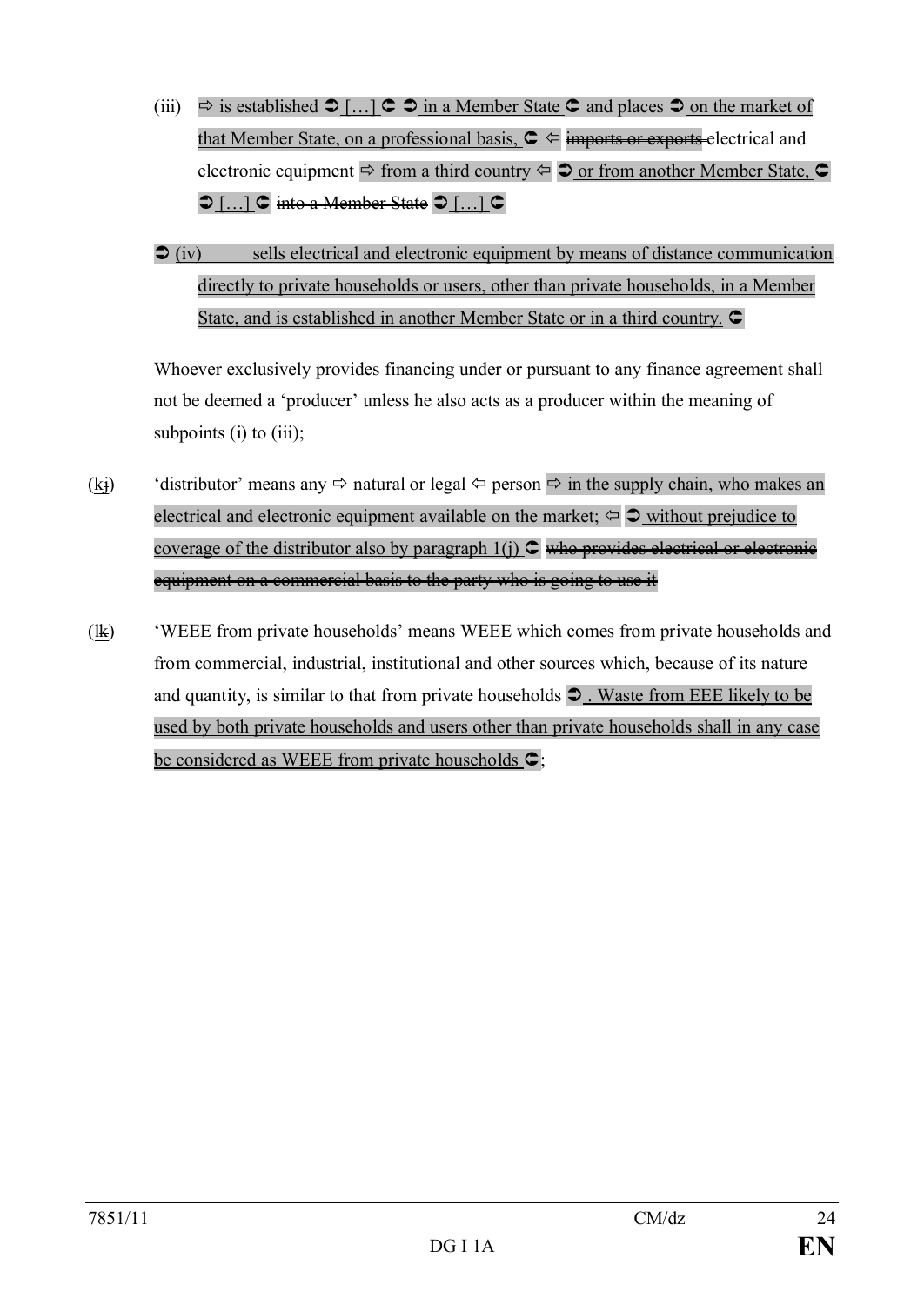ò new

 $\supset$  Council

## $\bigcirc$  [ $\dots$ ]  $\subset$

 $\bigvee$  2002/96/EC

 $\Rightarrow$  new

 $\supset$  Council

- (1)  $\longrightarrow$  'dangerous substance or preparation' means any substance or preparation which has to be considered dangerous under Council Directive 67/548/EEC<sup>18</sup> or Directive 1999/45/EC of the European Parliament and of the Council<sup>19</sup>.
- (nm) 'finance agreement' means any loan, lease, hiring or deferred sale agreement or arrangement relating to any equipment whether or not the terms of that agreement or arrangement or any collateral agreement or arrangement provide that a transfer of ownership of that equipment will or may take place  $\bigcirc$  ;  $\bigcirc$   $\bigcirc$   $\big[$ ...]  $\bigcirc$

**<sup>18</sup>** OJ 196, 16.8.1967, p. 1. Directive as last amended by Commission Directive 2001/59/EC  $(225, 21.8.2001, p. 1).$ 

<sup>&</sup>lt;sup>19</sup> OJ L 200, 30.7.1999, p. 1. Directive as amended by Commission Directive 2001/60/EC (OJ  $L$  226, 22.8.2001, p. 5).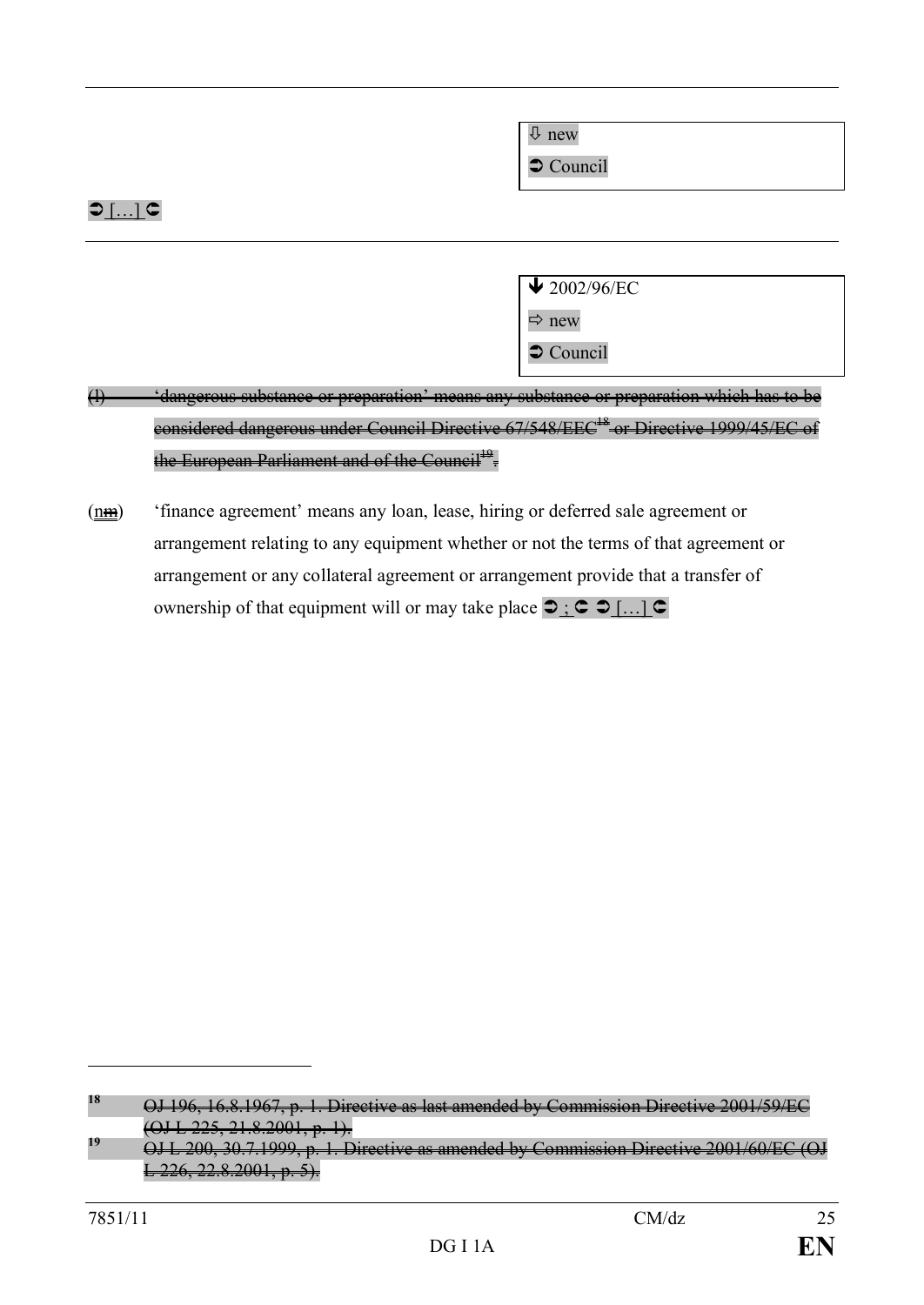$\bullet$  Council

- (o) "making available on the market" means any supply of a product for distribution, consumption or use on the  $\supset [...]$   $\subset$  market  $\supset$  of a Member State  $\subset$  in the course of a commercial activity, whether in return for payment or free of charge;
- (p) "placing on the market" means the first making available of a product on the  $\mathcal{D}$ [...]  $\mathcal{C}$ market  $\triangle$  within the territory of a Member State on a professional basis  $\triangle$ ;
- (q) "remove" means manual, mechanical, chemical or metallurgic handling with the result that hazardous substances,  $\bigcirc$   $\left[ \dots \right]$   $\subset \bigcirc$  mixtures  $\subset$  and components are contained as an identifiable stream or identifiable part of a stream  $\supset [...]$   $\subset$  A substance,  $\supset [...]$   $\subset$  $\supset$  mixture  $\supset$  or component is identifiable if it can be monitored to prove environmentally safe treatment.

```
\bigcirc [\dots] \subset
```
- $\Im$  (sa) 'medical device' means a medical device or accessory within the meaning of, respectively, points (a) or (b) of Article 1(2) of Directive 93/42/EEC and which is electrical and electronic equipment.
- (sb) 'in vitro diagnostic medical device' means an in vitro diagnostic device or accessory within the meaning of, respectively, points (b) or (c) of Article 1(2) of Directive 98/79/EEC and which is electrical and electronic equipment.
- (sc) 'active implantable medical device' means an active implantable medical device within the meaning of point (a) of Article 1(2) of Directive 90/385/EEC and which is electrical and electronic equipment.
- 2. In addition, the definitions of 'prevention', 're-use', 'preparing for re-use', 'recycling', 'recovery', 'disposal', 'treatment', 'hazardous waste', 'collection' and 'separate collection' laid down in Article 3 of Directive 2008/98/EC on waste shall apply.  $\bullet$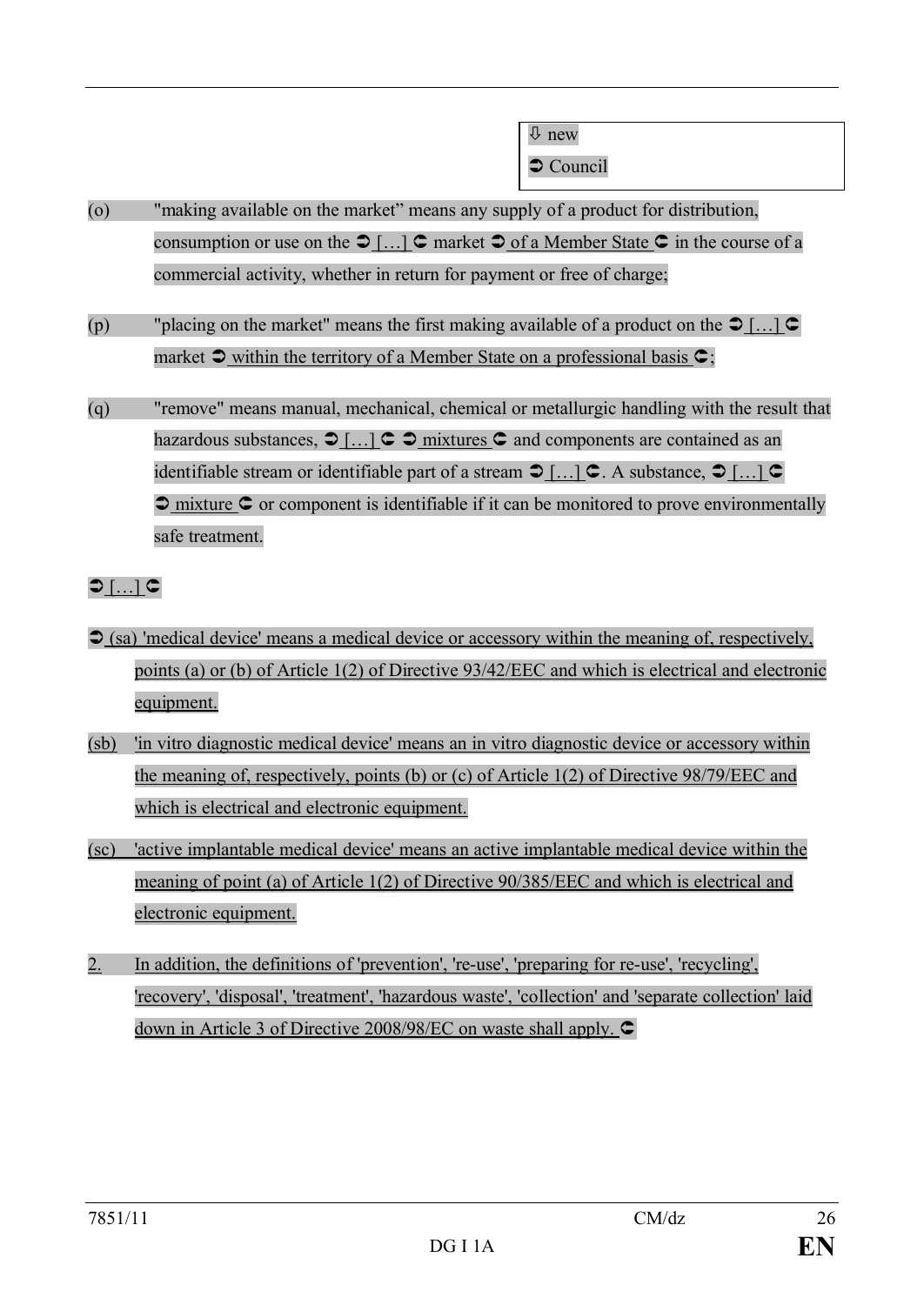$\bigvee$  2002/96/EC (adapted)  $\Rightarrow$  new  $\supset$  Council

### *Article 4*

### **Product design**

Member States shall  $\Rightarrow \Box$   $\Box$   $\Box$   $\Rightarrow$  , without prejudice to the requirements of Community legislation on product design  $\textcircled{c}$  including Directive 2005/32/EC on eco-design,  $\Leftrightarrow$  encourage  $\supset$  cooperation between producers and recyclers and  $\supset \supset$  measures to promote  $\supset \supset$  the design and production of electrical and electronic equipment  $\Rightarrow$  notably in view of facilitating  $\Leftarrow$  which takes into account and facilitates  $\boxtimes$  re-use  $\boxtimes$ , dismantling and recovery in particular the re-use and recycling of WEEE, its their components and materials.  $\bigcirc$  [...]  $\bigcirc$  In this context, Member States shall take appropriate measures so that producers do not prevent, through specific design features or manufacturing processes, WEEE from being re-used, unless such specific design features or manufacturing processes present overriding advantages, for example, with regard to the protection of the environment and/or safety requirements.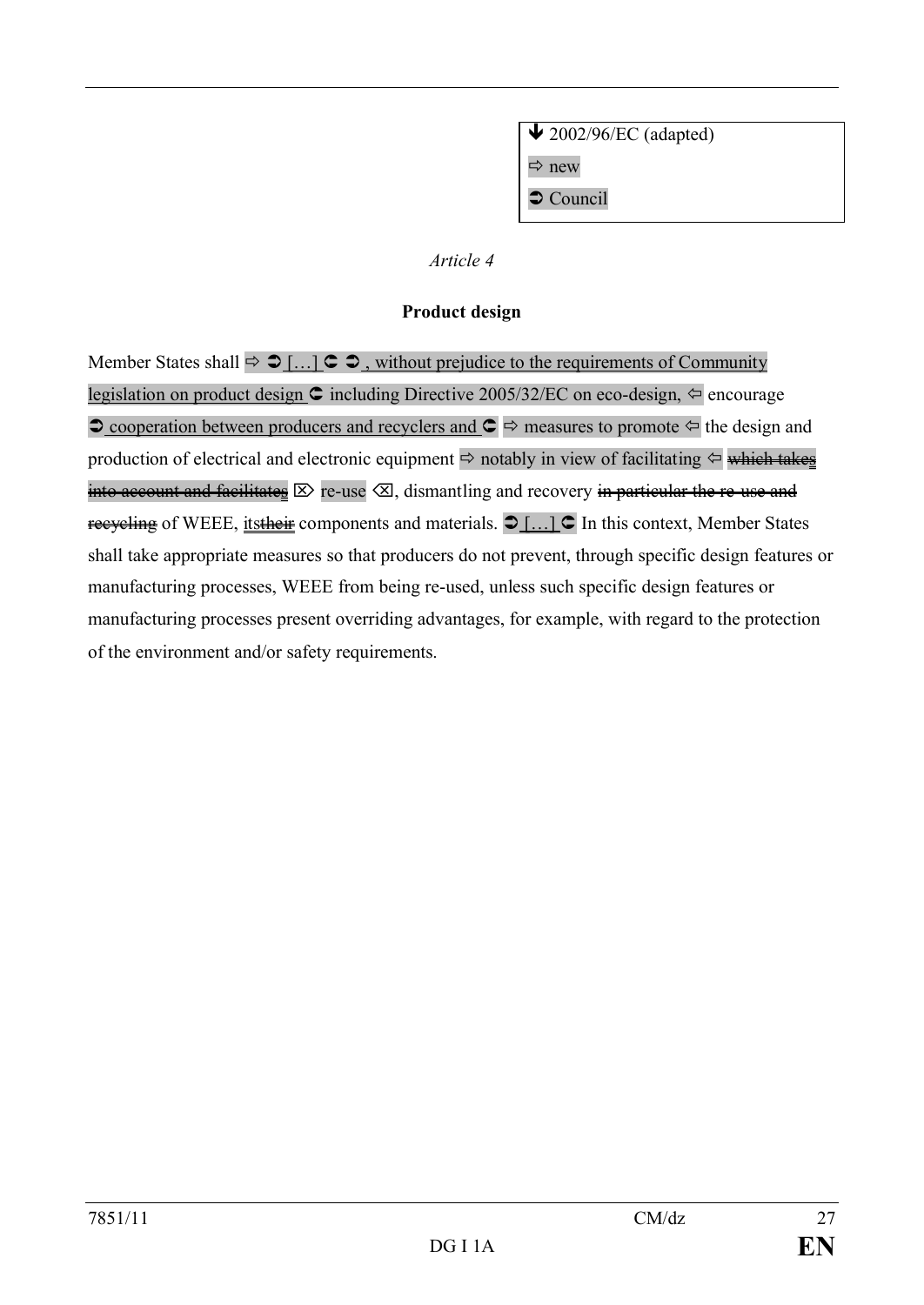### *Article 5*

### **Separate collection**

1. Member States shall adopt appropriate measures  $\frac{1}{2}$  and  $\frac{1}{2}$  minimise the disposal of WEEE  $\frac{1}{2}$  $\Rightarrow$  in the form of  $\Leftarrow$  unsorted municipal waste and to achieve a high level of separate collection of WEEE  $\Rightarrow$ , notably, and as a matter of priority, for  $\bigcirc$  [...]  $\subset \bigcirc$  temperature exchange  $\subset$ equipment containing ozone depleting substances and fluorinated greenhouse gases  $\triangle$  and fluorescent lamps containing mercury  $\mathbf{C}$ .

2. For WEEE from private households, Member States shall ensure that by the 13 August 2005:

- (a) systems are set up allowing final holders and distributors to return such waste at least free of charge. Member States shall ensure the availability and accessibility of the necessary collection facilities, taking into account in particular the population density;
- (b) when supplying a new product, distributors shall be responsible for ensuring that such waste can be returned to the distributor at least free of charge on a one-to-one basis as long as the equipment is of equivalent type and has fulfilled the same functions as the supplied equipment. Member States may depart from this provision provided they ensure that returning the WEEE is not thereby made more difficult for the final holder and provided that these systems remain free of charge for the final holder. Member States making use of this provision shall inform the Commission thereof;
- (c) without prejudice to the provisions of (a) and (b), producers are allowed to set up and operate individual and/or collective take-back systems for WEEE from private households provided that these are in line with the objectives of this Directive;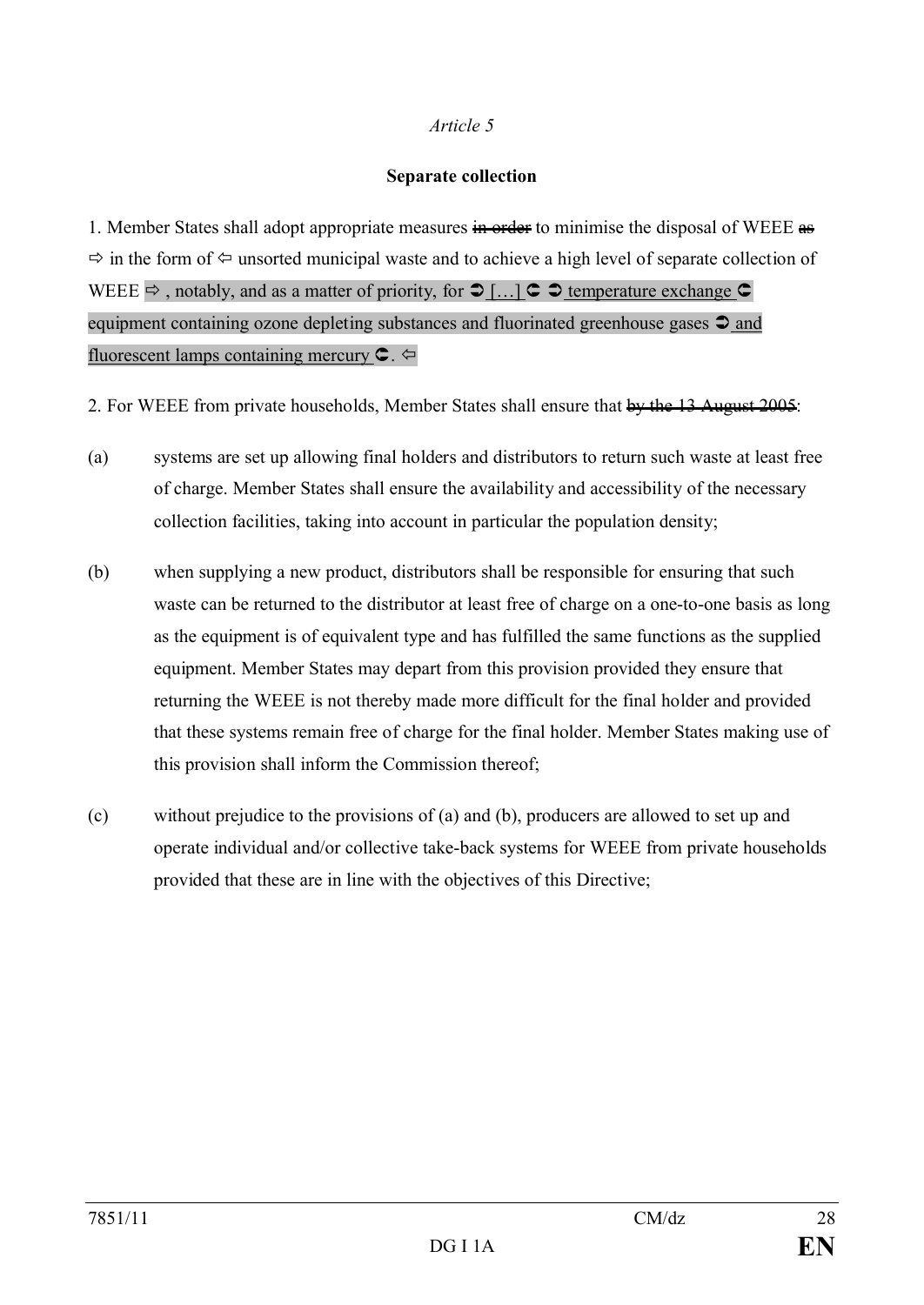(d) having regard to national and Community health and safety standards, WEEE that presents a health and safety risk to personnel because of contamination may be refused for return under (a) and (b). Member States shall make specific arrangements for such WEEE.

Member States may provide for specific arrangements for the return of WEEE as under (a) and (b) if the equipment does not contain the essential components or if the equipment contains waste other than WEEE.

Ü 2a. Member States may designate the operators as referred to in paragraph 2 which are allowed to collect WEEE from private households.

2b. Member States may ensure that the WEEE deposited at collection facilities as referred to in paragraph 2 and paragraph 2a are handed over to producers or third parties acting on their behalf or, for purposes of preparing for re-use, to designated establishments or undertakings.  $\subset$ 

3. In the case of WEEE other than WEEE from private households, and without prejudice to Article 139, Member States shall ensure that producers or third parties acting on their behalf provide for the collection of such waste.

4. Member States shall ensure that all WEEE collected under paragraphs 1, 2 and 3 above is transported to treatment facilities authorised under Article 6 unless the appliances are reused as a whole. Member States shall ensure that the envisaged reuse does not lead to a circumvention of this Directive, in particular as regards Articles 6 and 7. The collection and transport of separately collected WEEE shall be carried out in a way which optimises reuse and recycling of those components or whole appliances capable of being reused or recycled.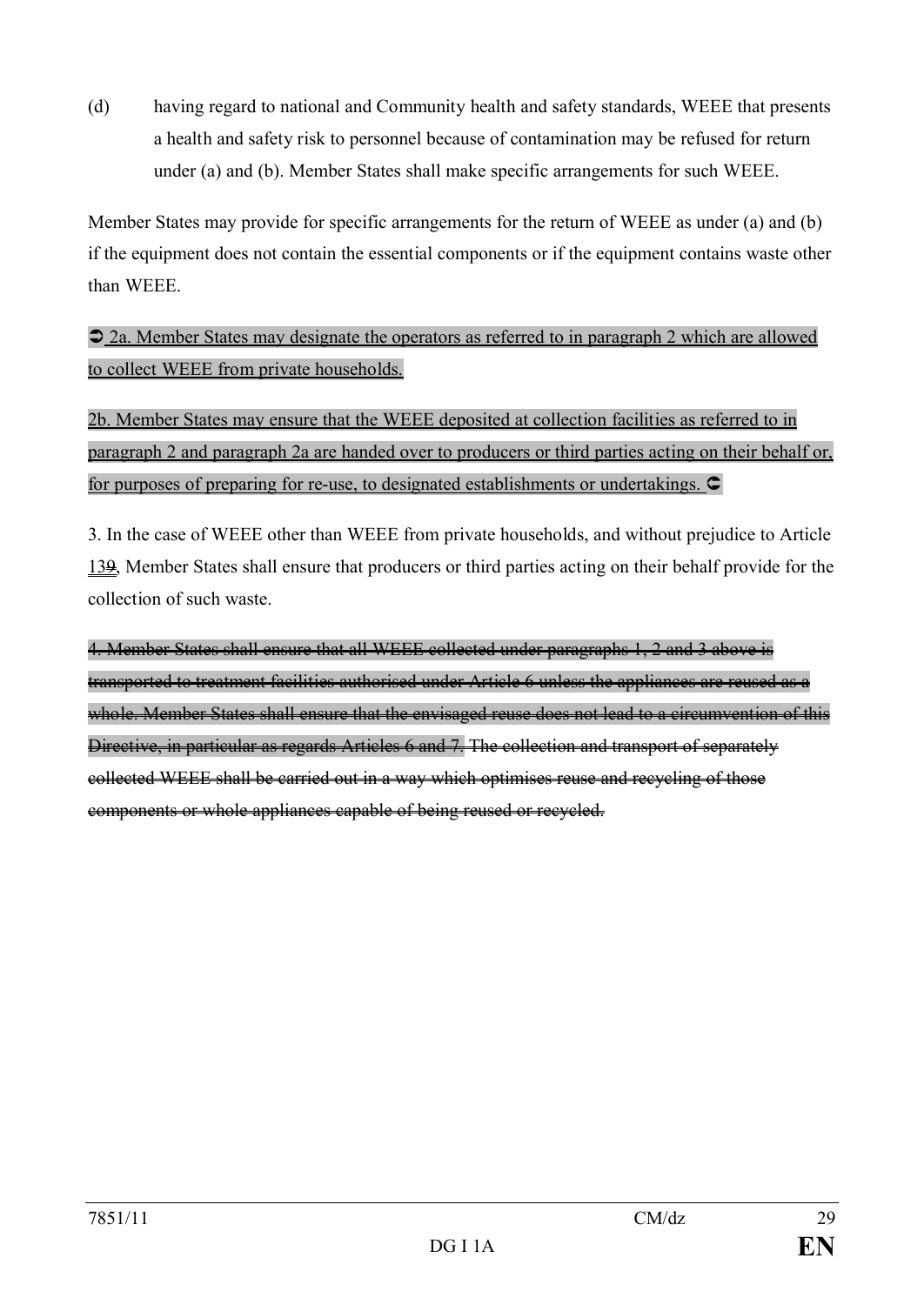ò new

 $\bullet$  Council

## *Article 6*

### **Disposal and transport of collected WEEE**

1. Member States shall prohibit the disposal of  $\mathfrak{I}$  ...  $\mathfrak{I}$  separately collected WEEE  $\mathfrak{I}$  which has not yet undergone treatment as specified in Article  $8 \, \textdegree$ .

2. Member States shall ensure that the collection and transport of separately collected WEEE is carried out in a way which  $\supset [...] \subset \supset \sup$  allows optimal conditions for preparing for  $\supset \sup$  re-use  $\bigcirc$  [...]  $\subset \bigcirc$ ,  $\subset \bigcirc$  recycling and the confinement of hazardous substances.

 $\supset$  For this purpose, Member States may require that collection schemes or facilities, as appropriate, provide for the segregation of equipment to be prepared for re-use from separately collected WEEE at the collection points.  $\subset$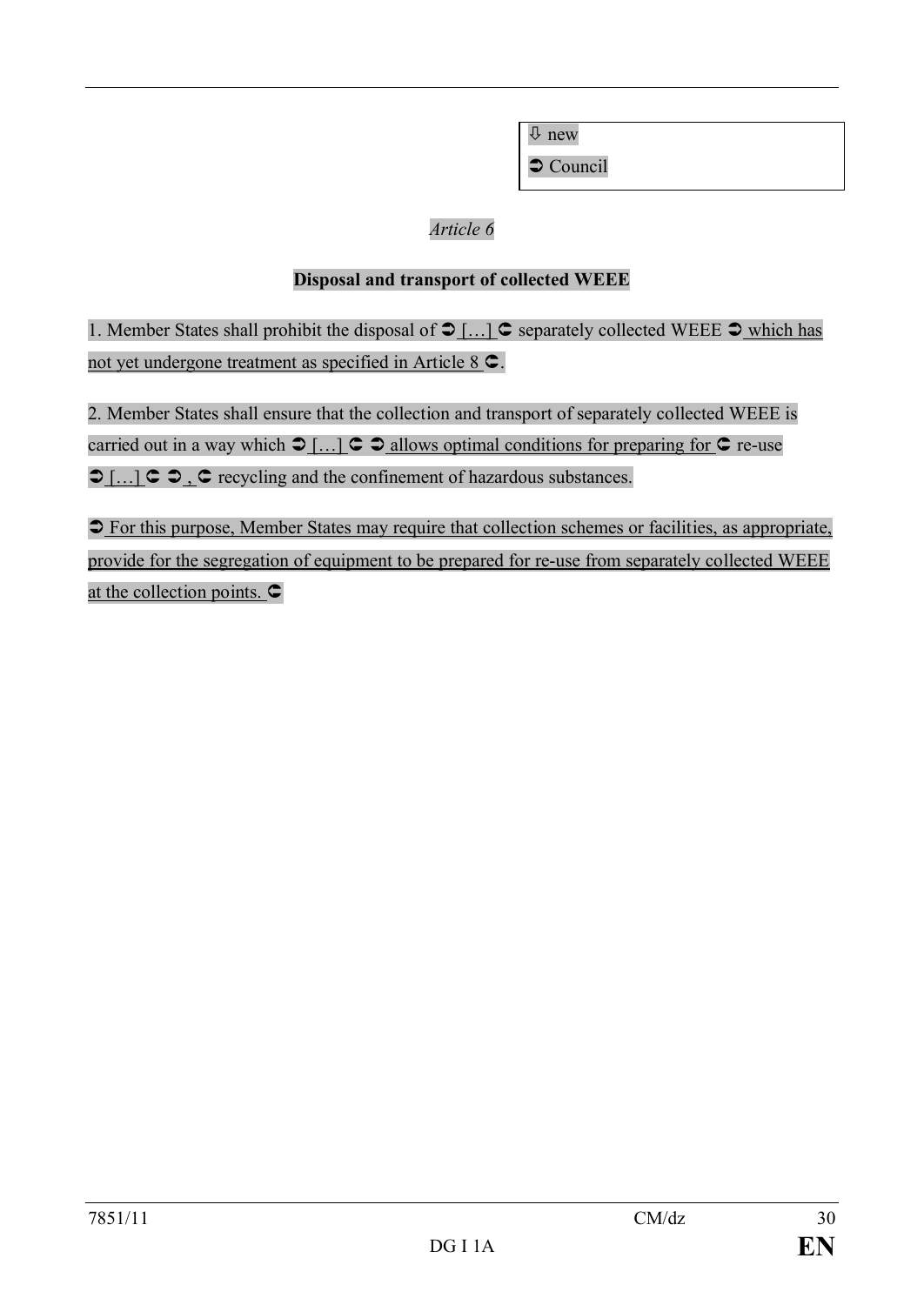$\overline{\psi}$  new

 $\supset$  Council

### *Article 7*

## **Collection rate**

1. Without prejudice to Article 5(1), Member States shall ensure that producers or third parties acting on their behalf achieve a minimum collection rate  $\mathcal{D}$   $\left[ \ldots \right]$   $\subset \mathcal{D}$  that  $\subset \mathcal{D}$  is calculated on the basis of the total weight of WEEE collected in accordance with Articles 5 and 6 in a given year in that Member State, expressed as a percentage of the average weight of electrical and electronic equipment placed on the market in the  $\mathcal{D}[...] \subset \mathcal{D}$  three  $\subset \mathcal{D}$  preceding years in that Member State.  $\bigcirc$  [...]  $\subset \bigcirc$  A minimum  $\subset$  collection rate shall be achieved annually and  $\bigcirc$  [...]  $\subset \bigcirc$  shall evolve from 45% in the reporting year [*4 years after the year of entry into force*] to 65% in the reporting year [*8 years after the year of entry into force*]. Before [*4 years after the year of entry into force*], a rate of separate collection of at least four kilograms on average per inhabitant per year of WEEE from private households shall continue to apply.

1a. To document achievement of the minimum collection rate, Member States shall ensure that information on the WEEE separately collected as referred to in Article 5, is notified to the Member States.  $\subset$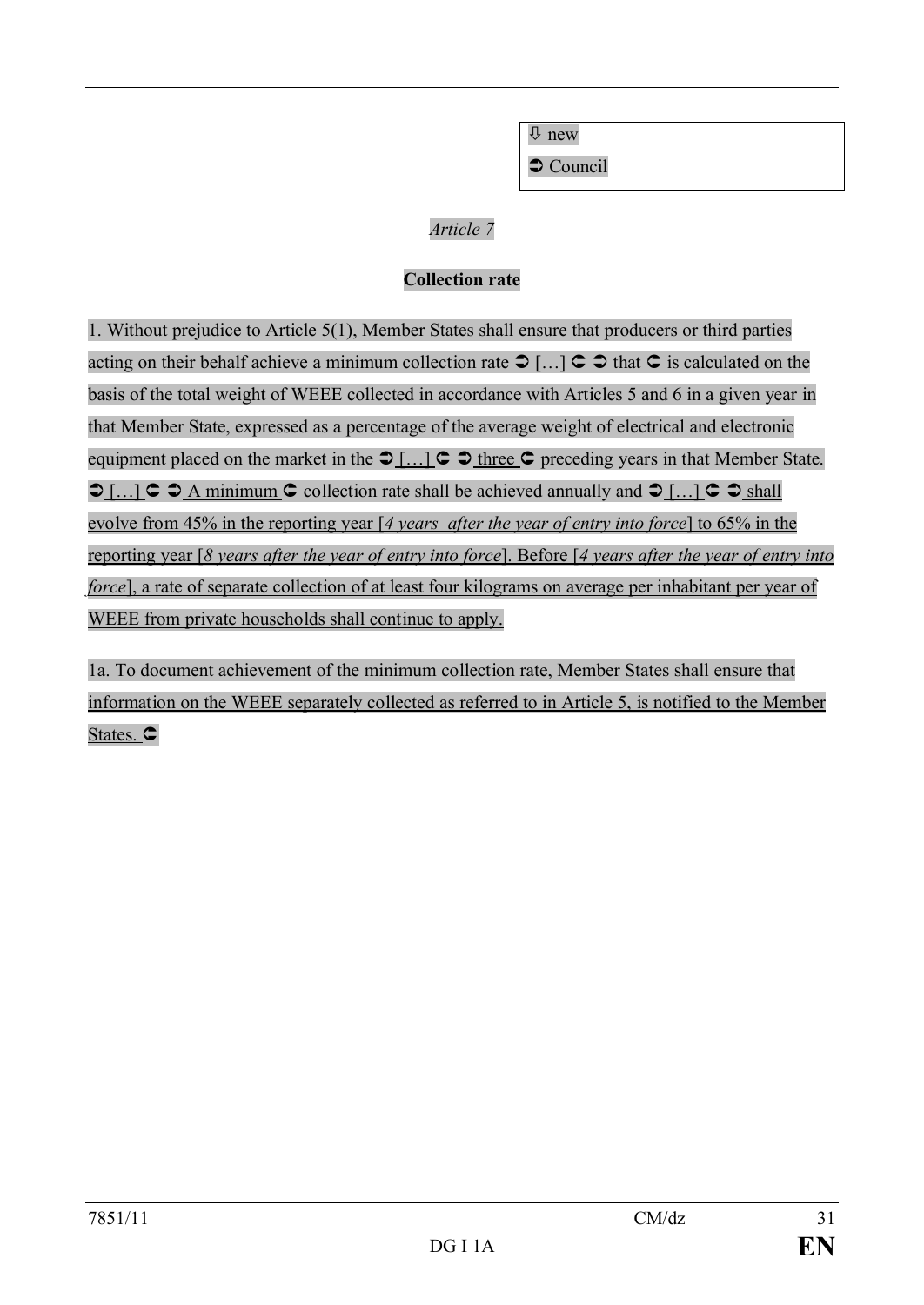- 2.  $\supset$  [...]  $\supset \supset$  The Czech Republic, Hungary, Malta, Poland, Romania, Slovakia Latvia and Lithuania may, because of their deficit of necessary infrastructure and low level of EEE consumption, decide to:
	- a) attain, no later than [*4 years after the year of entry into force*] a target of WEEE collected lower than 45% of the average weight of EEE placed on the market in the three preceding years but shall at least attain 40%, and
	- b) postpone, at the same time the attainment of the targets referred to in paragraph 1 until a date of their own choice which shall not be later than [*10 years after the year of entry into force*].
- 2a. Further transitional arrangement may be laid down in accordance with the procedure referred to in Article 18(2) to address difficulties faced by a Member State in satisfying the requirements referred to in paragraph 1 as a result of specific national circumstances.  $\bullet$

3.  $\supset$  In order to ensure uniform conditions for the implementation of this Article, a  $\supset \supset$  [...]  $\supset$ common methodology shall be established for the calculation of the total weight of electrical and electronic equipment placed on the national market  $\supset \mathbf{in}$  accordance with the procedure laid down in Article  $18(2)$ . $\bigcirc$ 

# $\mathsf{D}\left[ ...\right]$  C

4. By  $\bigcirc$   $\left[ \dots \right]$   $\subset \bigcirc$   $\left[ \frac{3 \text{ years from the date of entry into force} \right]$   $\subset \bigcirc$  at the latest the European Parliament and the Council shall re-examine the collection rate  $\supset$  [...]  $\supset \supset$  of 45% and the related deadline  $\mathsf C$  referred to in paragraph 1  $\mathsf D$  [...]  $\mathsf C$   $\mathsf D$  with a view to also  $\mathsf C$  setting  $\mathsf D$  [...]  $\mathsf C$  possible separate collection  $\bigcirc$   $\left[ \dots \right]$   $\subset$   $\bigcirc$  targets  $\subset$  for  $\bigcirc$  one or more categories set out in Annex IA especially for temperature exchange equipment and for mercury containing lamps,  $\circ$   $\circ$   $\ldots$   $\circ$  on the basis of a report of the Commission accompanied by a proposal, if appropriate.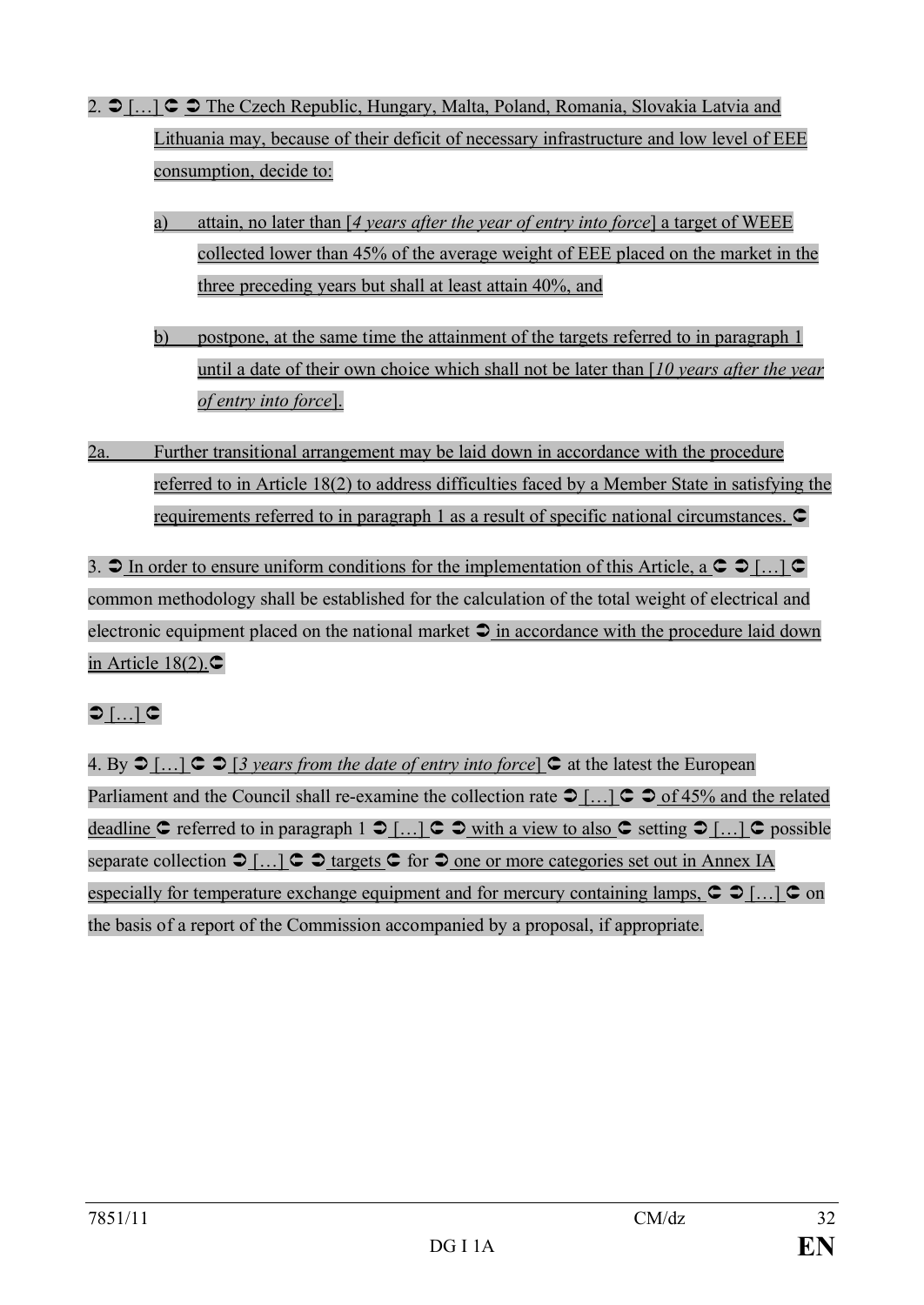Ü 4a. By [*7 years for the date of entry into force*] at the latest the European Parliament and the Council shall re-examine the collection rate of 65% and the related deadline referred to in paragraph 1 with a view to also setting possible separate collection targets for one or more categories set out in Annex IA on the basis of a report of the Commission accompanied by a proposal, if appropriate.  $\bullet$ 

> $\bigvee$  2002/96/EC (adapted)  $\Rightarrow$  new

5. Without prejudice to paragraph 1, Member States shall ensure that by 31 December 2006 at the latest a rate of separate collection of at least four kilograms on average per inhabitant per year of WEEE from private households is achieved.

The European Parliament and the Council, acting on a proposal from the Commission and taking account of technical and economic experience in the Member States, shall establish a new mandatory target by 31 December 2008. This may take the form of a percentage of the quantities of electrical and electronic equipment sold to private households in the preceding years.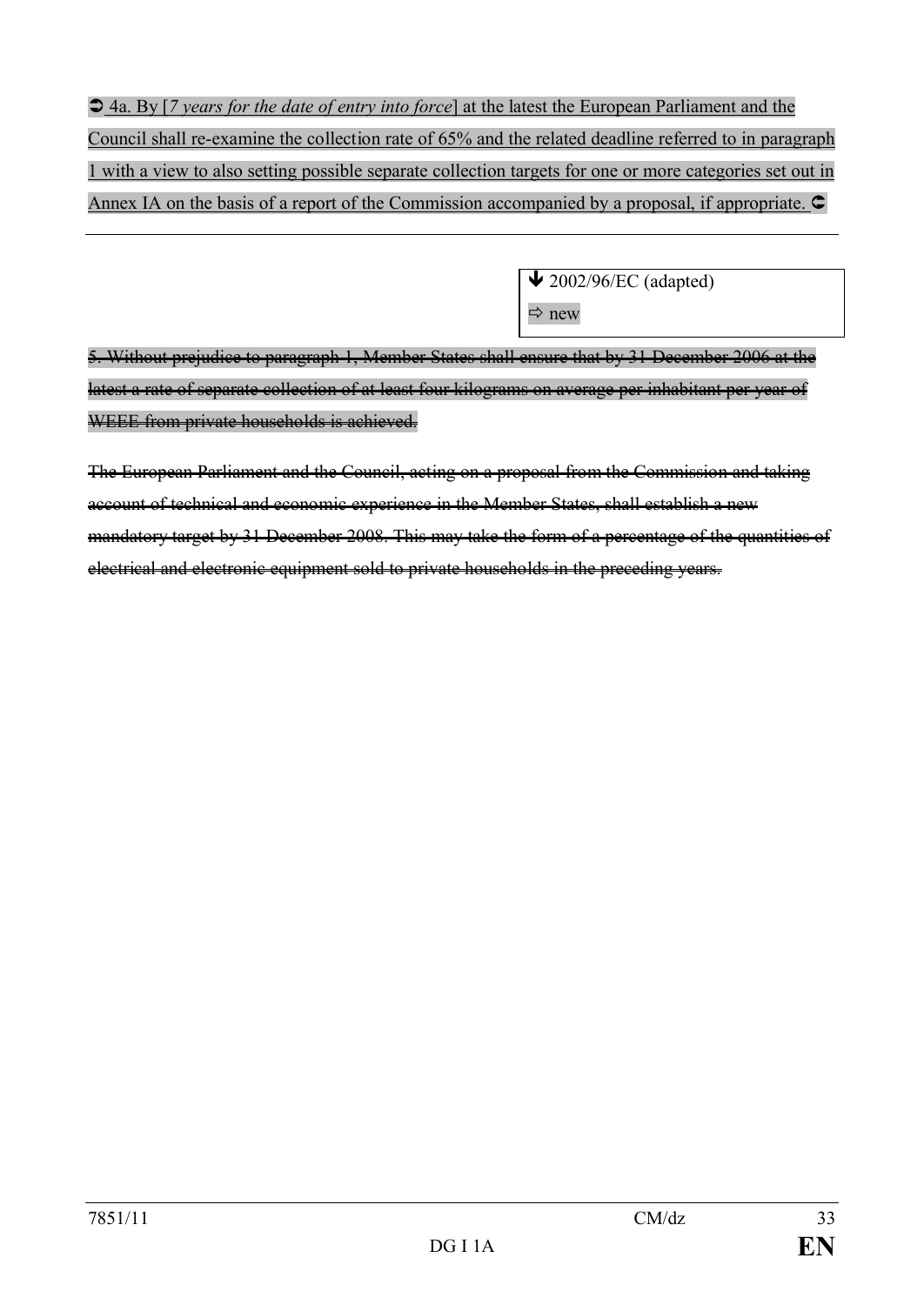$\bigvee$  2002/96/EC (adapted)  $\Rightarrow$  new  $\bullet$  Council

### *Article 86*

### $\supset$  Proper treatment  $\supset \bigcap$  [...]  $\supset$

1. Member States shall ensure that  $\Rightarrow$  all separately collected WEEE undergoes  $\bullet$  proper  $\bullet$ treatment  $\Leftrightarrow$ .

 $\boxtimes$  2.  $\supset$  Proper treatment  $\supset \bigcup_{i=1}^{\infty} \bigotimes$   $\supset \bigotimes$  other than preparing for re-use  $\supset \bigotimes$   $\supset \bigtriangleup$  and recovery or recycling operations  $\bigcirc$  shall, as a minimum, include the removal of all fluids and a selective treatment in accordance with Annex II to this Directive.

3. Member States shall ensure that producers or third parties acting on their behalf set up systems to provide for the  $\otimes \Rightarrow$  recovery  $\Leftrightarrow \triangleright$  of WEEE using best available techniques  $\triangle$ , where relevant<sup>C</sup>. The systems may be set up by producers individually or collectively. Member States shall ensure that any establishment or undertaking carrying out collection or treatment operations stores and treats WEEE in compliance with the technical requirements set out in Annex III.  $\boxtimes$  producers or third parties acting on their behalf, in accordance with Community legislation, set up systems to provide for the treatment of WEEE using best available treatment, recovery and recycling techniques. The systems may be set up by producers individually and/or collectively. To ensure compliance with Article 4 of Directive 75/442/EEC, the treatment shall, as a minimum, include the removal of all fluids and a selective treatment in accordance with Annex II to this Directive.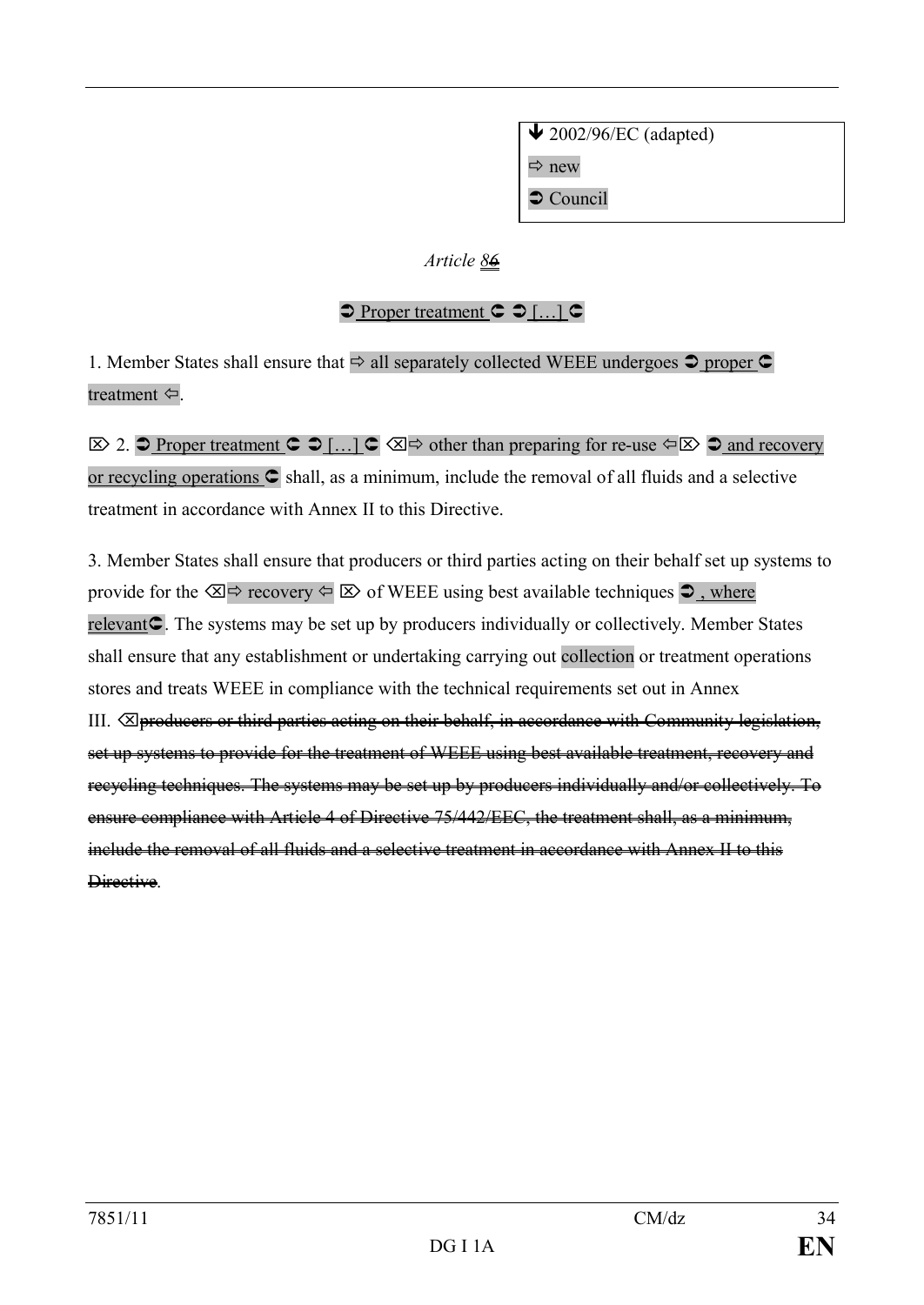4.  $\supseteq$  By means of delegated act to be adopted in accordance with Article 17a,  $\supseteq$  Annex II may be amended in order to introduce other treatment technologies ensuring at least the same level of protection for human health and the environment  $\supset$  and, if necessary, to specify within the treatment process, the steps where removal of substances, mixtures and components should take place Û.

 $\bigcirc$  [...]  $\bigcirc \bigotimes$  The Commission shall evaluate as a matter of priority whether the entries regarding printed circuit boards for mobile phones and liquid crystal displays are to be amended.  $\otimes$ 

> $\bigvee$  2002/96/EC (adapted)  $\bullet$  Council

5. For the purposes of environmental protection, Member States may set up minimum quality standards for the treatment of collected WEEE.

Member States which opt for such quality standards shall inform the Commission thereof, which shall publish these standards.

 $\supset$  The Commission shall develop minimum standards for the treatment, including recovery, recycling and preparing for re-use, of WEEE on the basis of Article 27 of Directive 2008/98/EC on waste by [6 years from year of entry into force].  $\bullet$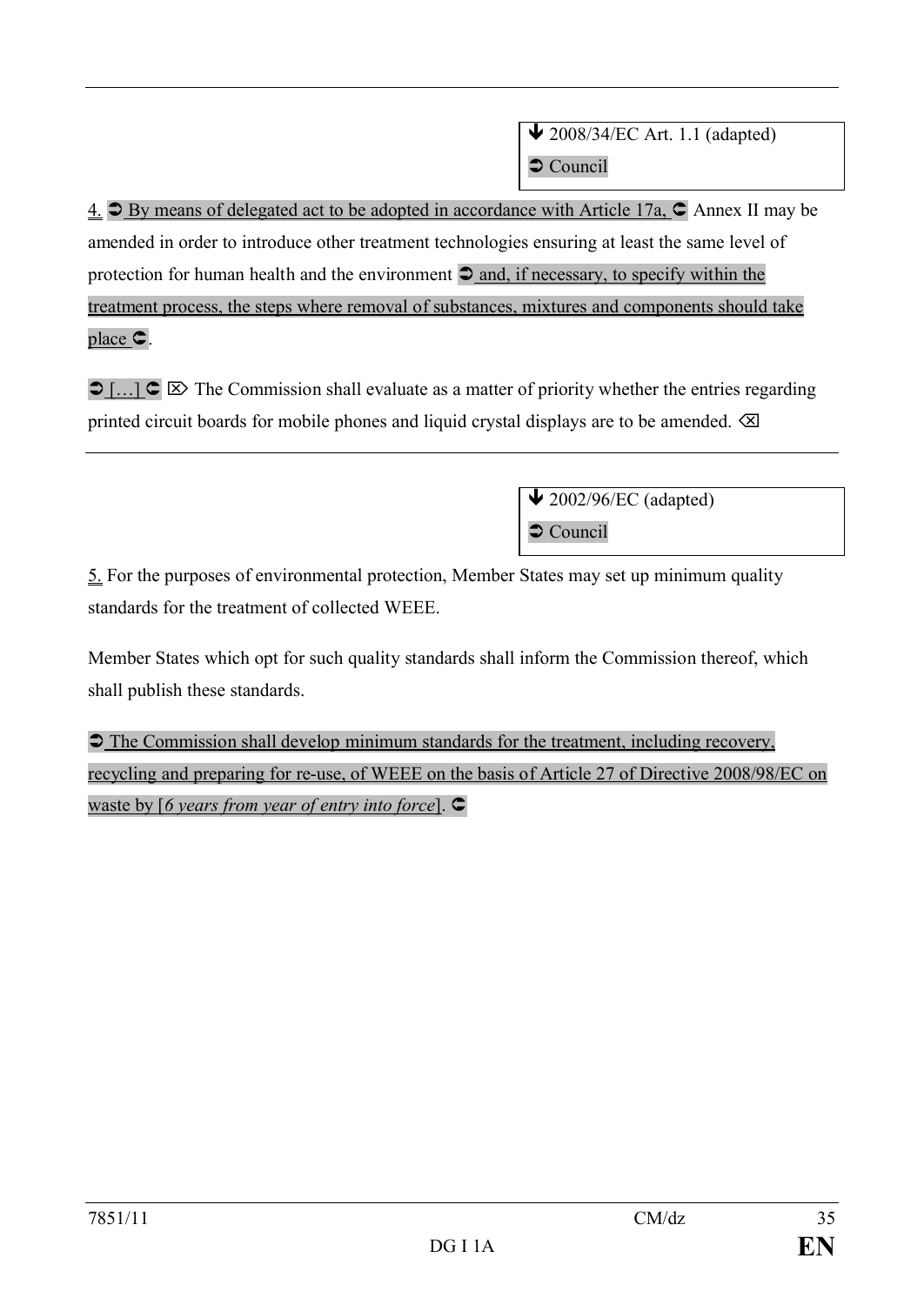$\mathbb{Z}$  6. Member States shall encourage establishments or undertakings which carry out treatment operations to introduce certified environmental management systems in accordance with Regulation (EC) No  $\supset$  1221/2009  $\supset$  [...]  $\supset \supset$  3761/2001 of the European Parliament and of the Council of  $19$  March  $2001 \boxtimes$  allowing voluntary participation by organisations in a Community ecomanagement and audit scheme (EMAS).  $\oslash$ 

Ö *Article 9* Õ

 $\boxtimes$  Permits  $\bigcirc$  [...]  $\subset \boxtimes$ 

 $\bigvee$  2002/96/EC, Art. 6 (adapted)  $\bullet$  Council

 $\frac{21}{2}$ . Member States shall ensure that any establishment or undertaking carrying out treatment operations obtains a permit from the competent authorities  $\bigcirc$  [...]  $\bigcirc$  in compliance with  $\bigotimes$  Article 23 of Directive 2008/ $\bigcirc$  [...]  $\bigcirc$   $\bigcirc$  98  $\bigcirc$ /EC on waste  $\bigcirc$ . Articles 9 and 10 of Directive 75/442/EEC.

**2.** Exemptions from permit requirements, conditions for exemptions and registration shall be in compliance, respectively, with Articles 24, 25 and 26 of Directive 2008/98/EC on waste.  $\subset$ 

# $\bigcirc$  [ $\dots$ ]  $\subset$

3. Member States shall ensure that any establishment or undertaking carrying out treatment operations stores and treats WEEE in compliance with the technical requirements set out in Annex  $#$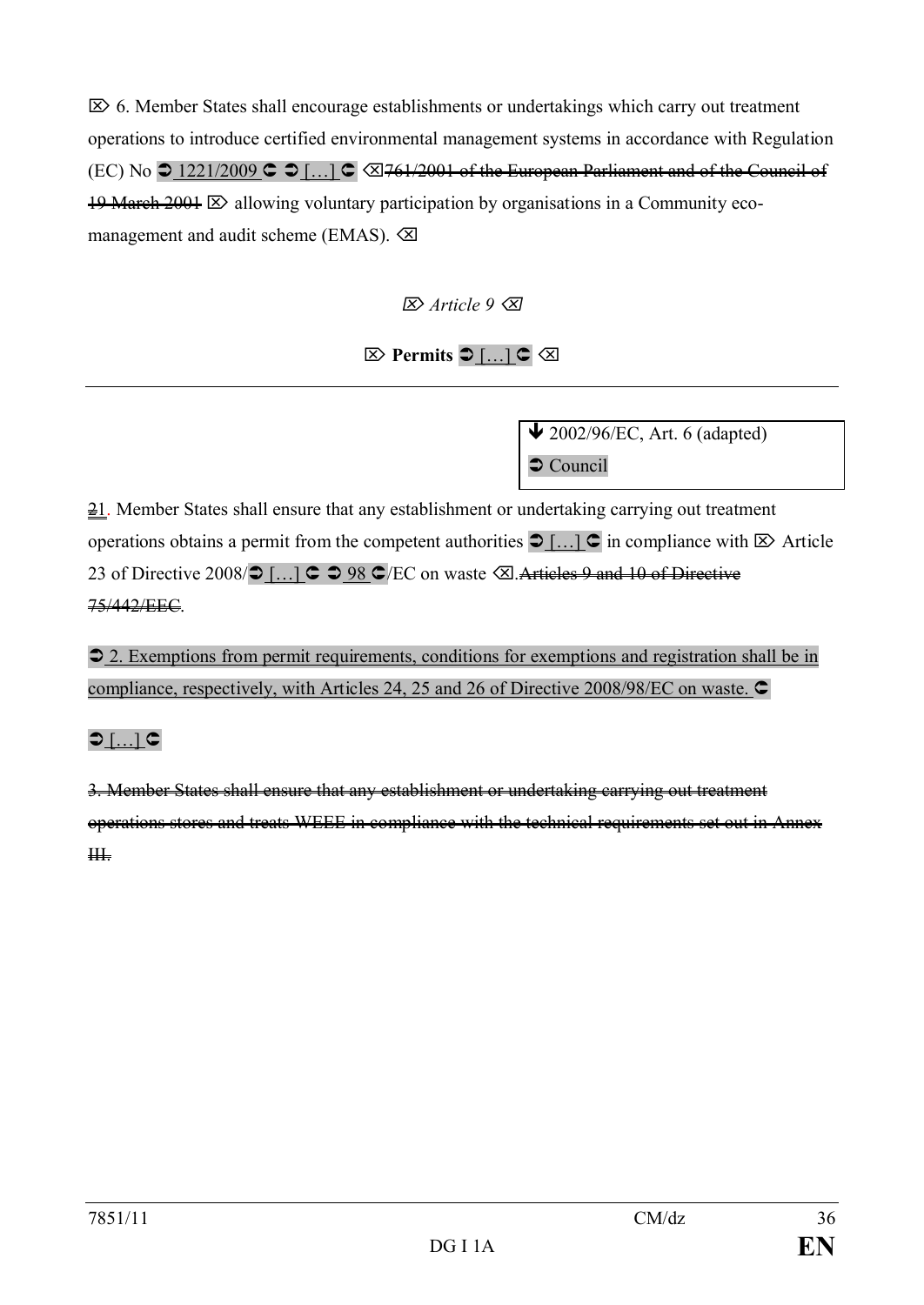43. Member States shall ensure that the permit or the registration referred to in paragraphs  $\boxtimes$  1 and  $\otimes$  2 includes all conditions necessary for compliance with the requirements of paragraphs 1  $\boxtimes$  Article 8(2), 8(3) and 8(5)  $\boxtimes$  and  $\cong$  and for the achievement of the recovery targets set out in Article 117.

# Ö *Article10* Õ

## Ö **Shipments of WEEE** Õ

 $\bigvee$  2002/96/EC, Art. 6 (adapted)  $\Rightarrow$  new  $\bullet$  Council

 $1\frac{2}{3}$ . The treatment operation may also be undertaken outside the respective Member State or the Community provided that the shipment of WEEE is in compliance with  $\supset [...] \subset \supset$  applicable Union legislation.<sup>20</sup> C Council Regulation (EEC) No 259/93 of 1 February 1993 on the supervision and control of shipments of waste within, into and out of the European Community $^{\frac{21}{21}}$ .

<sup>&</sup>lt;sup>20</sup> Degulation (EC) No 1013/2006 of the European Parliament and of the Council of 14 June 2006 on shipments of waste (OJ L 190, 12.7.2006, p.1-98). Regulation as last amended by Commission Regulation (EC) No 1379/2007 (OJ L 309, 27.11.2007, p. 7). Commission Regulation (EC) No 1418/2007 of 29 November 2007 concerning the export for recovery of certain waste listed in Annex III or Annex IIIA to Regulation (EC) No 1013/2006 of the European Parliament and of the Council to certain countries to which the OECD Decision on the control of transboundary movements of wastes does not apply (OJ L 316, 4.12.2007, p. 6).  $\bullet$ 

**<sup>21</sup>** OJ L 30, 6.2.1993, p. 1. Regulation as last amended by Commission Regulation (EC) No 2557/2001 (OJ L 349, 31.12.2001, p. 1).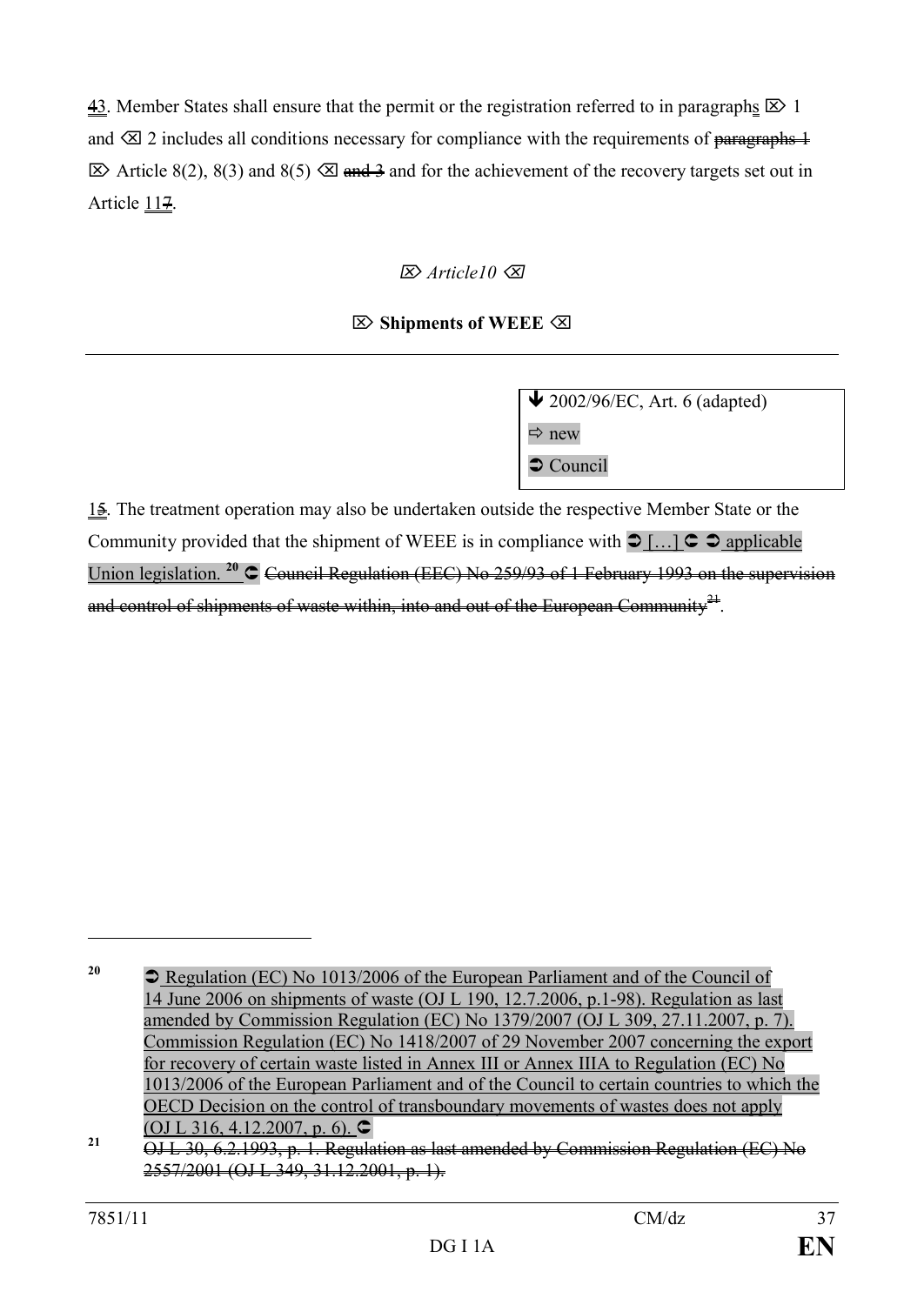2. WEEE exported out of the Community  $\bigcirc$  [...]  $\bigcirc$  shall only count for the fulfilment of obligations and targets of Article  $11\frac{7(1)}{11\frac{10}{2}}$  of this Directive if  $\circ$  in compliance with applicable Union legislation  $\circ$  the exporter can prove that the  $\Rightarrow$  treatment  $\circ$  recovery, re-use and/or recycling operation took place under conditions that are equivalent to the requirements of this Directive.

6. Member States shall encourage establishments or undertakings which carry out treatment operations to introduce certified environmental management systems in accordance with Regulation (EC) No 761/2001 of the European Parliament and of the Council of 19 March 2001 allowing voluntary participation by organisations in a Community eco-management and audit scheme  $\overline{\text{(EMAS)}^{22}}$ .

3. Detailed rules  $\bigcirc$  [...]  $\bigcirc$   $\bigcirc$  supplementing those in  $\bigcirc$  paragraph  $\bigcirc$  [...]  $\bigcirc$  2, in particular criteria for the assessment of equivalent conditions, shall be laid down  $\supseteq$  by means of delegated act to be adopted in accordance with Article 17a.  $\subset$ 

ò new

 $\bullet$  Council

 $\bigcirc$  [ $\dots$ ]  $\subset$ 

**<sup>22</sup>** OJ L 114, 24.4.2001, p. 1.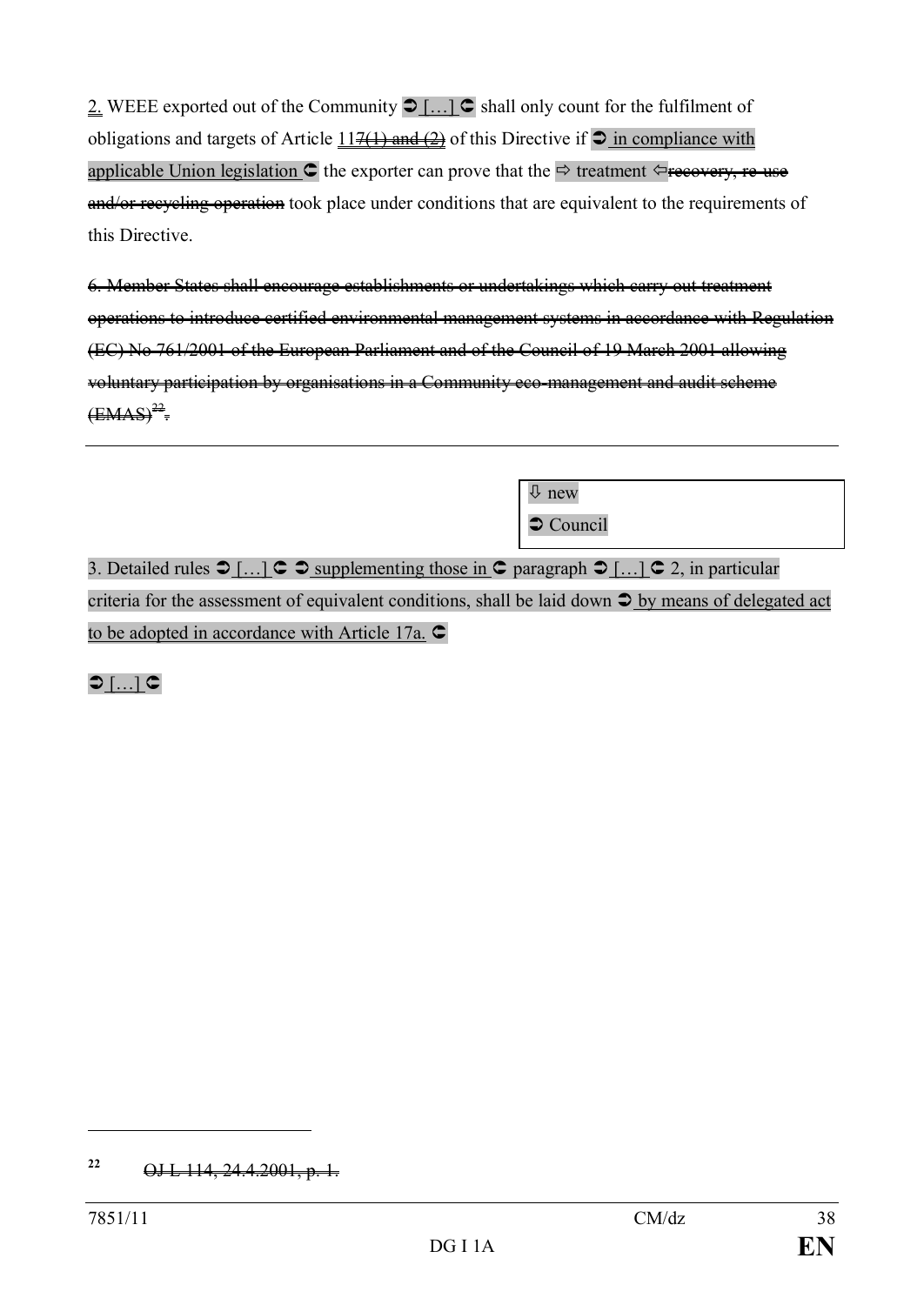$\bigvee$  2002/96/EC (adapted)  $\Rightarrow$  new  $\supset$  Council

### *Article 117*

## **Recovery** Ö**targets** Õ

1. Member States shall ensure that producers or third parties acting on their behalf set up systems either on an individual or on a collective basis, in accordance with Community legislation, to provide for the recovery of WEEE collected separately in accordance with Article 5. Member States shall give priority to the re-use of whole appliances. Until the date referred to in paragraph 4, such appliances shall not be taken into account for the calculation of the targets set out in paragraph 2.

12. Regarding  $\Rightarrow$  all  $\Leftrightarrow$  WEEE  $\Rightarrow$  separately collected  $\Rightarrow$  in accordance with Article 5  $\circ$   $\circ$   $\circ$   $\ldots$   $\circ$  $\supset$  and sent for treatment in accordance with Articles 8, 9 and 10  $\supset$ , Member States shall ensure that  $\bigcirc$  […]  $\bigcirc$  producers meet the  $\bigcirc$  […]  $\bigcirc$   $\Rightarrow$  minimum  $\triangle$  targets  $\bigcirc$  […]  $\bigcirc$   $\bigcirc$  set out in Annex IBA. C

 $\bigcirc$  [ $\dots$ ]  $\subset$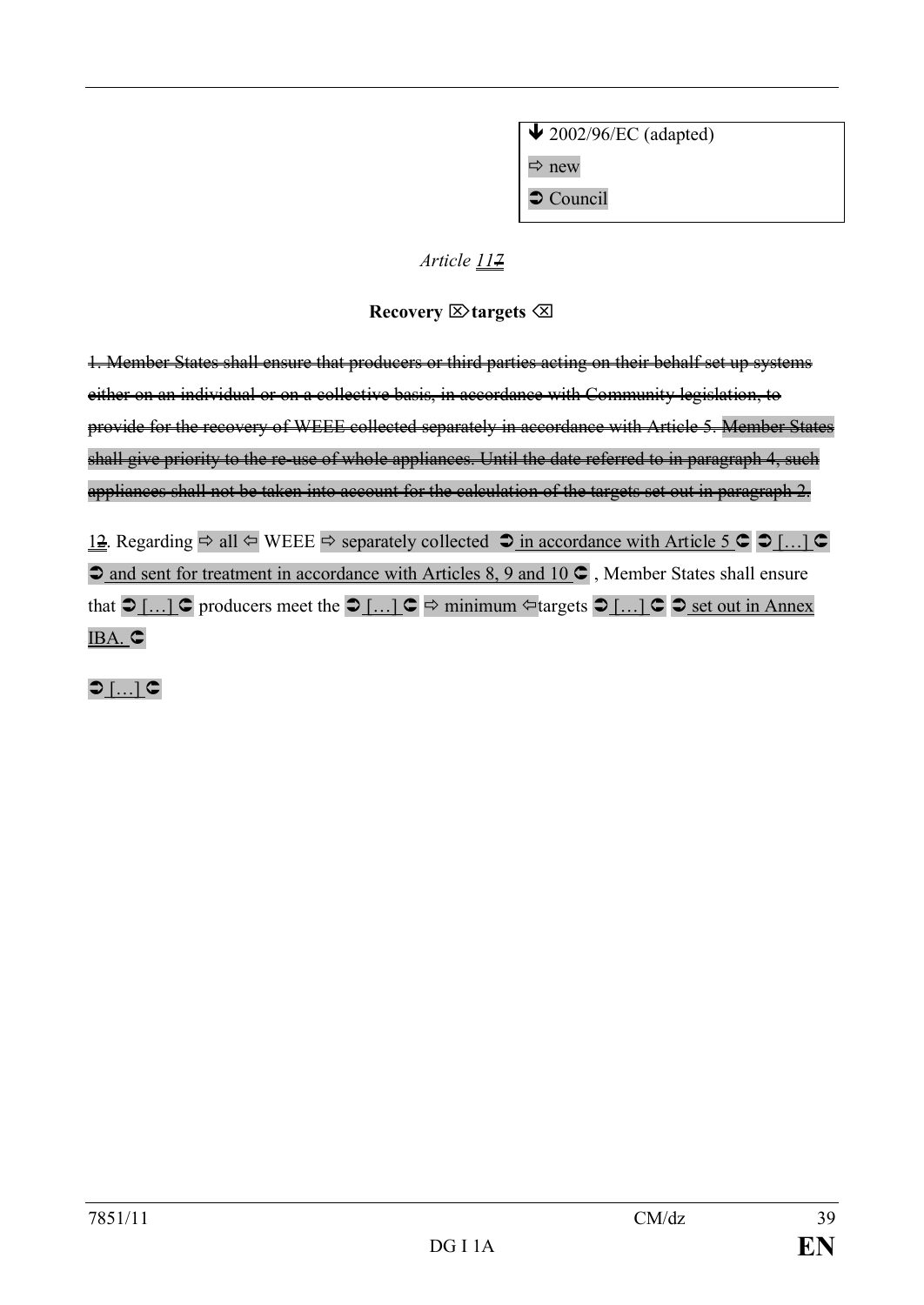$\overline{\psi}$  new

 $\supset$  Council

2. These targets are calculated Ü , for each category, Û as Ü […] Û Ü the weight of the WEEE that enters the recovery or recycling/preparing for re-use facility, after proper treatment in accordance with 8.2 regarding recovery or recycling, over the weight of all separately collected WEEE for each category, expressed as a percentage.

Preliminary activities including sorting and storage prior to recovery shall not count towards the achievement of these targets.

2a. In order to ensure uniform conditions for the implementation of this Article, additional rules on the calculation methods for the application of the minimum targets may be established in accordance with the procedure laid down in Article 18(2).  $\bullet$ 

> $\blacktriangleright$  2002/96/EC  $\supset$  Council

3. Member States shall ensure that, for the purpose of calculating these targets, producers or third parties acting on their behalf keep records on the mass of WEEE, their components, materials or substances when  $\supseteq$  <u>leaving (output)</u> the collection facility,  $\supseteq$  entering (input) and leaving (output) the  $\supset$  [...]  $\supset \supset$  treatment  $\supset \supset$  [...]  $\supset \supset$  facilities and  $\supset$  when entering (input) the recovery or recycling  $\bigcirc$  /preparing for re-use  $\bigcirc$  facility.

 $\bigvee$  2008/34/EC Art. 1.2

Detailed rules for monitoring the compliance of Member States with the targets set out in paragraph 2, including specifications for materials, shall be established. Those measures, designed to amend non-essential elements of this Directive by supplementing it, shall be adopted in accordance with the regulatory procedure with scrutiny referred to in Article 14(3).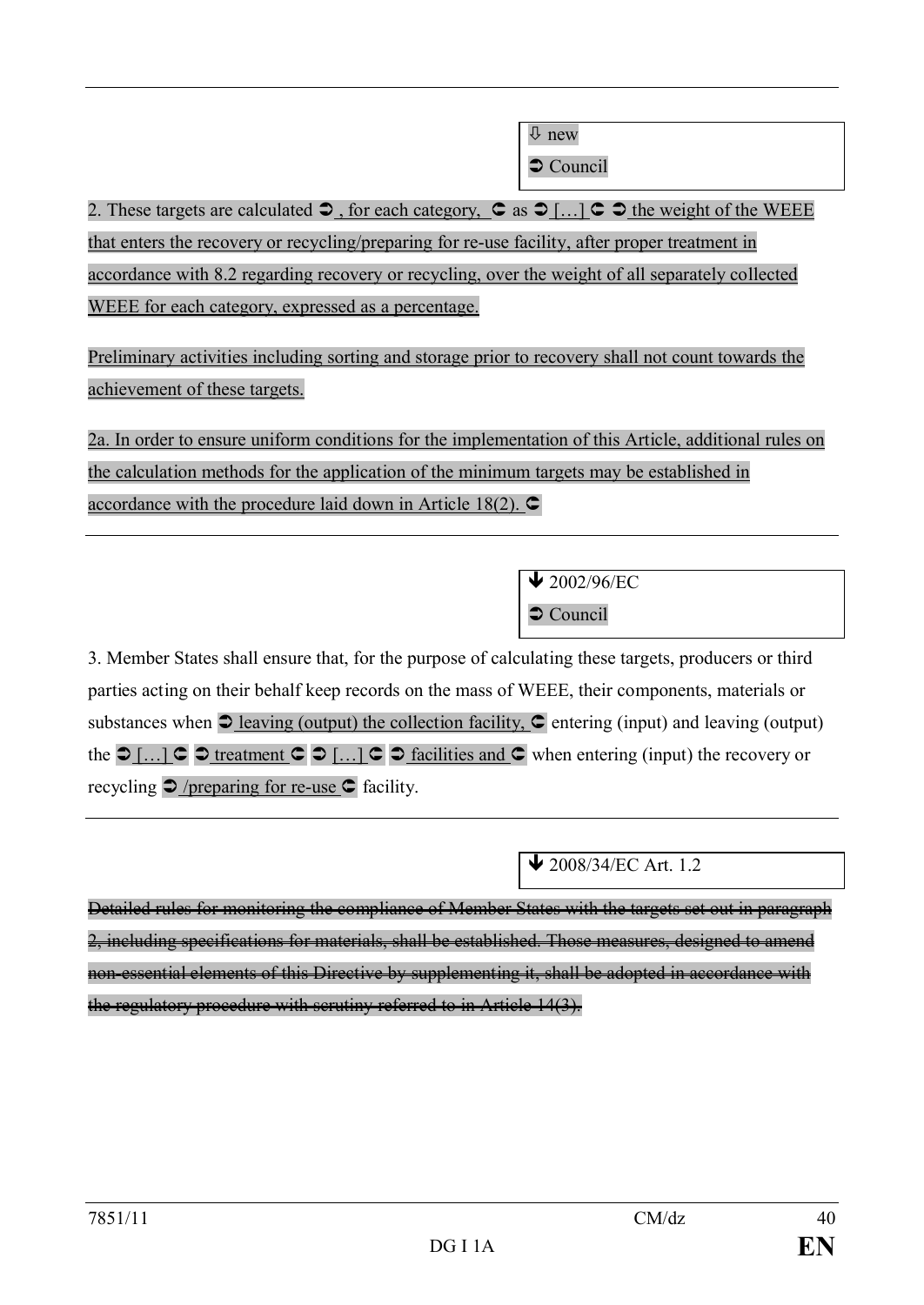| $\blacktriangleright$ 2002/96/EC |
|----------------------------------|
| $\Rightarrow$ new                |
| Council                          |

4. The European Parliament and the Council, acting on a proposal from the Commission, shall establish new targets for recovery and re-use/recycling, including for the re-use of whole appliances as appropriate, and for the products falling under category 8 of Annex IA, by 31 December 2008. This shall be done with account being taken of the environmental benefits of electrical and electronic equipment in use, such as improved resource efficiency resulting from developments in the areas of materials and technology. Technical progress in re-use, recovery and recycling, products and materials, and the experience gained by the Member States and the industry, shall also be taken into account.

45. Member States shall encourage the development of new recovery, recycling and treatment technologies.

 $\triangle$  4a. By [*7 years from the date of entry into force*] at the latest the European Parliament and the Council shall re-examine the recovery targets referred to in Annex IBA, Part 3, and the calculation method referred to in paragraph 2 with a view to analyse the feasibility to refer the targets to products and materials resulting (output) from the recovery, recycling and preparation for re-use processes, on the basis of a report of the Commission accompanied by a proposal, if appropriate.  $\subset$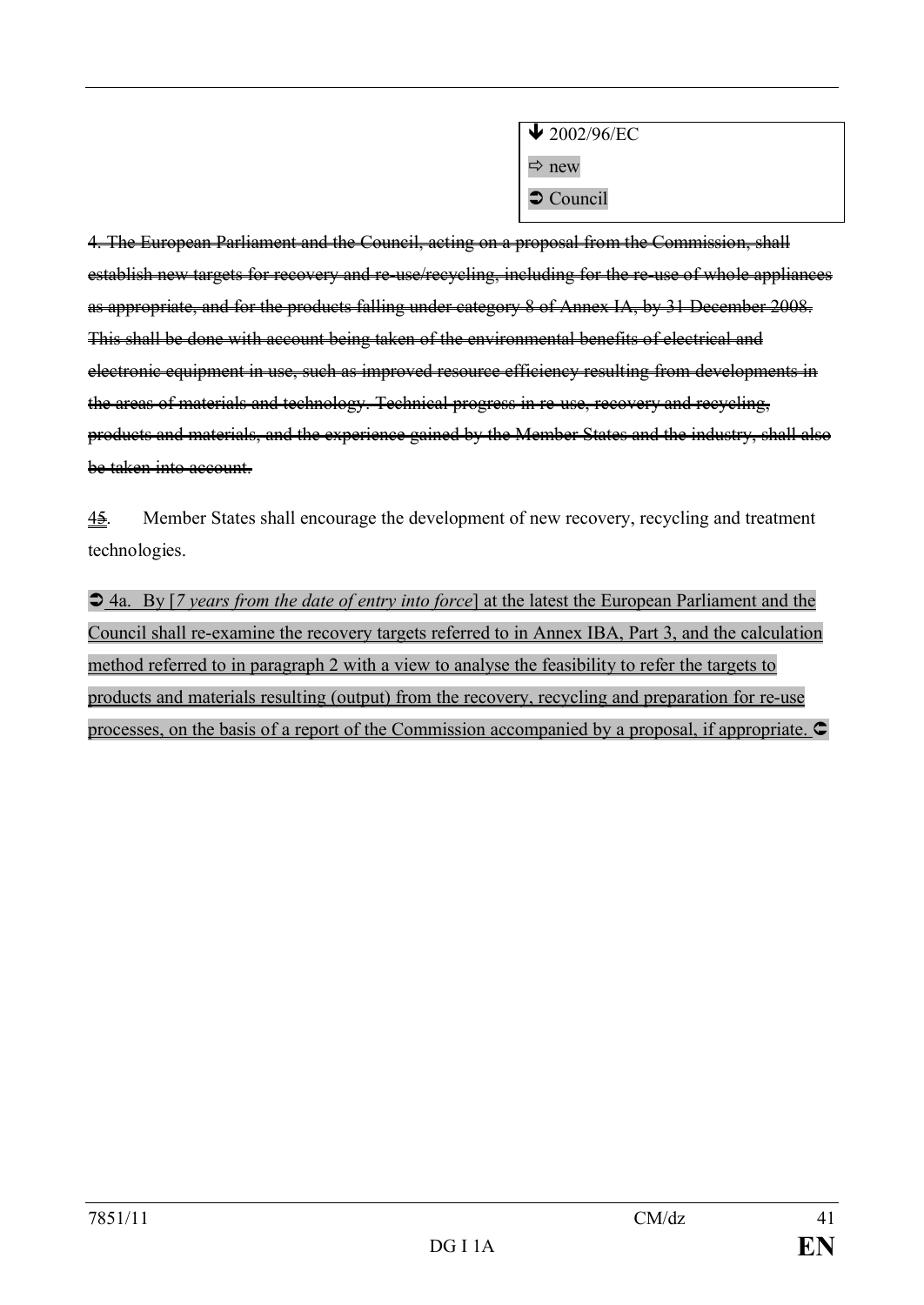### *Article 128*

### **Financing in respect of WEEE from private households**

1. Member States shall ensure that<del>, by 13 August 2005,</del> producers provide at least for the financing of the collection, treatment, recovery and environmentally sound disposal of WEEE from private households deposited at collection facilities set up under Article 5(2).  $\bullet$  [...]  $\bullet$ 

 $\supset$  1a. Member States, where appropriate, may encourage producers to finance also the cost occurring for collection of WEEE from private households to collection facilities.  $\mathsf{\mathsf{C}}$ 

2. For products placed **put** on the market later than 13 August 2005, each producer shall be responsible for financing the operations referred to in paragraph 1 relating to the waste from his own products. The producer can choose to fulfil this obligation either individually or by joining a collective scheme.

Member States shall ensure that each producer provides a guarantee when placing a product on the market showing that the management of all WEEE will be financed and that producers clearly mark their products in accordance with Article  $15\frac{1}{2}(2)$ . This guarantee shall ensure that the operations referred to in paragraph 1 relating to this product will be financed. The guarantee may take the form of participation by the producer in appropriate schemes for the financing of the management of WEEE, a recycling insurance or a blocked bank account.

The costs of collection, treatment and environmentally sound disposal shall not be shown separately to purchasers at the time of sale of new products.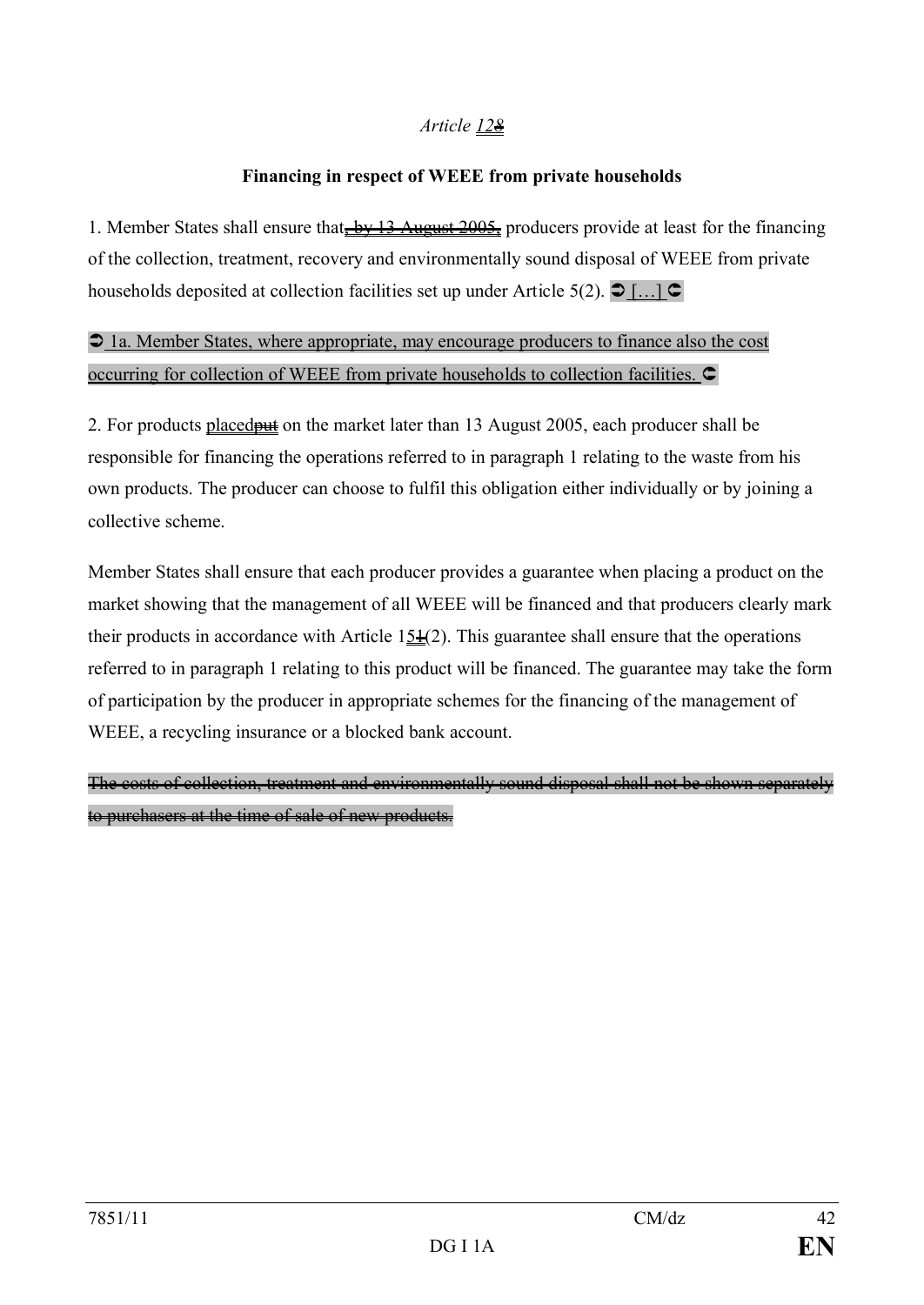3. The responsibility for the financing of the costs of the management of WEEE from products placed<del>put</del> on the market before 13 August 2005 the date referred to in paragraph  $\pm$  ("historical waste") shall be provided by one or more systems to which all producers, existing on the market when the respective costs occur, contribute proportionately, e.g. in proportion to their respective share of the market by type of equipment.

Member States shall ensure that for a transitional period of eight years (10 years for category 1 of Annex IA) after entry into force of this Directive, producers are allowed to show purchasers, at the time of sale of new products, the costs of collection, treatment and disposal in an environmentally sound way. The costs mentioned shall not exceed the actual costs incurred.

4. Member States shall ensure that producers supplying electrical or electronic equipment by means of distance communication also comply with the requirements set out in this Article for the equipment supplied in the Member State where the purchaser of that equipment resides.

 $\supset$  4a. Member State may encourage, where applicable, producers or third parties acting on their behalf to develop appropriate mechanisms or refund procedures for the reimbursement of contributions to the producers where electrical and electronic equipment is transferred for placing on the market outside the territory of the Member State concerned.  $\bullet$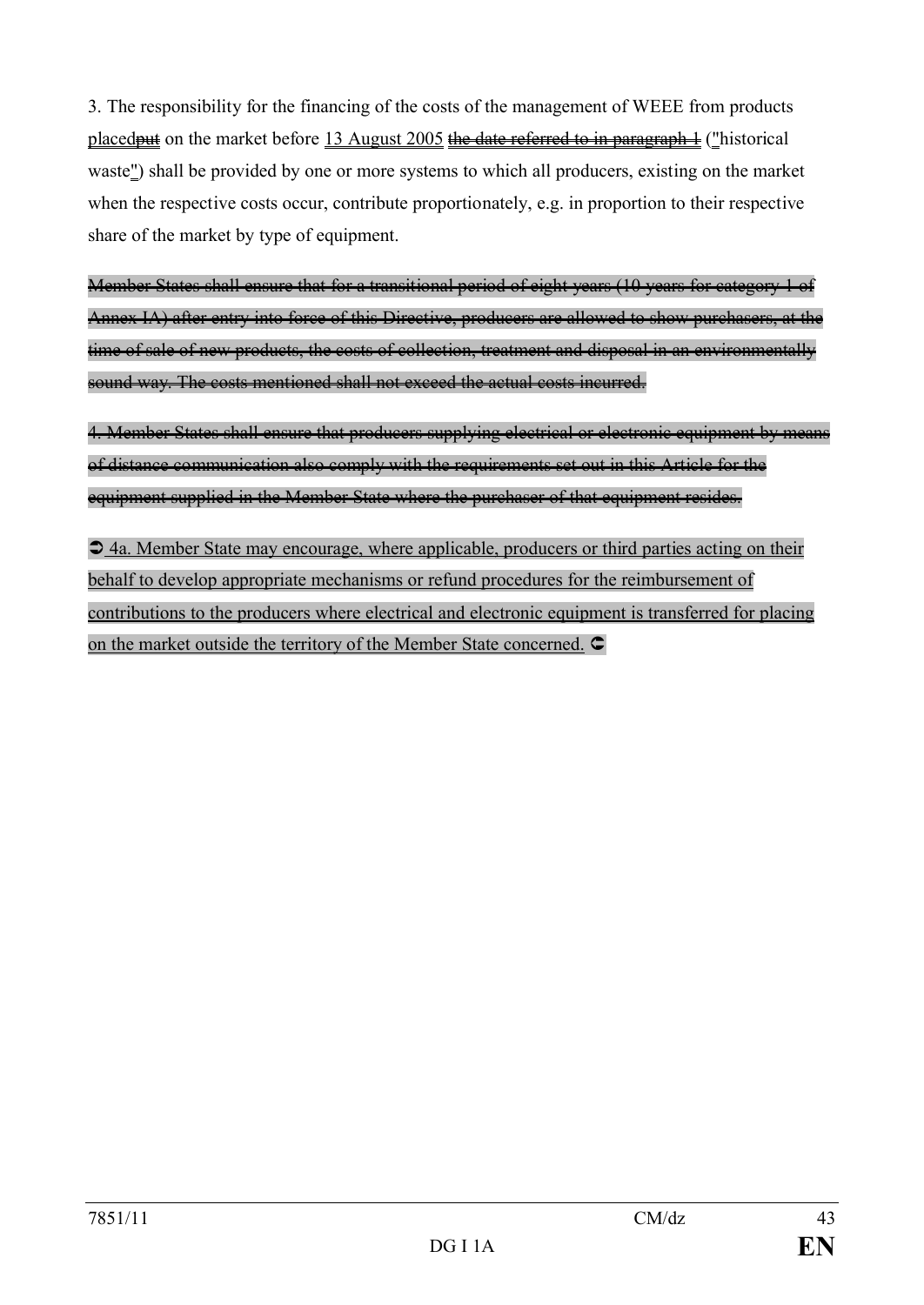### *Article 139*

### **Financing in respect of WEEE from users other than private households**

1. Member States shall ensure that, by 13 August 2005, the financing of the costs for the collection, treatment, recovery and environmentally sound disposal of WEEE from users other than private households from products placed **put** on the market after 13 August 2005 is to be provided for by producers.

Member States shall ensure that, by 13 August 2005, for WEEE from products put on the market before 13 August 2005 (historical waste), the financing of the costs of management is as set out in the third and fourth subparagraphs.

For historical waste being replaced by new equivalent products or by new products fulfilling the same function, the financing of the costs shall be provided for by producers of those products when supplying them. Member States may, as an alternative, provide that users other than private households also be made, partly or totally, responsible for this financing.

For other historical waste, the financing of the costs shall be provided for by the users other than private households.

2. Producers and users other than private households may, without prejudice to this Directive, conclude agreements stipulating other financing methods.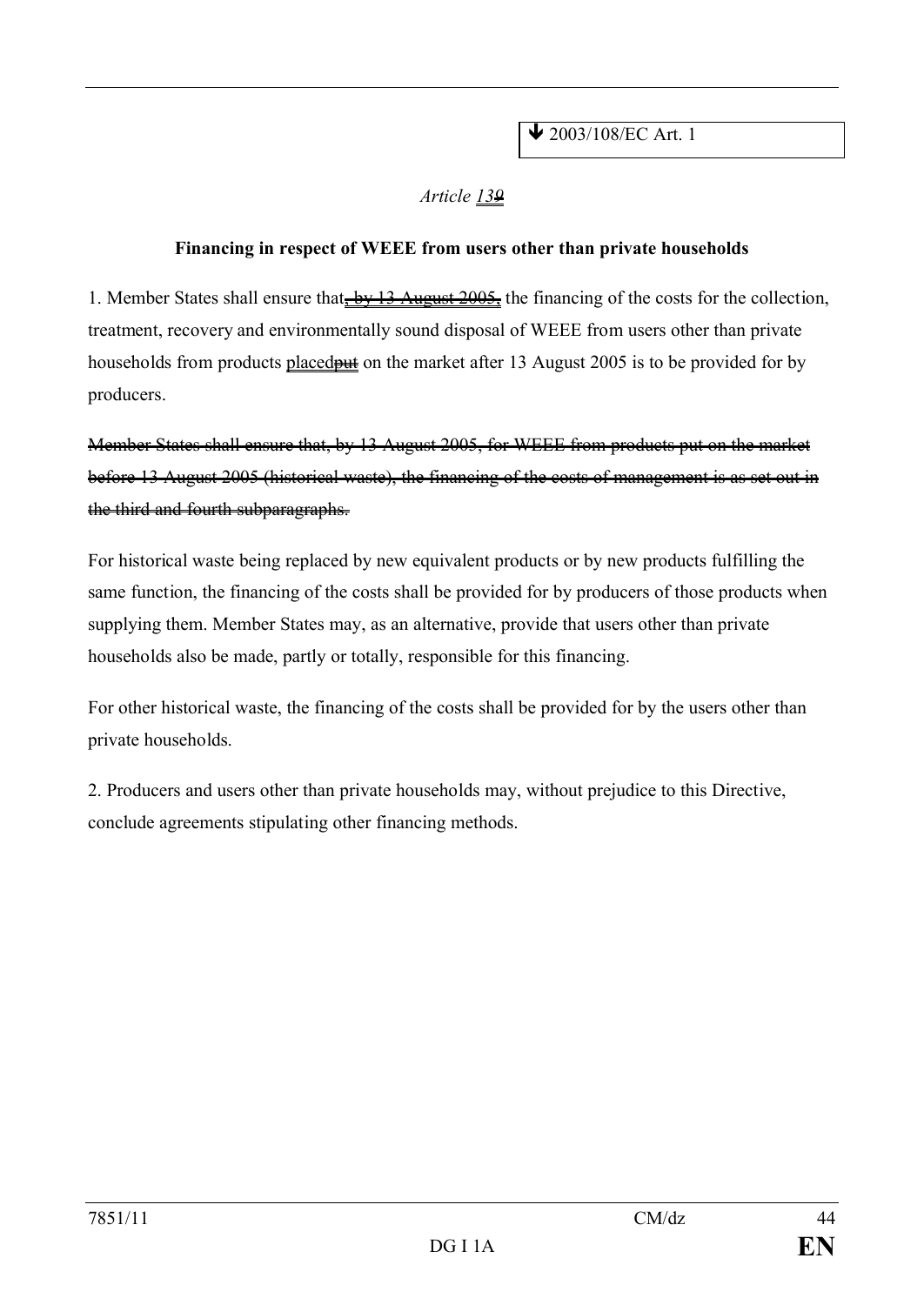$\bigvee$  2002/96/EC (adapted)  $\Rightarrow$  new  $\supset$  Council

## *Article 1410*

### **Information for users**

1.  $\Rightarrow$  Member States  $\bigcirc$  [...]  $\subset \bigcirc$  may require  $\subset \bigcirc$  producers to show purchasers, at the time of sale of new products, the costs of collection, treatment and disposal in an environmentally sound way. The costs mentioned shall not exceed the  $\bullet$  best estimate of the  $\bullet$  actual costs incurred.  $\Leftrightarrow$ 

 $2\pm$ . Member States shall ensure that users of electrical and electronic equipment in private households are given the necessary information about:

- (a) the requirement not to dispose of WEEE as unsorted municipal waste and to collect such WEEE separately;
- (b) the return and collection systems available to them;
- (c) their role in contributing to re-use, recycling and other forms of recovery of WEEE;
- (d) the potential effects on the environment and human health as a result of the presence of hazardous substances in electrical and electronic equipment;
- (e) the meaning of the symbol shown in Annex IV.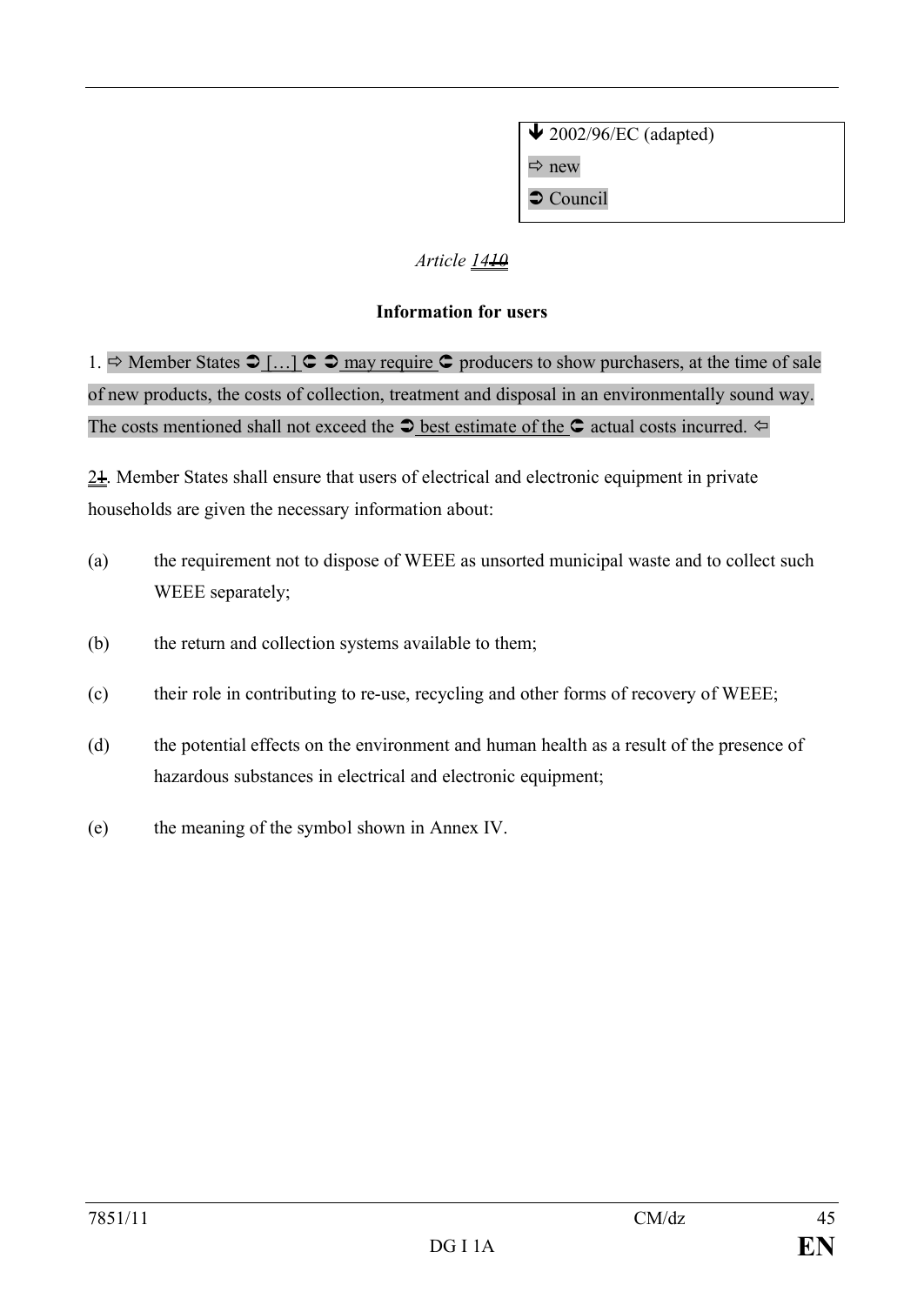$3\frac{2}{3}$ . Member States shall adopt appropriate measures so that consumers participate in the collection of WEEE and to encourage them to facilitate the process of re-use, treatment and recovery.

43. With a view to minimising the disposal of WEEE as unsorted municipal waste and to facilitating its separate collection, Member States shall ensure that producers appropriately mark  $\Rightarrow$   $\Rightarrow$  preferably  $\Diamond$  in accordance with the European standard EN 50419<sup>23</sup> -  $\Leftarrow$  electrical and electronic equipment placed **put** on the market after 13 August 2005 with the symbol shown in Annex IV. In exceptional cases, where this is necessary because of the size or the function of the product, the symbol shall be printed on the packaging, on the instructions for use and on the warranty of the electrical and electronic equipment.

54. Member States may require that some or all of the information referred to in paragraphs  $2$  to  $4\pm$  $\frac{1}{2}$  shall be provided by producers and/or distributors, e.g. in the instructions for use or at the point of sale.

**<sup>23</sup>** Adopted by CENELEC in March 2006.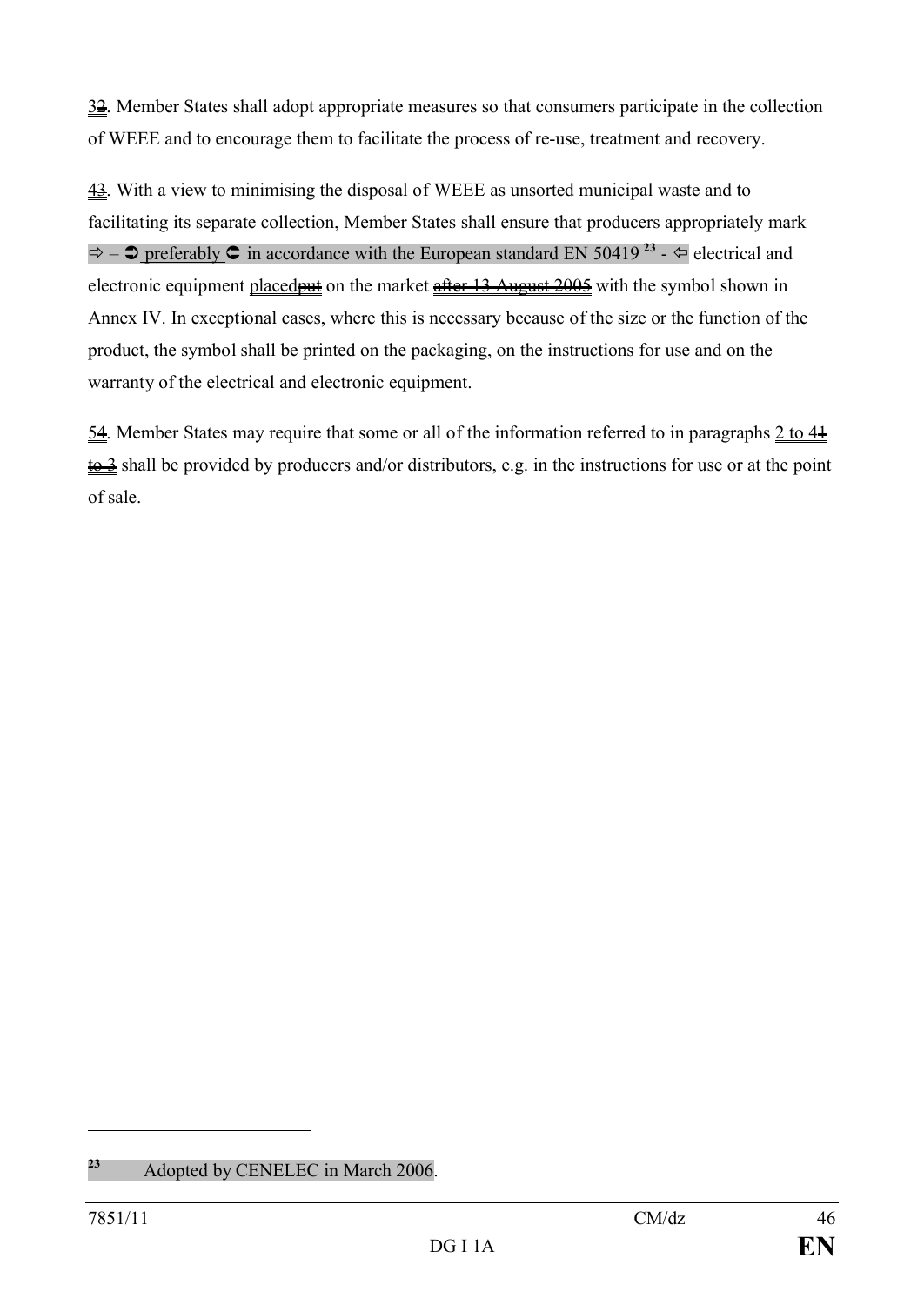### *Article 1511*

### **Information for treatment facilities**

1. In order to facilitate the  $\Rightarrow$  preparation for  $\Leftarrow$  re-use and the correct and environmentally sound treatment of WEEE, including maintenance, upgrade, refurbishment and recycling, Member States shall take the necessary measures to ensure that producers provide re-use and treatment information for each type of new EEE placed  $\frac{d}{dt}$  on the market within one year after the equipment is placed  $\frac{d}{dt}$ on the market. This information shall identify, as far as it is needed by re-use centres, treatment and recycling facilities in order to comply with the provisions of this Directive, the different EEE components and materials, as well as the location of dangerous substances and  $\supset$  [...]  $\supset$  $\supset$  mixtures  $\supset$  in EEE. It shall be made available to re-use centres, treatment and recycling facilities by producers of EEE in the form of manuals or by means of electronic media (e.g. CD-ROM, online services).

2. Member States shall ensure that a  $\bigcirc$  [...]  $\bigcirc$  producer  $\bigcirc$  within the meaning of Article 3 paragraph 1(j) (i) and (ii)  $\circ$  of an electrical or electronic appliance placed but on the market after 13 August 2005 is clearly identifiable by a mark on the appliance. Furthermore, in order to enable the date upon which the appliance was placed by on the market to be determined unequivocally, a mark on the appliance shall specify that the latter was placedput on the market after 13 August 2005.  $\triangleright$   $\triangleright$  Preferably, the  $\triangleright$   $\triangleright$   $\triangleright$   $\triangleright$  European Standard EN 50419  $\triangleleft$  shall be applied The Commission shall promote the preparation of European standardsfor this purpose.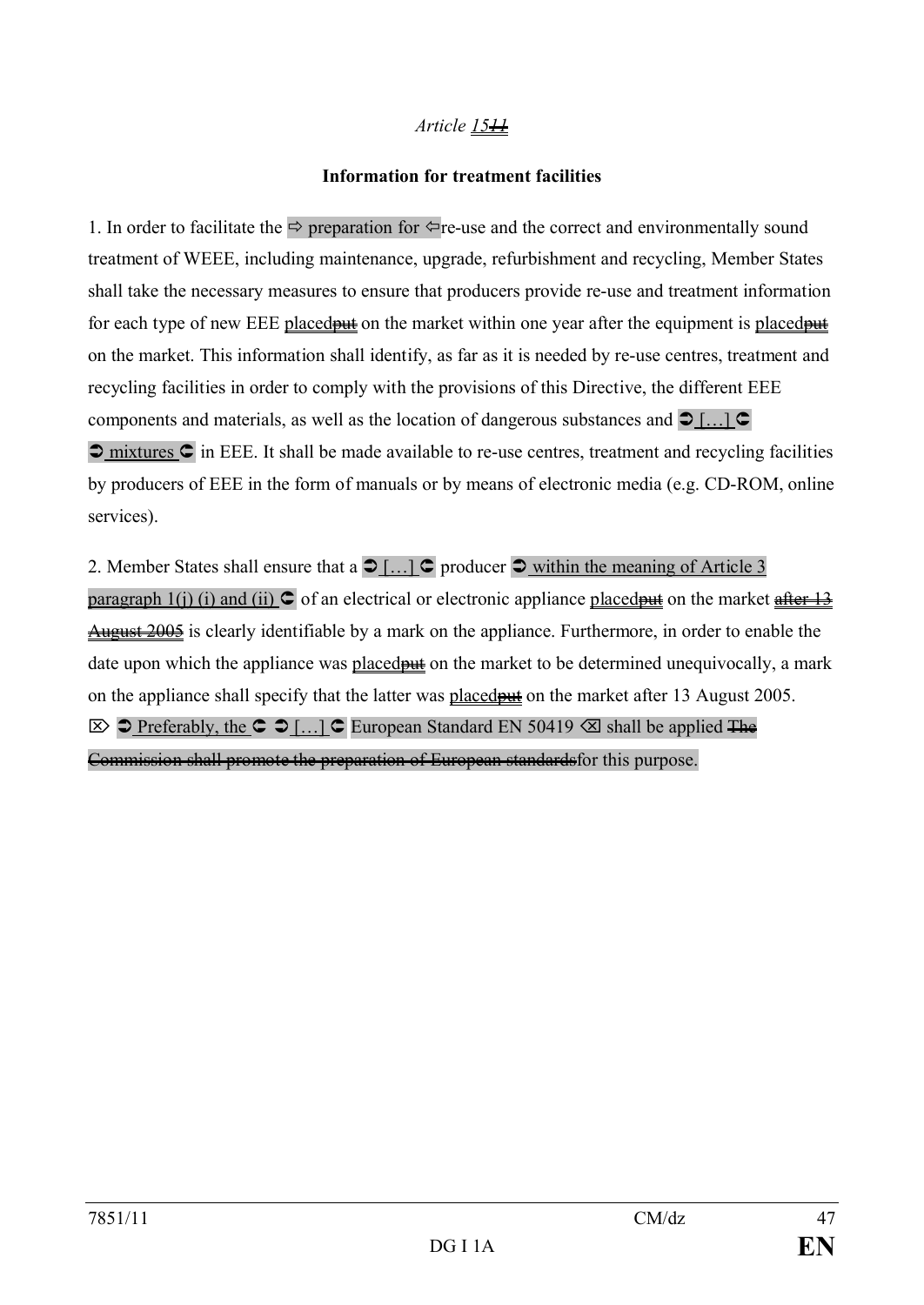### *Article 1612*

### $\Rightarrow$  Registration,  $\Leftarrow$  information and reporting

ò new  $\bullet$  Council

1. Member States shall  $\supset$ , in accordance with paragraph 2,  $\supseteq$  draw up a register of producers, including producers supplying electrical and electronic equipment by means of distance communication  $\bigcirc$  [...]  $\subset$ .

 $\supset$  Producers supplying electrical and electronic equipment by means of distance communication shall be registered in the Member State where they sell to.

Producers supplying EEE by means of distance communication as defined in Article 3(1) (j) (iv) shall be registered through their legal representatives as referred to in Article 16a unless they are already registered in the Member State they are selling to.  $\subset$ 

That register shall serve for monitoring compliance  $\bigcirc$  [...]  $\subset \bigcirc$  with the requirements of this Directive.  $\subset$ 

2. Member States shall ensure that  $\mathfrak{D}$  [...]  $\mathfrak{C}$ 

- $\infty$  a) each producer or each legal representative in case of producers as defined in Article 3(1) (j) (iv) is registered as required and can enter in their national register all relevant information online, reflecting his activities in that Member State,
- b) upon registering, producers or each legal representative in case of producers as defined in Article 3(1) (j) (iv) provide the information set out in Annex IVa part A, undertaking to update it as appropriate,
- c) producers or each legal representative in case of producers as defined in Article 3(1) (j) (iv) provide the information set out in Annex IVa part B,  $\bullet$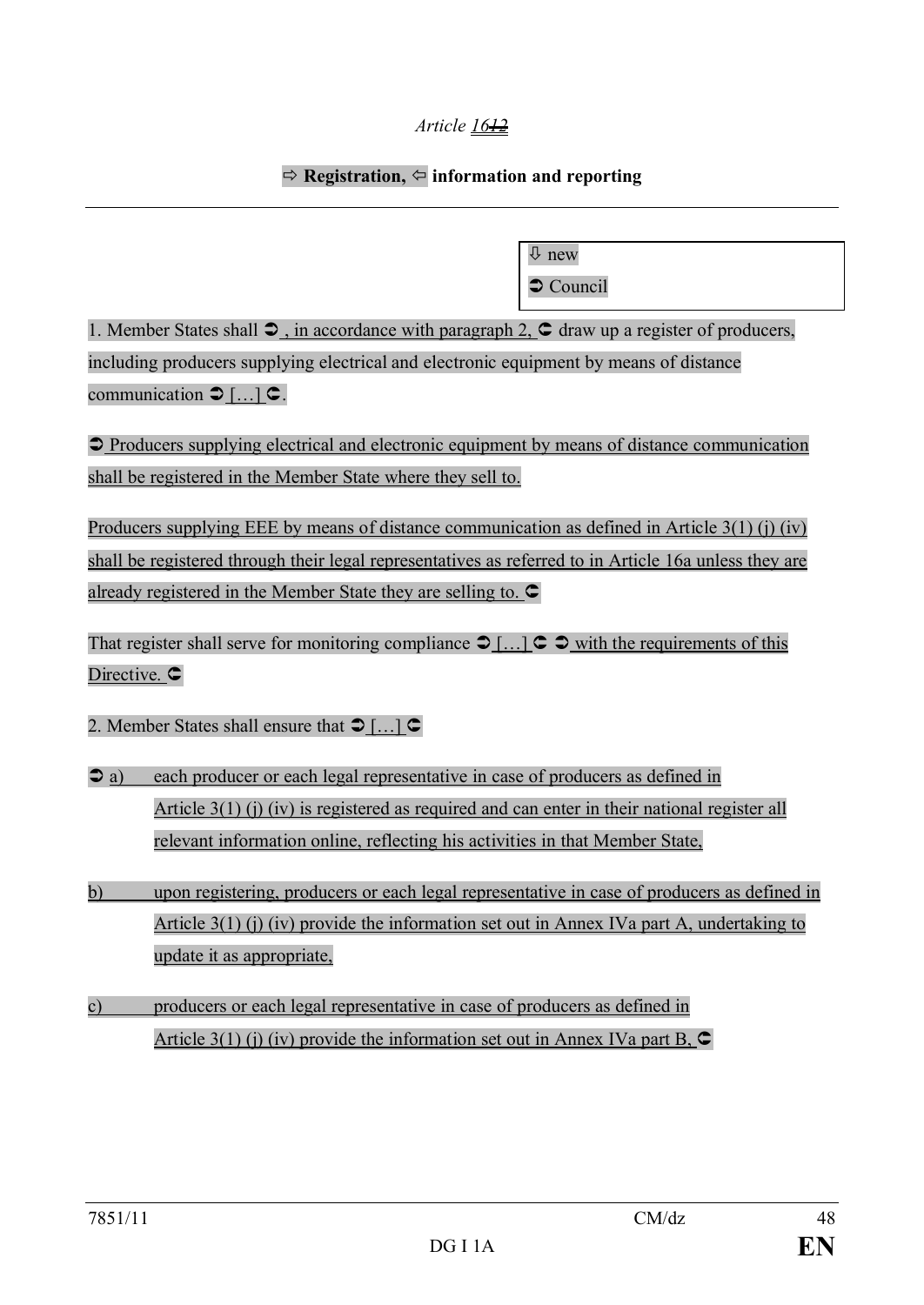3.  $\supset$  [...]  $\supset$   $\supset$  In order to ensure uniform conditions for the implementation of this Article, the  $\supset$ format for registration and reporting and the frequency of reporting  $\bigcirc$  to the register,  $\bigcirc$  shall be established  $\supset$  in accordance with the procedure laid down in Article 18(2). $\supset \supset$  [...]  $\supset$ 

# 4.  $\bigcirc$   $\left[ \dots \right]$   $\subset$

 $\triangle$  2002/96/EC (adapted)  $\Rightarrow$  new  $\bullet$  Council

 $5\frac{1}{2}$ . Member States shall draw up a register of producers and collect information, including substantiated estimates, on an annual basis on the quantities and categories of electrical and electronic equipment placed **put** on their markets, collected through all routes, re-used, recycled and recovered within the Member States, and on  $\boxtimes$  separately  $\boxtimes$  collected WEEE waste exported, by weight or, if this is not possible, by numbers.

Member States shall ensure that producers supplying electrical and electronic equipment by means of distance communication provide information on the compliance with the requirements of Article 8(4) and on the quantities and categories of electrical and electronic equipment put on the market of the Member State where the purchaser of that equipment resides.

Member States shall ensure that the information required is transmitted to the Commission on a two-yearly basis within 18 months after the end of the period covered. The first set of information shall cover the years 2005 and 2006. The information shall be provided in a format which shall be established within one year after the entry into force of this Directive in accordance with the procedure referred to in Article 14(2) with a view to establishing databases on WEEE and its treatment.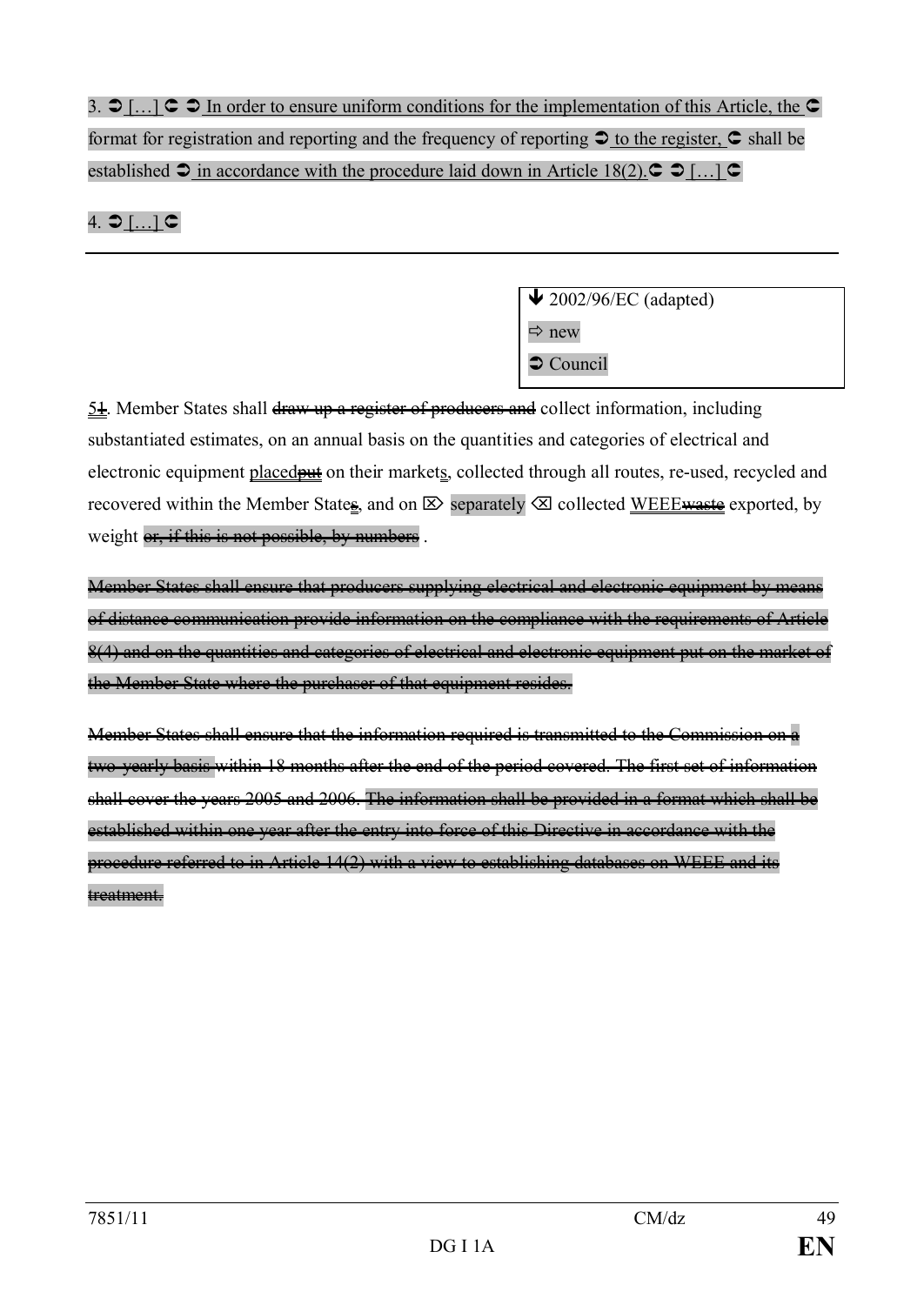Member States shall provide for adequate information exchange in order to comply with this paragraph, in particular for treatment operations as referred to in Article 6(5).

6<del>2</del>. Without prejudice to the requirements of paragraph 1, Member States shall send a report to the Commission on the implementation of this Directive  $\Rightarrow$  and on the information set out in paragraph  $5 \Leftrightarrow$  at three-year intervals. The <u>implementation</u> report shall be drawn up on the basis of a questionnaire  $\boxtimes$  laid down in Commission Decision 2004/249/EC <sup>24</sup> and Commission Decision 2005/369/EC<sup>25</sup>  $\oslash$  are outline drafted by the Commission in accordance with the procedure laid down in Article 6 of Council Directive 91/692/EEC of 23 December 1991 standardising and rationalising reports on the implementation of certain Directives relating to the environment<sup>26</sup>. The questionnaire or outline shall be sent to the Member States six months before the start of the period covered by the report. The report shall be made available to the Commission within nine months of the end of the three-year period covered by it.

The first  $\bigcirc$  […]  $\bigcirc$  report shall cover the period from  $\bigcirc$  […]  $\bigcirc$   $\bigcirc$  [*18 months after the date of entry into force*] up to the end of the first regular three-year reporting period as specified in Article 5 of Directive 91/692/EEC which falls after that date.  $\bullet$ 

The Commission shall publish a report on the implementation of this Directive within nine months after receiving the reports from the Member States.

<sup>&</sup>lt;sup>24</sup> OJ L 78, 16.3.2004, p. 56.<br><sup>25</sup> OJ L 110, 11.5.2005, p. 12

**<sup>25</sup>** OJ L 119, 11.5.2005, p. 13.

**<sup>26</sup>** OJ L 377, 31.12.1991, p. 48.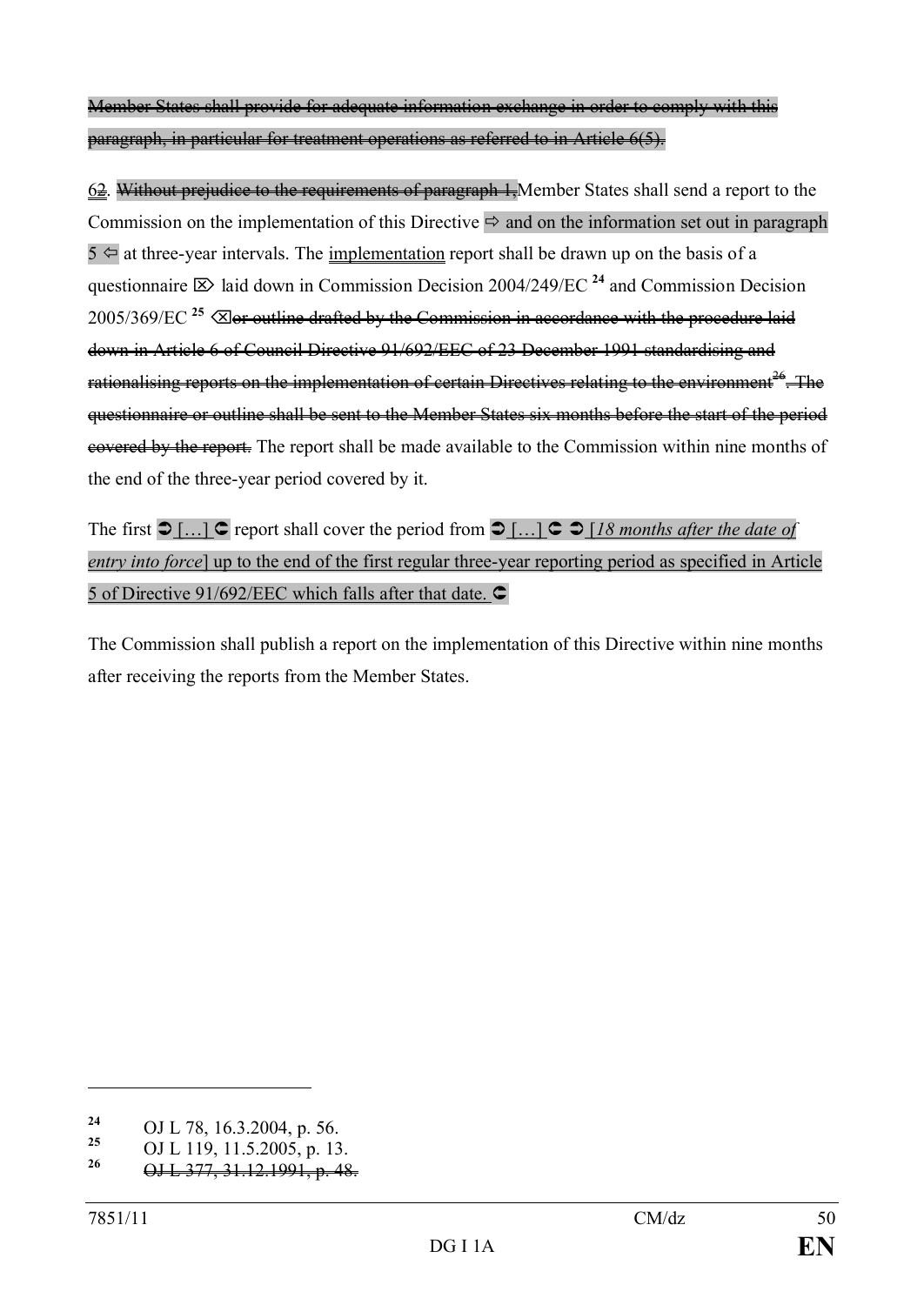# Ü *Article 16a*

### **Legal representative**

Member States may ensure that a producer as defined in Art. 3(1)(j)iv, which sells electric or electronic equipment to that Member State from another Member State or a third country, appoints a legal or natural person established on their territory, as the person who is responsible for fulfilling his obligations as producer, pursuant to this Directive, on their territory.

## *Article 16b*

### **Administrative cooperation and exchange of information**

Member States shall ensure that authorities responsible for implementing this Directive shall cooperate with each other, in particular to establish an adequate flow of information to ensure compliance of distant sellers with the provisions of the Directive and, where appropriate, provide each other and the Commission with information in order to facilitate the proper implementation of this Directive. The administrative cooperation and exchange of information shall take utmost advantage of electronic means of communication.  $\bullet$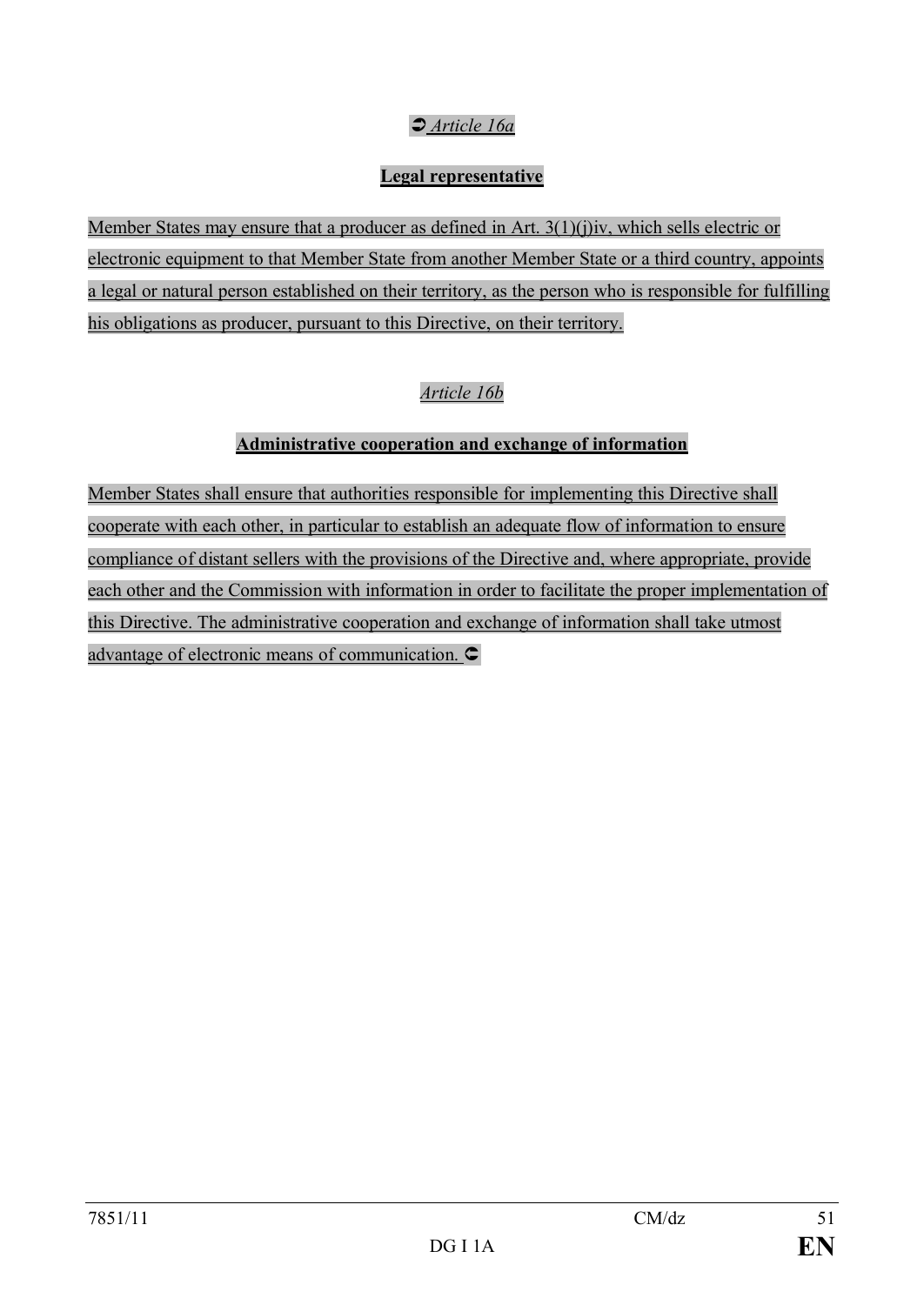$\triangle$  2008/34/EC Art. 1.3 (adapted)  $\Rightarrow$  new  $\supset$  Council

### *Article 17<del>13</del>*

### **Adaptation to scientific and technical progress**

Any  $\bigcirc$  [...]  $\bigcirc$   $\bigcirc$  By means of delegated acts in accordance with Article 17a, the Commission may adopt amendments C necessary in order to adapt Article  $\Rightarrow 16(6) \Leftrightarrow 7(3)$ . Annex IB (in particular with a view to possibly adding luminaires in households, filament bulbs and photovoltaic products, i.e. solar panels), Annex II (in particular taking into account new technical developments for the treatment of WEEE), and  $\bigcirc$  [...]  $\bigcirc$  Annexes  $\bigcirc$  IB, II, III and IV  $\bigcirc$  III and IVto scientific and technical progress.  $\bigcirc$  When amending Annex II, the exemptions granted under Directive.../...(RoHS) shall be taken into consideration.  $\subset \mathcal{D}$  [...]  $\subset$ 

Before the annexes are amended the Commission shall, *inter alia*, consult producers of electrical and electronic equipment, recyclers, treatment operators and environmental organisations and employees' and consumer associations.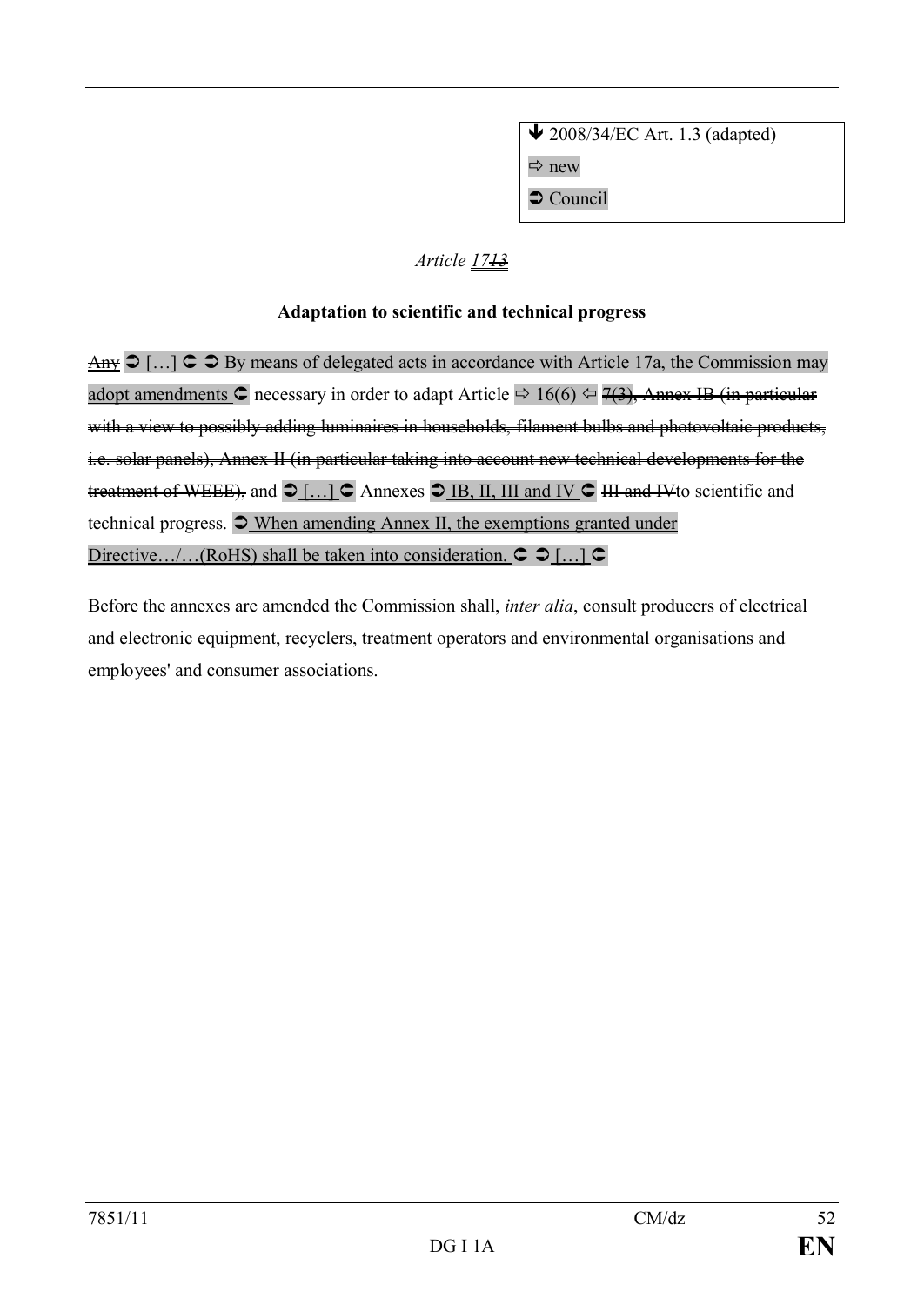# Ü *Article 17a*

### **Exercise of the delegation**

1. The powers to adopt delegated acts referred to in Articles 8(4), 10(3), and 17 shall be conferred on the Commission for a period of 5 years following the entry into force of this Directive. The Commission shall make a report in respect of the delegated powers at the latest 6 months before the end of the 5 year period. The delegation of powers shall be automatically extended for periods of an identical duration, unless the European Parliament or the Council revokes it in accordance with Article 17b.

2. As soon as it adopts a delegated act, the Commission shall notify it simultaneously to the European Parliament and to the Council.

3. The powers to adopt delegated acts are conferred on the Commission subject to the conditions laid down in Articles 17b and 17c.

### *Article 17b*

## **Revocation of the delegation**

1. The delegation of powers referred to in Article 17a may be revoked at any time by the European Parliament or by the Council.

2. The institution which has commenced an internal procedure for deciding whether to revoke the delegation of powers shall endeavour to inform the other institution and the Commission within a reasonable time before the final decision is taken, indicating the delegated powers which could be subject to revocation and possible reasons for a revocation.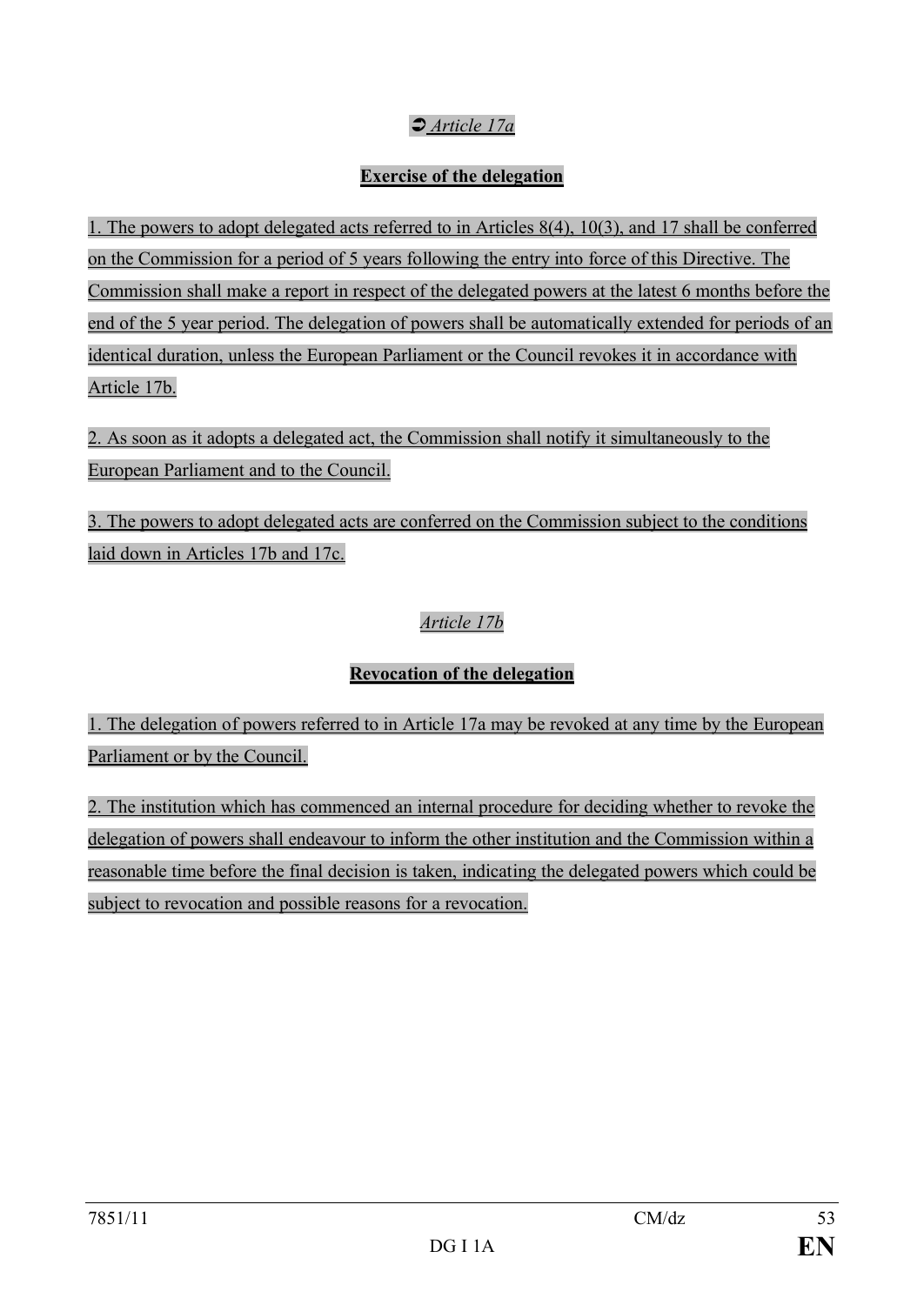3. The decision of revocation shall put an end to the delegation of the powers specified in that decision. It shall take effect immediately or at a later date specified therein. It shall not affect the validity of the delegated acts already in force. It shall be published in the Official Journal of the European Union.

# *Article 17c*

# **Objections to delegated acts**

1. The European Parliament or the Council may object to a delegated act within a period of two months from the date of notification.

At the initiative of the European Parliament or the Council this period shall be extended by two months.

2. If, on expiry of that period, neither the European Parliament nor the Council has objected to the delegated act it shall be published in the Official Journal of the European Union and shall enter into force at the date stated therein.

The delegated act may be published in the Official Journal of the European Union and enter into force before the expiry of that period if the European Parliament and the Council have both informed the Commission of their intention not to raise objections.

3. If the European Parliament or the Council objects to a delegated act, it shall not enter into force. The institution which objects shall state the reasons for objecting to the delegated act.  $\bullet$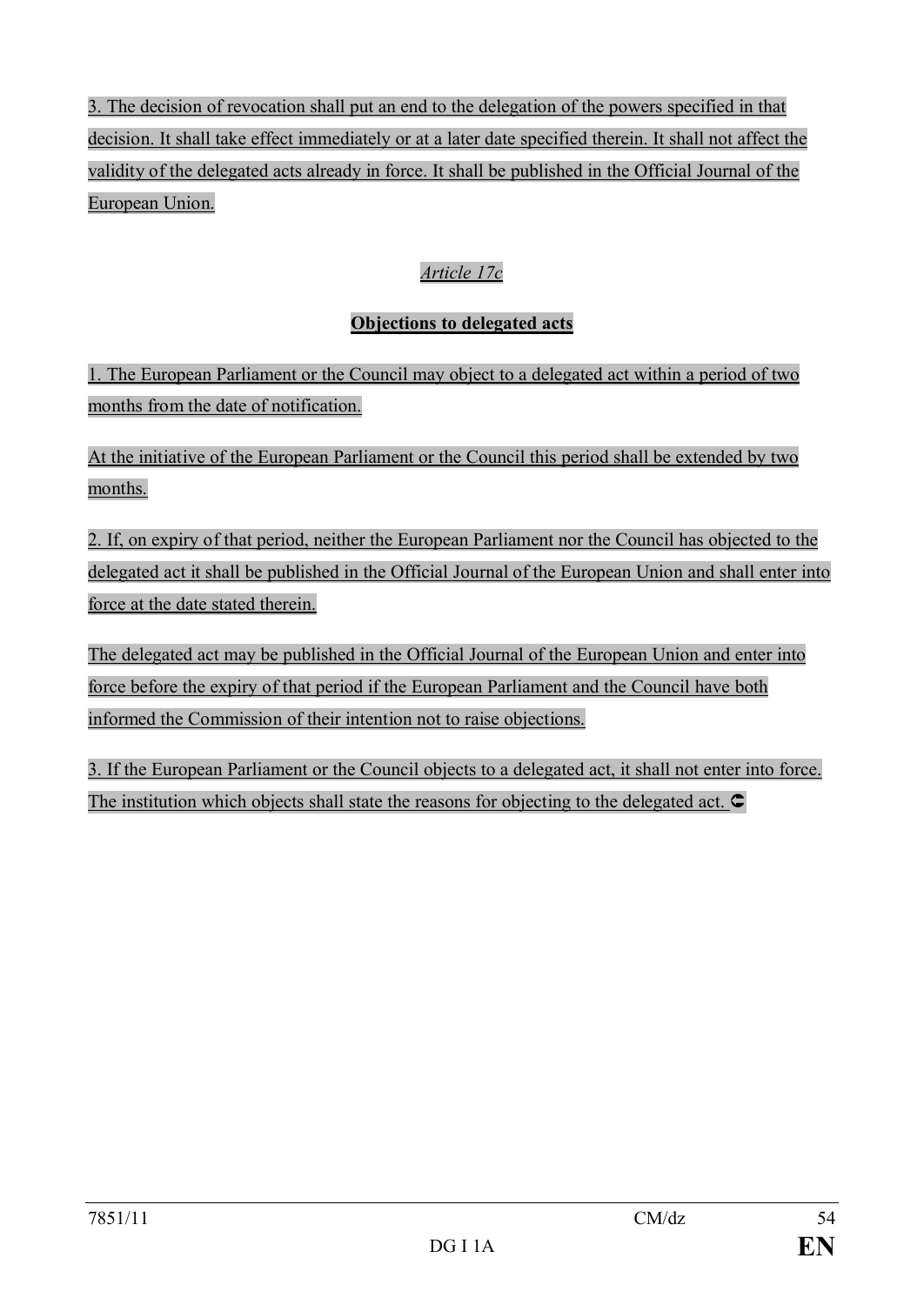$\bigvee$  2002/96/EC (adapted)  $\supset$  Council

### *Article 1814*

# **Committee** <sup>27</sup>

1. The Commission shall be assisted by the Committee set up by Article  $\boxtimes$  39 of Directive 2008/ $\bigcirc$  [...]  $\bigcirc$   $\bigcirc$  98  $\bigcirc$ /EC  $\bigcirc$  48 of Directive 75/442/EEC.

2. Where reference is made to this paragraph, Articles 5 and 7 of Decision 1999/468/EC shall apply, having regard to Article 8 thereof.

The period laid down in Article 5(6) of Decision 1999/468/EC shall be set at three months.

 $\bigvee$  2008/34/EC Art. 1.4

 $\supset$  Council

3.  $\bigcirc$  [...]  $\subset$ 

<sup>&</sup>lt;sup>27</sup> To be aligned with the new examination procedure when the horizontal comitology Regulation will be adopted.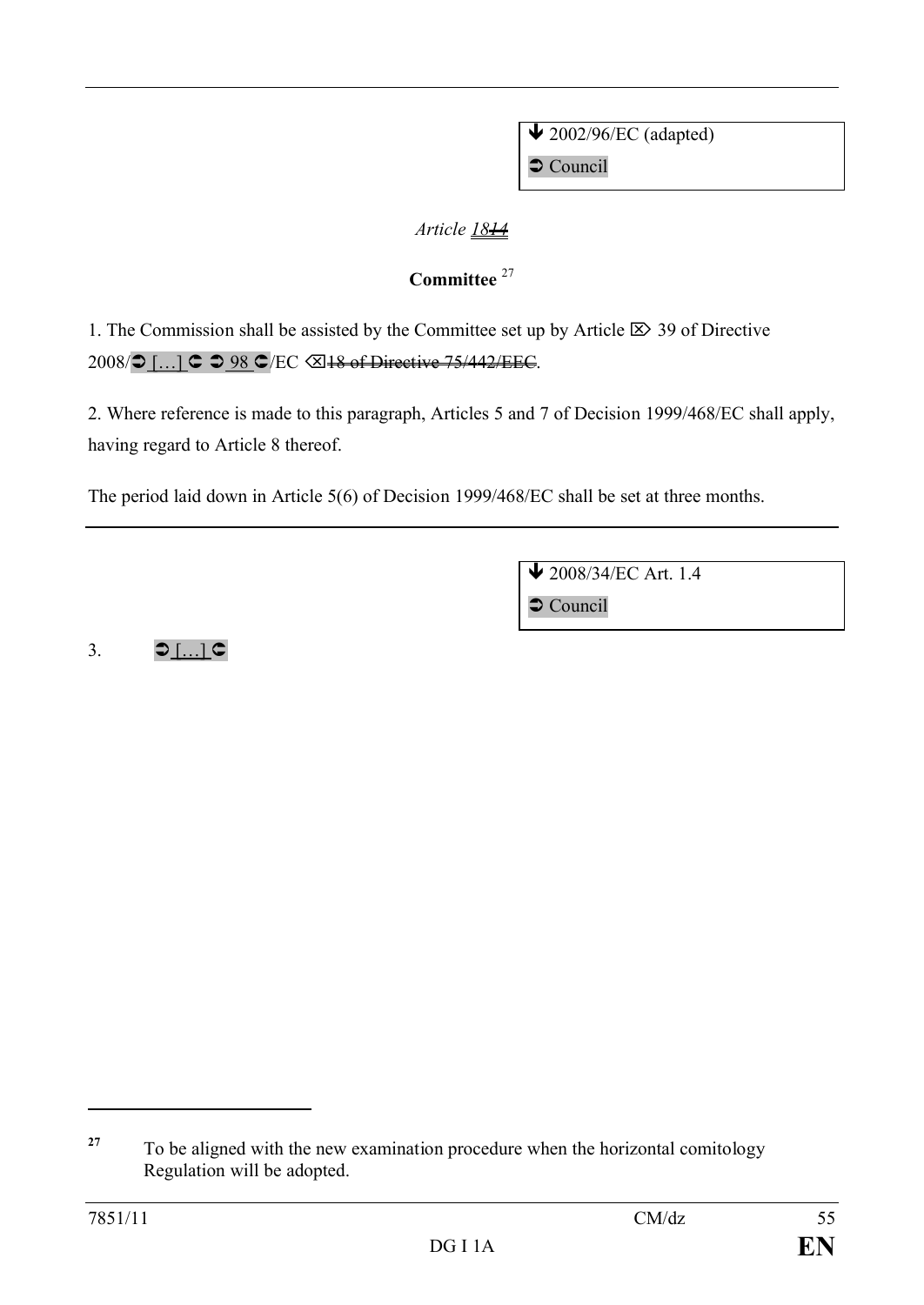$\sqrt{2002/96/EC}$ 

### *Article 1915*

### **Penalties**

Member States shall determine penalties applicable to breaches of the national provisions adopted pursuant to this Directive. The penalties thus provided for shall be effective, proportionate and dissuasive.

ò new

The Member States shall lay down the rules on penalties applicable to infringements of the national provisions adopted pursuant to this Directive and shall take all measures necessary to ensure that they are implemented. The penalties provided for must be effective, proportionate and dissuasive. The Member States shall notify those provisions to the Commission by the date specified in Article 21 at the latest and shall notify it without delay of any subsequent amendment affecting them.

 $\bigvee$  2002/96/EC

*Article 2016*

## **Inspection and monitoring**

Member States shall ensure that inspection and monitoring enable the proper implementation of this Directive to be verified.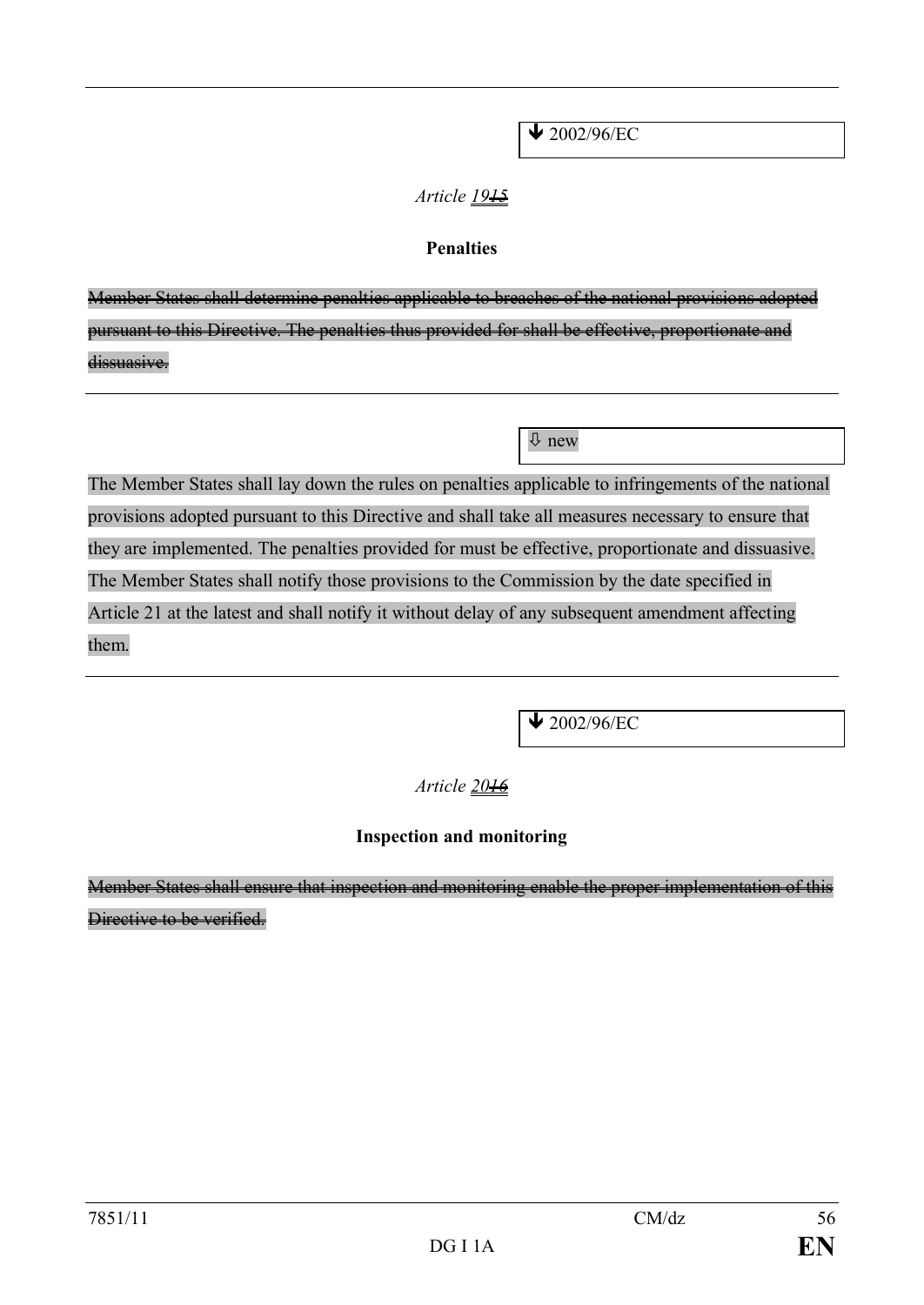$\overline{\psi}$  new

 $\bullet$  Council

1. Member States shall carry out appropriate inspections and monitoring to verify the proper implementation of this Directive.

Those inspections shall at least cover  $\supset$  shipments, in particular  $\supset$  exports of WEEE outside the Community in  $\mathcal{D}$ […]  $\subset \mathcal{D}$  compliance with applicable Union legislation  $\subset \mathcal{D}$  and the operations at treatment facilities in accordance with Directive 2008/ $\bigcirc$  [...]  $\bigcirc$   $\bigcirc$  98  $\bigcirc$ /EC on waste and Annex II of this Directive.

2. Member States shall  $\bigcirc$   $\left[\dots\right]$   $\subset$   $\bigcirc$  ensure that  $\subset$  shipments of  $\bigcirc$  used  $\subset$   $\bigcirc$   $\left[\dots\right]$   $\subset$  EEE  $\bigcirc$  [...]  $\subset \bigcirc$  suspected to be WEEE are carried out in accordance with the minimum requirements in Annex IC and shall monitor such shipments accordingly.

2a. The costs of appropriate analyses and inspections, including storage costs, of used EEE suspected to be WEEE, may be charged to the producers, third parties acting on their behalf or other persons arranging the shipment of used EEE suspected to be WEEE.  $\subset$ 

3.  $\mathcal{D}$  In order to ensure uniform conditions for the implementation of this Article and of Annex IC, additional  $\mathbb C$  rules on inspections and monitoring  $\mathbb D$  and in particular uniform conditions for the implementation of Annex IC paragraph 1a  $\mathbb{C}$  may be  $\mathbb{D}$  established in accordance with the procedure  $\textcircled{c}$  laid down  $\textcircled{c}$  in Article 18(2).  $\textcircled{c}$ 

 $\bigcirc$  [ $\dots$ ]  $\subset$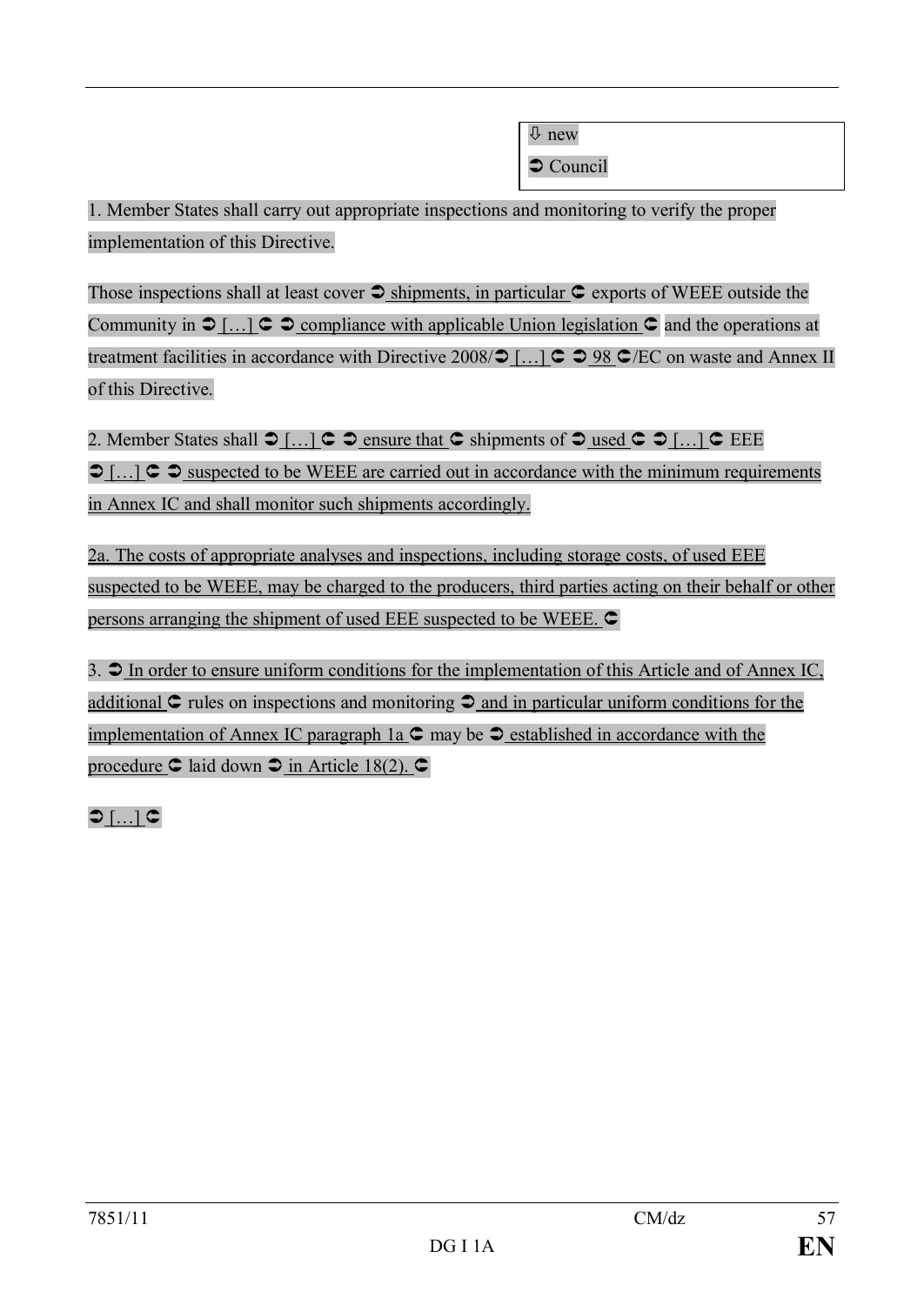$\bigvee$  2002/96/EC (adapted)  $\Rightarrow$  new  $\supset$  Council

### *Article 21<del>17</del>*

### **Transposition**

1. Member States shall bring into force the laws, regulations and administrative provisions necessary to comply with Ü […] Û Ü this Directive Û by ð at the latest [*18 months after the day of this Directive's publication in the Official Journal of the European Union*]  $\Leftarrow$  13 August 2004. They shall  $\Rightarrow$  forthwith communicate to the Commission the text of those provisions  $\bigcirc$  [...]  $\subset$ .

When Member States adopt these  $\bigcirc$  [...]  $\bigcirc$   $\bigcirc$  provisions  $\bigcirc$ , they shall contain a reference to this Directive or  $\supset$  shall  $\supseteq$  be accompanied by such reference on the occasion of their official publication. The methods of making such a reference shall be laid down by the Member States.  $\Rightarrow$  They shall also include a statement that references in existing laws, regulations and administrative provisions to the directives repealed by this Directive shall be construed as references to this Directive. Member States shall determine how such reference is to be made and how that statement is to be formulated.  $\Leftrightarrow$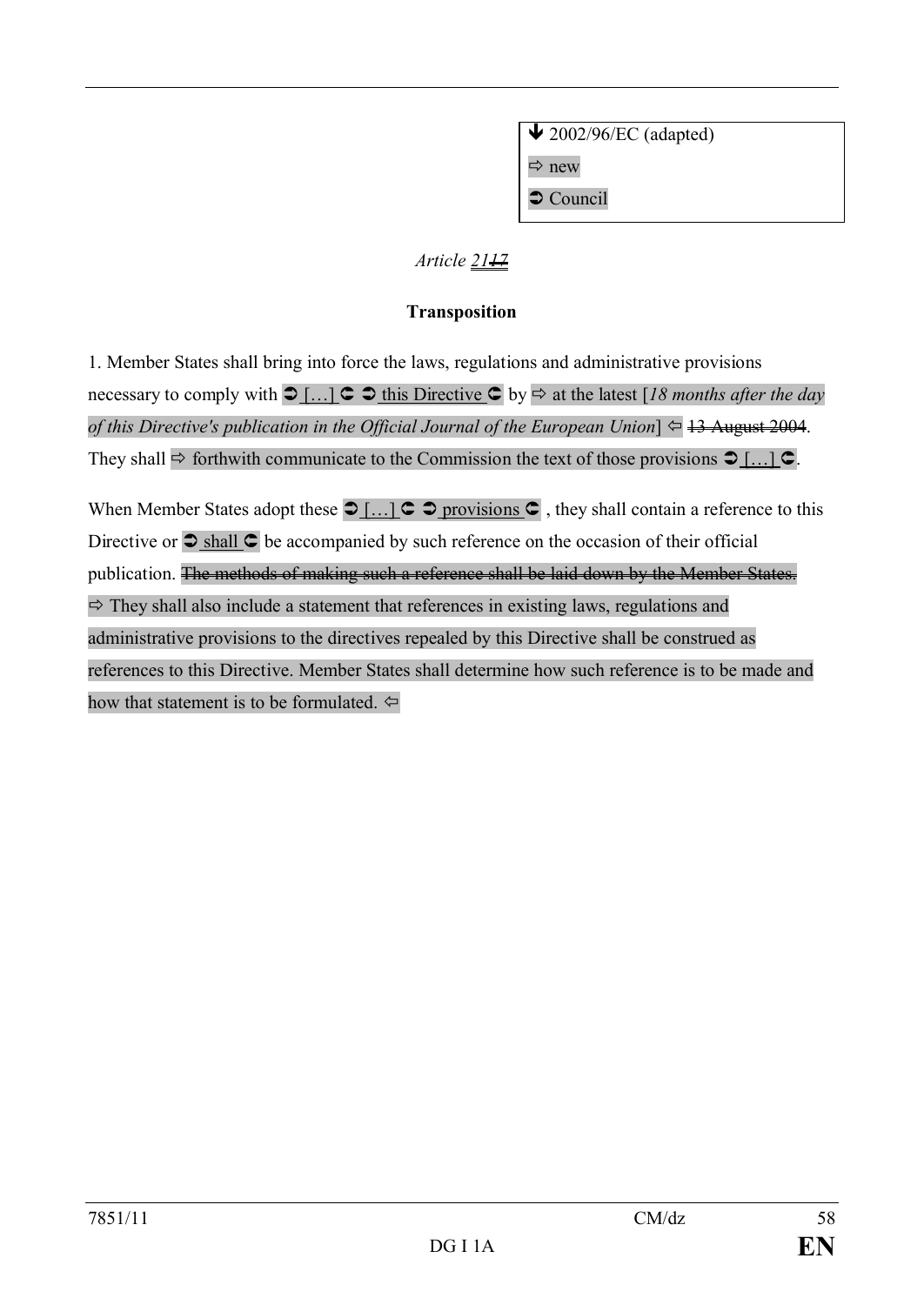2. Member States shall communicate to the Commission the text of all laws, regulations and administrative provisions adopted  $\Rightarrow$  the text of the main provisions of national law which they adopt  $\Leftarrow$  in the field covered by this Directive.

3. Provided that the objectives set out in this Directive are achieved, Member States may transpose the provisions set out in Articles  $8\frac{6}{6}$ ,  $14(2)\frac{10(1)}{10(1)}$  and  $15\frac{11}{10}$  by means of agreements between the competent authorities and the economic sectors concerned. Such agreements shall meet the following requirements:

- (a) agreements shall be enforceable;
- (b) agreements shall specify objectives with the corresponding deadlines;
- (c) agreements shall be published in the national official journal or an official document equally accessible to the public and transmitted to the Commission;
- (d) the results achieved shall be monitored regularly, reported to the competent authorities and the Commission and made available to the public under the conditions set out in the agreement;
- (e) the competent authorities shall ensure that the progress reached under the agreement is examined;
- (f) in case of non-compliance with the agreement Member States must implement the relevant provisions of this Directive by legislative, regulatory or administrative measures.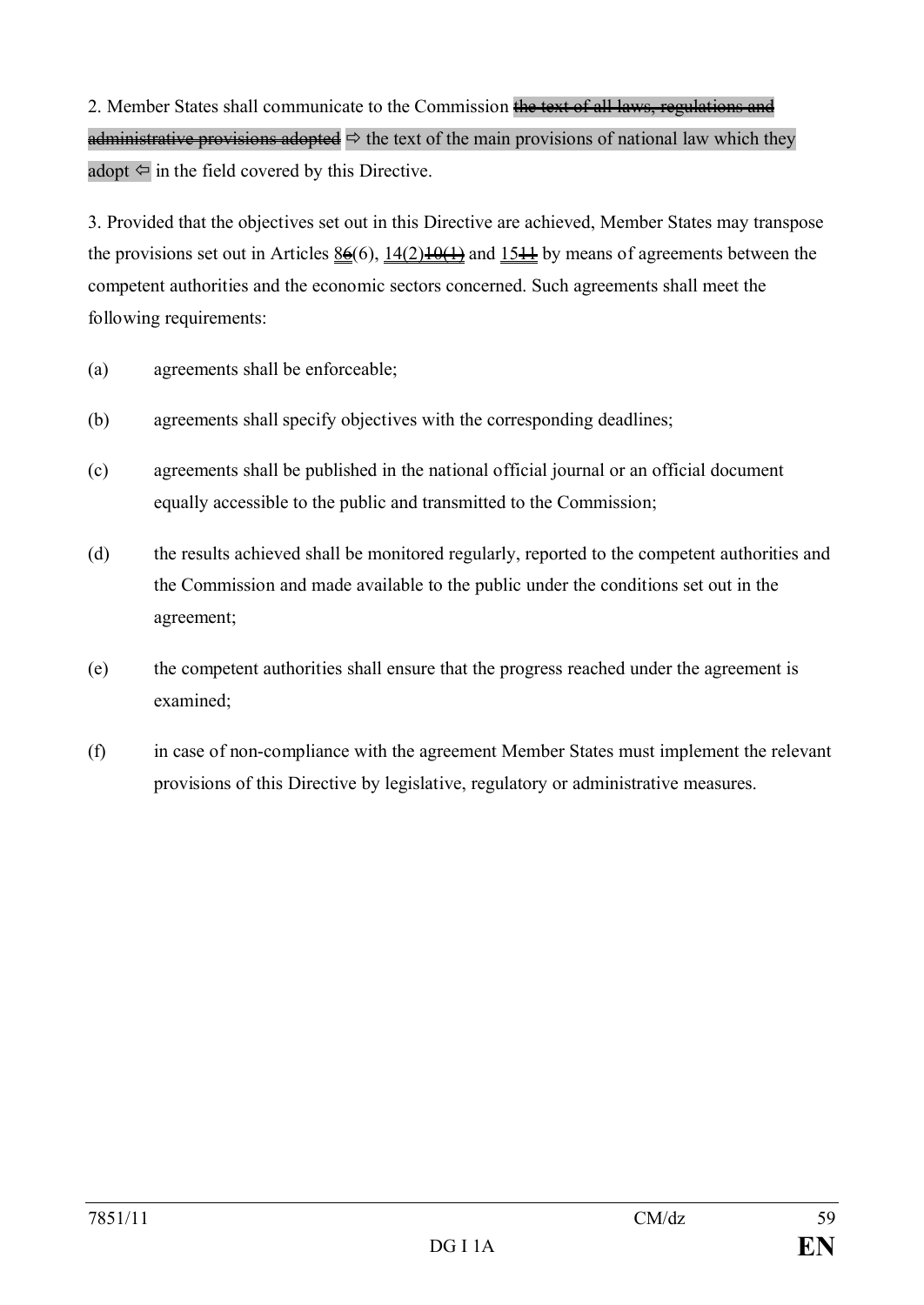4. (a) Greece and Ireland which, because of their overall:

– recycling infrastructure deficit,

– geographical circumstances such as the large number of small islands and the presence of rural and mountain areas,

low population density, and

– low level of EEE consumption,

are unable to reach either the collection target mentioned in the first subparagraph of Article  $5(5)$  or the recovery targets mentioned in Article  $7(2)$  and which, under the third subparagraph of Article 5(2) of Council Directive 1999/31/EC of 26 April 1999 on the landfill of waste<sup>28</sup>, may apply for an extension of the deadline mentioned in that Article,

may extend the periods referred to in Articles 5(5) and 7(2) of this Directive by up to 24 months.

These Member States shall inform the Commission of their Decisions at the latest at the time of transposition of this Directive.

(b) The Commission shall inform other Member States and the European Parliament of these decisions.

**<sup>28</sup>** OJ L 182, 16.7.1999, p. 1.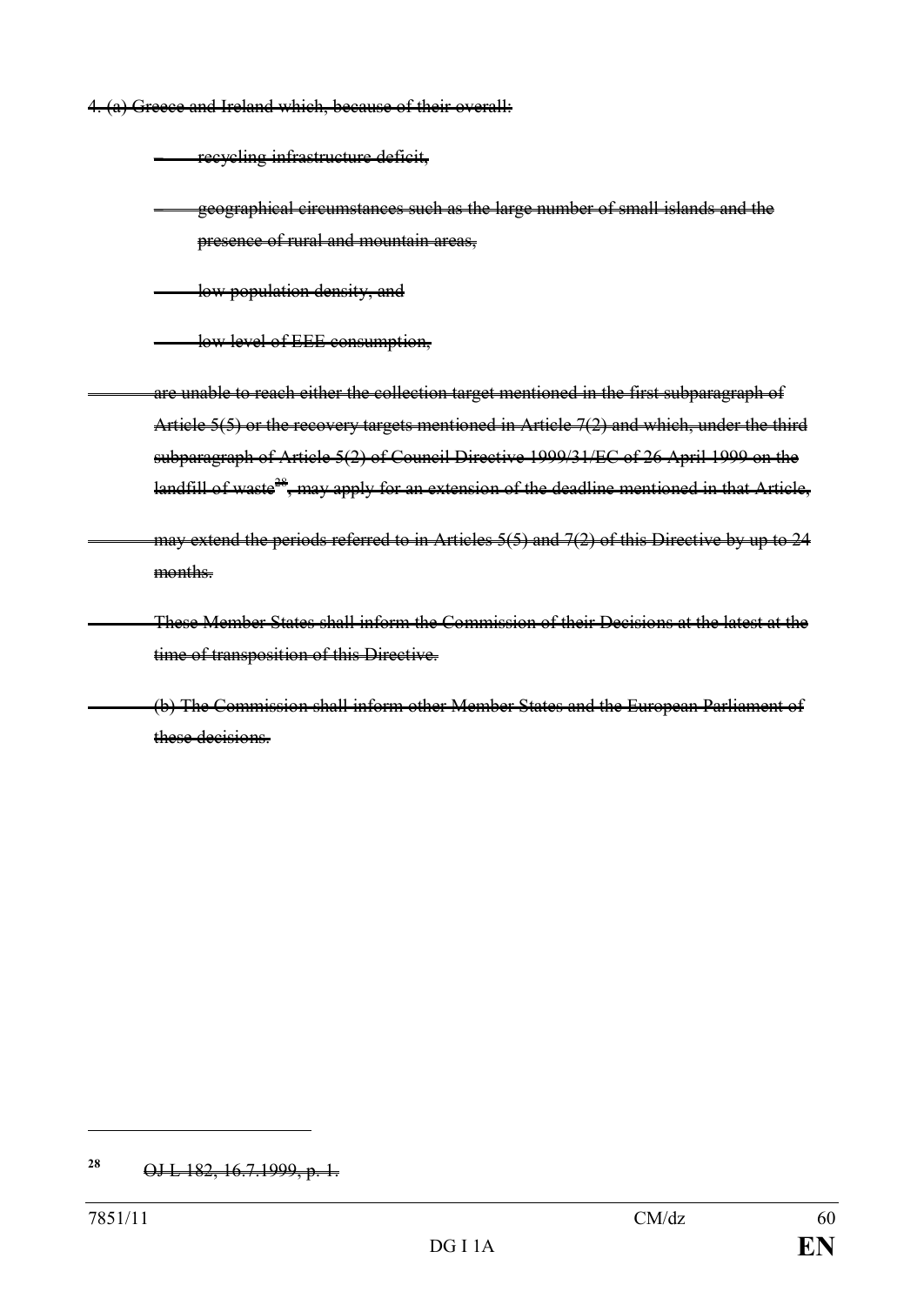5. Within five years after the entry into force of this Directive, the Commission shall submit a report to the European Parliament and the Council based on the experience of the application of this Directive, in particular as regards separate collection, treatment, recovery and financing systems. Furthermore the report shall be based on the development of the state of technology, experience gained, environmental requirements and the functioning of the internal market. The report shall, as appropriate, be accompanied by proposals for revision of the relevant provisions of this Directive.

ò new

### *Article 22*

### **Repeal**

Directive 2002/96/EC as amended by the Directives listed in Annex V Part A is repealed with effect from the day after the date mentioned in Article 21,without prejudice to the obligations of the Member States relating to the time-limits for transposition into national law and application of the Directive set out in Annex V Part B.

References to the repealed Directives shall be construed as references to this Directive and shall be read in accordance with the correlation table in Annex VI.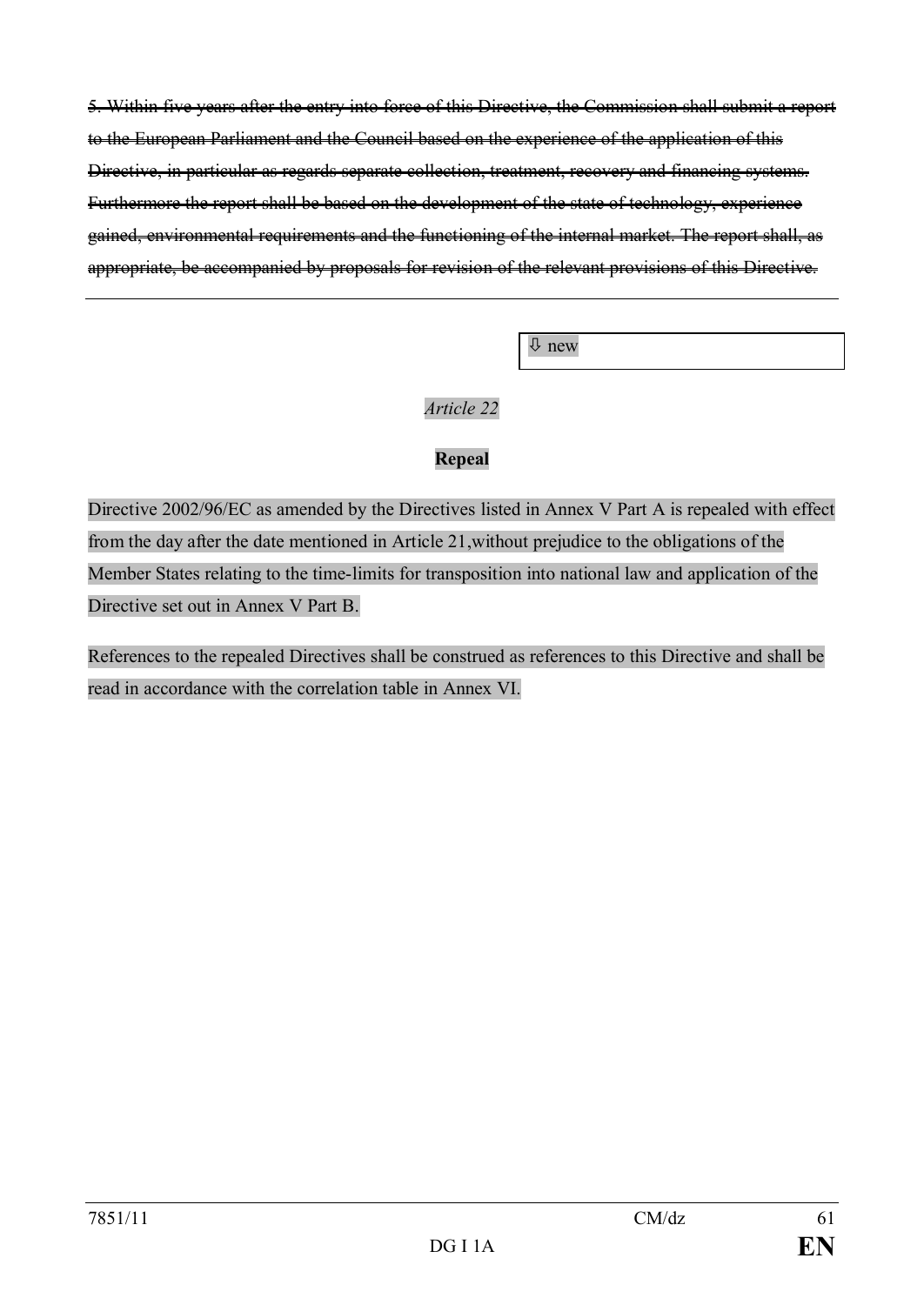$\sqrt{2002/96/EC}$  $\Rightarrow$  new

 $\bullet$  Council

### *Article 2318*

### **Entry into force**

This Directive shall enter into force on the  $\Rightarrow$  twentieth  $\Leftarrow$  day  $\Rightarrow$  following  $\Leftarrow \underline{\text{of}}$  its publication in the *Official Journal of the European Union*.

# *Article 2419*

### **Addressees**

This Directive is addressed to the Member States.

Done at Brussels,

*For the European Parliament For the Council The President The President*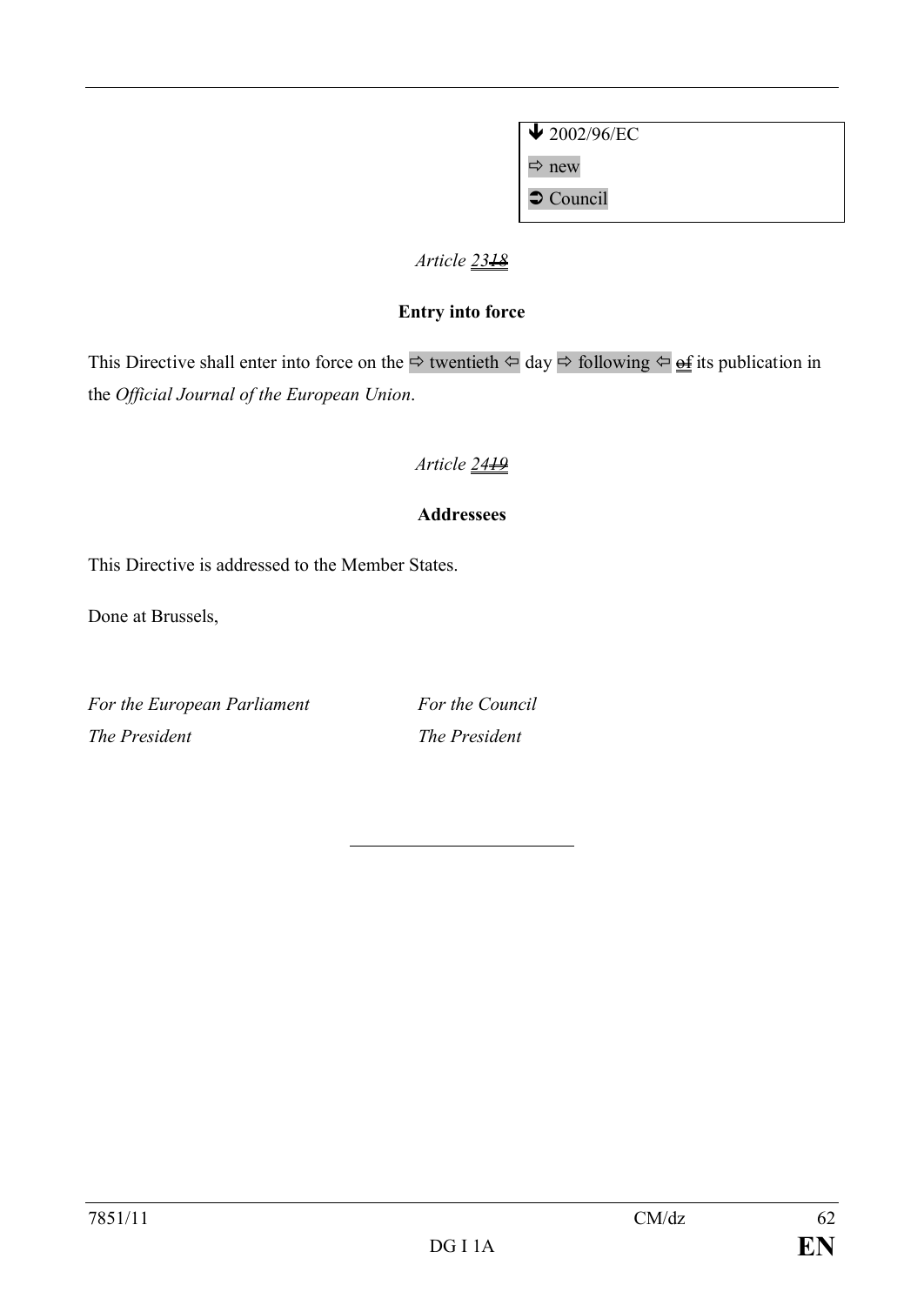### **ANNEX IA**

### **Categories of electrical and electronic equipment covered by this Directive**

1. Large household appliances

2. Small household appliances

3. IT and telecommunications equipment

4. Consumer equipment

5. Lighting equipment

6. Electrical and electronic tools (with the exception of large-scale stationary industrial tools)

7. Toys, leisure and sports equipment

8. Medical devices (with the exception of all implanted and infected products)

9. Monitoring and control instruments

10. Automatic dispensers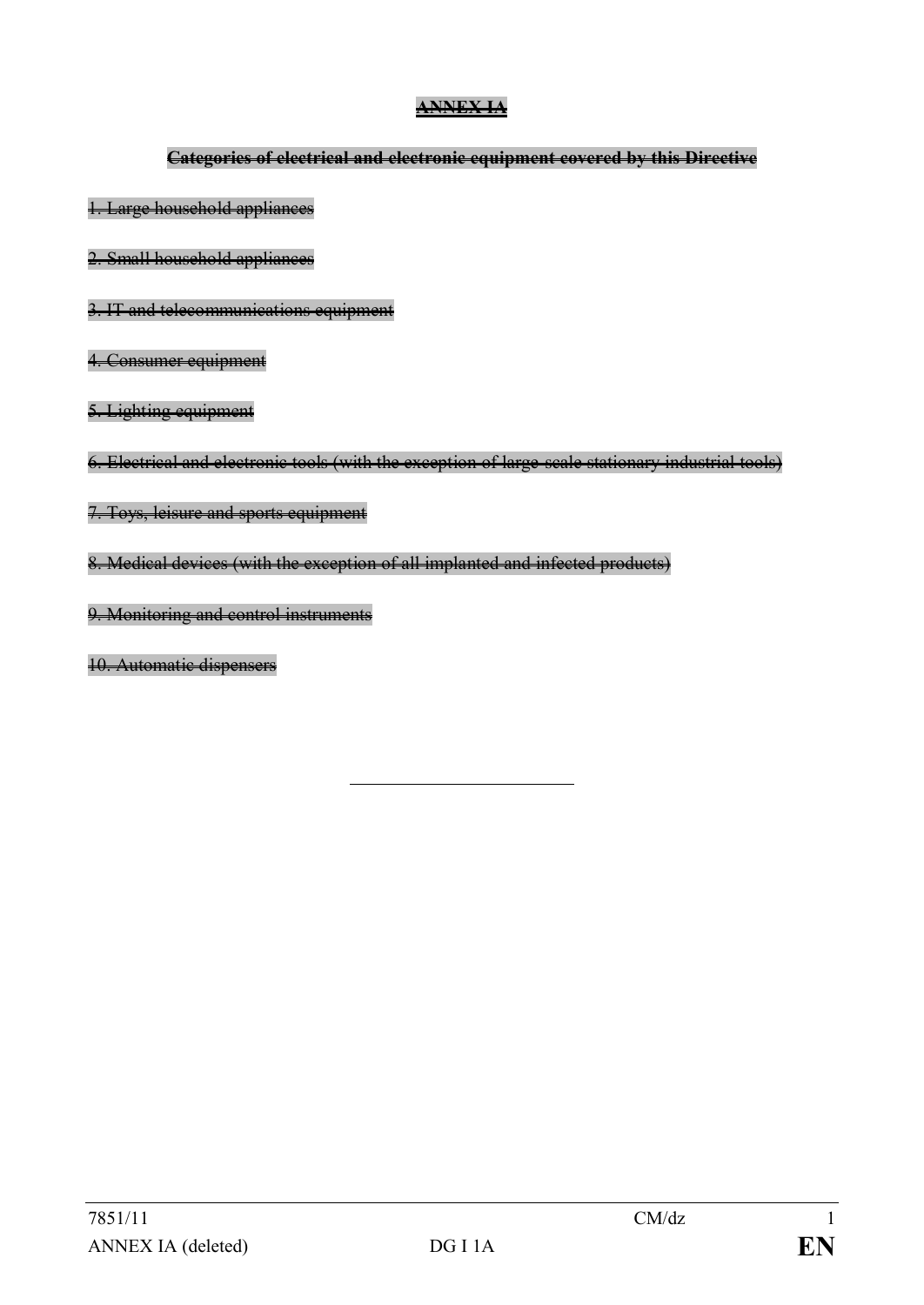### **ANNEX IB**

# **List of products which shall be taken into account for the purpose of this Directive and which fall under the categories of Annex IA**

#### **1. LARGE HOUSEHOLD APPLIANCES**

Large cooling appliances

**Refrigerators** 

**Freezers** 

Other large appliances used for refrigeration, conservation and storage of food

Washing machines

Clothes dryers

Dish washing machines

**Cooking** 

Electric stoves

Electric hot plates

**Microwaves** 

Other large appliances used for cooking and other processing of food

Electric heating appliances

Electric radiators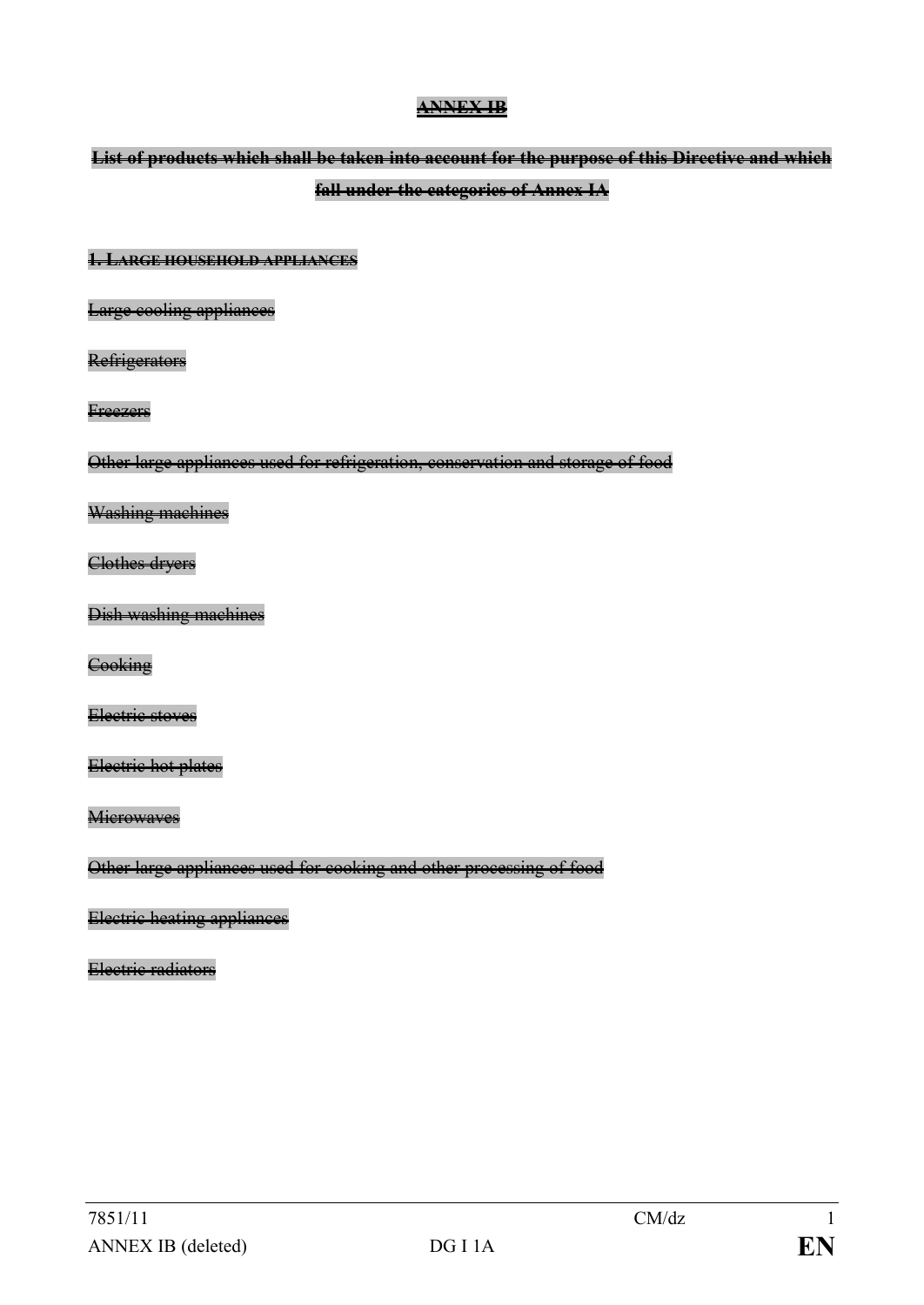Other large appliances for heating rooms, beds, seating furniture

Electric fans

Air conditioner appliances

Other fanning, exhaust ventilation and conditioning equipment

#### **2. SMALL HOUSEHOLD APPLIANCES**

Vacuum cleaners

Carpet sweepers

```
Other appliances for cleaning
```
Appliances used for sewing, knitting, weaving and other processing for textiles

Irons and other appliances for ironing, mangling and other care of clothing

Toasters

Fryers

Grinders, coffee machines and equipment for opening or sealing containers or packages

### Electric knives

Appliances for hair-cutting, hair drying, tooth brushing, shaving, massage and other body care appliances

Clocks, watches and equipment for the purpose of measuring, indicating or registering time

Scales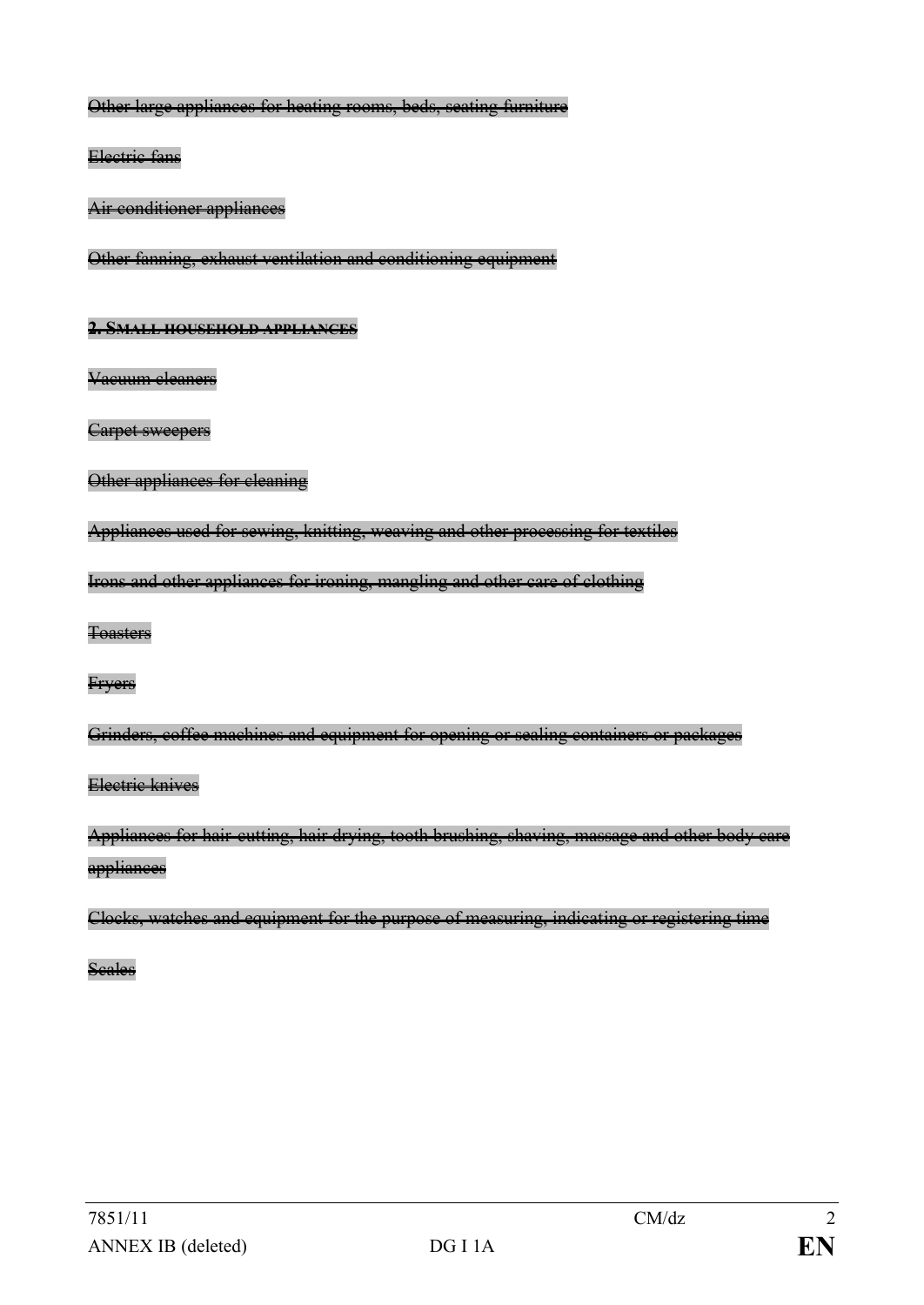**3. IT AND TELECOMMUNICATIONS EQUIPMENT**

Centralised data processing:

**Mainframes** 

**Minicomputers** 

Printer units

Personal computing:

Personal computers (CPU, mouse, screen and keyboard included)

Laptop computers (CPU, mouse, screen and keyboard included)

Notebook computers

Notepad computers

**Printers** 

Copying equipment

Electrical and electronic typewriters

Pocket and desk calculators

and other products and equipment for the collection, storage, processing, presentation or communication of information by electronic means

User terminals and systems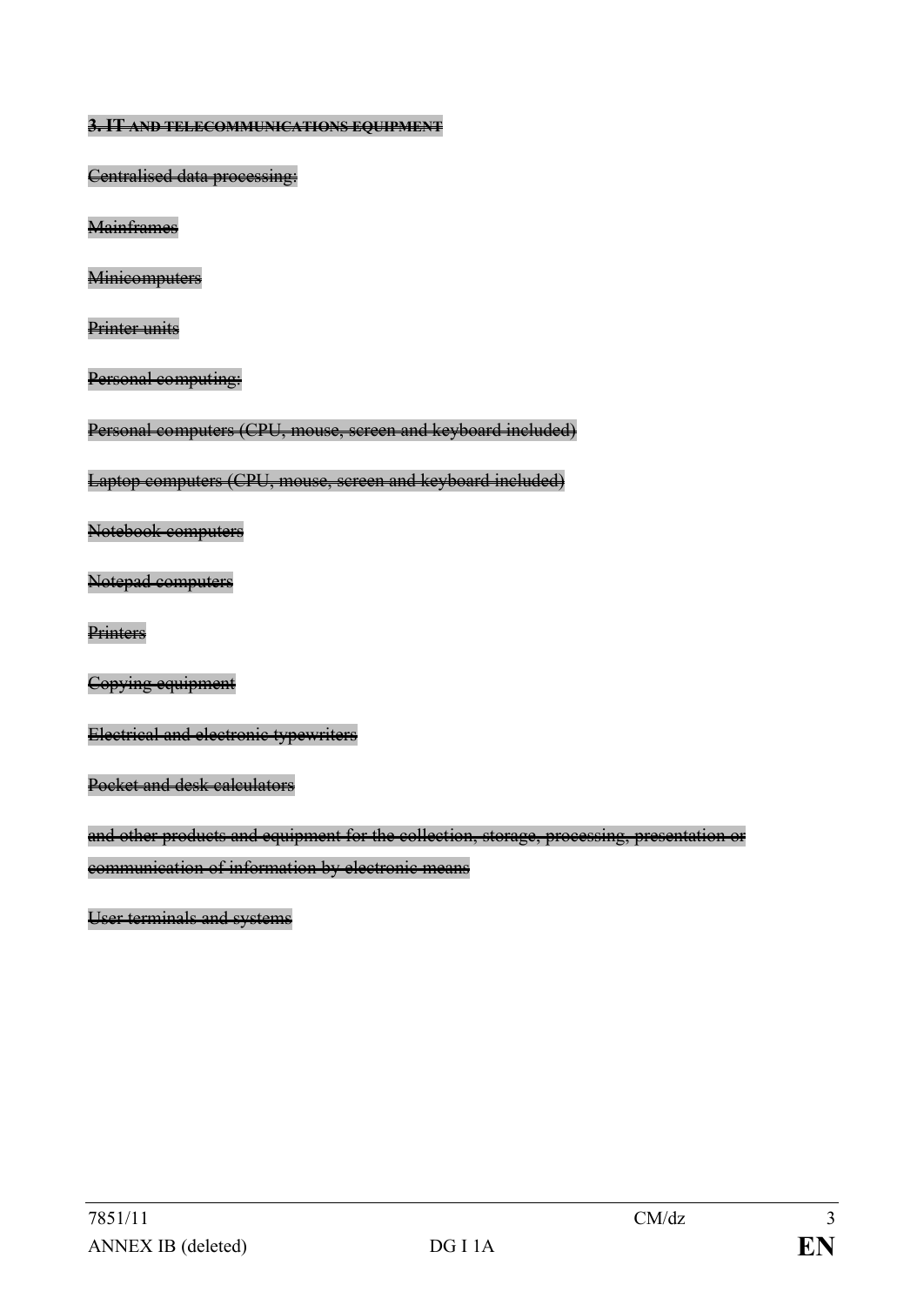**Faesimile** 

**Telex** 

**Telephones** 

Pay telephones

Cordless telephones

Cellular telephones

Answering systems

and other products or equipment of transmitting sound, images or other information by

telecommunications

**4. CONSUMER EQUIPMENT**

Radio sets

Television sets

Videocameras

Video recorders

Hi-fi recorders

Audio amplifiers

Musical instruments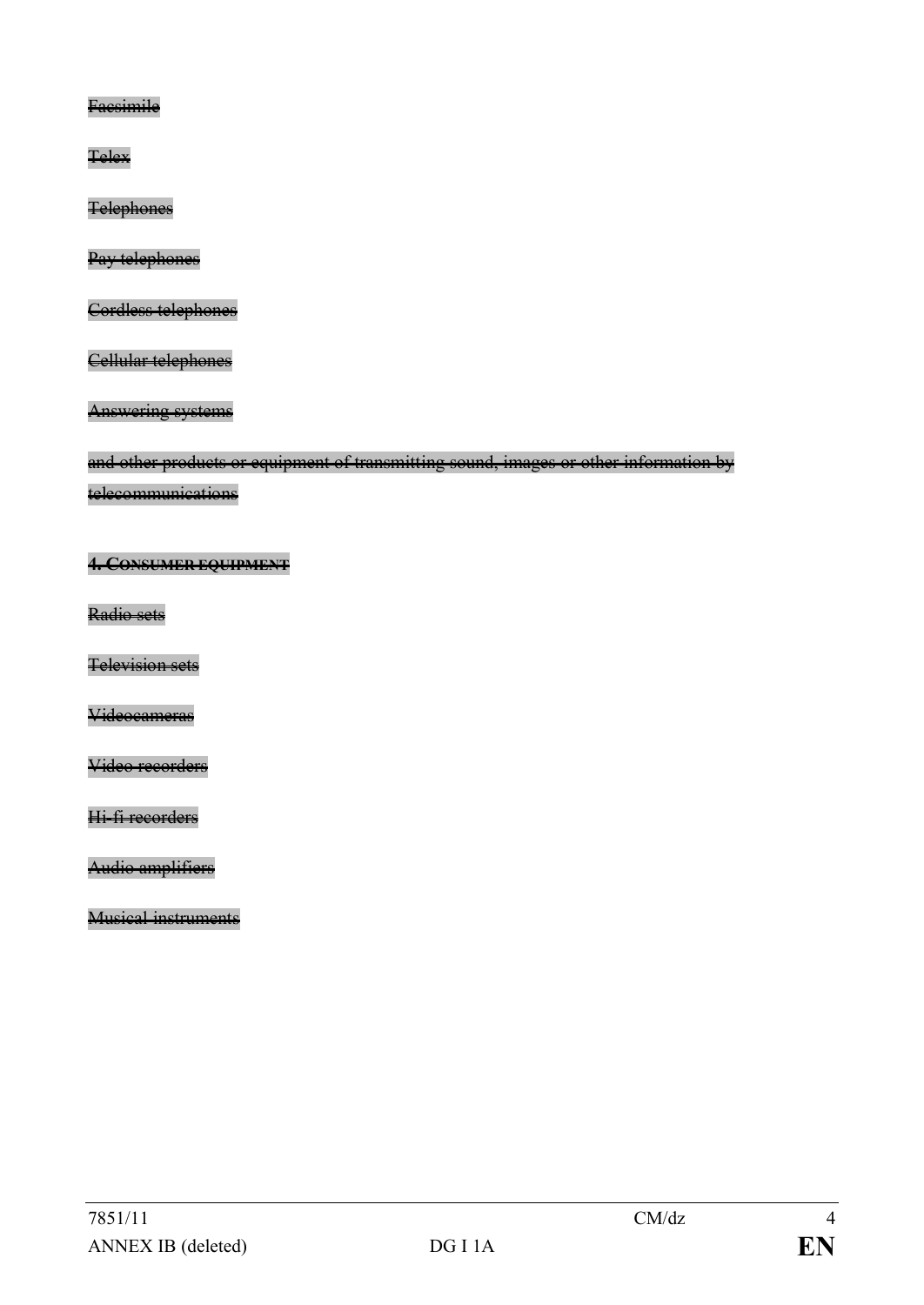And other products or equipment for the purpose of recording or reproducing sound or images, including signals or other technologies for the distribution of sound and image than by telecommunications

#### **5. LIGHTING EQUIPMENT**

Luminaires for fluorescent lamps with the exception of luminaires in households

Straight fluorescent lamps

Compact fluorescent lamps

High intensity discharge lamps, including pressure sodium lamps and metal halide lamps

#### Low pressure sodium lamps

Other lighting or equipment for the purpose of spreading or controlling light with the exception of filament bulbs

# **6. ELECTRICAL AND ELECTRONIC TOOLS (WITH THE EXCEPTION OF LARGE-SCALE STATIONARY INDUSTRIAL TOOLS)**

Drills

Saws

### Sewing machines

Equipment for turning, milling, sanding, grinding, sawing, cutting, shearing, drilling, making holes, punching, folding, bending or similar processing of wood, metal and other materials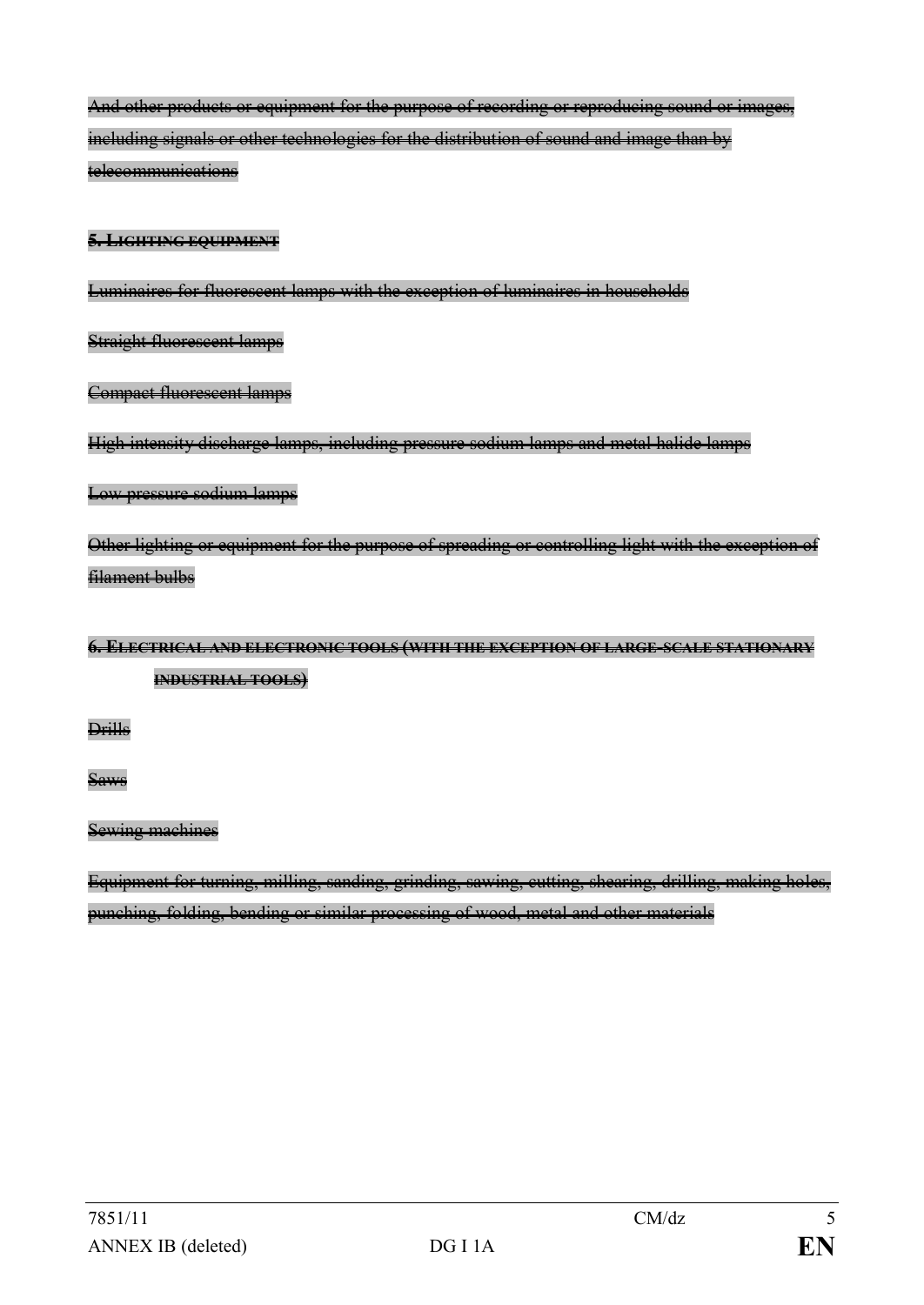Tools for riveting, nailing or screwing or removing rivets, nails, screws or similar uses

Tools for welding, soldering or similar use

Equipment for spraying, spreading, dispersing or other treatment of liquid or gaseous substances by other means

Tools for mowing or other gardening activities

**7. TOYS, LEISURE AND SPORTS EQUIPMENT**

Electric trains or car racing sets

Hand-held video game consoles

Video games

Computers for biking, diving, running, rowing, etc.

Sports equipment with electric or electronic components

Coin slot machines

#### **8. MEDICAL DEVICES (WITH THE EXCEPTION OF ALL IMPLANTED AND INFECTED PRODUCTS)**

Radiotherapy equipment

**Cardiology** 

**Dialysis**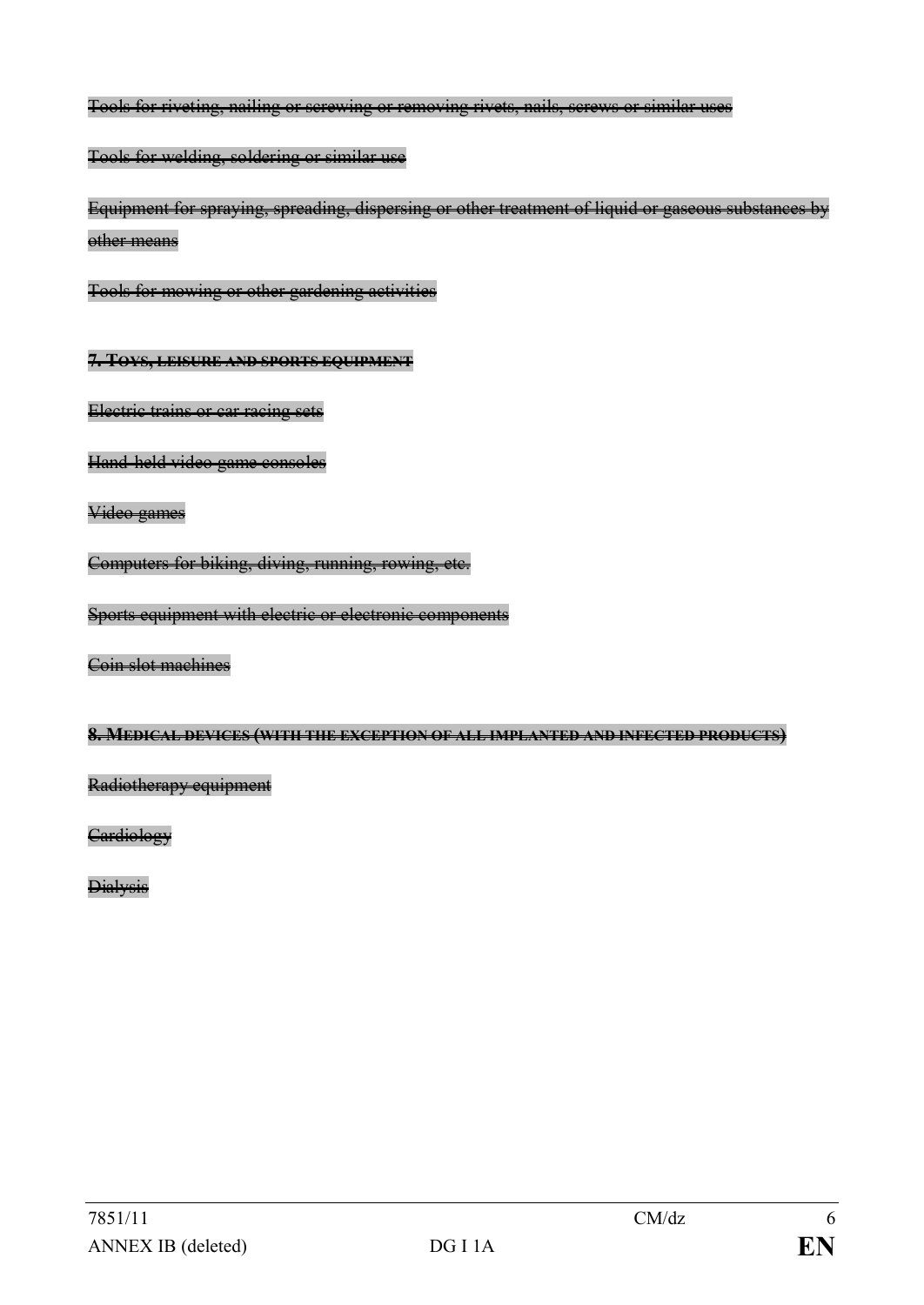Pulmonary ventilators

Nuclear medicine

Laboratory equipment for *in-vitro* diagnosis

**Analysers** 

**Freezers** 

Fertilization tests

Other appliances for detecting, preventing, monitoring, treating, alleviating illness, injury or disability

### **9. MONITORING AND CONTROL INSTRUMENTS**

Smoke detector

Heating regulators

**Thermostats** 

Measuring, weighing or adjusting appliances for household or as laboratory equipment

Other monitoring and control instruments used in industrial installations (e.g. in control panels)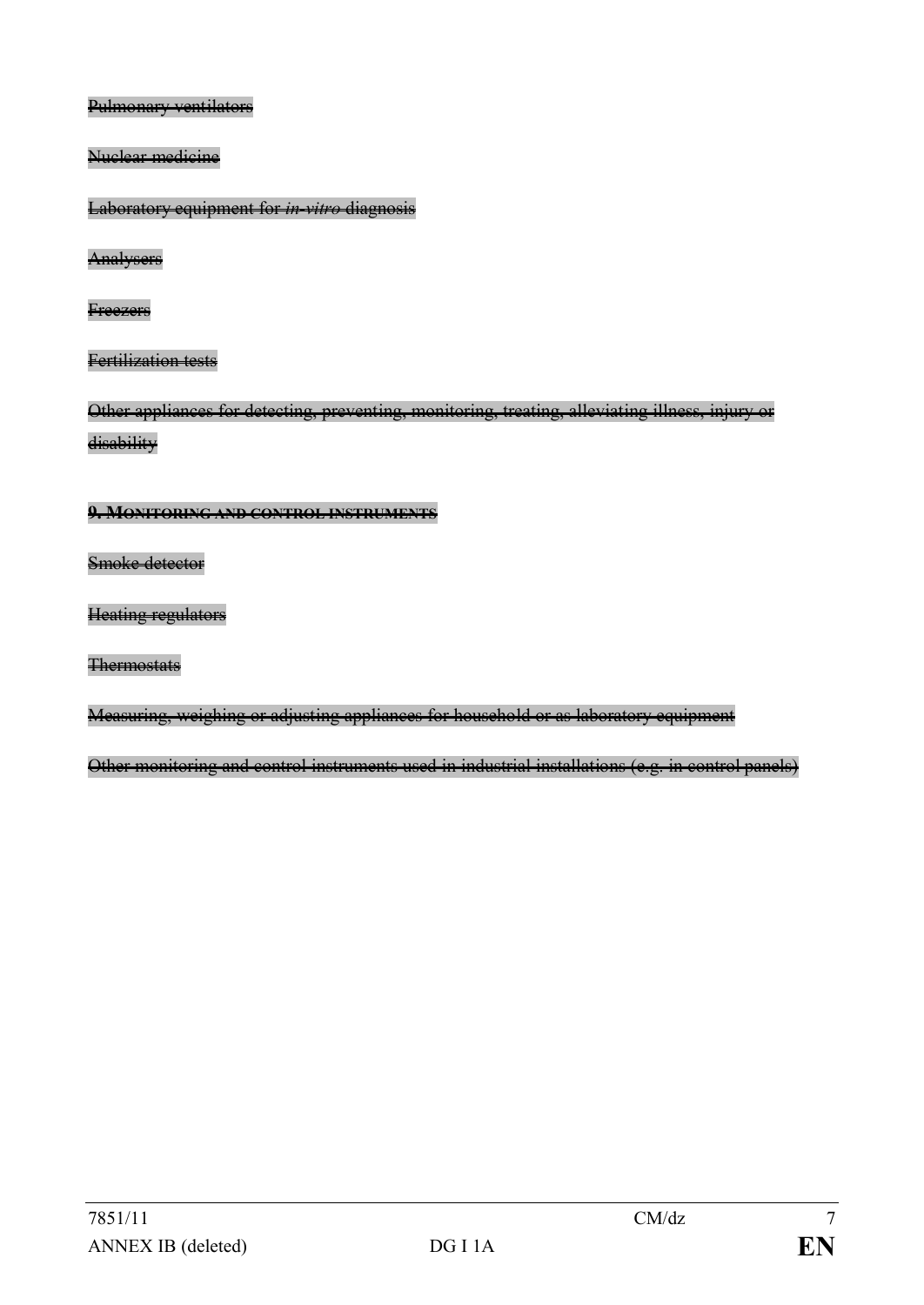**10. AUTOMATIC DISPENSERS**

Automatic dispensers for hot drinks

Automatic dispensers for hot or cold bottles or cans

Automatic dispensers for solid products

Automatic dispensers for money

All appliances which deliver automatically all kind of products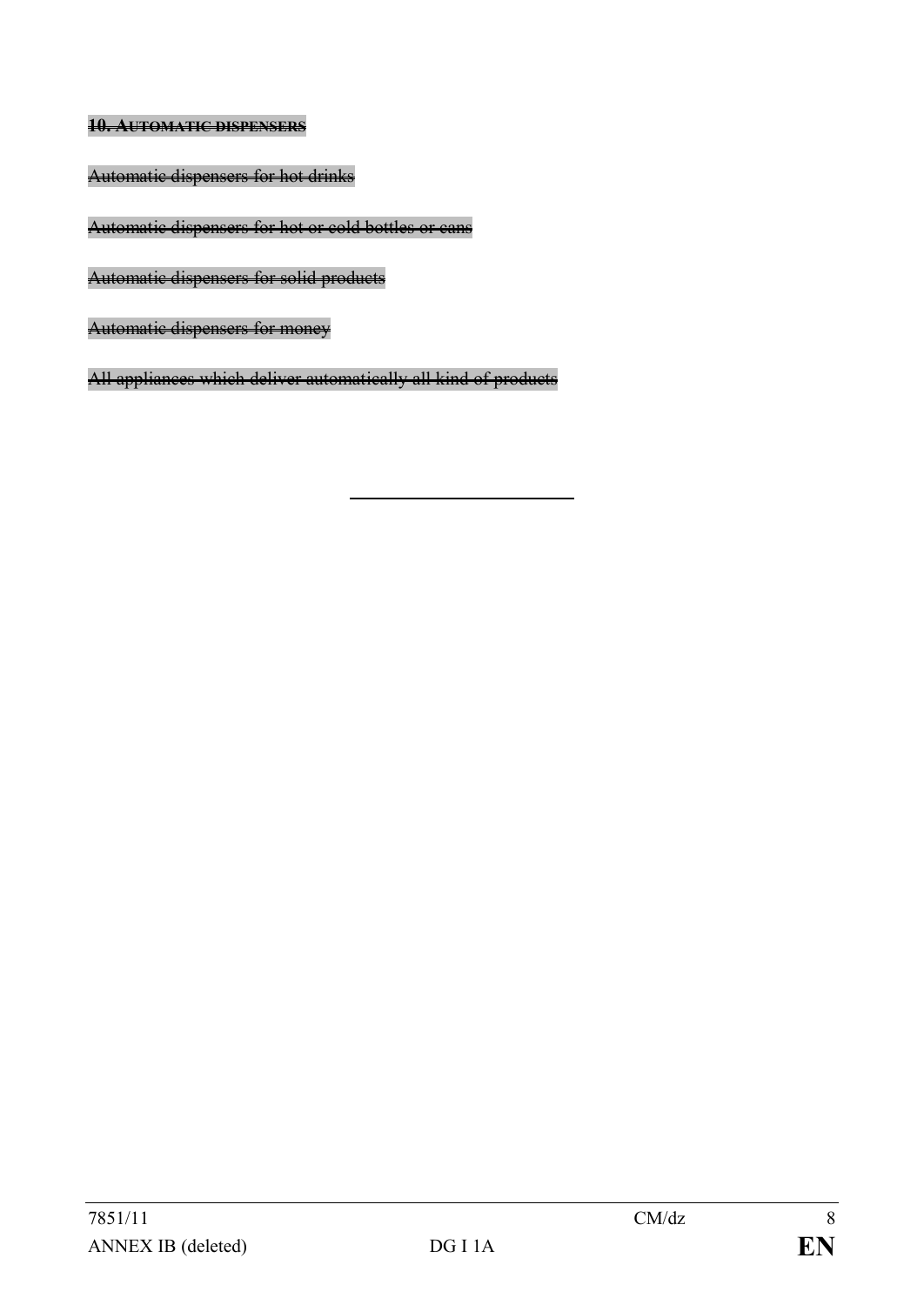## Ü **ANNEX A**

Categories of electrical and electronic equipment covered by this Directive

- 1. Large household appliances
- 2. Small household appliances
- 3. IT and telecommunications equipment
- 4. Consumer equipment and photovoltaic panels
- 5. Lighting equipment
- 6. Electrical and electronic tools (with the exception of large-scale stationary industrial tools)
- 7. Toys, leisure and sports equipment
- 8. Medical devices (with the exception of all implanted and infected products)
- 9. Monitoring and control instruments
- 10. Automatic dispensers  $\subset$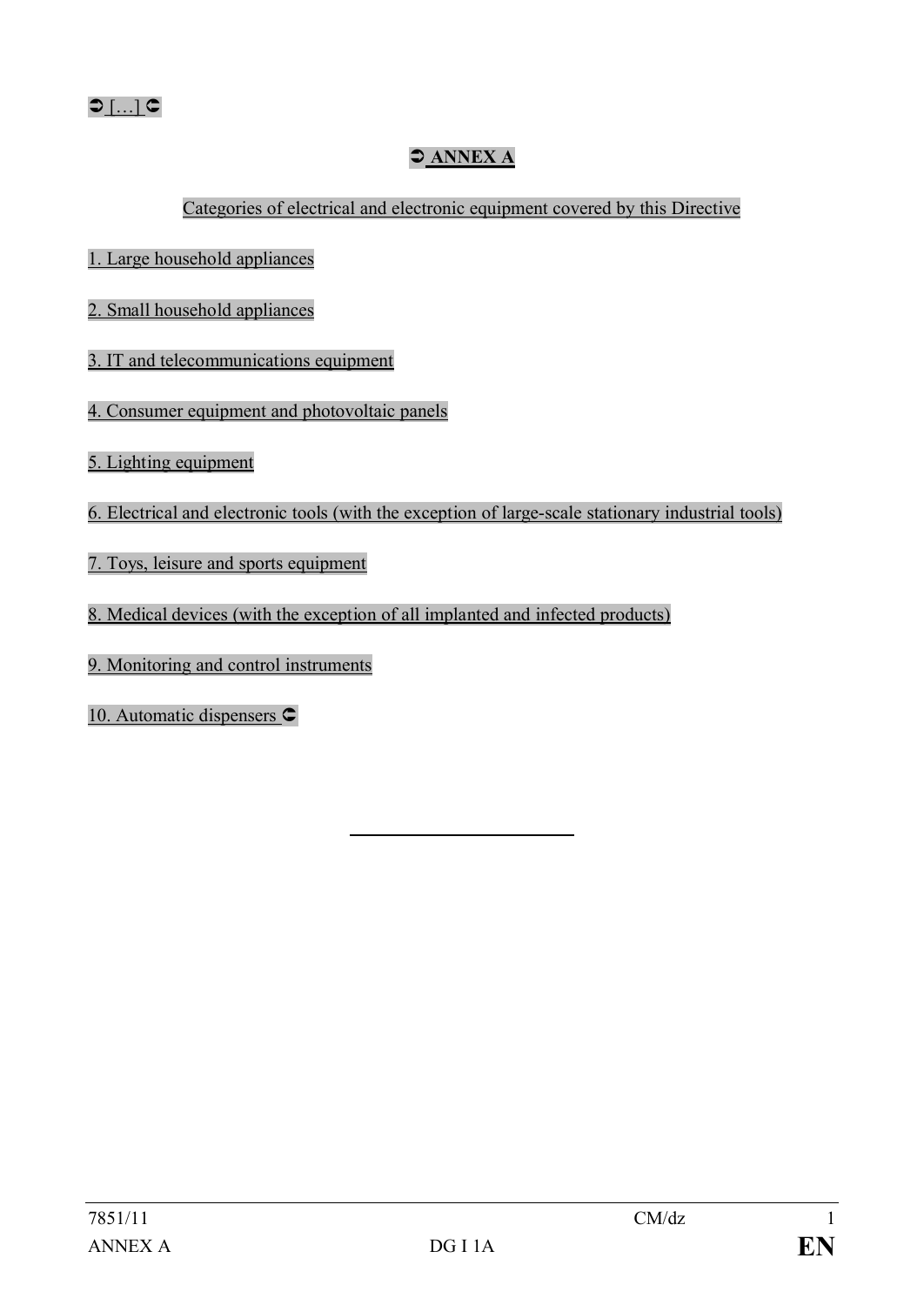## $\bigcirc$  ANNEX B

## List of products which shall be taken into account for the purpose of this Directive and which fall under the categories of Annex A

#### 1. LARGE HOUSEHOLD APPLIANCES

Large cooling appliances

**Refrigerators** 

Freezers

Other large appliances used for refrigeration, conservation and storage of food

Washing machines

Clothes dryers

Dish washing machines

Cooking

Electric stoves

Electric hot plates

Microwaves

Other large appliances used for cooking and other processing of food

Electric heating appliances

Electric radiators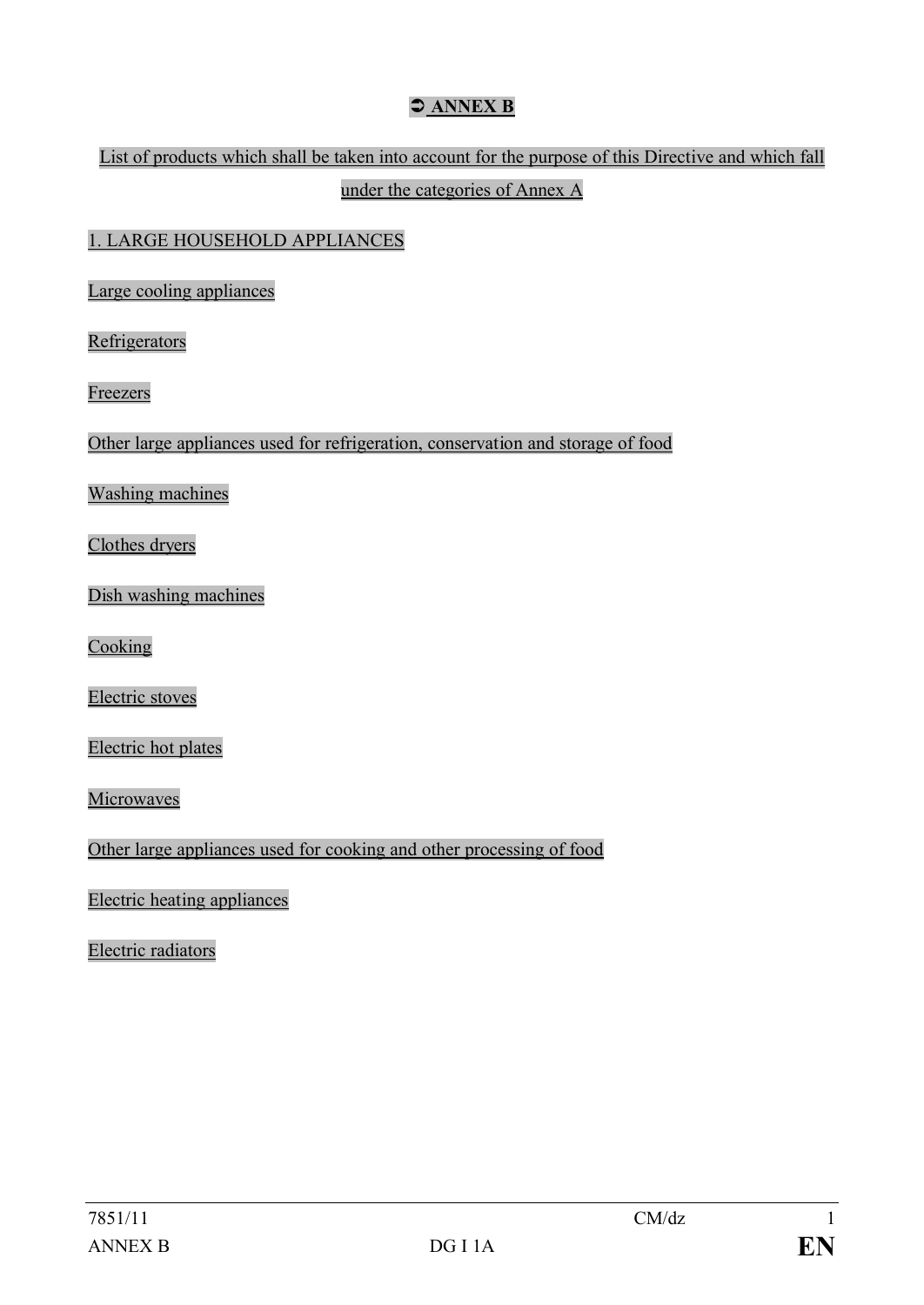#### Other large appliances for heating rooms, beds, seating furniture

Electric fans

Air conditioner appliances

Other fanning, exhaust ventilation and conditioning equipment

#### 2. SMALL HOUSEHOLD APPLIANCES

Vacuum cleaners

Carpet sweepers

#### Other appliances for cleaning

Appliances used for sewing, knitting, weaving and other processing for textiles

Irons and other appliances for ironing, mangling and other care of clothing

Toasters

Fryers

Grinders, coffee machines and equipment for opening or sealing containers or packages

Electric knives

Appliances for hair-cutting, hair drying, tooth brushing, shaving, massage and other body care appliances

Clocks, watches and equipment for the purpose of measuring, indicating or registering time

Scales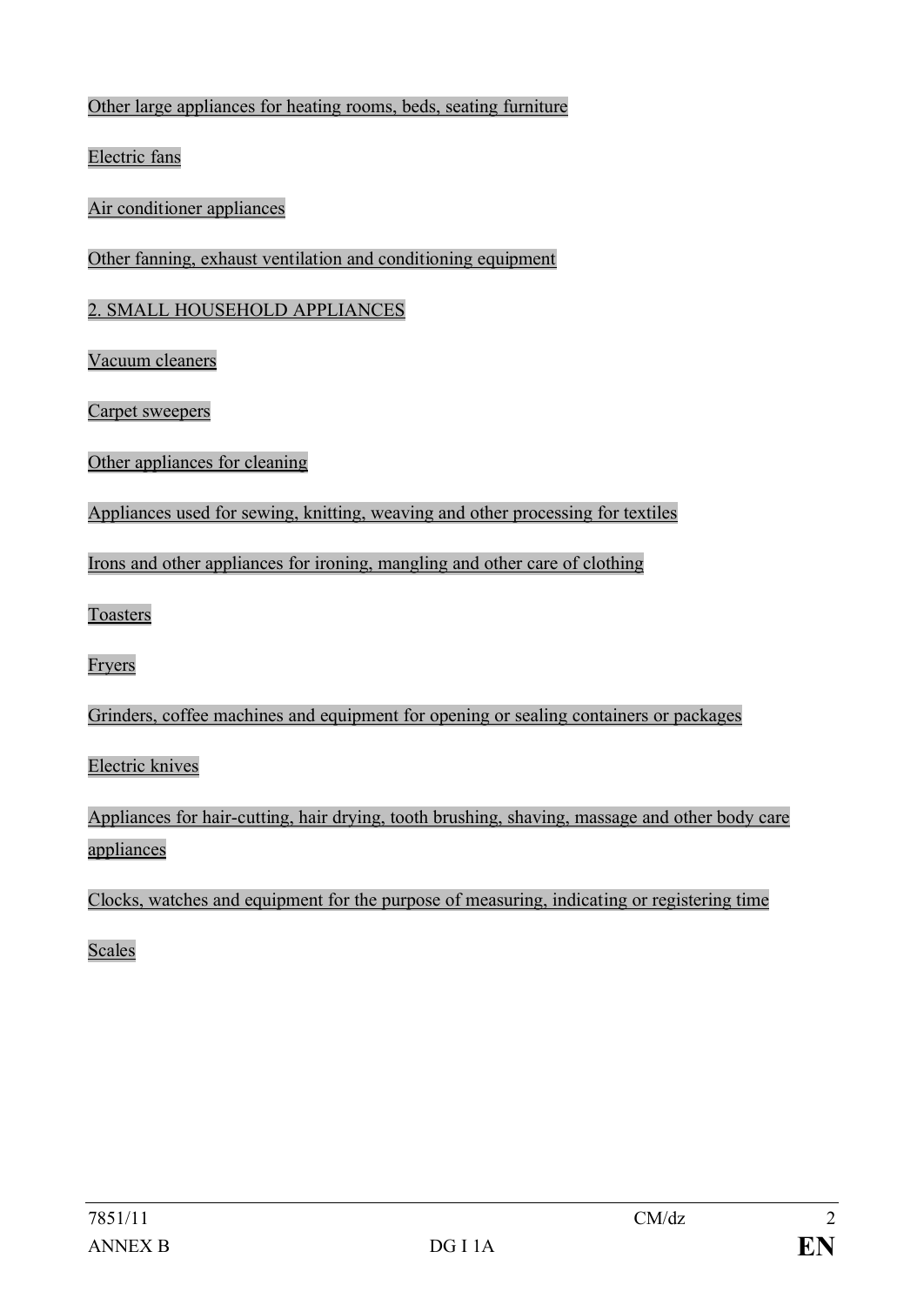#### 3. IT AND TELECOMMUNICATIONS EQUIPMENT

Centralised data processing:

Mainframes

Minicomputers

Printer units

Personal computing:

Personal computers (CPU, mouse, screen and keyboard included)

Laptop computers (CPU, mouse, screen and keyboard included)

Notebook computers

Notepad computers

Printers

Copying equipment

Electrical and electronic typewriters

Pocket and desk calculators

and other products and equipment for the collection, storage, processing, presentation or communication of information by electronic means

User terminals and systems

Facsimile

Telex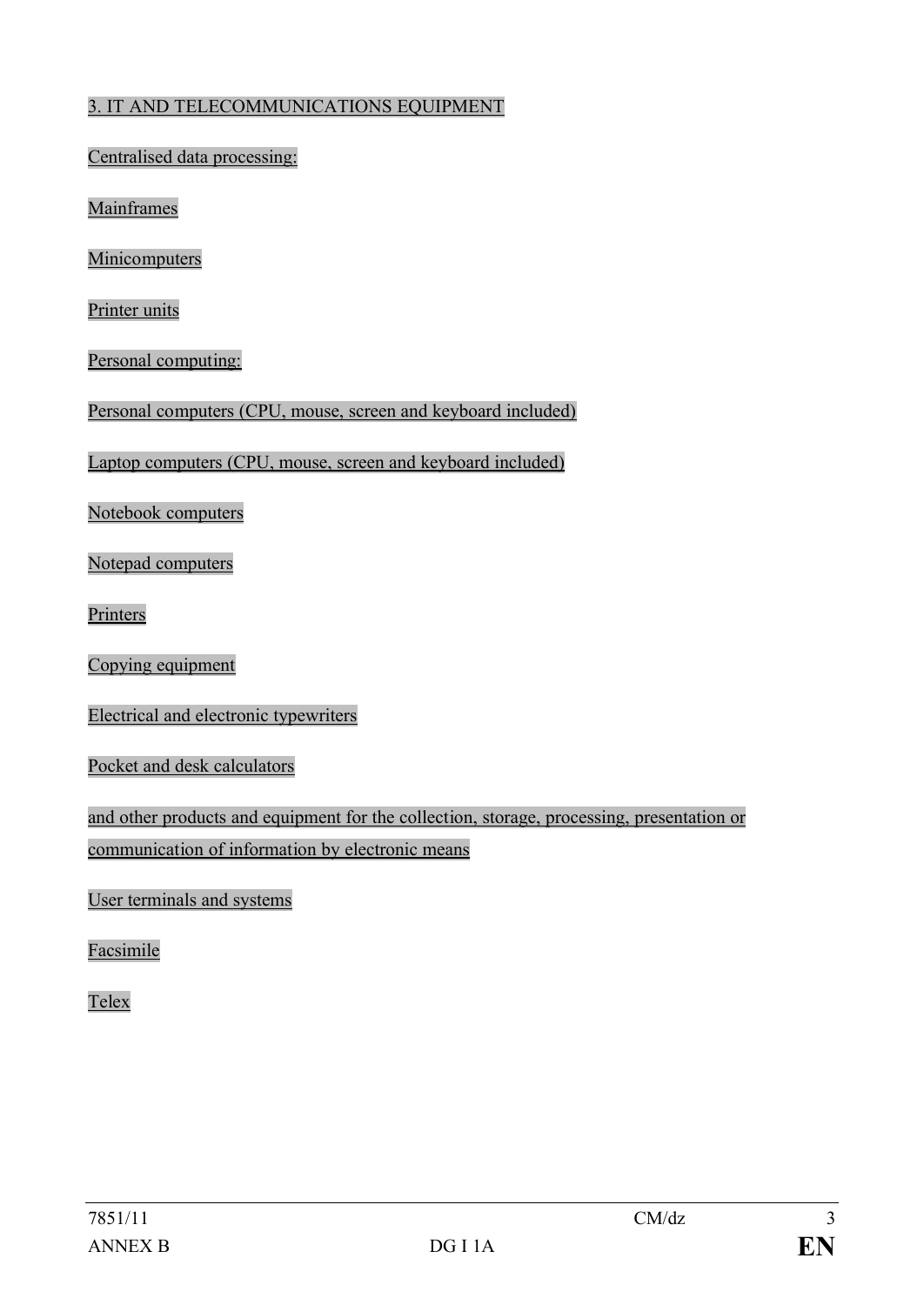**Telephones** 

Pay telephones

Cordless telephones

Cellular telephones

Answering systems

and other products or equipment of transmitting sound, images or other information by telecommunications

4. CONSUMER EQUIPMENT

Radio sets

Television sets

Videocameras

Video recorders

Hi-fi recorders

Audio amplifiers

Musical instruments

And other products or equipment for the purpose of recording or reproducing sound or images, including signals or other technologies for the distribution of sound and image than by telecommunications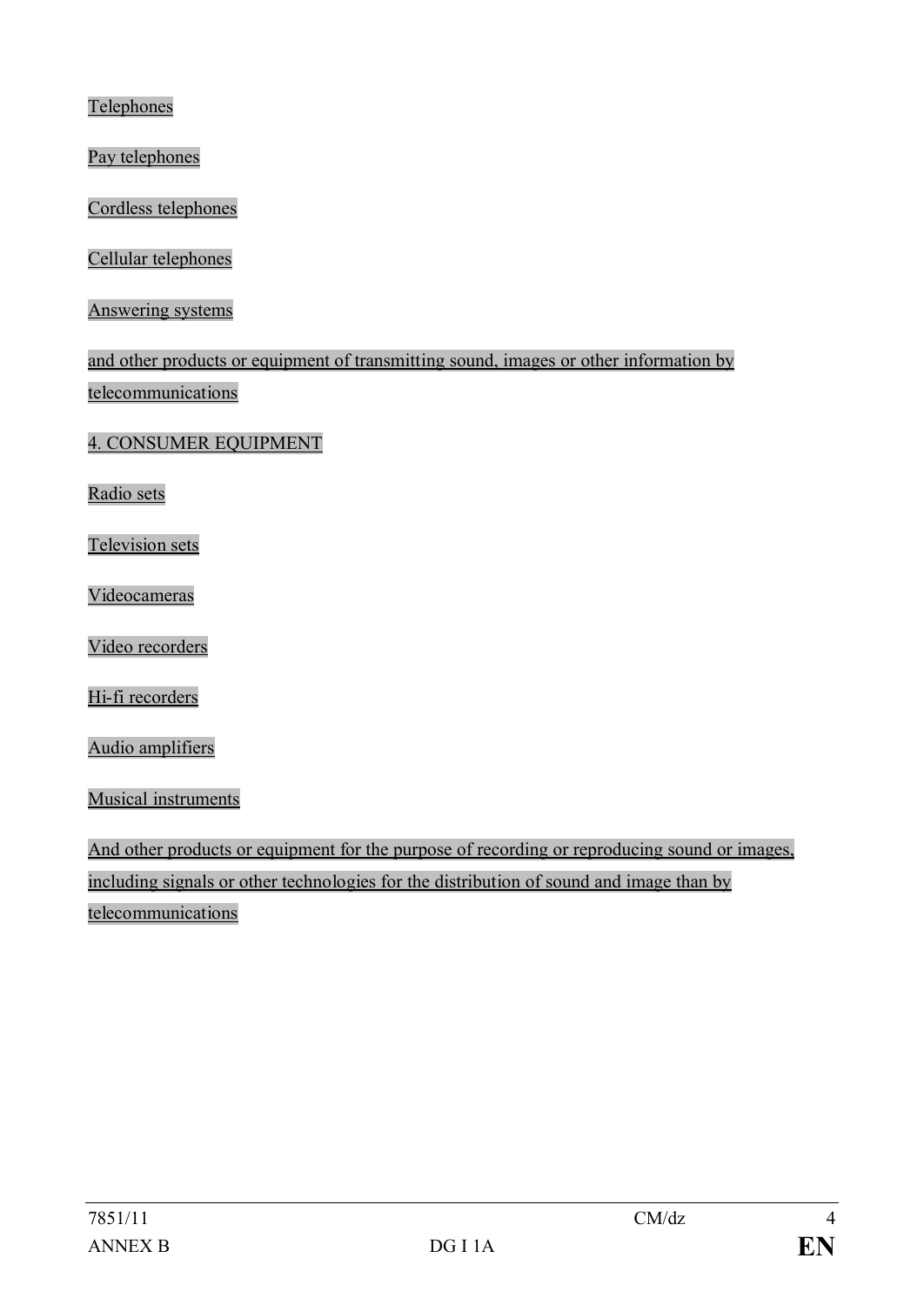#### 5. LIGHTING EQUIPMENT

Luminaires for fluorescent lamps with the exception of luminaires in households

Straight fluorescent lamps

Compact fluorescent lamps

High intensity discharge lamps, including pressure sodium lamps and metal halide lamps

Low pressure sodium lamps

Other lighting or equipment for the purpose of spreading or controlling light with the exception of filament bulbs

## 6. ELECTRICAL AND ELECTRONIC TOOLS (WITH THE EXCEPTION OF LARGE-SCALE STATIONARY INDUSTRIAL TOOLS)

Drills

Saws

Sewing machines

Equipment for turning, milling, sanding, grinding, sawing, cutting, shearing, drilling, making holes, punching, folding, bending or similar processing of wood, metal and other materials

Tools for riveting, nailing or screwing or removing rivets, nails, screws or similar uses

Tools for welding, soldering or similar use

Equipment for spraying, spreading, dispersing or other treatment of liquid or gaseous substances by other means

Tools for mowing or other gardening activities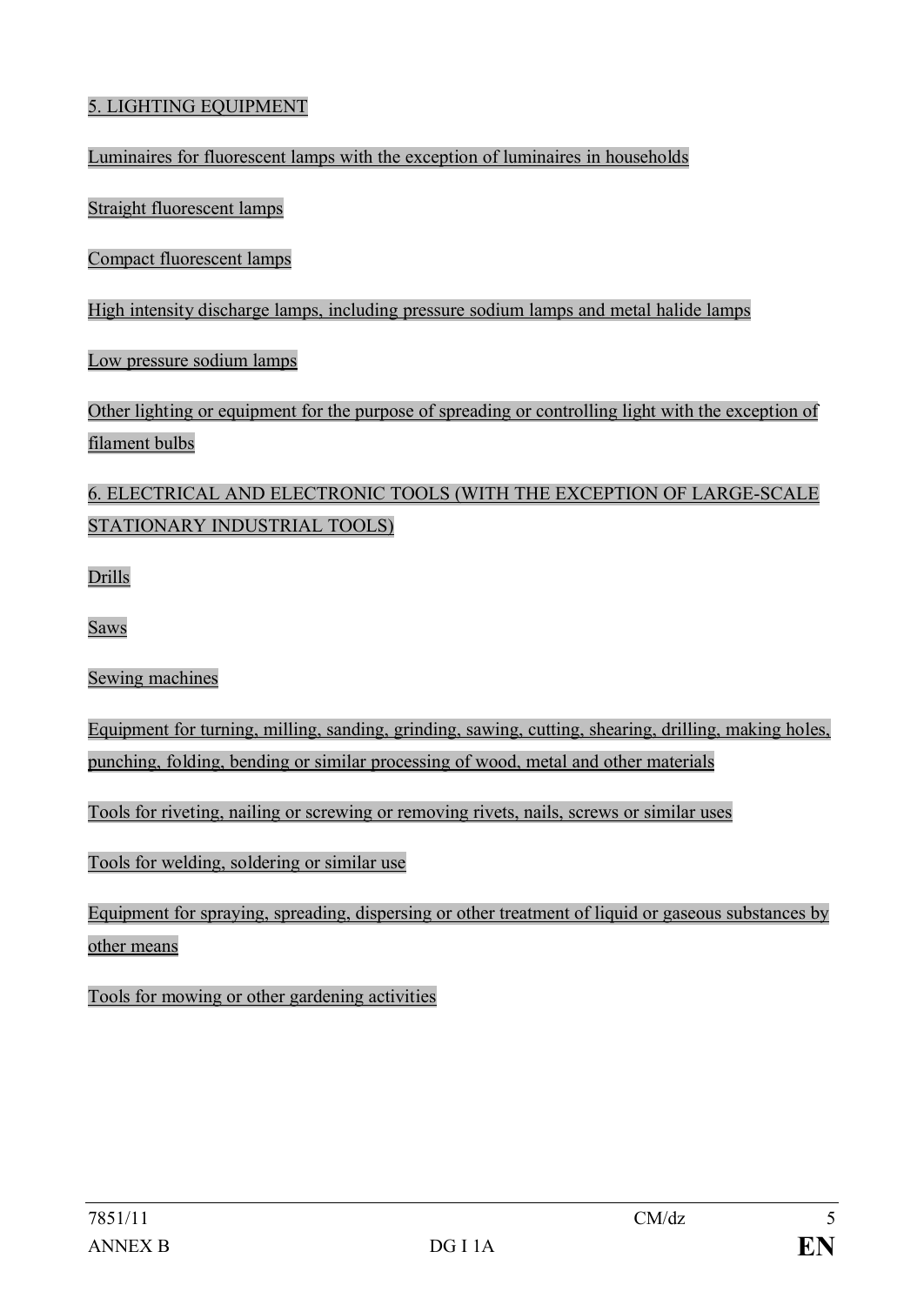#### 7. TOYS, LEISURE AND SPORTS EQUIPMENT

#### Electric trains or car racing sets

Hand-held video game consoles

Video games

Computers for biking, diving, running, rowing, etc.

Sports equipment with electric or electronic components

Coin slot machines

## 8. MEDICAL DEVICES (WITH THE EXCEPTION OF ALL IMPLANTED AND INFECTED PRODUCTS)

Radiotherapy equipment

Cardiology

Dialysis

Pulmonary ventilators

Nuclear medicine

Laboratory equipment for in-vitro diagnosis

Analysers

Freezers

Fertilization tests

Other appliances for detecting, preventing, monitoring, treating, alleviating illness, injury or disability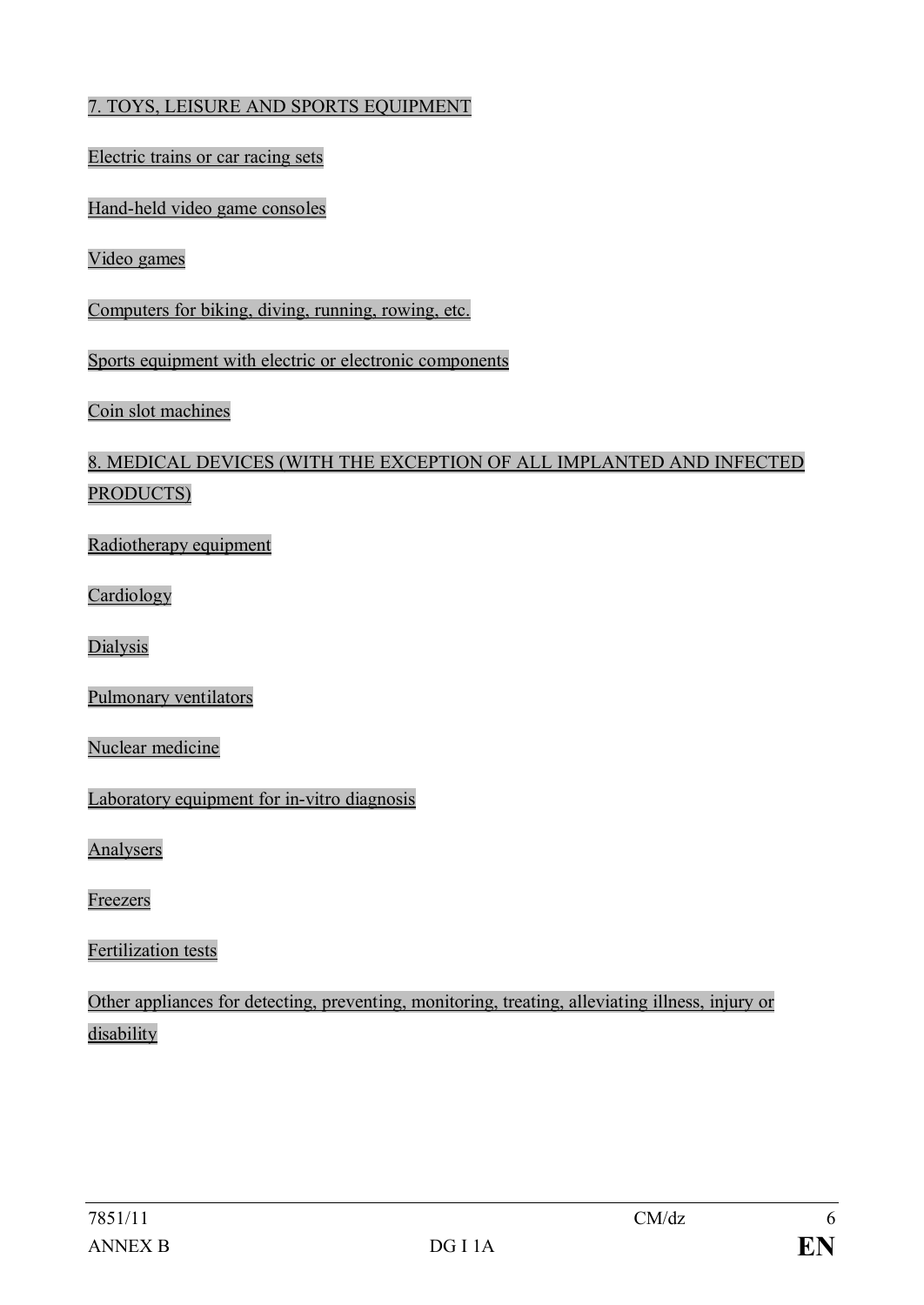#### 9. MONITORING AND CONTROL INSTRUMENTS

Smoke detector

Heating regulators

Thermostats

Measuring, weighing or adjusting appliances for household or as laboratory equipment

Other monitoring and control instruments used in industrial installations (e.g. in control panels)

10. AUTOMATIC DISPENSERS

Automatic dispensers for hot drinks

Automatic dispensers for hot or cold bottles or cans

Automatic dispensers for solid products

Automatic dispensers for money

All appliances which deliver automatically all kind of products  $\mathsf{\subset}$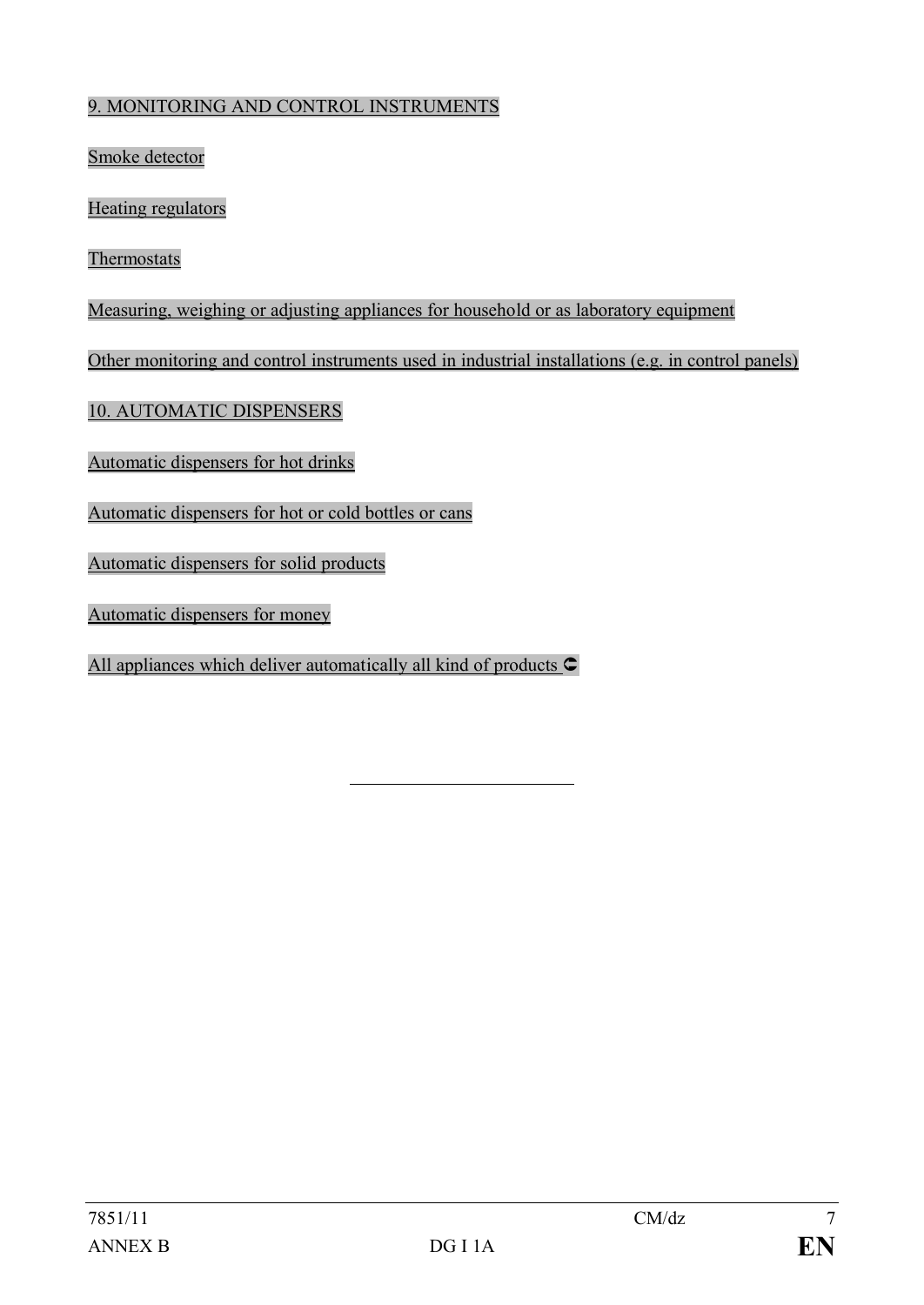ò new

 $\bullet$  Council

# $\bigcirc$  ANNEX IA

#### Categories of electrical and electronic equipment covered by this Directive

- 1. Temperature exchange equipment
- 2. Screens, monitors, and equipment containing screens having a surface greater than 100 cm<sup>2</sup>
- 3. Lamps
- 4. Large equipment (one length 50cm or more) including:

Household appliances; IT and telecommunication equipment; consumer equipment, luminaries, equipment reproducing sound or images, musical equipment; electrical and electronic tools; toys, leisure and sports equipment; medical devices; monitoring and control instruments and automatic dispensers, equipment for the generation of electric currents. This category does not include equipment included in categories 1 to 3.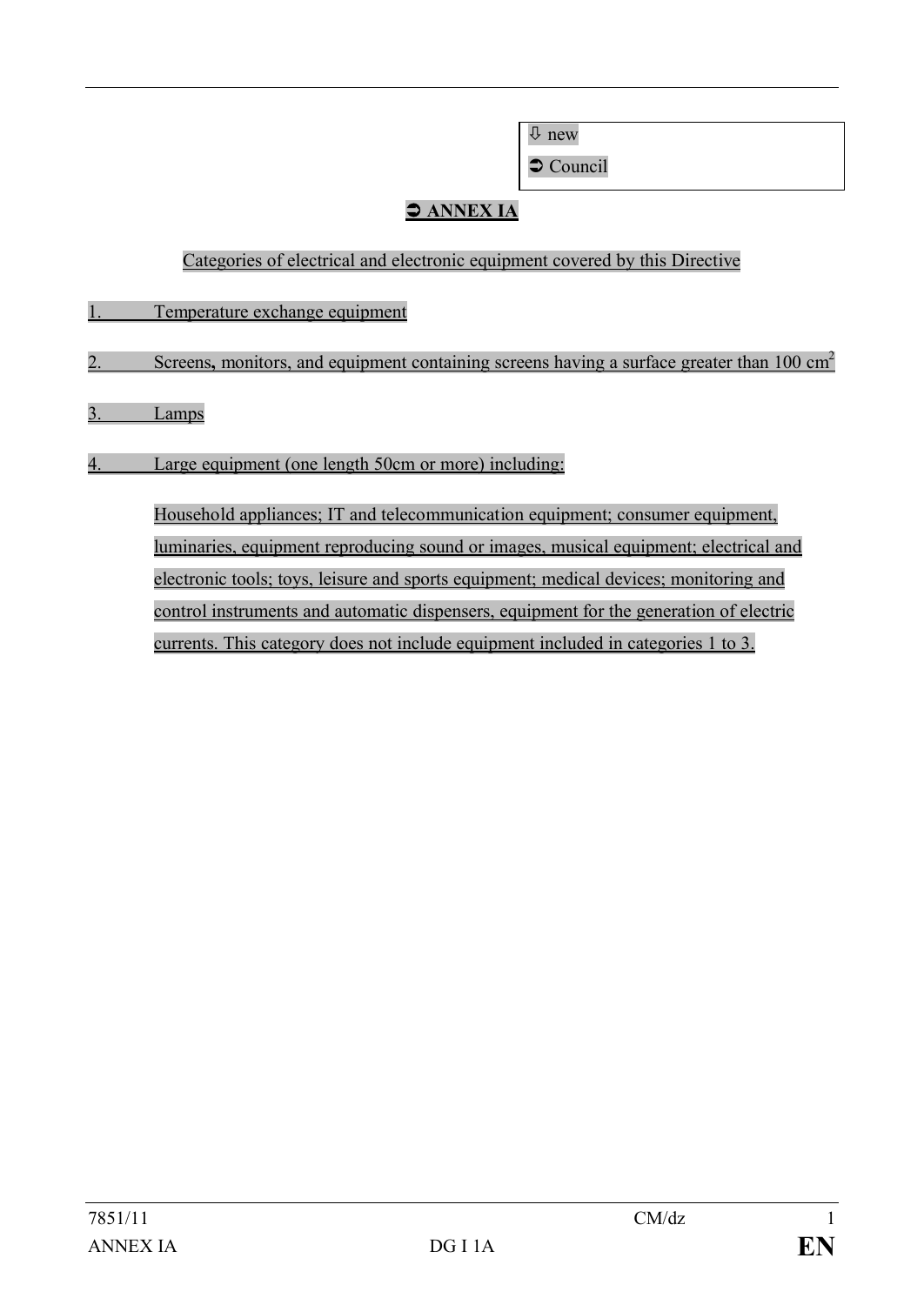Household appliances; IT and telecommunication equipment; consumer equipment; luminaries, equipment reproducing sound or images, musical equipment; electrical and electronic tool; toys, leisure and sports equipment; medical devices, monitoring and control instruments and automatic dispensers, equipment for the generation of electric currents. This category does not include equipment included in categories 1 to 3.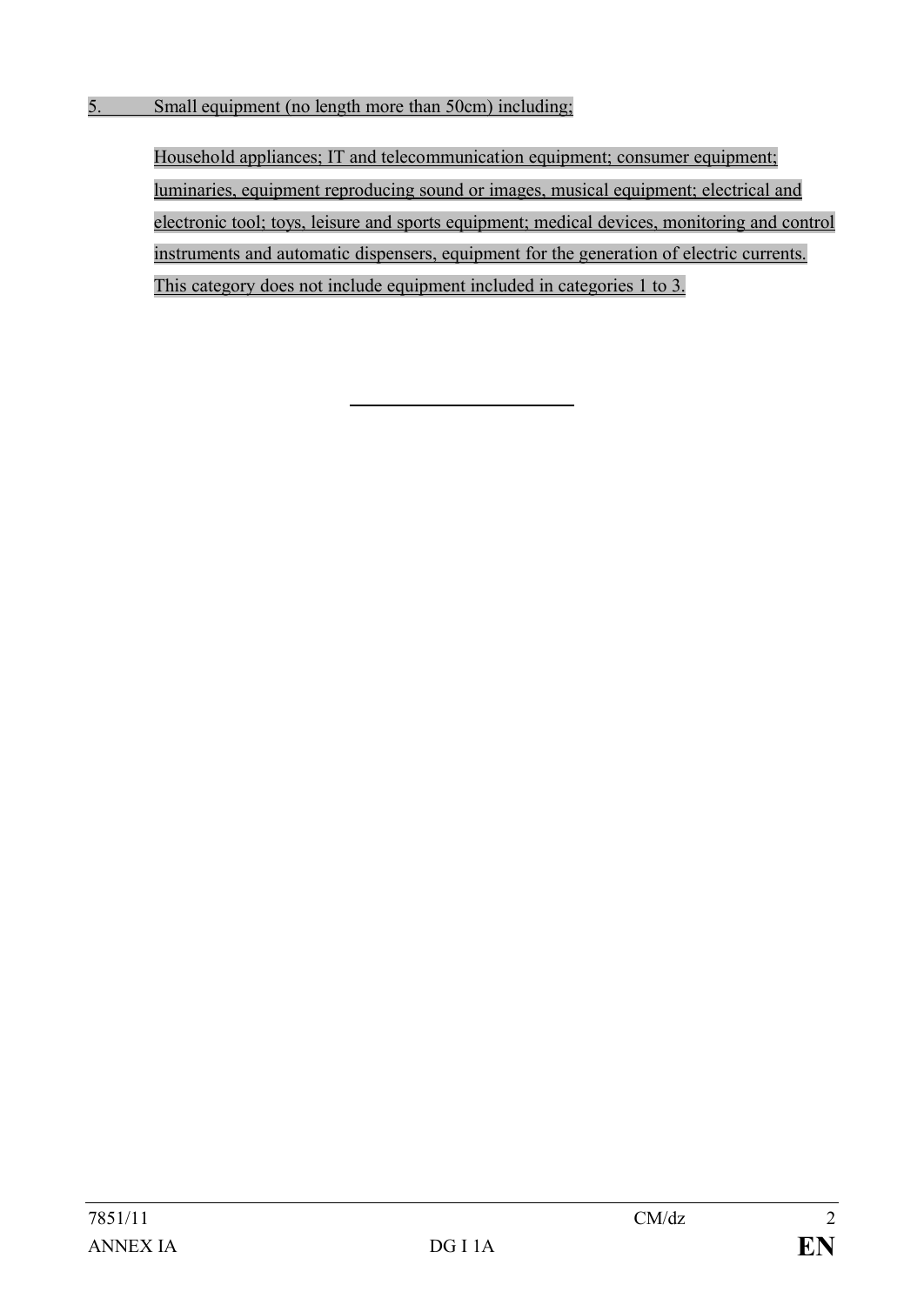## **ANNEX IB**

#### Examples of products which fall under the Categories listed in Annex 1A:

#### 1. Temperature exchange equipment

Refrigerators, Freezers, Equipment which automatically deliver cold products, Air conditioning equipment, Dehumidifying equipment, Heat pumps. Radiators containing oil and other temperature exchange equipment using other fluids than water for the temperature exchange.

#### 2. Screens, monitors, and equipment containing screens having a surface greater than  $100 \text{ cm}^2$

Screens, Televisions, LCD photo frames, Monitors, Laptops, Notebooks.

3. Lamps

Straight fluorescent lamps, Compact fluorescent lamps, Fluorescent lamps , High intensity discharge lamps - including pressure sodium lamps and metal halide lamps, Low pressure sodium lamps, LED.

#### 4. Large equipment

Washing machines, Clothes dryers, Dish washing machines, Cooking, Electric stoves, Electric hot plates, Luminaries, Equipment reproducing sound or images, Musical equipment (excluding pipe organs installed in churches), Appliances for knitting and weaving, Large computer-mainframes, Large printing machines, Copying equipment, Large coin slot machines, Large medical devices Large monitoring and control instruments, Large appliances which automatically deliver products and money, Photovoltaic panels.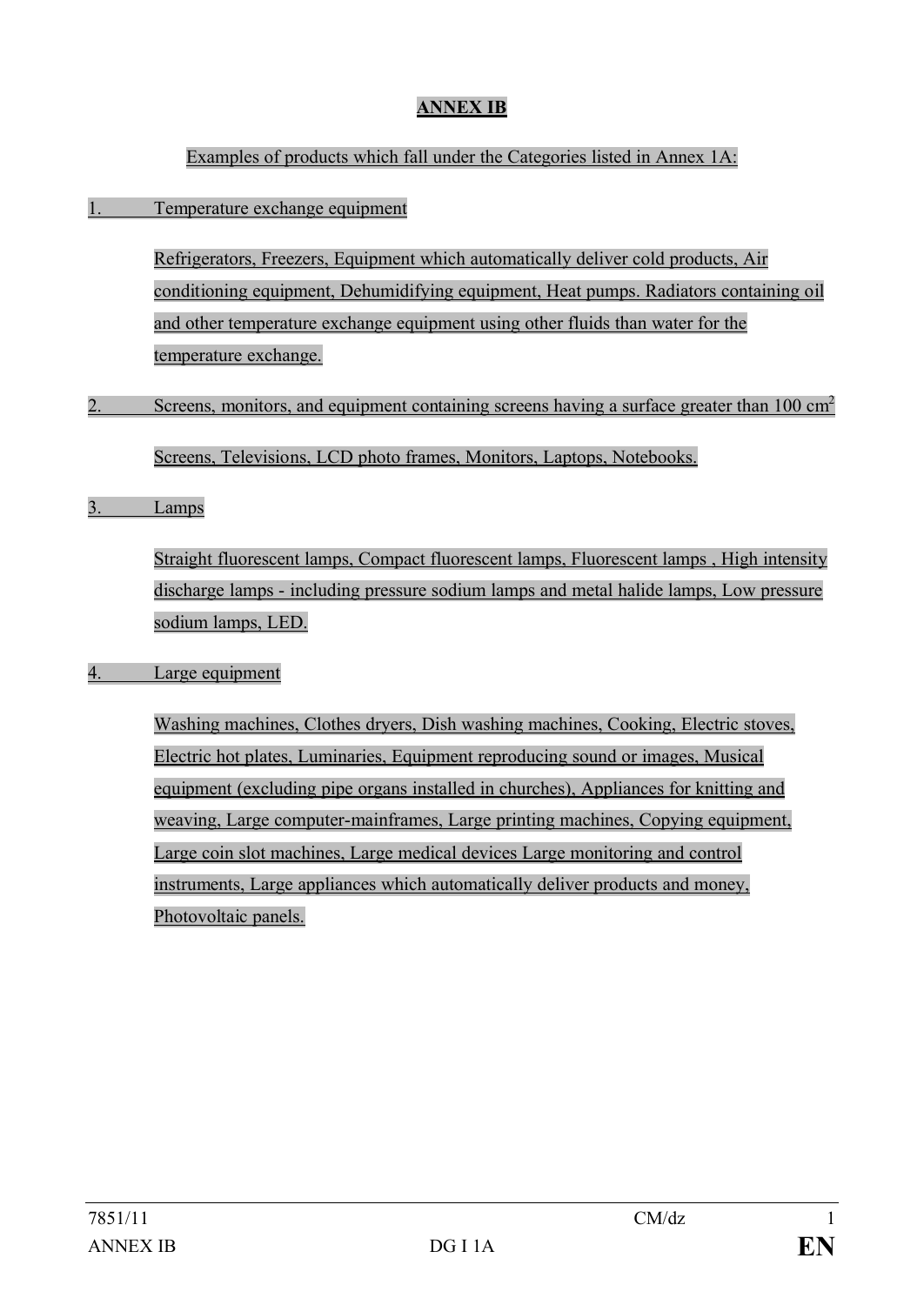Vacuum cleaners, Carpet sweepers, Appliances for sewing, Luminaries, Microwaves, Ventilation equipment, Irons, Toasters, Electric knives, Electric kettles, Clocks, Electric shavers, Scales, Appliances for hair and body care, Personal computers, Printers, calculators, Telephones, Mobile phones, Radio sets, Video cameras, Video recorders, Hi-fi equipment, Musical instruments, Equipment reproducing sound or images, Electrical and electronic toys, Sports equipment, Computers for biking, diving, running, rowing, etc., Smoke detector, Heating regulators, Thermostats, Small Electrical and electronic tools, Small medical devices, Small Monitoring and control instruments, Small Appliances which automatically deliver products, Small equipment with integrated photovoltaic panels.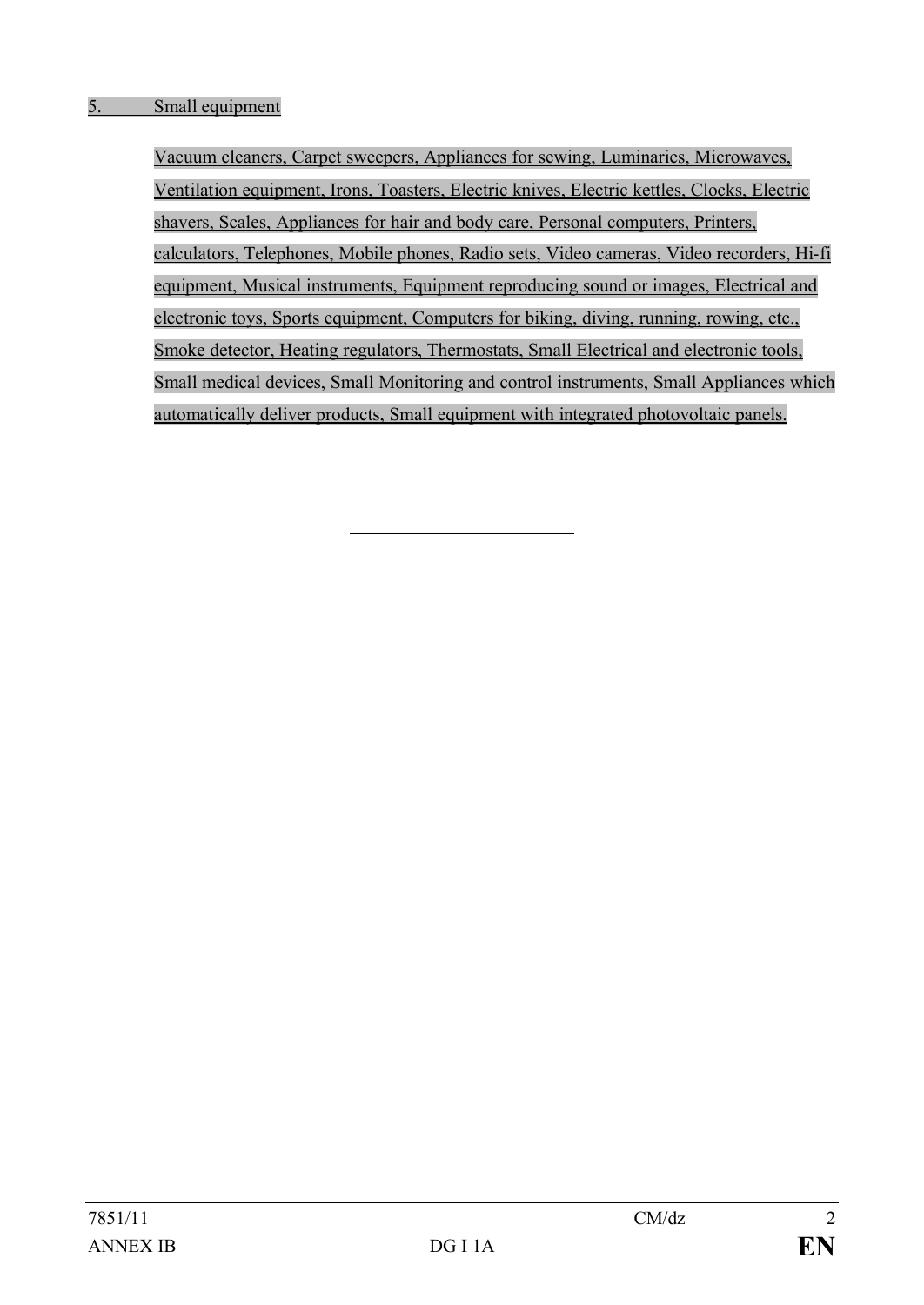## **ANNEX IBA**

#### Minimum recovery targets referred to in Article 11

Part 1: Minimum targets applicable from [*date of entry into force*] until [*3 years after entry into force*] with reference to the categories listed in Annex A.

(a) for WEEE falling under each of the categories 1 and 10 of Annex A,

– 80% shall be recovered, and

- 75% shall be recycled;

(b) for WEEE falling under each of the categories 3 and 4 of Annex A,

– 75% shall be recovered, and

– 65% shall be recycled;

(c) for WEEE falling under each of the categories 2, 5, 6, 7, 8 and 9 of Annex A,

– 70% shall be recovered, and

– 50% shall be recycled;

(d) for gas discharge lamps, 80% shall be recycled.

Part 2: Minimum targets applicable from [*3 years after entry into force*] until [*6 years after entry into force*] with reference to the categories listed in Annex A.

(a) for WEEE falling under each of the categories 1 and 10 of Annex A,

– 85% shall be recovered , and

– 80% shall be prepared for re-use and recycled;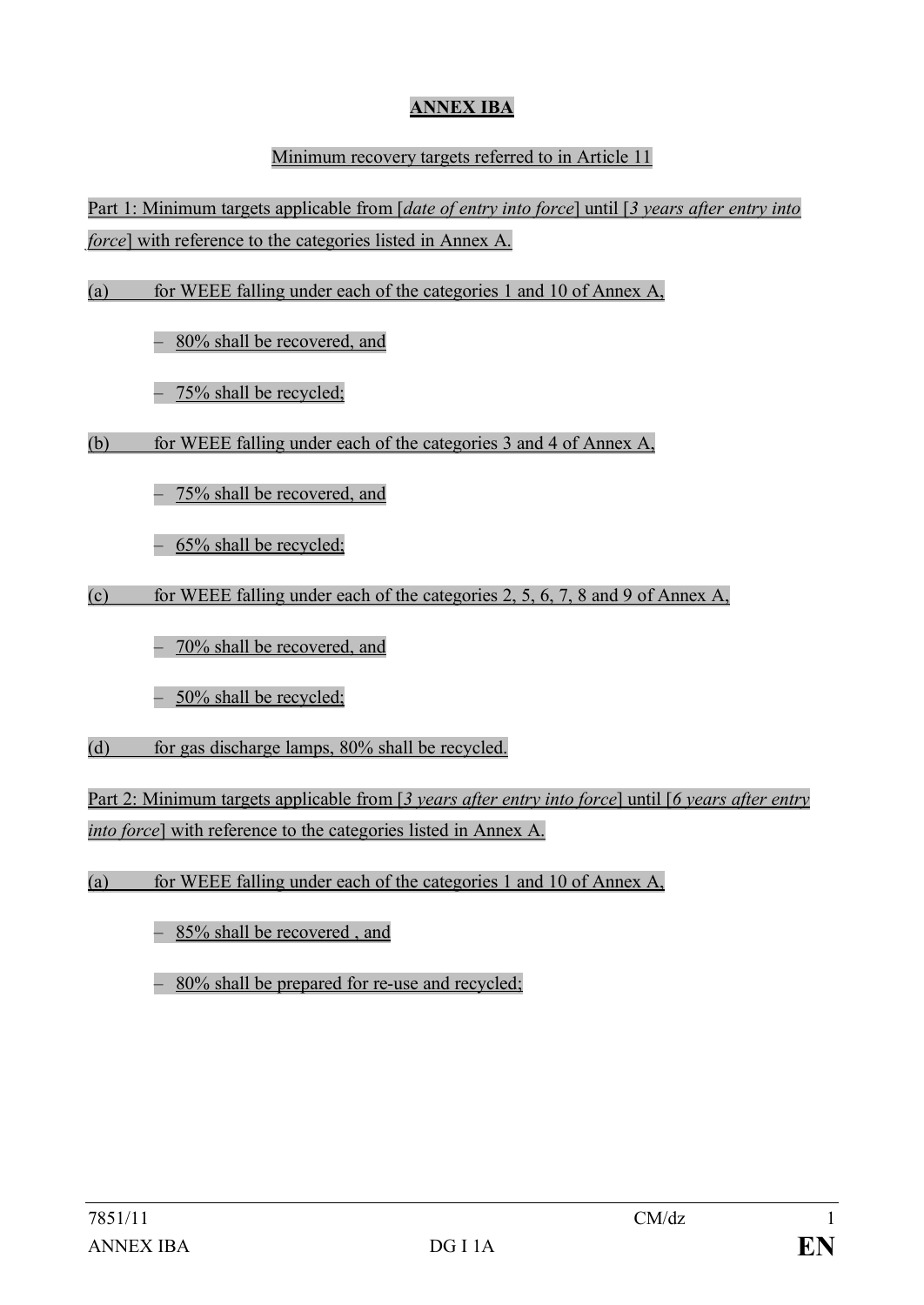(b) for WEEE falling under each of the categories 3 and 4 of Annex A,

– 80% shall be recovered, and

– 70% shall be prepared for re-use and recycled;

(c) for WEEE falling under each of the categories 2, 5, 6, 7, 8 and 9 of Annex A,

– 75% shall be recovered, and

– 55% shall be prepared for re-use and recycled;

(d) for gas discharge lamps, 85% shall be prepared for re-use and recycled.

Part 3: Minimum targets applicable from *[6 years after entry into force]* with reference to the categories listed in Annex IA.

(a) for WEEE falling under each of the categories 1 and 4 of Annex I A

– 85% shall be recovered, and

– 80% shall be prepared for re-use and recycled;

(b) for WEEE falling under category 2 of Annex I A

– 80% shall be recovered, and

– 70% shall be prepared for re-use and recycled;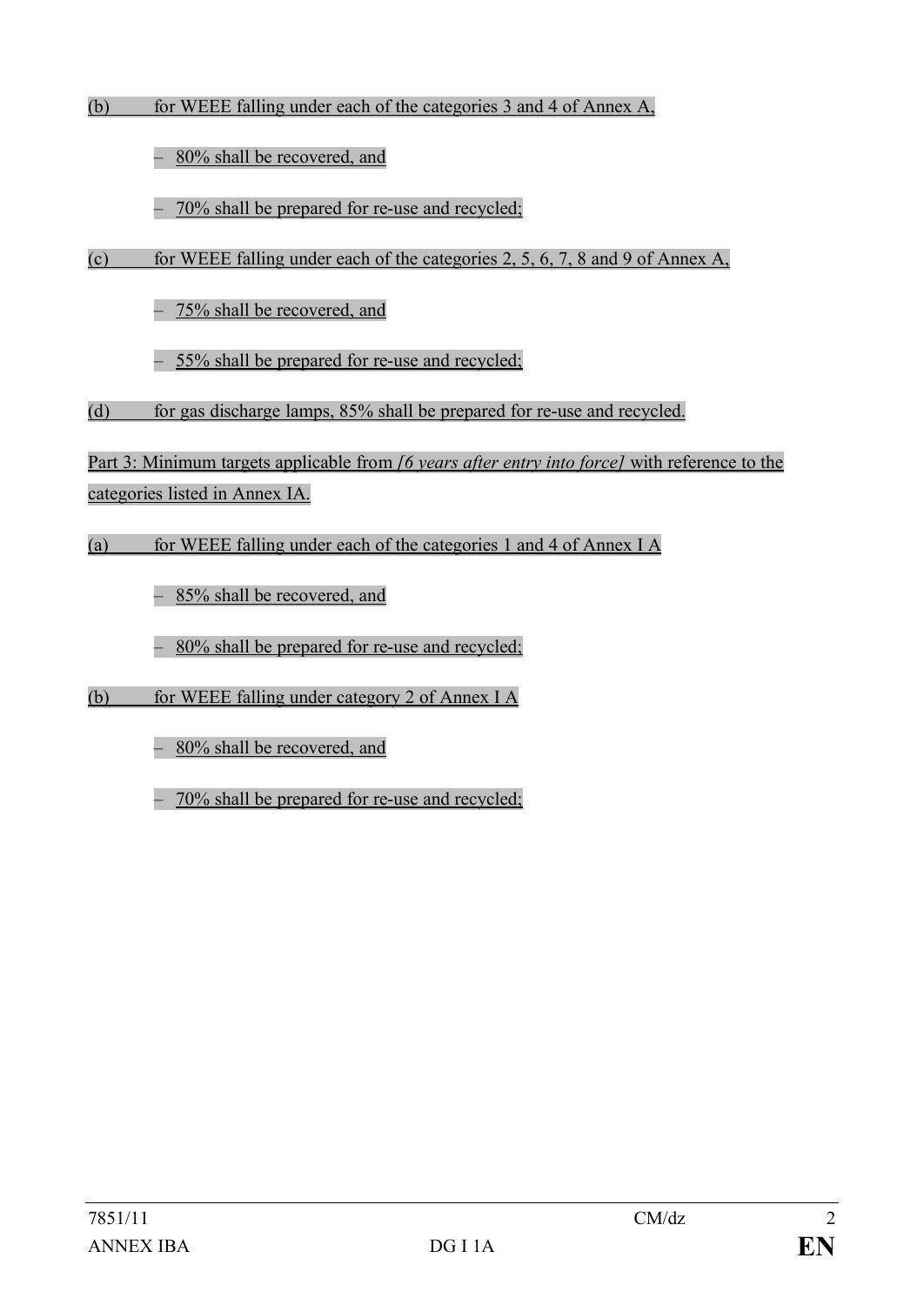- (c) for WEEE falling under category 5 of Annex I A
	- 75% shall be recovered, and
	- 55% shall be prepared for re-use and recycled;
- (d) for WEEE falling under category 3 of Annex IA 80% shall be recycled.  $\bullet$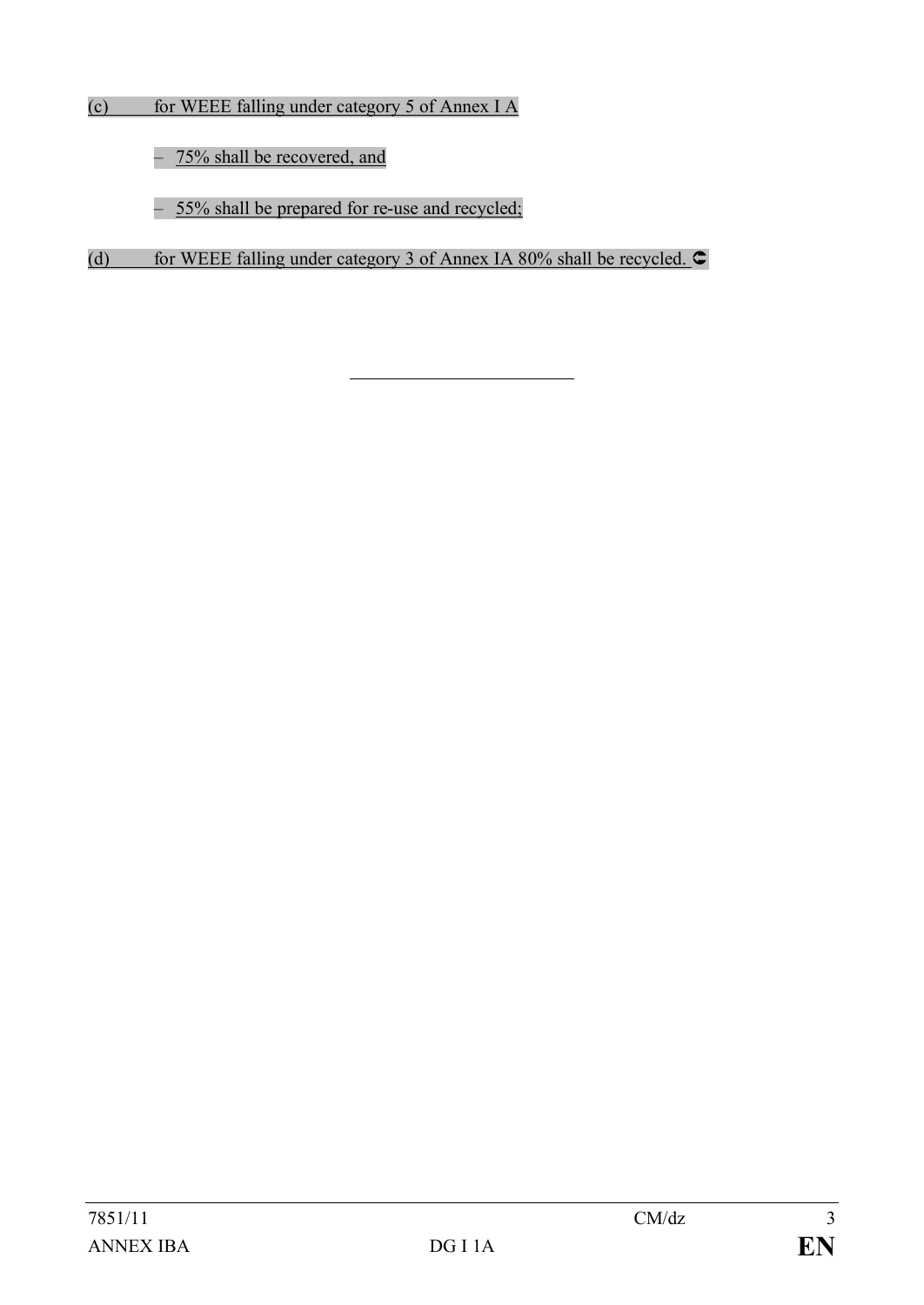## **ANNEX I**  $\bigcirc$  **C**

#### **Minimum**  $\mathcal{D}$ **[...]**  $\mathcal{C}$  **requirements for shipments of**  $\mathcal{D}$  **used EEE suspected to be**  $\mathcal{C}$  **WEEE**

- 1. In order to distinguish between electrical and electronic equipment and WEEE, where the holder of the object claims that he intends to ship or is shipping used electrical and electronic equipment and not WEEE, Member State authorities shall  $\mathfrak{D}$ , in cases of used EEE suspected to be WEEE Û request the following to back up this claim :
	- a) a copy of the invoice and contract relating to the sale and/or transfer of ownership of the electrical and electronic equipment which states that the equipment is  $\triangleright$  destined  $\triangleright$  for direct re-use and fully functional;
	- b) evidence of evaluation or testing in the form of a copy of the records (certificate of testing, proof of functionality) on every item within the consignment and a protocol containing all record information according to point 2;
	- c) a declaration made by the holder who arranges the transport of the electrical and electronic equipment that none of the material or equipment within the consignment is waste as defined by Article 3(1) of Directive 2008/ $\supset$  [...]  $\supset \supset$  98  $\supset$ /EC on waste, and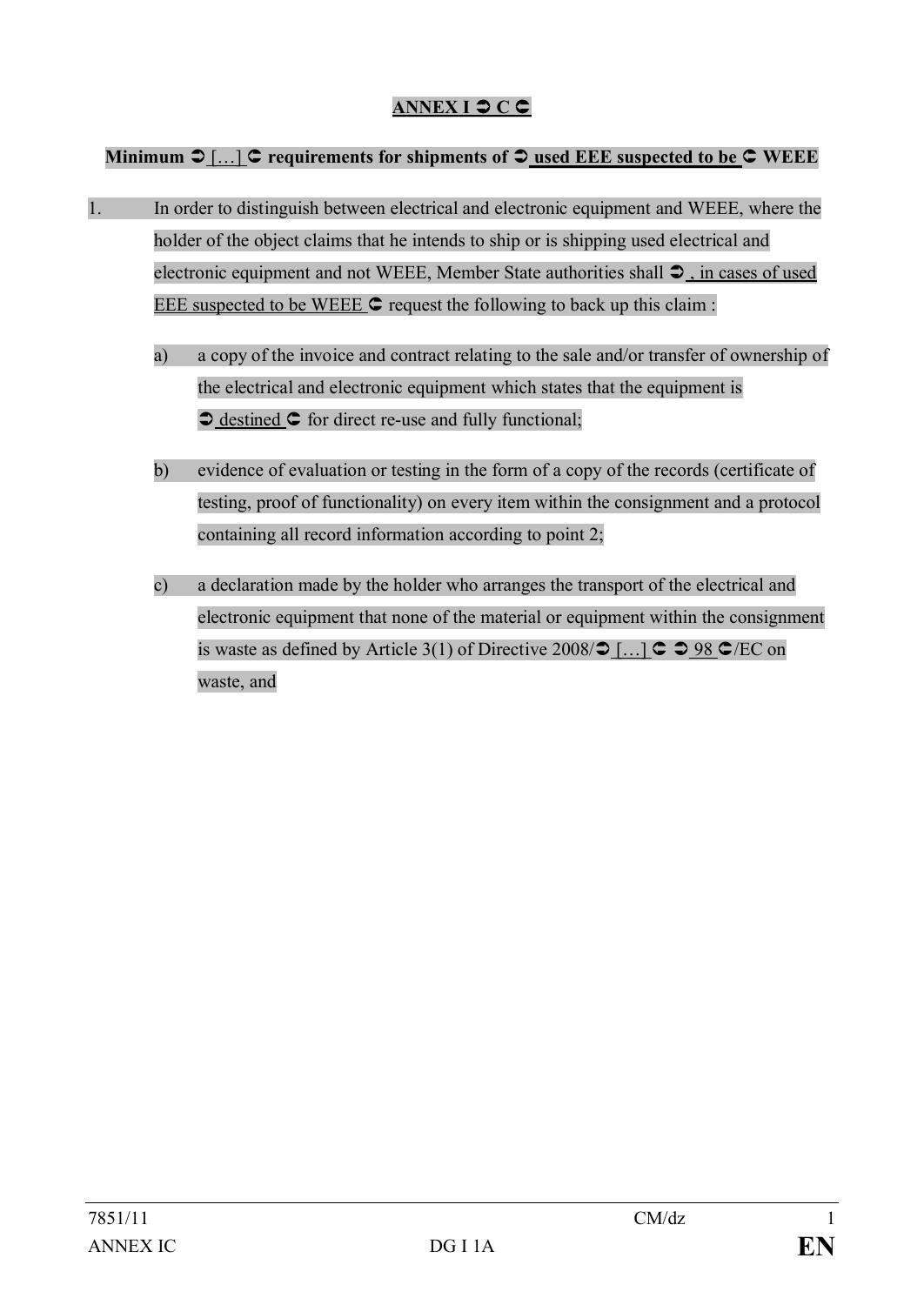- d)  $\bullet$  appropriate protection against damage during transportation, loading and unloading in particular through  $\mathbf C$  sufficient packaging  $\mathbf D$  [...]  $\mathbf C$   $\mathbf D$  or appropriate stacking of the load.
- 1a. By way of derogation, paragraph 1 points a) and b) and paragraph 2 do not apply where:
	- a) electrical and electronic equipment is sent back as defective for repair under warranty with the intention of re-use,
	- b) used electrical and electronic equipment for professional use is sent for refurbishment or repair under a valid after-sales service maintenance contract with the intention of re-use, or
	- c) defective used electrical and electronic equipment for professional use, such as medical devices or their parts, is sent for root cause analysis under a valid after-sales service maintenance contract, in case such an analysis can only be conducted by the producer or third parties acting on his behalf,

to the producer or third parties acting on his behalf when this is documented by conclusive proof that the shipment is taking place in the framework of a business-to-business transfer agreement. Û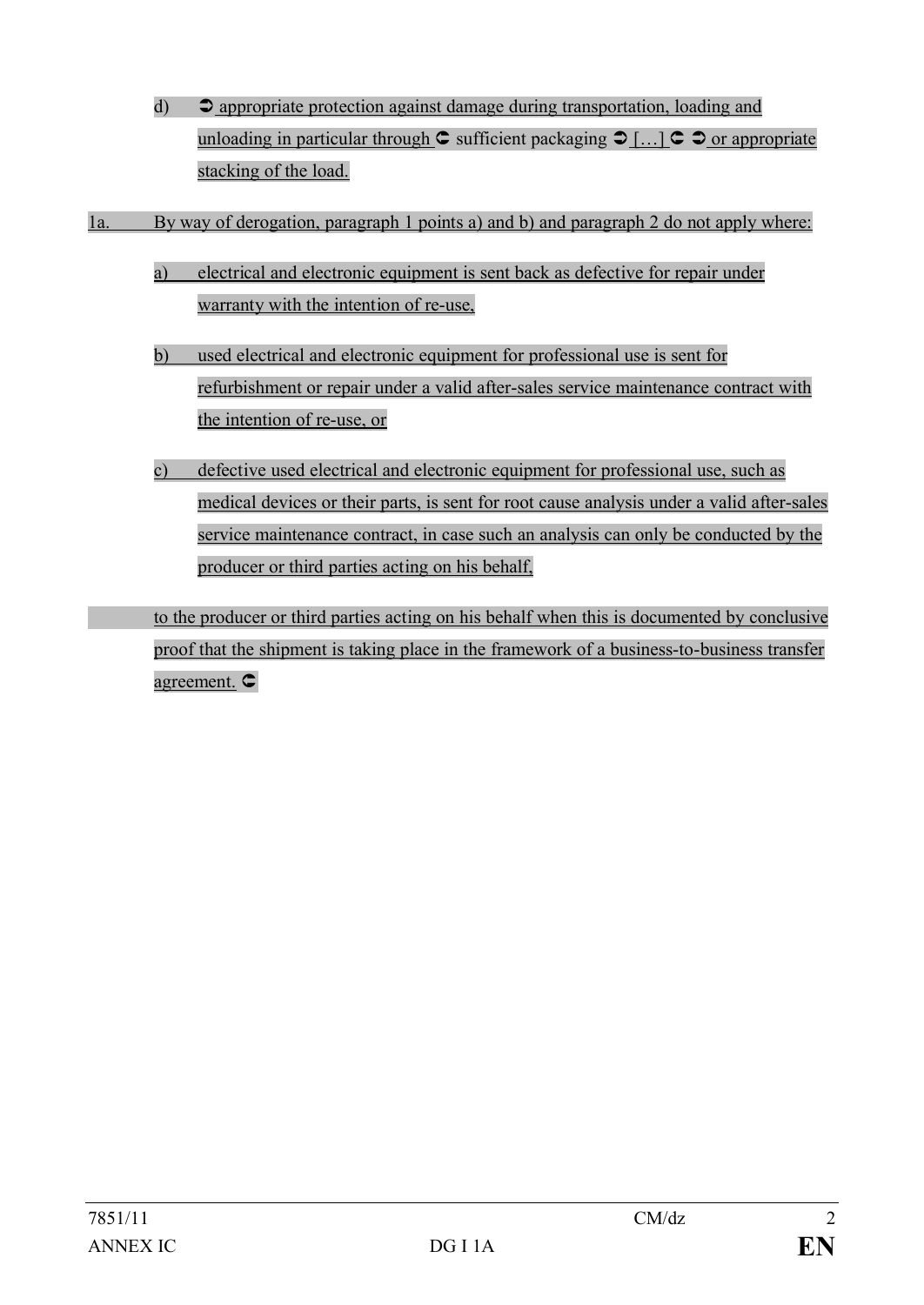2. In order to demonstrate that the items being shipped are used electrical and electronic equipment rather than WEEE, Member States shall require the following steps for testing and record keeping for used electrical and electronic equipment to be carried out:

#### Step 1: Testing

- a) Functionality  $\supset [...] \subset \supset$  shall  $\subset$  be tested and  $\supset$  the presence of  $\subset$  hazardous substances  $\bigcirc$  [...]  $\subset \bigcirc$  shall  $\subset \bigcirc$  be evaluated. The tests  $\bigcirc$  [...]  $\subset \bigcirc$  to  $\subset$  be conducted depend on the kind of electrical and electronic equipment. For most of the used electrical and electronic equipment a functionality test of the key functions is sufficient.
- b) Results of evaluation and testing  $\mathcal{D}[\dots]$   $\subset \mathcal{D}$  shall  $\subset \mathcal{D}$  be recorded.

#### Step 2: Record

a) The record  $\supset [...] \subset \supset$  shall  $\subset$  be fixed securely but not permanently on either the electrical and electronic equipment itself (if not packed) or on the packaging so it can be read without unpacking the equipment.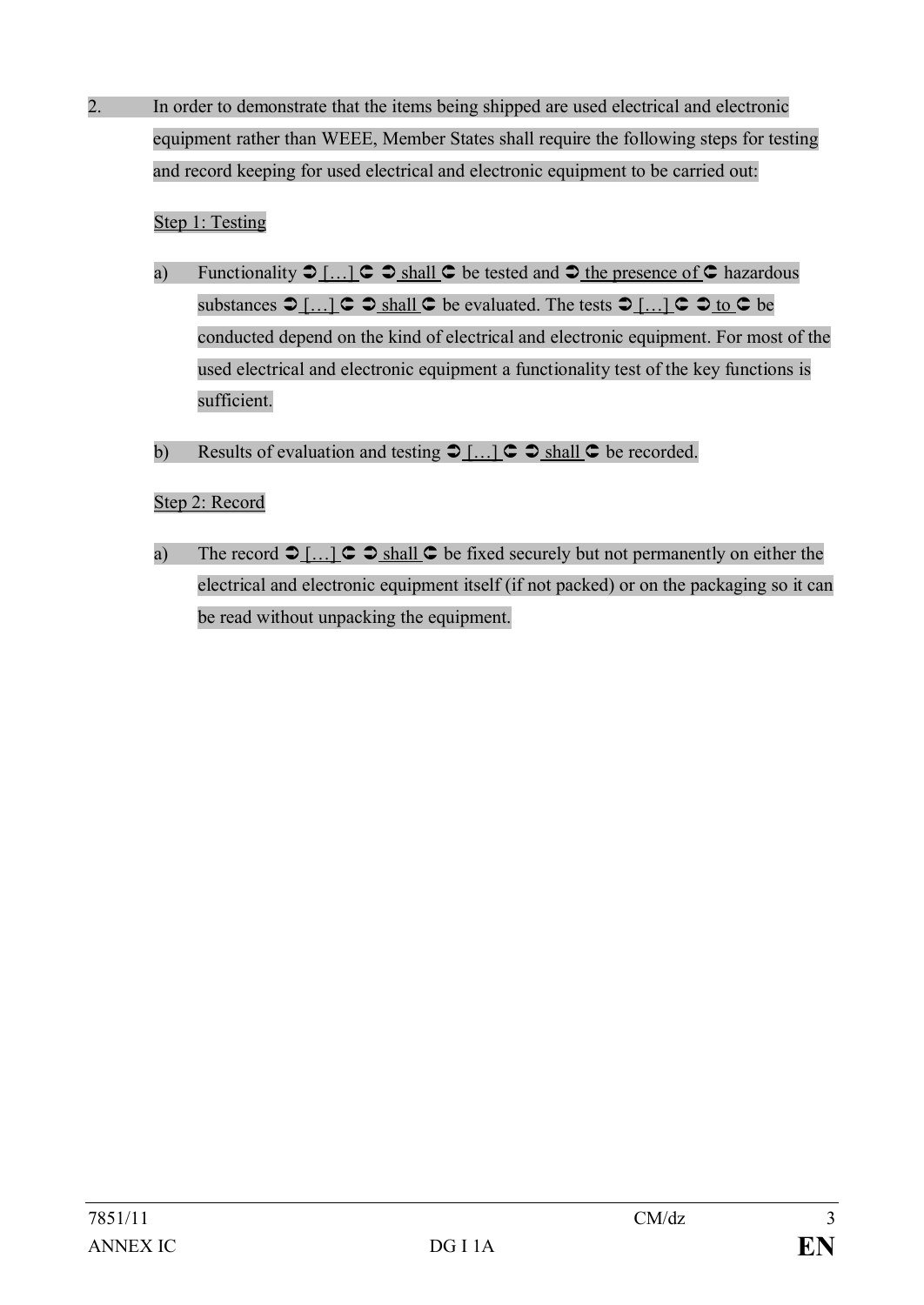- b) The record shall contain the following information:
	- Name of item (Name of the equipment  $\supset \text{if possible } \textsf{C}$  according to Annex I  $\supset B \subset \supset [...]$   $\subset$  and category according to Annex I  $\supset A$ ;  $\subset \supset [...]$   $\subset$
	- Identification Number of the item (type no.)  $\supset$  where applicable  $\supset$ ;
	- Year of Production (if available);
	- Name and address of the company responsible for evidence of functionality;
	- Result of tests as described in step 1  $\oint$  (including date of the functionality  $\tan \mathbf{c}$ ;
		- Kind of tests performed  $\bigcirc$  [...]  $\bigcirc$ .
- 3. In addition to the  $\bigcirc$   $\left[ \dots \right]$   $\subset \bigcirc$  documentation  $\subset \bigcirc$  requested in  $\bigcirc$   $\left[ \dots \right]$   $\subset \bigcirc$  points  $\subset \bigcirc$  1  $\partial$  and  $2 \subset C$ , every load (e. g. shipping container, lorry) of used electrical and electronic equipment  $\bigcirc$   $\underline{\ldots}$   $\subset \bigcirc$  shall  $\subset \bigcirc$  be accompanied by a:
	- a)  $\supseteq$  relevant transport document, e.g.  $\supseteq$  CMR  $\supseteq$  [...]  $\supseteq$ .
	- b) declaration of the liable person on its responsibility.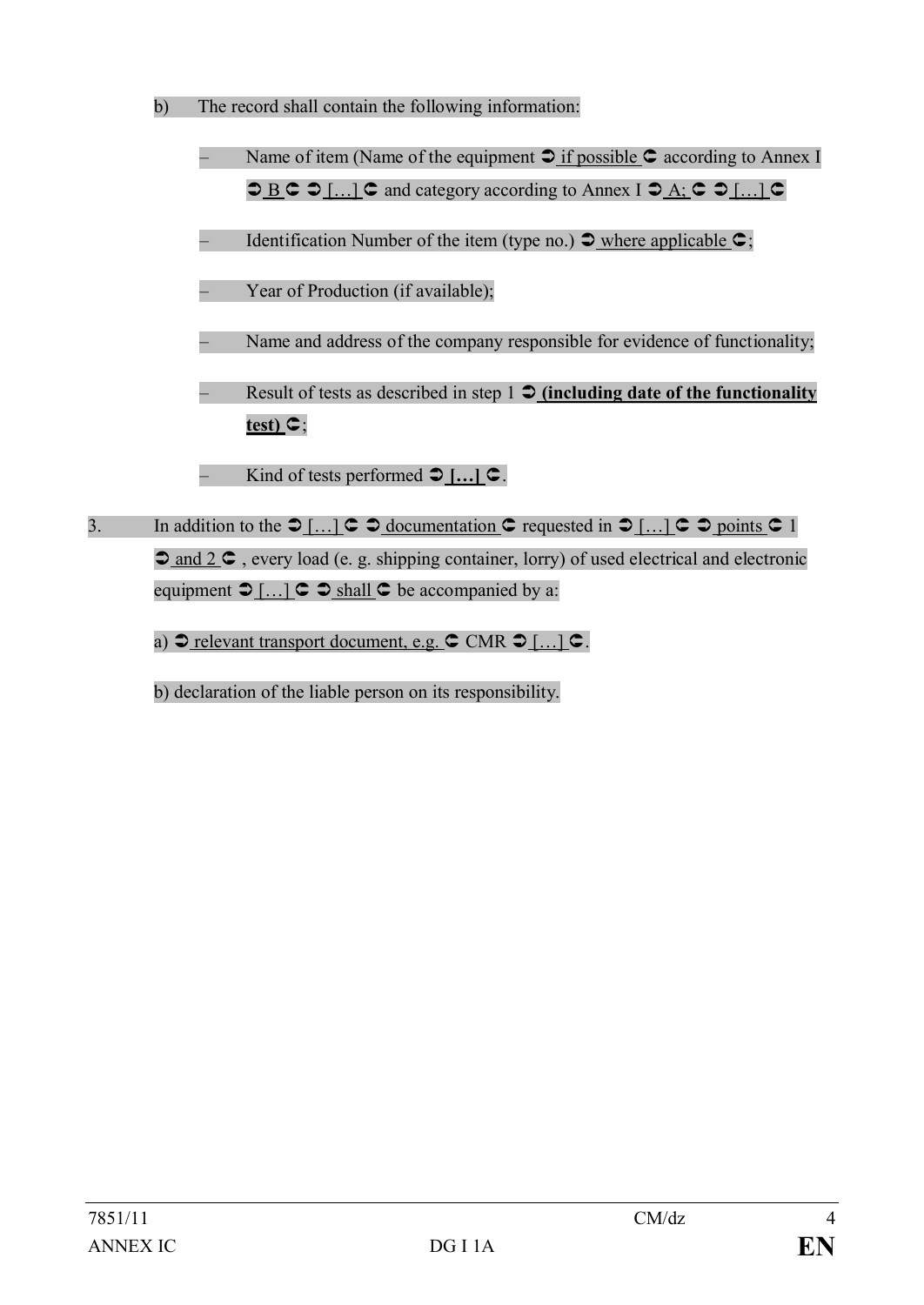4. In the absence of  $\supseteq a$  proof that an object is used electrical and electronic equipment and not WEEE through the  $\circ$  appropriate documentation required in  $\circ$  [...]  $\circ$   $\circ$  points  $\circ$  1  $\bigcirc$ , 2  $\bigcirc$  and 3 and  $\bigcirc$  of appropriate protection against damage during transportation, loading and unloading in particular through sufficient  $\mathsf{C}$  packaging  $\mathsf{D}$  or appropriate stacking of the load  $\mathsf{C}$ , Member State authorities shall  $\mathsf{D}$   $\left[\dots\right]$   $\mathsf{C}$   $\mathsf{D}$  consider  $\mathsf{C}$  that an item is  $\bigcirc$  [...]  $\bigcirc$  WEEE and presume that the load comprises an illegal shipment. In these circumstances  $\bigcirc$  [...]  $\bigcirc$  the load will be dealt with in accordance with Articles 24 and 25 of the Waste Shipment Regulation.  $\bigcirc$  [...]  $\bigcirc$ 

 $O$  […]  $C$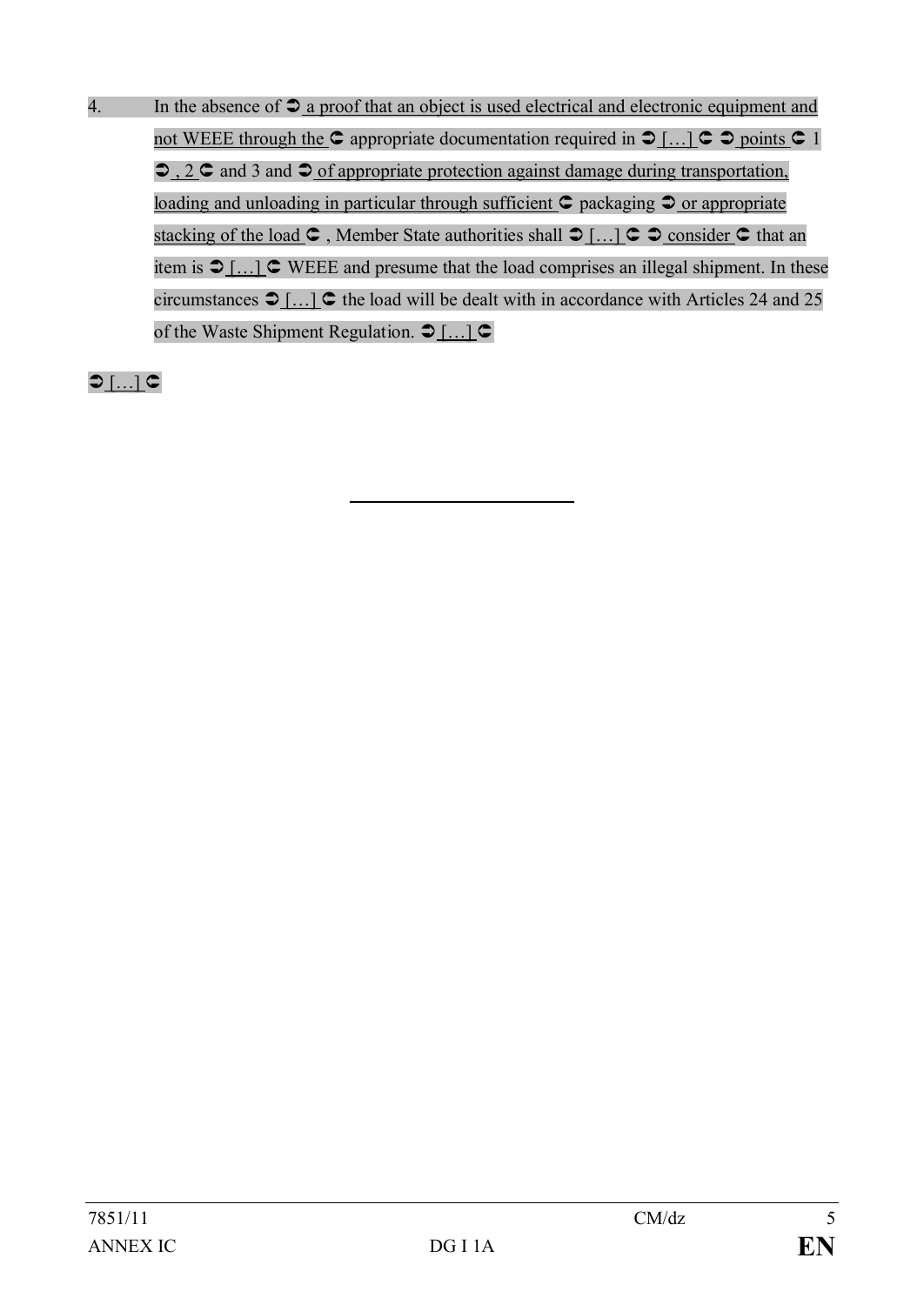$\sqrt{2002/96/EC}$ 

 $\supset$  Council

### **ANNEX II**

## **Selective treatment for materials and components of waste electrical and electronic equipment referred toin accordance inwith Article 6(1)8(2)**

1. As a minimum the following substances,  $\bigcirc$  [...]  $\subset \bigcirc$  mixtures  $\subset$  and components have to be removed from any separately collected WEEE:

- polychlorinated biphenyls (PCB) containing capacitors in accordance with Council Directive 96/59/EC of 16 September 1996 on the disposal of polychlorinated biphenyls and polychlorinated terphenyls (PCB/PCT)**<sup>29</sup>** ,
- mercury containing components, such as switches or backlighting lamps,
- batteries,
- printed circuit boards of mobile phones generally, and of other devices if the surface of the printed circuit board is greater than 10 square centimetres,
- toner cartridges, liquid and pasty, as well as colour toner,
- plastic containing brominated flame retardants,
- asbestos waste and components which contain asbestos,

**<sup>29</sup>** OJ L 243, 24.9.1996, p. 31.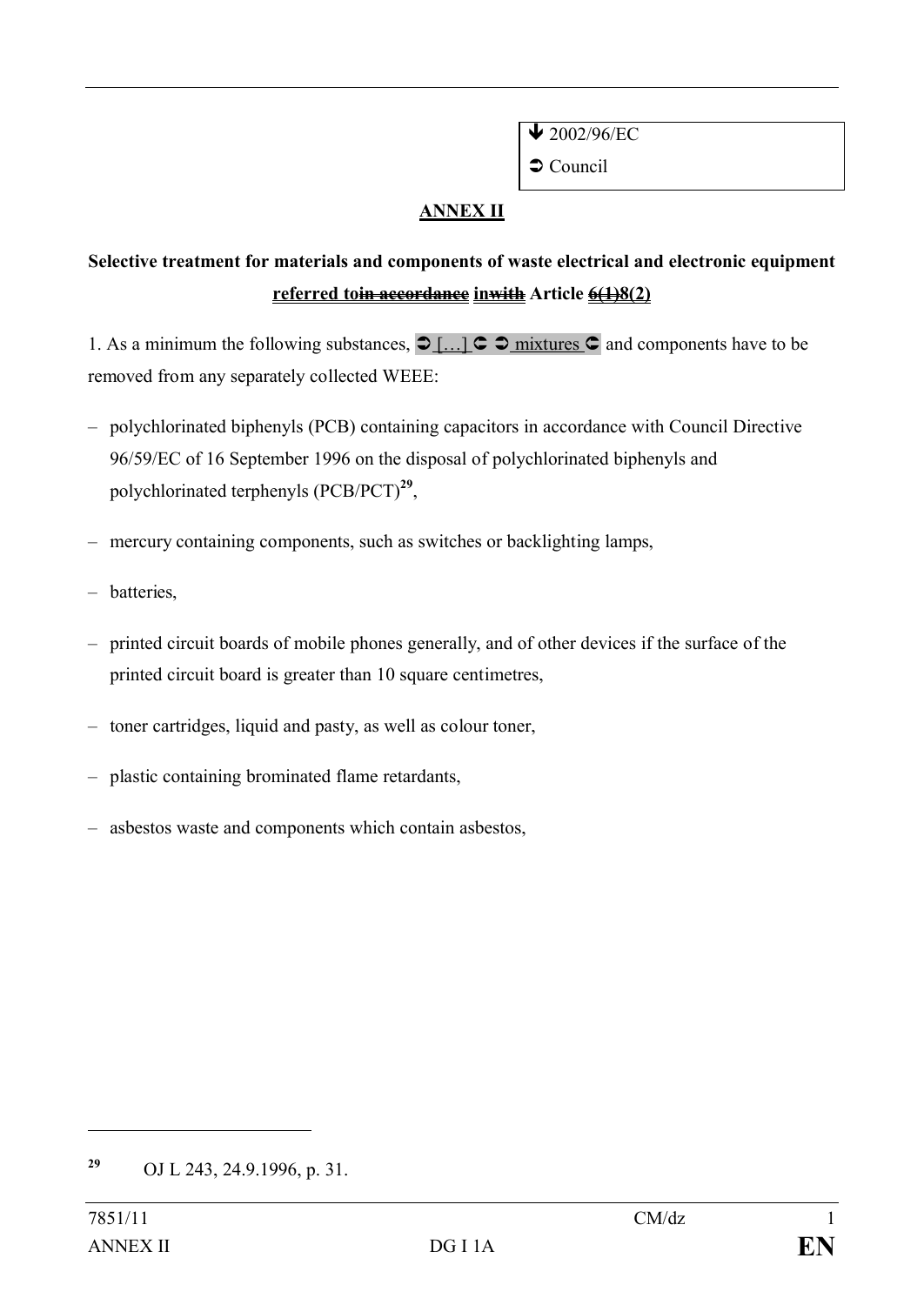- cathode ray tubes,
- chlorofluorocarbons (CFC), hydrochlorofluorocarbons (HCFC) or hydrofluorocarbons (HFC), hydrocarbons (HC),
- gas discharge lamps,
- liquid crystal displays (together with their casing where appropriate) of a surface greater than 100 square centimetres and all those back-lighted with gas discharge lamps,
- external electric cables,
- components containing refractory ceramic fibres as described in Commission Directive 97/69/EC of 5 December 1997 adapting to technical progress Council Directive 67/548/EEC relating to the classification, packaging and labelling of dangerous substances **<sup>30</sup>** ,
- components containing radioactive substances with the exception of components that are below the exemption thresholds set in Article 3 of and Annex I to Council Directive 96/29/Euratom of 13 May 1996 laying down basic safety standards for the protection of the health of workers and the general public against the dangers arising from ionising radiation **31** ,
- electrolyte capacitors containing substances of concern (height > 25 mm, diameter > 25 mm or proportionately similar volume)

**<sup>30</sup>** OJ L 343, 13.12.1997, p. 19.

**<sup>31</sup>** OJ L 159, 29.6.1996, p. 1.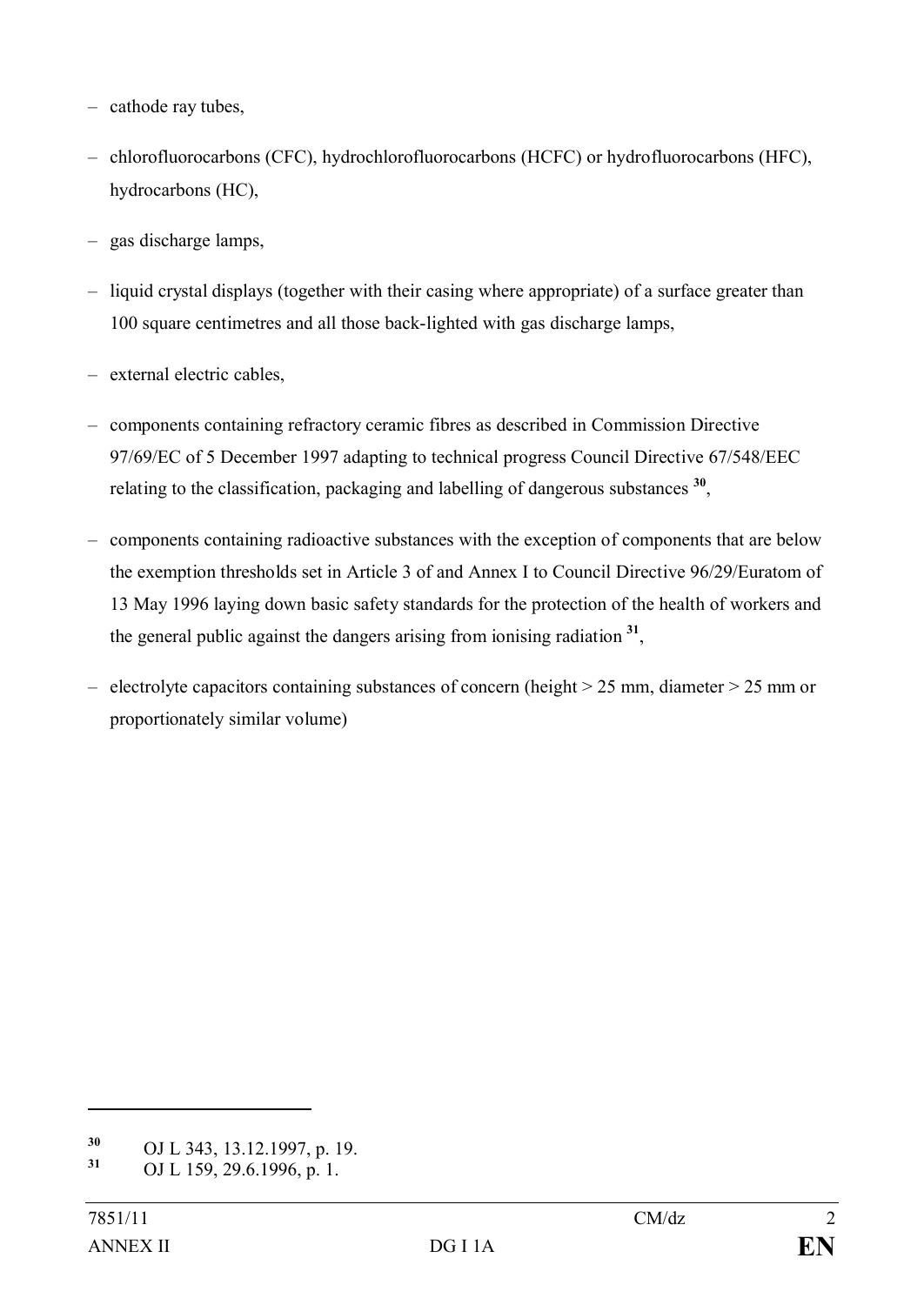These substances,  $\bigcirc$  [...]  $\subset \bigcirc$  mixtures  $\subset$  and components shall be disposed of or recovered in compliance with  $\bigcirc$   $\left[ \dots \right]$   $\subset$   $\bigcirc$  Directive 2008/98/EC of the European Parliament and of the Council. C

- 2. The following components of WEEE that is separately collected have to be treated as indicated:
- cathode ray tubes: The fluorescent coating has to be removed,
- equipment containing gases that are ozone depleting or have a global warming potential (GWP) above 15, such as those contained in foams and refrigeration circuits: the gases must be properly extracted and properly treated. Ozone-depleting gases must be treated in accordance with Regulation (EC) No 2037/2000 of the European Parliament and of the Council of 29 June 2000 on substances that deplete the ozone layer **<sup>32</sup>** .
- gas discharge lamps: The mercury shall be removed.

3. Taking into account environmental considerations and the desirability of re-use and recycling, paragraphs 1 and 2 shall be applied in such a way that environmentally-sound re-use and recycling of components or whole appliances is not hindered.

 $\triangle$  2008/34/EC Art. 1.5 (adapted)

4. Acting in accordance with the regulatory procedure with scrutiny referred to in Article 14(3), the Commission shall evaluate as a matter of priority whether the entries regarding printed circuit boards for mobile phones and liquid crystal displays are to be amended.

**<sup>32</sup>** OJ L 244, 29.9.2000, p. 1. Regulation as last amended by Regulation (EC) No 2039/2000 (OJ L 244, 29.9.2000, p. 26).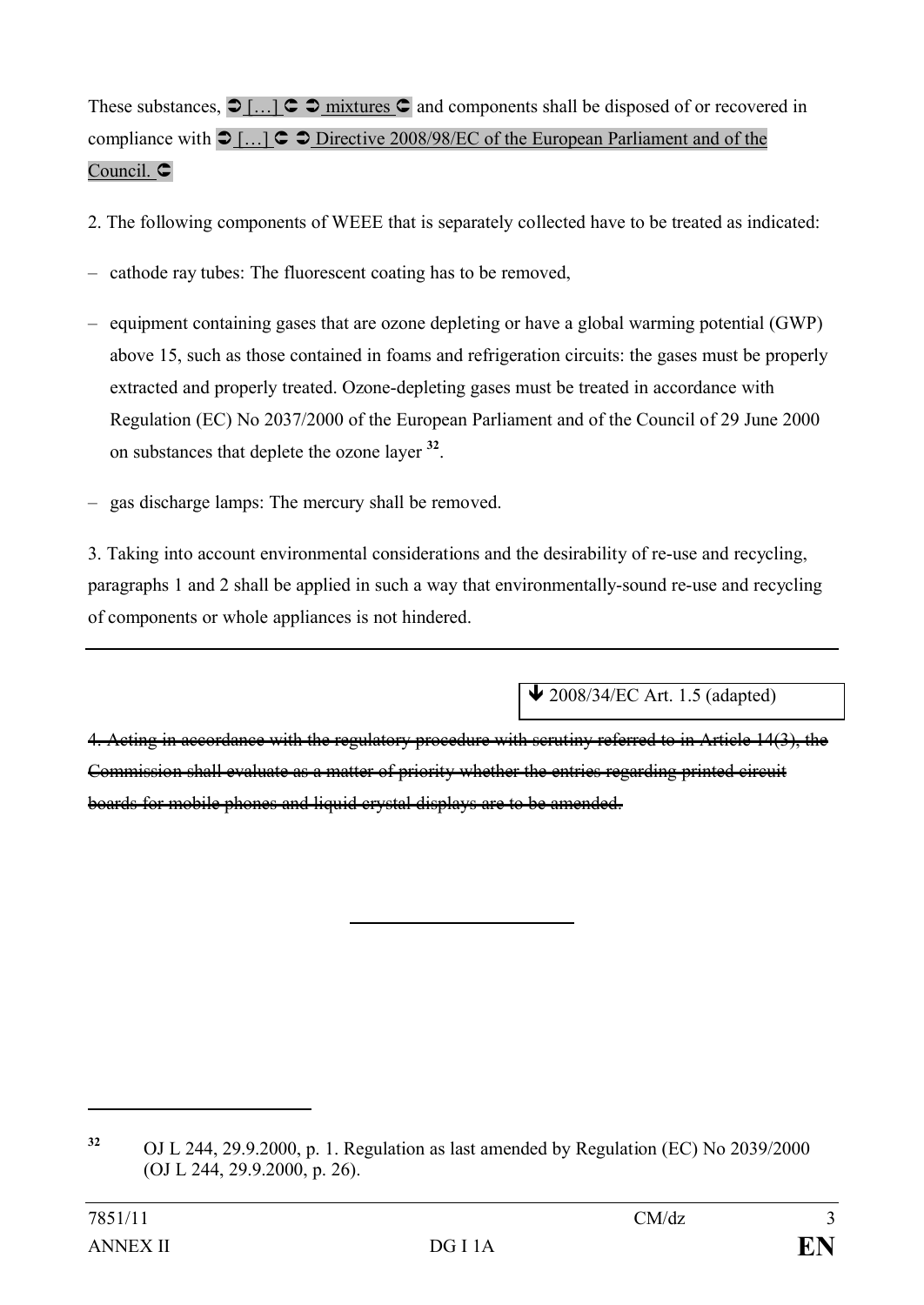$\sqrt{2002/96/EC}$ 

 $\supset$  Council

## **ANNEX III**

#### **Technical requirements referred toin accordance inwith Article 86(3)**

- 1. Sites for storage (including temporary storage) of WEEE prior to their treatment (without prejudice to the requirements of Council Directive 1999/31/EC):
	- impermeable surfaces for appropriate areas with the provision of spillage collection facilities and, where appropriate, decanters and cleanser-degreasers,
	- weatherproof covering for appropriate areas.
- 2. Sites for treatment of WEEE:
	- balances to measure the weight of the treated waste,
	- impermeable surfaces and waterproof covering for appropriate areas with the provision of spillage collection facilities and, where appropriate, decanters and cleanser-degreasers,
	- appropriate storage for disassembled spare parts,
	- appropriate containers for storage of batteries, PCBs/PCTs containing capacitors and other hazardous waste such as radioactive waste,
	- equipment for the treatment of water in compliance with health and environmental regulations.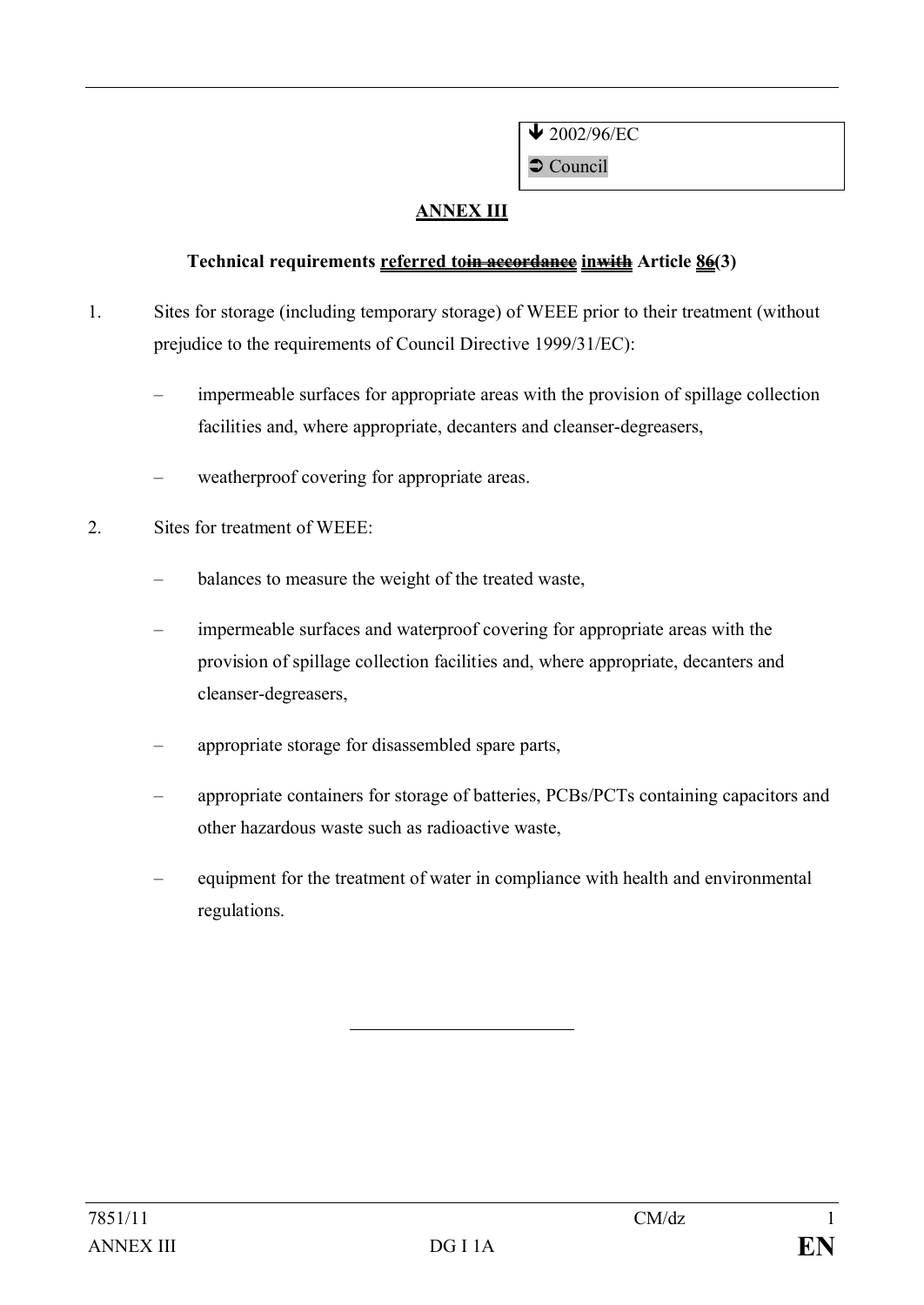#### **ANNEX IV**

#### **Symbol for the marking of electrical and electronic equipment**

The symbol indicating separate collection for electrical and electronic equipment consists of the crossed-out wheeled bin, as shown below. The symbol must be printed visibly, legibly and indelibly.

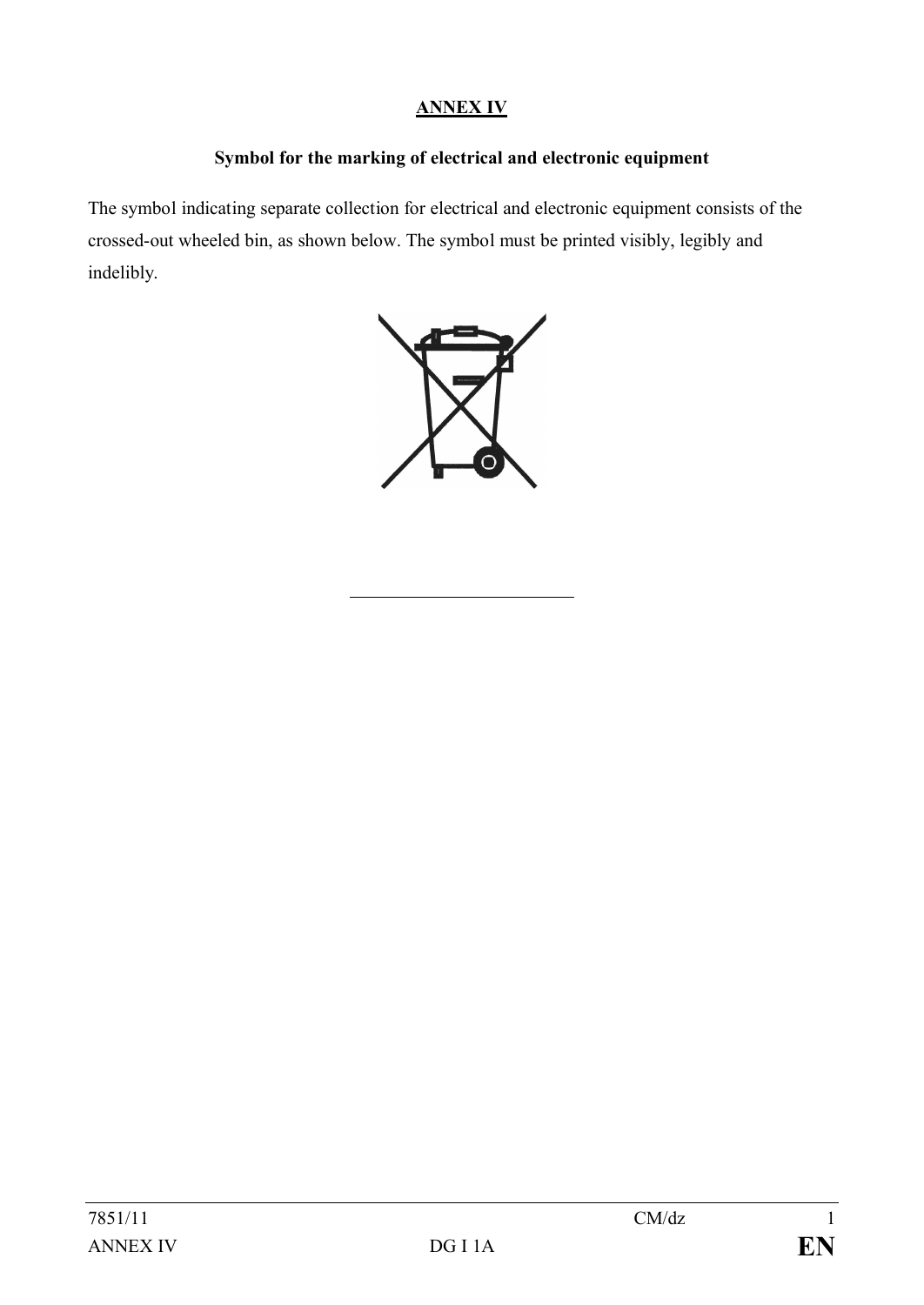## Ü **ANNEX IVa**

#### Information for registration and reporting referred to in Article 16

#### A. Information to be submitted upon registration:

- Name and address of the producer or of the legal representative in case of producers as defined in Article  $3(1)$  (j) (iv) (postal code and location, street name and number, country, telephone and fax number, e-mail, as well as a contact person). In case of a legal representative, also the contact details of the producer that is represented.
- 2. National identification code of the producer, including European tax number or national tax number of the producer (optional).
- 3. Category of electrical and electronic equipment in accordance with Annex IA of this Directive.
- 4. Type of electrical and electronic equipment (household or other than household equipment).
- 5. Brand name of electrical and electronic equipment (optional).
- 6. Information on how the producer meets its responsibilities: individual or collective scheme, including information on financial guarantee.
- 7. Selling technique used (e.g. distant selling).
- 8. Declaration stating that the information provided is true.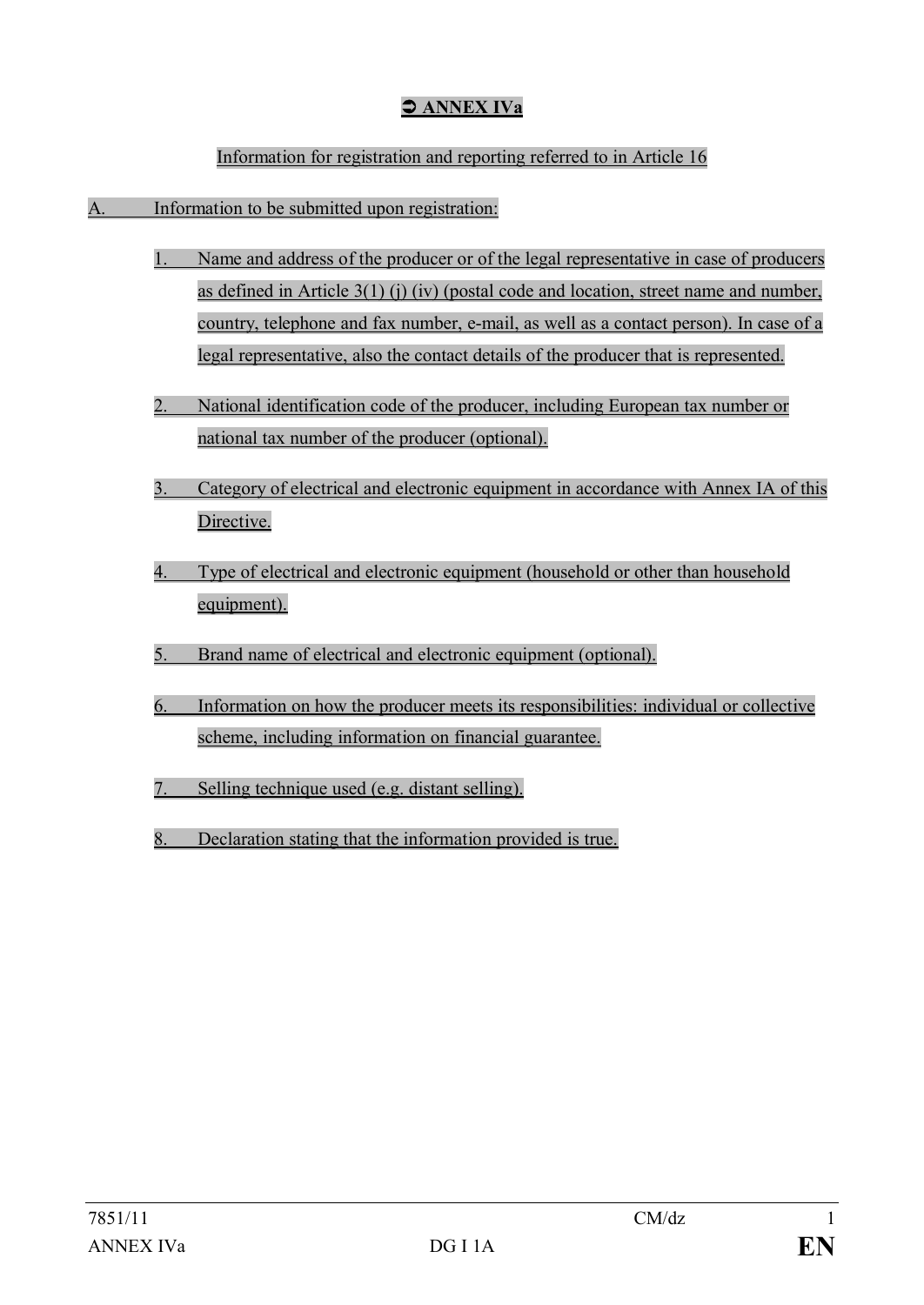#### B. Information to be submitted for reporting:

- 1. National identification code of the producer.
- 2. Reporting period.
- 3. Category of electrical and electronic equipments in accordance with Annex IA of this Directive.
- 4. Quantity of electrical and electronic equipments placed to the national market, by weight.
- 5. (optional) quantity, by weight, of waste of electrical and electronic equipments separately collected, re-used, recycled, recovered and disposed within the Member State or shipped within or outside the EU.

Note: Information set out in points 4 and 5 must be given by category.  $\subset$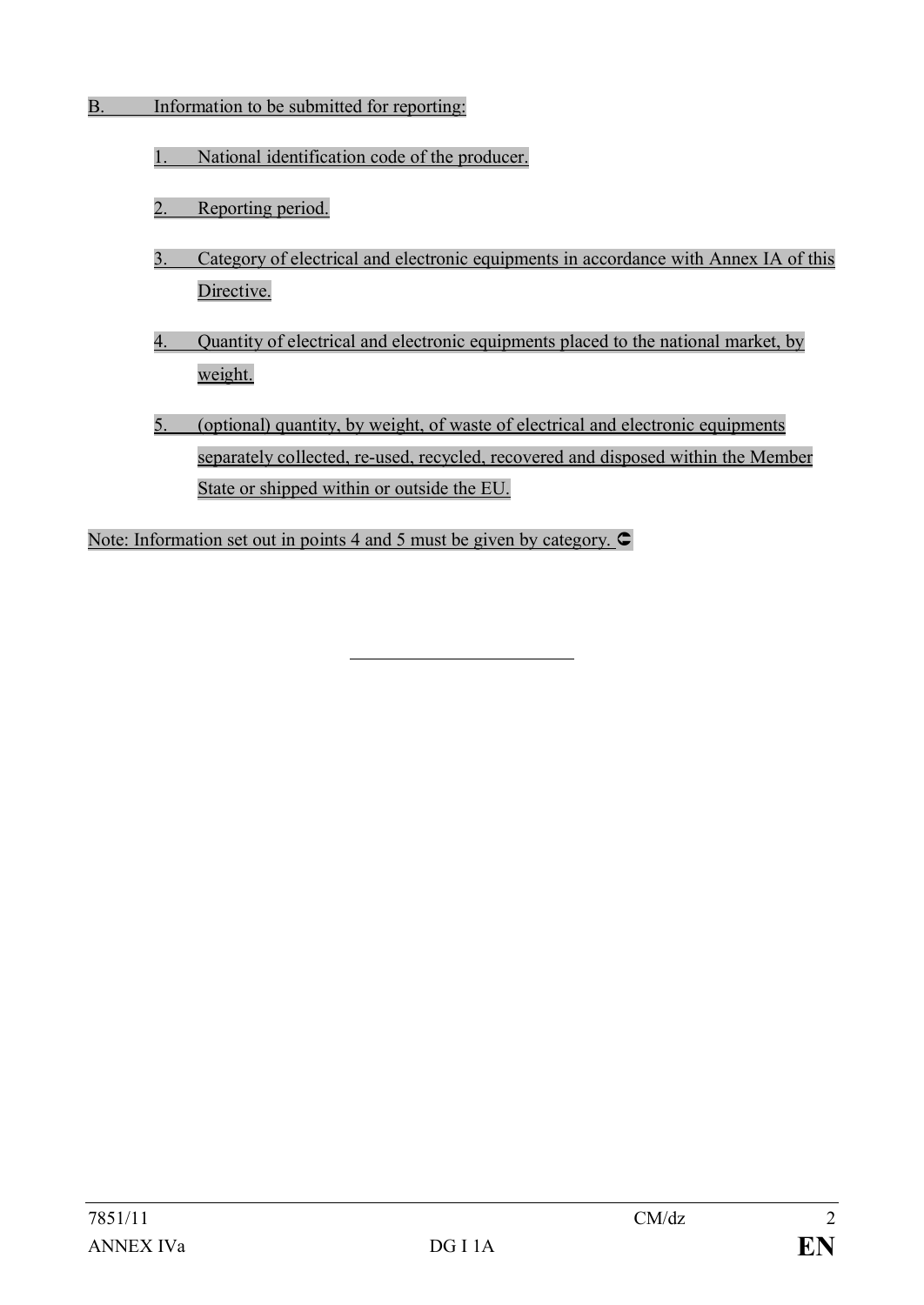# $\hat{u}$

#### **ANNEX V**

#### **Part A**

#### **Repealed Directive with its successive amendments**

### **(referred to in Article 22)**

| Directive 2002/96/EC on waste electrical and<br>electronic equipment (WEEE) | (OJ L 37, 13.02.2003, p.24)    |
|-----------------------------------------------------------------------------|--------------------------------|
| Directive 2003/108/EC of the European Parliament<br>and of the Council      | (OJ L 345, 31.12.2003, p. 106) |
| Directive 2008/34/EC of the European Parliament<br>and of the Council       | (OJ L 81, 20.03.2008, p. 65)   |

#### **Part B**

#### **List of time-limits for transposition into national law**

| Directive   | Deadline for transposition |
|-------------|----------------------------|
| 2002/96/EC  | 13 August 2004             |
| 2003/108/EC | 13 August 2004             |
| 2008/34/EC  | ٠                          |
|             |                            |

## **(referred to in Article 22)**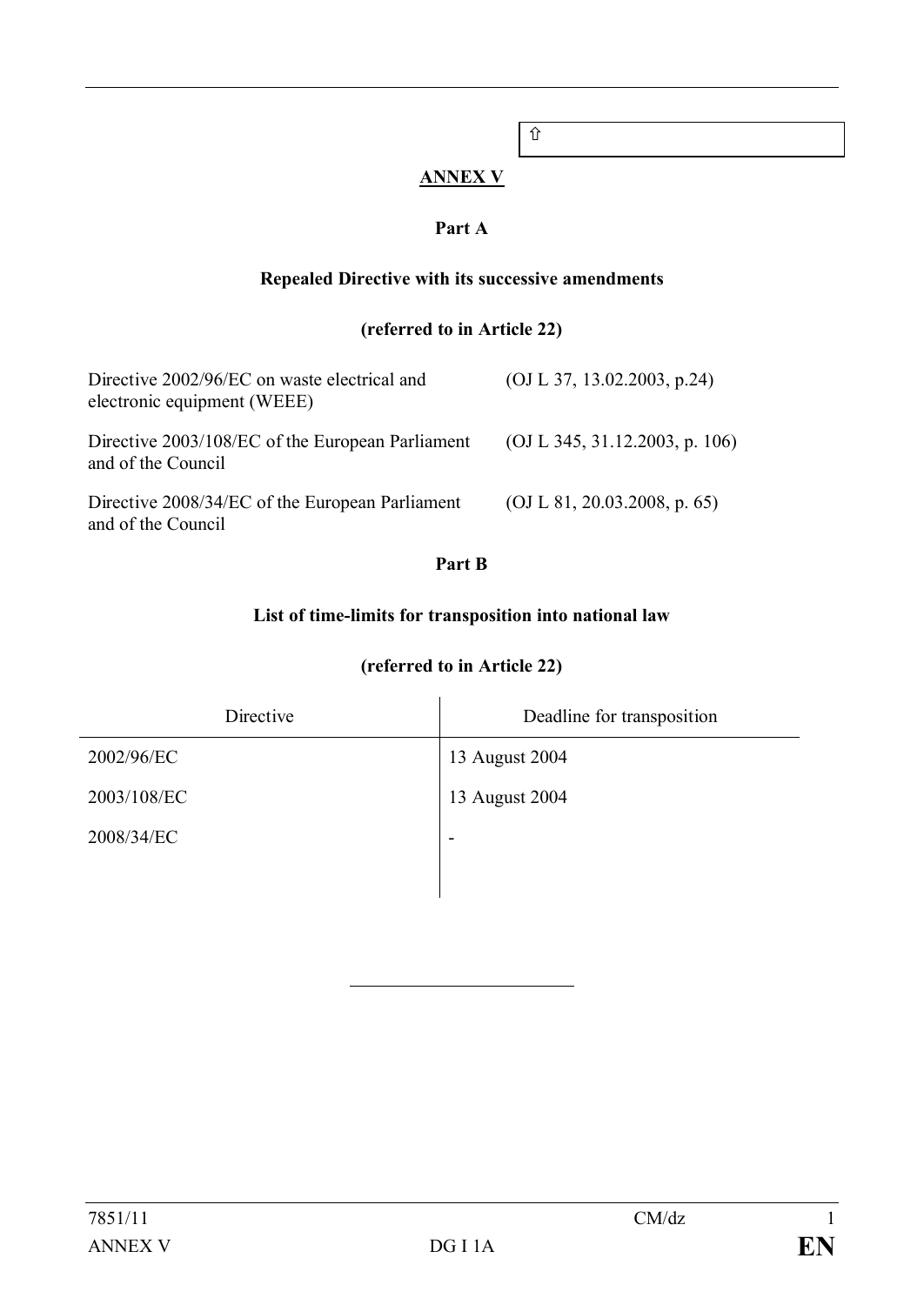#### **ANNEX VI**

## Correlation table

| Directive 2002/96/EC         | This Directive                        |
|------------------------------|---------------------------------------|
| Article 1                    | $\overline{\phantom{a}}$              |
|                              | Article 1                             |
| Article $2(1)$               | Article $2(1)$                        |
| Article $2(2)$               | Article $2(2)$                        |
|                              | Article $2(3)$ , introductory wording |
| Article $2(3)$               | Article $2(3)(a)$                     |
| Article $2(1)$ partly        | Article $2(3)(b)$                     |
| $\qquad \qquad \blacksquare$ | Article $2(3)(c)$                     |
| Annex IB, point 5            | Article $2(3)(d)$                     |
| Annex IB, point 8            | Article $2(3)(e)$                     |
|                              | Article $2(4)$                        |
| Article $3(a)$ to $(d)$      | Article $3(a)$ to $(d)$               |
|                              | Article $3(e)$                        |
| Article $3(e)$               | Article $3(f)$                        |
| Article $3(f)$               | Article $3(g)$                        |
| Article $3(g)$               | Article 3(h)                          |
| Article 3(h)                 | Article 3(i)                          |
| Article 3(i)                 | Article $3(j)$                        |
| Article $3(j)$               | Article $3(k)$                        |
| Article $3(k)$               | Article 3(1)                          |
| Article 3(1)                 | $\overline{\phantom{0}}$              |
|                              | Article $3(m)$                        |
| Article $3(m)$               | Article $3(n)$                        |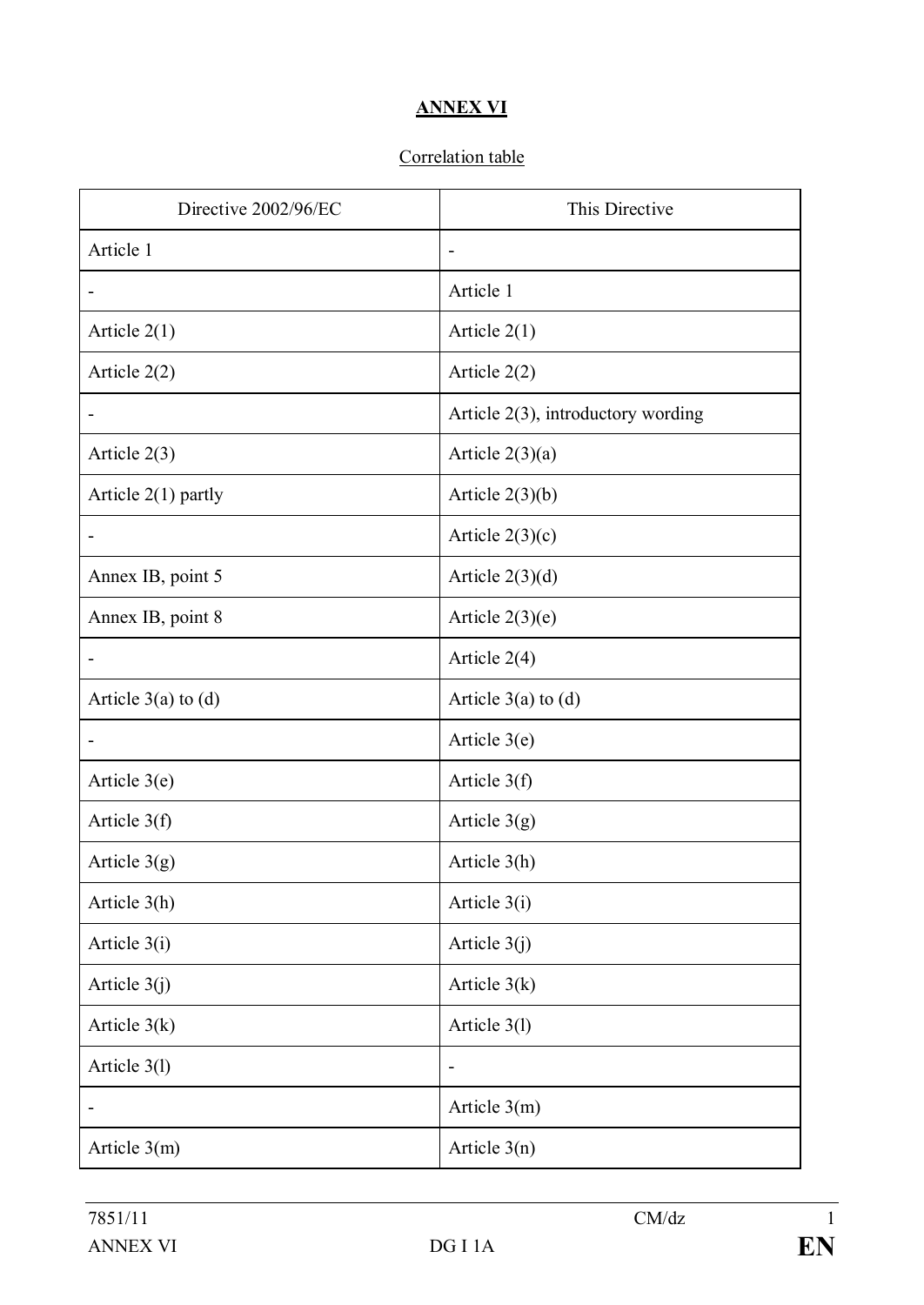|                                                               | Article $3$ (o) to (s)                                                                           |
|---------------------------------------------------------------|--------------------------------------------------------------------------------------------------|
| Article 4                                                     | Article 4                                                                                        |
| Article $5(1)$ to $(3)$                                       | Article $5(1)$ to $(3)$                                                                          |
|                                                               | Article $6(1)$                                                                                   |
| Article $5(4)$                                                | Article $6(2)$                                                                                   |
| Article $5(5)$                                                | $\overline{\phantom{a}}$                                                                         |
|                                                               | Article 7                                                                                        |
|                                                               | Article $8(1)$                                                                                   |
| Article $6(1)$ , first and second subparagraphs,<br>and $(3)$ | Article $8(2)$ , $(3)$ and $(4)$ , first subparagraph<br>and second subparagraph, first sentence |
| Annex II $(4)$                                                | Article 8(4), second subparagraph, second<br>sentence                                            |
| Article $6(1)$ , third subparagraph                           | Article $8(5)$                                                                                   |
| Article $6(6)$                                                | Article $8(6)$                                                                                   |
| Article $6(2)$                                                | Article $9(1)$ and $(2)$                                                                         |
| Article $6(4)$                                                | Article $9(3)$                                                                                   |
| Article $6(5)$                                                | Article $10(1)$ and $(2)$                                                                        |
|                                                               | Article $10(3)$                                                                                  |
| Article $7(1)$                                                |                                                                                                  |
| Article 7(2)                                                  | Article $11(1)$                                                                                  |
|                                                               | Article $1(2)$                                                                                   |
| Article $7(3)$ , first subparagraph                           | Article $11(3)$                                                                                  |
| Article $7(3)$ , second subparagraph                          | $\overline{\phantom{a}}$                                                                         |
| Article $7(4)$                                                | $\overline{\phantom{a}}$                                                                         |
| Article $7(5)$                                                | Article $11(4)$                                                                                  |
| Article $8(1)$                                                | Article $12(1)$                                                                                  |
| Article $8(2)$ , first and second subparagraphs               | Article $12(2)$ , first and second subparagraphs                                                 |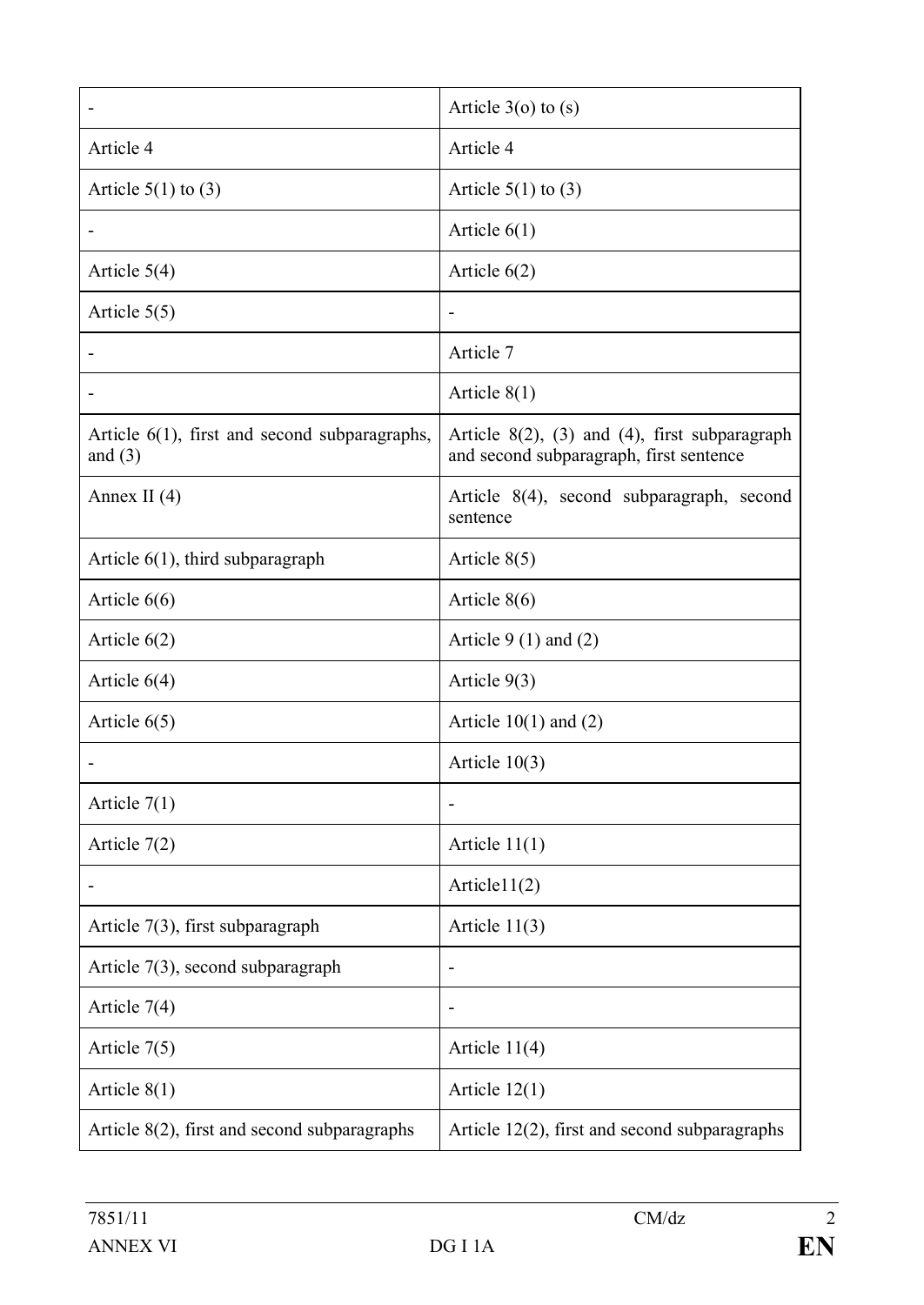| Article $8(2)$ , third subparagraph                            | $\overline{\phantom{0}}$              |
|----------------------------------------------------------------|---------------------------------------|
| Article $8(3)$ first subparagraph                              | Article $12(3)$ , first subparagraph  |
| Article $8(3)$ second subparagraph                             | $\overline{a}$                        |
| Article $8(4)$                                                 |                                       |
| Article $9(1)$ , first subparagraph                            | Article $13(1)$ , first subparagraph  |
| Article $9(1)$ , second subparagraph                           | $\qquad \qquad \blacksquare$          |
| Article $9(1)$ , third subparagraph                            | Article 13(1), second subparagraph    |
| Article $9(1)$ , fourth subparagraph                           | Article $13(1)$ , third subparagraph  |
| Article 9(2)                                                   | Article 13(2)                         |
|                                                                | Article $14(1)$                       |
| Article $10(1)$                                                | Article $14(2)$                       |
| Article $10(2)$                                                | Article $14(3)$                       |
| Article $10(3)$                                                | Article $14(4)$                       |
| Article $10(4)$                                                | Article $14(5)$                       |
| Articles 11                                                    | Articles 15                           |
|                                                                | Article $16(1)$ to $(4)$              |
| Article $12(1)$ , first subparagraph                           | Article $16(5)$                       |
| Article<br>12(1),<br>second, third and fourth<br>subparagraphs |                                       |
| Article $12(2)$                                                | Article $16(6)$                       |
| Article 13                                                     | Article 17                            |
| Article 14                                                     | Article 18                            |
| Article 15                                                     | Article 19                            |
| Article 16                                                     | Article $20(1)$ , first subparagraph  |
|                                                                | Article $20(1)$ , second subparagraph |
|                                                                | Article $20(2)$ and $(3)$             |
| Article $17(1)$ to $(3)$                                       | Article $21(1)$ to $(3)$              |